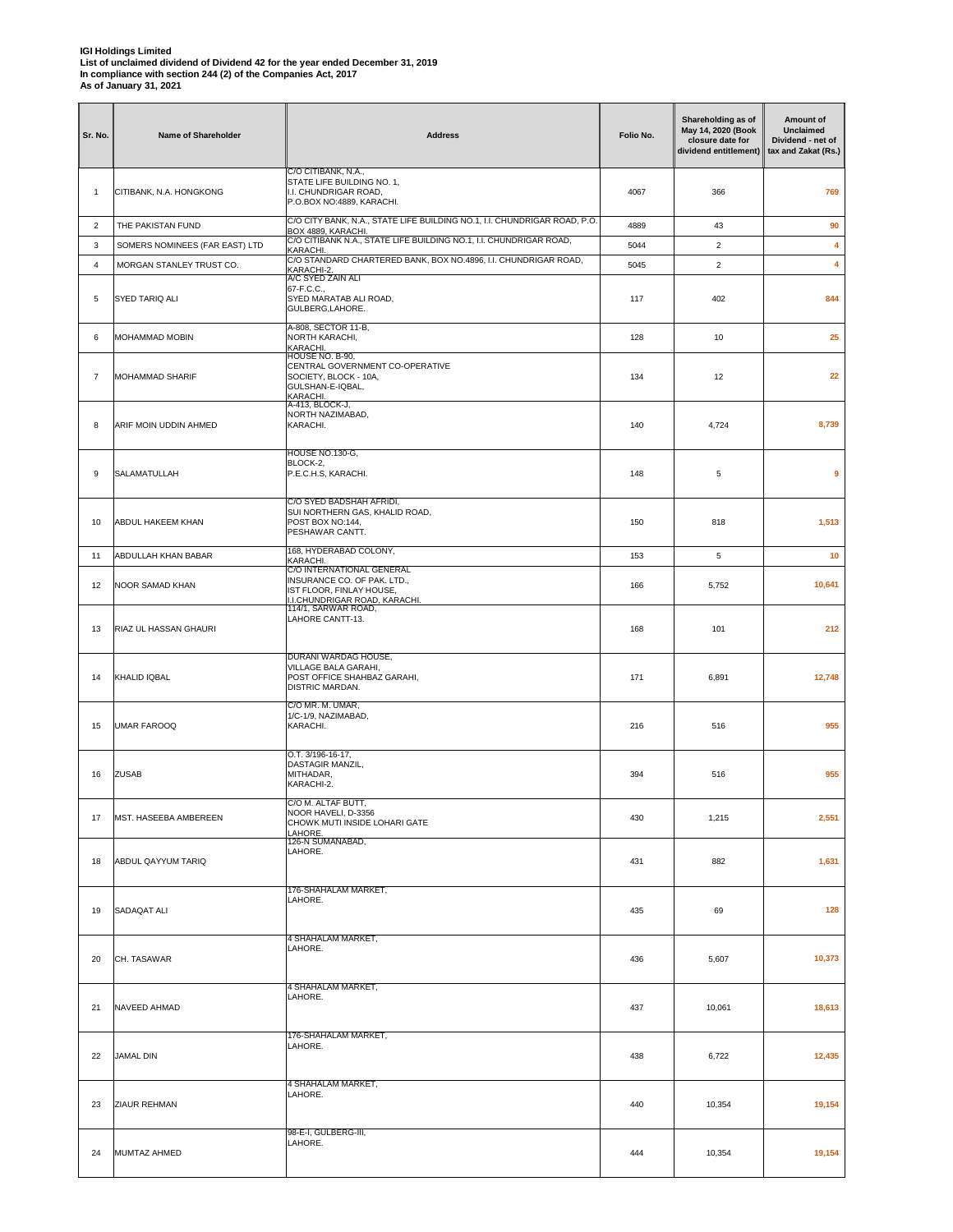| Sr. No. | Name of Shareholder      | <b>Address</b>                                                                                                            | Folio No. | Shareholding as of<br>May 14, 2020 (Book<br>closure date for<br>dividend entitlement) | Amount of<br><b>Unclaimed</b><br>Dividend - net of<br>tax and Zakat (Rs.) |
|---------|--------------------------|---------------------------------------------------------------------------------------------------------------------------|-----------|---------------------------------------------------------------------------------------|---------------------------------------------------------------------------|
| 25      | MAHBOOB AHMAD            | 176, SHAHALAM MARKET<br>LAHORE.                                                                                           | 448       | 3,433                                                                                 | 6,351                                                                     |
| 26      | ZALAM KHAN               | 98-E-I, GULBERG-III,<br>LAHORE.                                                                                           | 449       | 7,268                                                                                 | 13,446                                                                    |
| 27      | <b>MST. ALMAS INAM</b>   | 98-E-I, GULBERG-III,<br>LAHORE.                                                                                           | 450       | 7,268                                                                                 | 13,446                                                                    |
| 28      | <b>JAMAL</b>             | C/O ABDUL GHANI UMER,<br>FLAT#C-3,3RD FLOOR, MARIUM TERRACE,<br>PLOT#J.M.866,JAMSHED ROAD,<br>KARACHI.                    | 607       | 92                                                                                    | 170                                                                       |
| 29      | S. WASI HAIDER           | 61-MORIA KHAN GOTH,<br>AIR PORT,<br>KARACHI.                                                                              | 635       | 227                                                                                   | 477                                                                       |
| 30      | MUHAMMAD ISMAIL          | C/O. M/S ISMAIL BROTHERS,<br>305, NADEEM CHAMBER,<br>KUTCHI GALI NO. 3,<br>OFF: MARRIOT ROAD, KARACHI.                    | 641       | 818                                                                                   | 1,513                                                                     |
| 31      | ANJUM AHMED              | C/O MEHRAN IMPEX INDUSTRIES,<br>TIKKAM LANE,<br>MITHADAR,<br>KARACHI.                                                     | 684       | 10,354                                                                                | 19,154                                                                    |
| 32      | <b>SAMAD</b>             | C/O IMTIAZ TRADING CO.,<br>17, AMIN MARKET, 3RD FLOOR,<br>SULEMAN STREET, JODIA BAZAR,<br>KARACHI.                        | 687       | 3,026                                                                                 | 5,598                                                                     |
| 33      | MST. KULSOOM RAUF        | 14-B, SHAHID SQUARE, 2ND FLOOR<br>SHAH WALIULLAH ROAD,<br>NAWABAD,<br>KARACHI.                                            | 723       | 108                                                                                   | 200                                                                       |
| 34      | <b>MANSOOR</b>           | C/O TARIQ BOOK STALL,<br>34/C, BLOCK-II,<br>OFF: TARIQ ROAD,<br>KARACHI.                                                  | 748       | 5,280                                                                                 | 12,144                                                                    |
| 35      | MR. HABIB REHMATULLAH    | 1ST FLOOR, FLAT NO. 104<br>DULARA ARCADE, PLOT NO. JM - 109<br>JAMSHED QUARTER<br>SOLDIER BAZAR, PARSI COLONY<br>KARACHI. | 758       | 457                                                                                   | 1,165                                                                     |
| 36      | ROSHAN ARA               | 4TH FLOOR, ANARKALI CENTRE,<br>MIANI ROAD,<br>SUKKUR.                                                                     | 771       | 316                                                                                   | 585                                                                       |
| 37      | ZAKIA GHAZANFAR          | HOUSE NO. B / 93, BLOCK - 18<br>GULSHAN-E-IQBAL<br>KARACHI.                                                               | 803       | 10,354                                                                                | 26,403                                                                    |
| 38      | <b>MOHAMMED RAFIQ</b>    | R-712, SECTOR I<br><b>JACOB LINES</b><br>KARACHI.                                                                         | 942       | 348                                                                                   | 644                                                                       |
| 39      | ZAKRA NAYYAR             | P.O. BOX. NO 6178<br>SARFRAZ RAFIQI ROAD<br>LAHORE CANTT. 54810<br>PAKISTAN.                                              | 967       | 2,983                                                                                 | 5,518                                                                     |
| 40      | <b>KASSAM</b>            | C/O 3RD FLOOR, QASR-E-MARIAM,<br>O.T. 9/158, OPP: HILAL MARKET,<br>KAGZI BAZZAR,<br>KARACHI.                              | 1034      | 457                                                                                   | 846                                                                       |
| 41      | MST. ZUBEDA BAI A. KARIM | C/O 3RD FLOOR, QASR-E-MARIAM,<br>O.T. 9/158, OPP: HILAL MARKET,<br>KAGZI BAZAR,<br>KARACHI.                               | 1035      | 925                                                                                   | 1,711                                                                     |
| 42      | <b>MOSOOMA</b>           | GK 7/35, 6, BOMBAY HOUSE,<br>3RD FLOOR, LOCOMAL ROAD,<br>KHARADAR,<br>KARACHI.                                            | 1197      | $\mathbf{1}$                                                                          | $\overline{2}$                                                            |
| 43      | <b>AZHAR ALI</b>         | ASHIQ ALI BUILDING,<br>SIRAJ COLONY, MOOSA LANE,<br>BEHIND MASOOMEEN HOSPITAL,<br>KARACHI.                                | 1202      | 5                                                                                     | 10                                                                        |
| 44      | <b>ABDUL RAHEMAN</b>     | 3-4, KASSAM HOUSE,<br>G. ALANA ROAD,<br>KHARADHER,<br>KARACHI-2.                                                          | 1205      | 64                                                                                    | 118                                                                       |
| 45      | <b>ABDUL RAHEMAN</b>     | 3-4, KASSAM HOUSE,<br>G. ALLANA ROAD,<br>KHARADHER,<br>KARACHI-2.                                                         | 1213      | 64                                                                                    | 118                                                                       |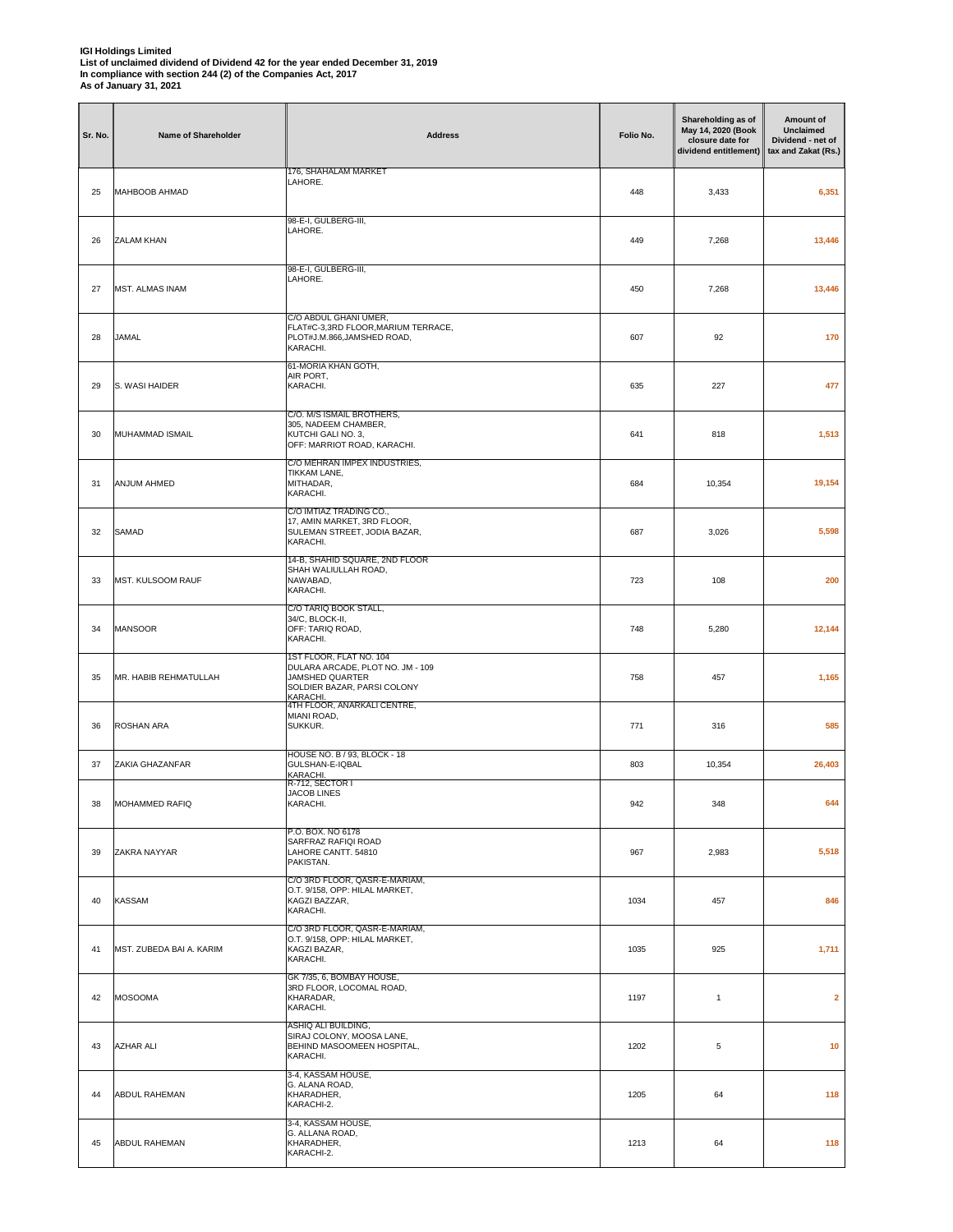| Sr. No. | Name of Shareholder            | <b>Address</b>                                                                                                                             | Folio No. | Shareholding as of<br>May 14, 2020 (Book<br>closure date for<br>dividend entitlement) | Amount of<br><b>Unclaimed</b><br>Dividend - net of<br>tax and Zakat (Rs.) |
|---------|--------------------------------|--------------------------------------------------------------------------------------------------------------------------------------------|-----------|---------------------------------------------------------------------------------------|---------------------------------------------------------------------------|
| 46      | <b>IQBAL HAJI SATTAR</b>       | 25, MUSLIMABAD,<br>ST. NO. 6,<br>KARACHI-5.                                                                                                | 1223      | 78                                                                                    | 144                                                                       |
| 47      | <b>MOHAMED ALI</b>             | REHMATULLAH BUILDING<br>2ND FLOOR<br>KASEM HAMEER STREET<br>KHARADAR, KARACHI.                                                             | 1229      | 1,736                                                                                 | 3,646                                                                     |
| 48      | MST. ZUBEDA BAI EBRAHIM        | ABOO COTTAGE<br>B.R. 1/27 1ST FLOOR,<br>JAFFRY CHOWK KHARADHAR,<br>KARACHI.                                                                | 1294      | 5,300                                                                                 | 9,805                                                                     |
| 49      | <b>HAJI SATTAR</b>             | C/O MADINA OIL MILL,<br>BARNAL CHOCK, JODIA BAZAR,<br>N.P.11/15,<br>KARACHI-2.                                                             | 1297      | 8,721                                                                                 | 18,314                                                                    |
| 50      | AKBER                          | 4TH BASHIR MANZIL,<br>1ST FLOOR, RANCHORE ROAD,<br>BOHRAPIR,<br>KARACHI.                                                                   | 1419      | 5                                                                                     | 9                                                                         |
| 51      | MUHAMMED FARAZ                 | <b>APTT NO. 313,</b><br>MEHRAN EXCELLENCY,<br>NEAR CLIFTON BRIDGE,<br><b>BATH ISLAND,</b><br>KARACHI.                                      | 1547      | 791                                                                                   | 1,463                                                                     |
| 52      | <b>MOHD ASHFAQ</b>             | 505, SAIMA PALACE<br>5TH FLOOR, BIHAR MUSLIM CO-OPERATIVE<br>HOUSING SOCIETY, BLOCK - 3<br>SHARAFABAD, JAMALUDDIN AFGHANI ROAD<br>KARACHI. | 1622      | 258                                                                                   | 542                                                                       |
| 53      | RASHIDA HABIB VAID             | D-2, VARACHHA HOUSE,<br>IV-C-10,<br>NAZIMABAD,<br>KARACHI.                                                                                 | 1634      | 6,891                                                                                 | 12,748                                                                    |
| 54      | <b>NOOR MOHD</b>               | 65/P, BLOCK-6,<br>P.E.C.H.S.,<br>KARACHI                                                                                                   | 1713      | 92                                                                                    | 170                                                                       |
| 55      | MST. NAJMA ABA ALI             | 10-A, GOUSALA BUILDING,<br>MULJI STREET,<br>KHARADAR,<br>KARACHI.                                                                          | 1995      | 6,891                                                                                 | 12,748                                                                    |
| 56      | ABBAS                          | MAKKAH CLASSIC NO-1, FLAT NO.201,<br>2ND FLOOR, PLOT NO.17, BLOCK NO.3<br>C.P.BERARAR & HOUSING SOCIETY, SHARF<br>KARACHI.                 | 2004      | 106                                                                                   | 196                                                                       |
| 57      | MR. SALIM AHMAD KHAN           | R-74, BLOCK NO.5<br>F.B.AREA<br>KARACHI                                                                                                    | 2048      | 435                                                                                   | 913                                                                       |
| 58      | <b>GHAFFAR</b>                 | 6, SECOND FLOOR, PLOT NO.106,<br>BLOCK-A, ADAMJEE NAGAR,<br>NEAR MACCA MASJID,<br>TIPU SULTAN ROAD, KARACHI-8.                             | 2078      | 818                                                                                   | 1,513                                                                     |
| 59      | <b>MUSTAFA</b>                 | 4TH FLOOR, SYED MANZIL,<br>A. REHMAN STREET,<br>JODIA BAZAR, M.R.6/24,<br>KARACHI.                                                         | 2097      | 140                                                                                   | 259                                                                       |
| 60      | <b>ARMAN</b>                   | C/O PRINCE IMPEX,<br>3, WAQAR CENTRE,<br>MOHD FEROZE STREET,<br>JODIA BAZAR, KARACHI.                                                      | 2121      | 13                                                                                    | 24                                                                        |
| 61      | <b>ALTAF SAKHIA</b>            | C/O DELTA INDUSTRIES (PVT)LTD.<br>8TH FLOOR, DAWOOD CENTRE,<br>KARACHI.                                                                    | 2170      | 516                                                                                   | 955                                                                       |
| 62      | <b>AZIZ AHMED</b>              | B-241, AFANDI TOWN,<br>HYDERABAD.                                                                                                          | 2221      | 516                                                                                   | 955                                                                       |
| 63      | MOHAMMAD SIDDIQUE CHOHAN       | HOUSE NO. 357/B, STREET NO. 2,<br>GULZAR-E-QUAID AIR PORT,<br>LINK ROAD, CHAKLALA,<br>RAWALPINDI.                                          | 2237      | 4,319                                                                                 | 7,990                                                                     |
| 64      | LT.COL. S.NAYYAR HUSAIN (RETD) | F-47, BLOCK 4,<br>KDA SCHEME NO. 5,<br>KEHKASHAN, CLIFTON,<br>KARACHI-75600.                                                               | 2238      | 57                                                                                    | 106                                                                       |
| 65      | MASUD AHMAD KABLI              | 17, CIVIL LINES,<br>SHEIKHUPURA.                                                                                                           | 2241      | 281                                                                                   | 520                                                                       |
| 66      | QAISAR RIZVI                   | C/O HABIB BANK LIMITED,<br>DELHI MERCANTILE CO-OP.<br>HOUSING SOCIETY BRANCH,<br>KARACHI.                                                  | 2269      | 587                                                                                   | 1,086                                                                     |
| 67      | LATIF                          | PRINCE IMPEX,<br>3, WAQAR CENTRE,<br>MOHD FEROZE STREET,<br>JODIA BAZAR, KARACHI.                                                          | 2272      | 13                                                                                    | 24                                                                        |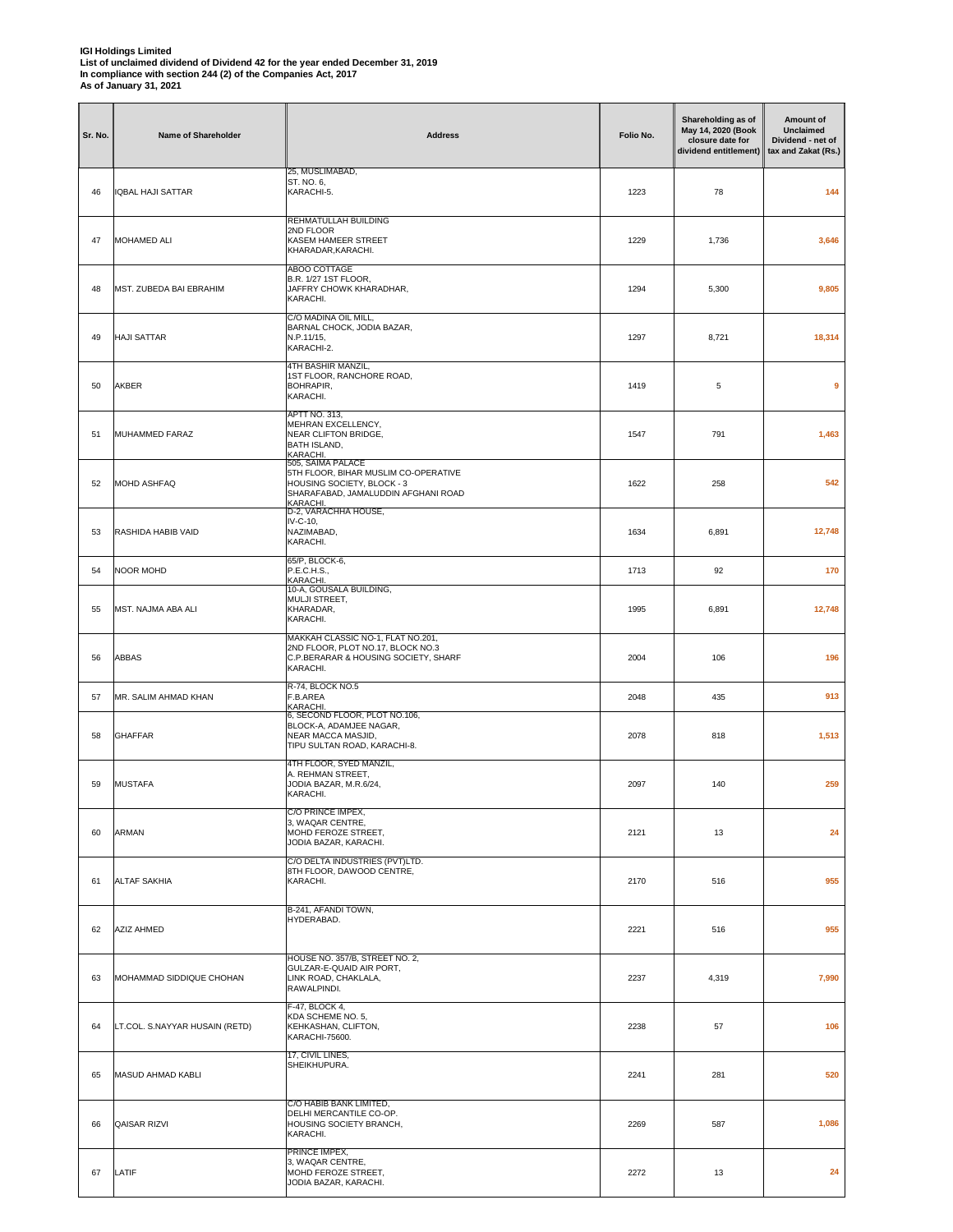| Sr. No. | Name of Shareholder        | <b>Address</b>                                                                                                    | Folio No. | Shareholding as of<br>May 14, 2020 (Book<br>closure date for<br>dividend entitlement) | Amount of<br><b>Unclaimed</b><br>Dividend - net of<br>tax and Zakat (Rs.) |
|---------|----------------------------|-------------------------------------------------------------------------------------------------------------------|-----------|---------------------------------------------------------------------------------------|---------------------------------------------------------------------------|
| 68      | M. SUBHAN BAIG             | F(S) 71/4, JINNAH SQUARE,<br>MALIR EXTENSION,<br>KARACHI-75080.                                                   | 2326      | 1,059                                                                                 | 1,959                                                                     |
| 69      | SHAMS MEHMOOD              | S-601, STREET NO.17<br>PHASE-2, L.C.C.H.S.<br>LAHORE.                                                             | 2436      | 339                                                                                   | 627                                                                       |
| 70      | M. AKHTAR                  | 225, BANTWA NAGAR,<br>LIAQUATABAD,<br>KARACHI.                                                                    | 2462      | 128                                                                                   | 237                                                                       |
| 71      | QADER                      | 2ND FLOOR, FLAT NO.11,<br>ALLAH BACHAIO SHAH MANZIL,<br>ABDUL LATIF JAN MOHD ROAD,<br>NAWABAD, KARACHI.           | 2482      | 516                                                                                   | 955                                                                       |
| 72      | <b>REHMATULLAH</b>         | 10-A, GOUSALA BUILDING,<br>MULJI STREET,<br>KHARADAR,<br>KARACHI.                                                 | 2493      | 6,891                                                                                 | 12,748                                                                    |
| 73      | <b>TASLIM</b>              | 10-A, GOUSALA BUILDING,<br>MULJI STREET,<br>KHARADAR,<br>KARACHI.                                                 | 2494      | 6,891                                                                                 | 12,748                                                                    |
| 74      | SHAFQAT ALI                | 2- HARI SHAH ROAD,<br>MOZANG,<br>LAHORE.                                                                          | 2528      | 516                                                                                   | 955                                                                       |
| 75      | <b>BILAL AHMAD</b>         | 4- SHAH ALAM MARKET,<br>LAHORE.                                                                                   | 2531      | 10,354                                                                                | 19,154                                                                    |
| 76      | <b>BABAR</b>               | 4- SHAH ALAM MARKET,<br>LAHORE.                                                                                   | 2532      | 10,354                                                                                | 19,154                                                                    |
| 77      | <b>FEROZE KHAN</b>         | 4- SHAH ALAM MARKET,<br>LAHORE.                                                                                   | 2533      | 7,268                                                                                 | 13,446                                                                    |
| 78      | AFTAB                      | 4- SHAH ALAM MARKET,<br>LAHORE.                                                                                   | 2538      | 7,268                                                                                 | 13,446                                                                    |
| 79      | RIAZ AHMED                 | 4- SHAH ALAM MARKET,<br>LAHORE.                                                                                   | 2539      | 7,268                                                                                 | 13,446                                                                    |
| 80      | MOHD ILYAS KHAN            | 4- SHAH ALAM MARKET,<br>LAHORE.                                                                                   | 2540      | 7,268                                                                                 | 13,446                                                                    |
| 81      | <b>IMRAN BUTT</b>          | 4- SHAH ALAM MARKET,<br>LAHORE.                                                                                   | 2541      | 40                                                                                    | 74                                                                        |
| 82      | <b>MOHD AKRAM</b>          | C/O MAJ. ZUBAIR LATIF BAJWA,<br>B-29, DEFENCE HOUSING SOCIETY,<br>LAHORE CANTT.                                   | 2542      | 128                                                                                   | 237                                                                       |
| 83      | <b>BASHIR AHMED</b>        | C/O MAJ. ZUBAIR LATIF BAJWA,<br>B-29, DEFENCE HOUSING SOCEITY,<br>LAHORE CANTT.                                   | 2543      | 128                                                                                   | 237                                                                       |
| 84      | <b>ASMA KHAN</b>           | C/O ICI PAKISTAN LTD.,<br>P.O. BOX 273,<br>FEROZPUR ROAD,<br>LAHORE.                                              | 2544      | 3,815                                                                                 | 7,057                                                                     |
| 85      | <b>MST. FAKHRA HUSSAIN</b> | C/O M. SIDDIQUE A. KARIM,<br>3RD FLOOR, QASRE-E-MARIAM,<br>J.T. 9/158, OPP HILAL MARKET,<br>KAGZI BAZAR, KARACHI. | 2623      | 925                                                                                   | 1,711                                                                     |
| 86      | MST. ZAINAB EBRAHIM        | C/O M. SIDDIQUE A. KARIM,<br>3RD FLOOR, QASRE-E-MARIAM,<br>J.T.9/158, OPP HILAL MARKET,<br>KAGZI BAZAR, KARACHI.  | 2624      | 457                                                                                   | 846                                                                       |
| 87      | <b>ASAD</b>                | 3RD FLOOR, O.T. 9/158,<br>QASR-E-MARIAM,<br>KAGZI BAZAR,<br>KARACHI.                                              | 2625      | 457                                                                                   | 846                                                                       |
| 88      | MST. SANOBER AAMIR         | C/O 3RD FLOOR, QASR-E-MARIAM,<br>O.T. 9/158, OPP: HILAL MARKET,<br>KAGZI BAZAR,<br>KARACHI.                       | 2626      | 457                                                                                   | 846                                                                       |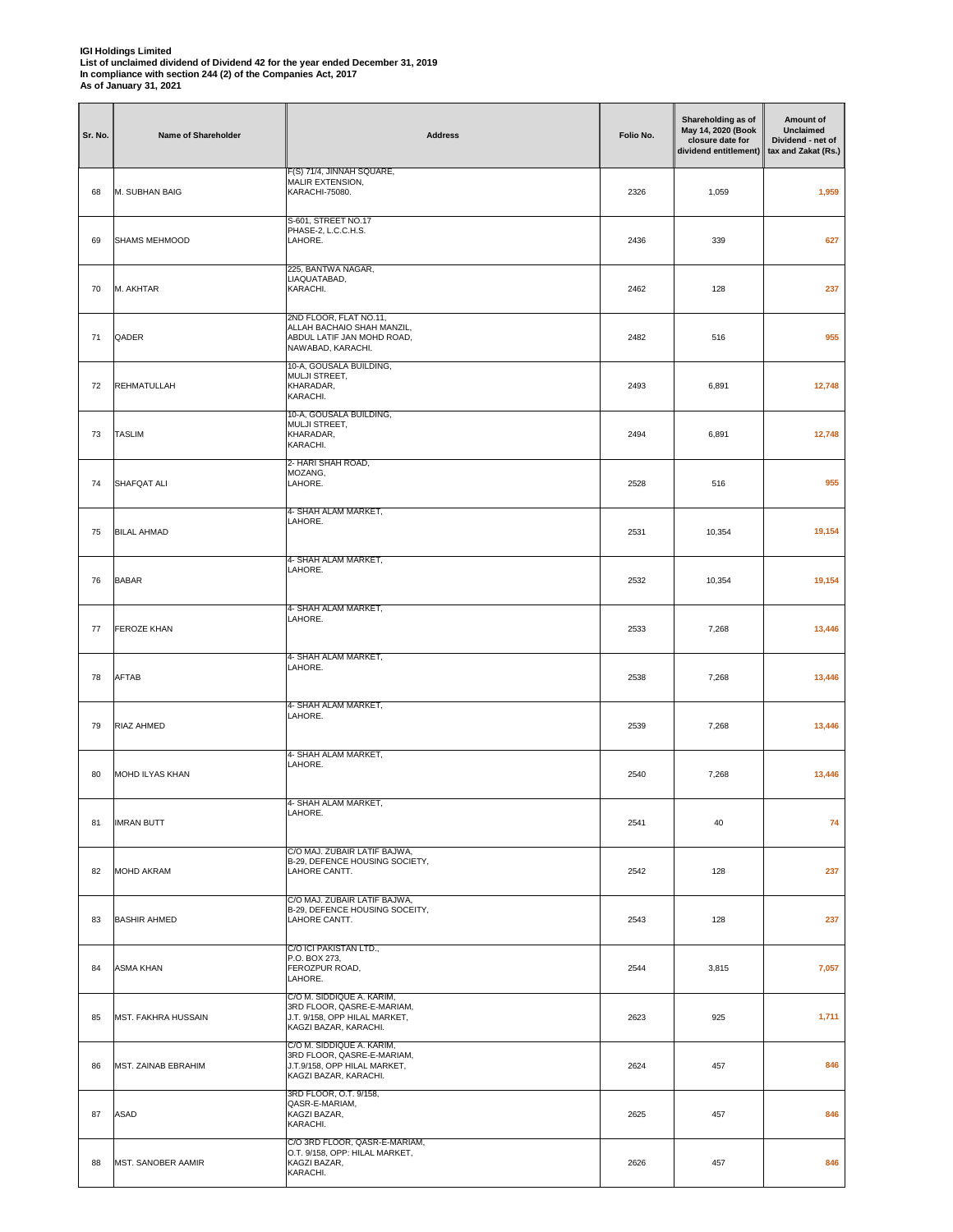| Sr. No. | Name of Shareholder        | <b>Address</b>                                                                                                                                     | Folio No. | Shareholding as of<br>May 14, 2020 (Book<br>closure date for<br>dividend entitlement) | Amount of<br>Unclaimed<br>Dividend - net of<br>tax and Zakat (Rs.) |
|---------|----------------------------|----------------------------------------------------------------------------------------------------------------------------------------------------|-----------|---------------------------------------------------------------------------------------|--------------------------------------------------------------------|
| 89      | <b>KARIM</b>               | 5, RAFI CENTER,<br>TARIQ ROAD,<br>KARACHI.                                                                                                         | 2628      | 516                                                                                   | 955                                                                |
| 90      | MR. NOOR MOHAMMAD          | FLAT NO. A - 14, 3RD FLOOR<br>RABIA GARDEN, SOLDIER BAZAR NO. 3<br>NEAR FATIMYA HOSPITAL, PLOT NO. 277 / C<br>BRITTO ROAD, GARDEN EAST<br>KARACHI. | 2641      | 427                                                                                   | 790                                                                |
| 91      | <b>ADIL</b>                | C/O YAKOOB GENERAL STORE,<br>ELLIS STREET,<br>KARACHI.                                                                                             | 2731      | 2,066                                                                                 | 3,822                                                              |
| 92      | <b>MST. SHABAN NASIR</b>   | C/O YAKOOB GENERAL STORE,<br>ELLIS STREET,<br>KARACHI.                                                                                             | 2732      | 1,190                                                                                 | 2,201                                                              |
| 93      | MST. KULSUM DAWOOD         | C/O YAKOOB GENERAL STORE,<br>ELLIS STREET,<br>KARACHI.                                                                                             | 2734      | 106                                                                                   | 196                                                                |
| 94      | <b>MST. KHAIROON IQBAL</b> | 163, BLOCK 7 & 8,<br>C. P. & BERAR SOCIETY,<br>KARACHI.                                                                                            | 2749      | 218                                                                                   | 403                                                                |
| 95      | MRS. SAKINA VEJLANI        | D - 65, BLOCK - 5<br><b>CLIFTON</b><br>KARACHI-75600.                                                                                              | 2859      | 47                                                                                    | 108                                                                |
| 96      | <b>AHMED ALI</b>           | MR. GHULAM HUSSAIN,<br>1ST FLOOR, AB CENTER,<br>FATIMA JINNAH COLONY,<br>KARACHI-5.                                                                | 2872      | 818                                                                                   | 1,513                                                              |
| 97      | <b>HANIF</b>               | AL-HAMDEEN STORE,<br>SUPER PLAZA, RANCHOR PURI ROAD<br>BHIMPURA,<br>KARACHI.                                                                       | 2887      | 1,649                                                                                 | 3,051                                                              |
| 98      | <b>ABID HUSAIN</b>         | A. 457, BLOCK-9,<br>NORTH NAZIMABAD,<br>KARACHI.                                                                                                   | 2919      | 181                                                                                   | 335                                                                |
| 99      | MOHD IDRIS SAIGAL          | 20, AIWAN-E-TIJARAT ROAD,<br>KARACHI-2.                                                                                                            | 2962      | 147                                                                                   | 272                                                                |
| 100     | <b>MOIN SAKHIA</b>         | A. 1, M. L. TARRACE,<br>3/700, FATIMA JINNAH COLONY,<br>JAHMSHEED ROAD NO. 3,<br>KARACHI.                                                          | 2991      | 516                                                                                   | 955                                                                |
| 101     | JAMSHED D. PATEL           | NO. 1, RUSTOM CHAWL,<br>PREEDY STREET SADDAR,<br>KARACHI-3.                                                                                        | 3001      | 10,354                                                                                | 21,743                                                             |
| 102     | <b>ASHARAF</b>             | D/42-471,<br>RESHAM GALI,<br>HYDERABAD.                                                                                                            | 3174      | 516                                                                                   | 955                                                                |
| 103     | MST. FARHANA MUMTAZ        | 18, HABIB CENTRE,<br>LIAQUAT COLONY,<br>HYDERABAD.                                                                                                 | 3175      | 181                                                                                   | 335                                                                |
| 104     | <b>SULTAN AHMED KHAN</b>   | $5 - C - 7/2$ ,<br>NAZIMABAD,<br>KARACHI.                                                                                                          | 3200      | 10,354                                                                                | 21,743                                                             |
| 105     | KHADIM KHOKHAR             | MISSION COMPOUND,<br>MISSION ROAD,<br>KARACHI-0121.                                                                                                | 3220      | 10,354                                                                                | 21,743                                                             |
| 106     | MUHAMMAD IRFAN MUSTAFA     | A-31<br><b>BLOCK-J</b><br>NORTH NAZIMABAD<br>KARACHI                                                                                               | 3221      | 905                                                                                   | 1,674                                                              |
| 107     | MR. NAJMULLAH KHAN         | E-17/6, CHANDIO VILLAGE,<br>KARACHI-6.                                                                                                             | 3226      | 1,199                                                                                 | 2,218                                                              |
| 108     | <b>ALIA AZHAR</b>          | 323 D1,<br>NESPAK SOCIETY (WAPDA TOWN),<br>LAHORE.                                                                                                 | 3231      | 1,729                                                                                 | 3,631                                                              |
| 109     | <b>RIZWAN</b>              | 173/2, 1ST FLOOR,<br>VISHRAMDAS SUKHRAMDAS LANE,<br>TANK NO.2,<br>KARACHI-2.                                                                       | 3235      | 6,891                                                                                 | 12,748                                                             |
| 110     | ABDUL SULTAN K. MERCHANT   | HOUSE D-58, BLOCK - 2<br><b>CLIFTON</b><br>KARACHI - 75600.                                                                                        | 3246      | 10,354                                                                                | 26,403                                                             |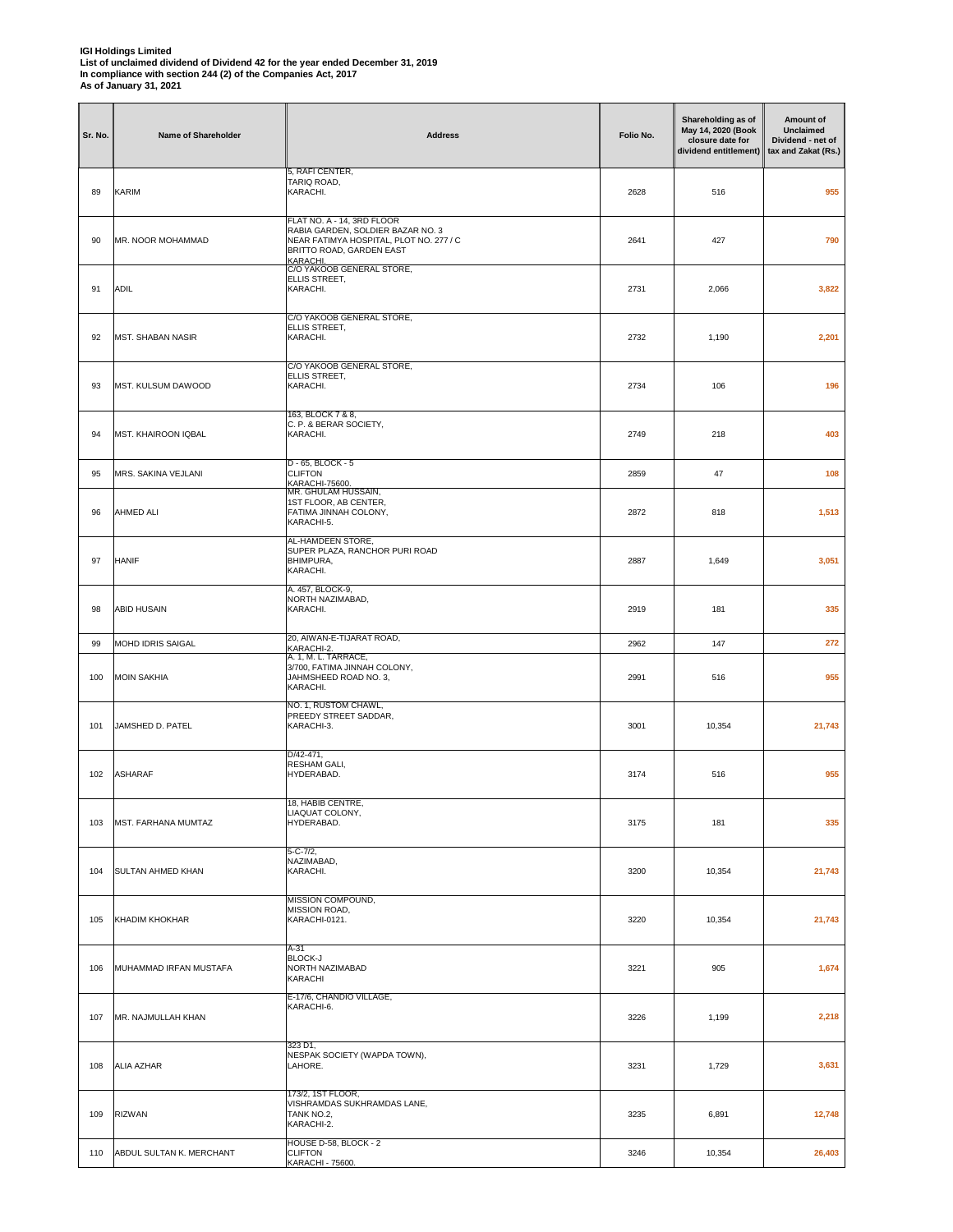| Sr. No. | Name of Shareholder    | <b>Address</b>                                                                                              | Folio No. | Shareholding as of<br>May 14, 2020 (Book<br>closure date for<br>dividend entitlement) | Amount of<br><b>Unclaimed</b><br>Dividend - net of<br>tax and Zakat (Rs.) |
|---------|------------------------|-------------------------------------------------------------------------------------------------------------|-----------|---------------------------------------------------------------------------------------|---------------------------------------------------------------------------|
| 111     | KH. ZAHID MEHMOOD      | 87-B 2,<br>GULBERG-3,<br>LAHORE-54660.                                                                      | 3261      | 73                                                                                    | 135                                                                       |
| 112     | MOHAMMED SIDDIQ        | 516-A, BLOCK-3,<br>GULSHAN-E-IQBAL,<br>KARACHI.                                                             | 3266      | 96                                                                                    | 202                                                                       |
| 113     | QAISER ABDUL REHMAN    | A-438, BLOCK-J,<br>NORTH NAZIMABAD,<br>KARACHI-74700.                                                       | 3272      | 78                                                                                    | 144                                                                       |
| 114     | <b>GULAM MOHAMMED</b>  | 307/2, GOAWALLA APARTMENT,<br>BRITTO ROAD, GARDEN EAST,<br>KARACHI-74800.                                   | 3279      | 8,641                                                                                 | 18,146                                                                    |
| 115     | <b>MST. RABIA</b>      | MAHBOOB VILLA,<br>72, MUSLIMABAD,<br>KARACHI.                                                               | 3285      | 2,657                                                                                 | 4,916                                                                     |
| 116     | <b>HAROON</b>          | C/O MR.TARIQ HAJI YACOOB<br>133-B, S.M.C.H.S. KARACHI NO 8                                                  | 3296      | 2,381                                                                                 | 4,405                                                                     |
| 117     | <b>AFTAB HUSSAIN</b>   | C/O HOECHST PAKISTAN LIMITED,<br>HOECHST HOUSE, PLOT NO.23,<br>SECTOR 22, KORANGI IND. AREA,<br>KARACHI-31. | 3304      | 339                                                                                   | 712                                                                       |
| 118     | MR. MUSTAFA HASAN KHAN | 30 OLD CLEEVE CRES., BRAMPTON<br>ONTARIO, L7A 0T5                                                           | 3312      | 2,577                                                                                 | 6,571                                                                     |
| 119     | <b>AHMED HASHIM</b>    | CANADA.<br>17 SKY GARDEN APARTMENTS<br>C/O TOP CHOICE MEDICAL GENERAL STORE<br>TIPU SULTAN ROAD<br>KARACHI. | 3318      | 51                                                                                    | 117                                                                       |
| 120     | KAUSAR RIAZ            | 114/1, SARWAR ROAD,<br>LAHORE CANTT-13.                                                                     | 3322      | 2,872                                                                                 | 6,031                                                                     |
| 121     | KH. MOHAMMAD AFZAL     | 37-G, GULBERG-III,<br>LAHORE.                                                                               | 3323      | 516                                                                                   | 955                                                                       |
| 122     | <b>HAJI IQBAL</b>      | 184 C.P. BEARAR,<br><b>BLOCK-7-8,</b><br>KARACHI.                                                           | 3328      | 374                                                                                   | 691                                                                       |
| 123     | <b>SHOUKAT AZIZ</b>    | 4-ZAHIDA MANZIL,<br>PICTURE ROAD,<br>MOOSA LANE,<br>KARACHI.                                                | 3337      | 181                                                                                   | 335                                                                       |
| 124     | <b>ABDUL KARIM</b>     | MONA SQUARE APARTMENT 17,<br>BLOCK-C, GR-10, PLOT 670,<br>JEHANGIR SETHNA ROAD,<br>KARACHI.                 | 3341      | 1,109                                                                                 | 2,052                                                                     |
| 125     | <b>TARIQ SAUD</b>      | D-149, S.I.T.E.,<br>KARACHI.                                                                                | 3345      | 7,535                                                                                 | 13,939                                                                    |
| 126     | JAMIL AHMED ZAKARIA    | GRIND-WHEEL (PAK) LTD.,<br>KARACHI CHAMBERS,<br>P.O.BOX NO.4689,<br>HASRAT MOHANI ROAD, KARACHI,            | 3349      | 51,653                                                                                | 95,558                                                                    |
| 127     | NAZEER KHAN            | 1725-1619,<br>AZIMABAD, BALDIA TOWN,<br>MOHAJIR CAMP,<br>KARACHI.                                           | 3350      | 225                                                                                   | 416                                                                       |
| 128     | <b>MOHD KHALID</b>     | 2/C/4/1,<br>NAZIMABAD NO.2,<br>KARACHI-18.                                                                  | 3365      | $\mathbf{1}$                                                                          | $\mathbf{2}$                                                              |
| 129     | ASHFAQUE AHMED KHAN    | R-740, SECTOR 16/A<br><b>BUFFER ZONE</b><br>NORTH KARACHI<br>KARACHI                                        | 3370      | 225                                                                                   | 416                                                                       |
| 130     | ALI MOHD               | 50/3, SIKARPUR COLONY,<br>KARACHI-5.                                                                        | 3385      | 650                                                                                   | 1,202                                                                     |
| 131     | <b>JAIRAM</b>          | FLAT NO. B/10, 2ND FLOOR<br>ZAHEER PLAZA,<br>KASHANA HYDERI STREET, PLOT NO. 332<br>GARDEN WEST, KARACHI.   | 3398      | $\mathbf{1}$                                                                          | $\overline{2}$                                                            |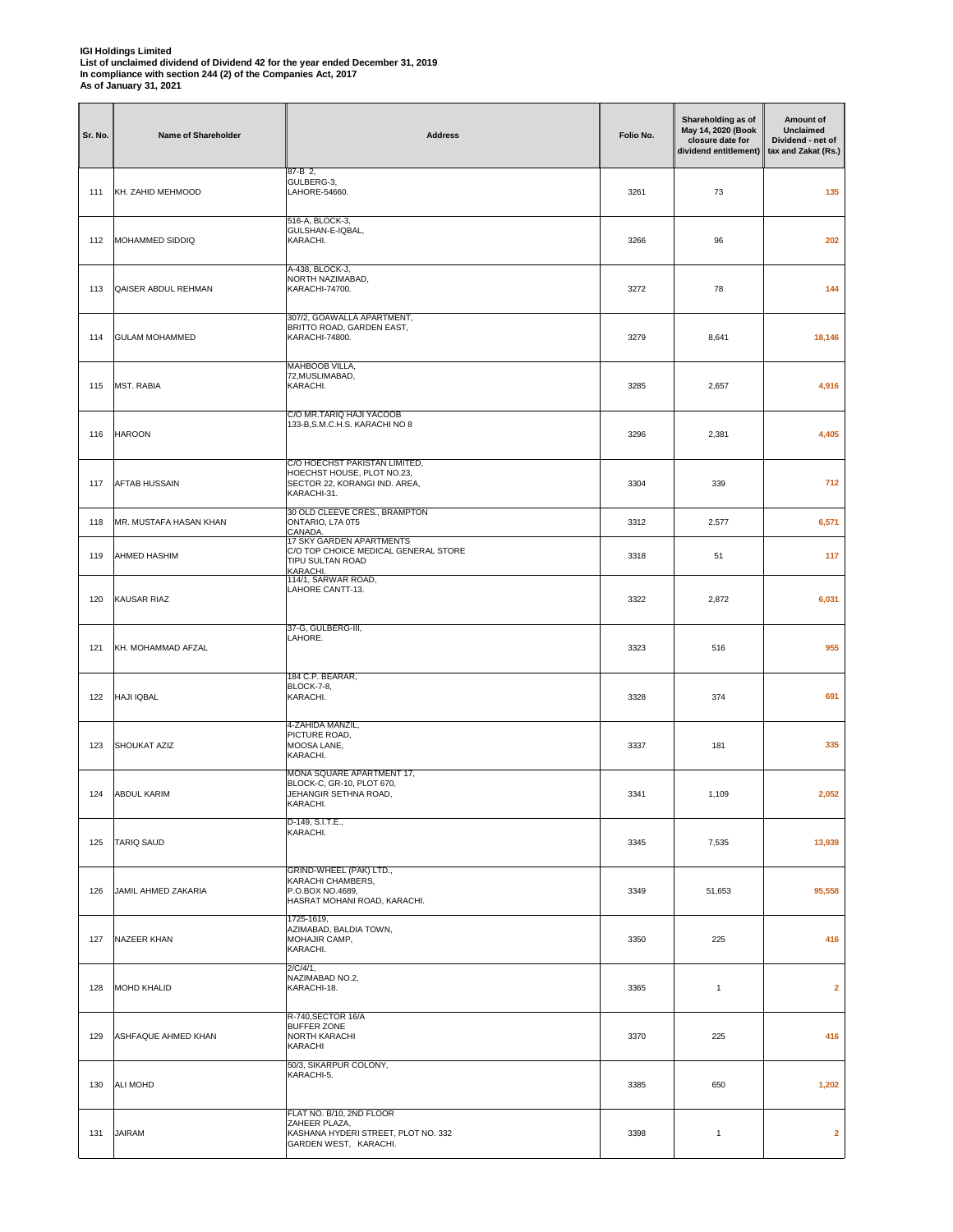| Sr. No. | <b>Name of Shareholder</b> | <b>Address</b>                                                                                                        | Folio No. | Shareholding as of<br>May 14, 2020 (Book<br>closure date for<br>dividend entitlement) | Amount of<br>Unclaimed<br>Dividend - net of<br>tax and Zakat (Rs.) |
|---------|----------------------------|-----------------------------------------------------------------------------------------------------------------------|-----------|---------------------------------------------------------------------------------------|--------------------------------------------------------------------|
| 132     | <b>TABINDA FARHAT</b>      | A-368, BLOCK-3,<br>GULSHAN-E-IQBAL,<br>KARACHI.                                                                       | 3402      | 1,003                                                                                 | 1,855                                                              |
| 133     | <b>MOHAMMAD JAFFER</b>     | FLAT NUMBER B-05<br>MEMON PLAZA, PHASE-1<br>BLOCK-13-B,GULSHAN-E-IQBAL<br>KARACHI.                                    | 3431      | 21                                                                                    | 39                                                                 |
| 134     | S. AHMED MUJTUBA           | C/O HABIB BANK LTD.,<br>DMS BRANCH,<br>KARACHI.                                                                       | 3439      | 281                                                                                   | 520                                                                |
| 135     | MASOOD YAHYA               | C/O S. ABDULLAH AND COMPANY,<br>8-C, KHAYABAN-E-SHAMSHEER,<br>PHASE V, DEFENCE H. AUTHORITY,<br>KARACHI-75500 (SIND). | 3441      | 8,152                                                                                 | 15,081                                                             |
| 136     | AMIR AHMAD                 | 362-364/2, C C AREA,<br>P.E.C.H.S.,<br>KARACHI-20.                                                                    | 3461      | 128                                                                                   | 237                                                                |
| 137     | NAFEESA BANO               | THE CRESCENT STAR INS. CO.LTD.<br>P.O.BOX-4616, 2ND FLOOR,<br>NADIR HOUSE, I.I.CHUNDRIGAR RD<br>KARACHI.              | 3462      | 13                                                                                    | 27                                                                 |
| 138     | <b>MOHAMMED HANIF</b>      | E/1/1, GROUND FLOOR,<br>MAYMAR LAKE VIEW APARTMENT,<br>KEHKASHAN, CLIFTON,<br>KARACHI.                                | 3478      | 13,843                                                                                | 25,609                                                             |
| 139     | A. RAHIM BUX               | C/O MEHMOODA<br>JUMMA HOUSE, 4TH FLOOR, FLAT NO.402<br>NEAR LIGHT HOUSE, CINEMA<br>M.A. JINNAH ROAD, KARACHI.         | 3493      | 4,560                                                                                 | 9,576                                                              |
| 140     | MOHAMMED YOUNUS            | PLOT NO.144, BLOCK-C 7/8,<br>BAHADUR YAR JANG SOCIETY,<br>NEAR MADINA MASJID,<br>KARACHI.                             | 3500      | 932                                                                                   | 1,724                                                              |
| 141     | <b>TALAT NASREEN</b>       | C/O. DR. SALAHUDDIN MASOOD<br>ALMAS CLINIC, MOOSAJI STREET,<br>RAMSWAMI,<br>KARACHI.                                  | 3501      | 316                                                                                   | 585                                                                |
| 142     | <b>ABDUL RAUF</b>          | CA/46 CHANDNI TERRACE F/NO.303.<br>3RD FLOOR CHANDNI CHOWK OFF<br>UNIVERSITY ROAD KARACHI.                            | 3502      | 1,576                                                                                 | 2,916                                                              |
| 143     | <b>TARIQ REHMAT IBAD</b>   | <b>AZMAT MANZIL,</b><br><b>BOULTON MARKET,</b><br>KARACHI.                                                            | 3510      | 1,003                                                                                 | 1,855                                                              |
| 144     | AHMED                      | MARIUM ARCADE,<br>FLAT NO. 104,<br>S.N.NC-33/5,<br>BLOCK 7/8 AMIR KHUSRO ROAD,<br>KARACHI-75350.                      | 3511      | 1,095                                                                                 | 2,025                                                              |
| 145     | <b>RASHID</b>              | MARIUM ARCAD,<br>FLAT NO. 104 S.N.NC-33/5,<br>BLOCK 7/8, AMIR KHUSRO ROAD,<br>KARACHI-75350.                          | 3512      | 1,942                                                                                 | 3,592                                                              |
| 146     | <b>SALIM</b>               | MARIUM ARCADE.<br>FLAT NO. 104 S.N NC-33/5.<br>BLOCK 7/8 AMIR KHUSRO ROAD,<br>KARACHI-75350.                          | 3513      | 614                                                                                   | 1,135                                                              |
| 147     | <b>NARGIS</b>              | AMBER PRIDE, 5TH FLOOR<br>FLAT NO. 502, PLOT NO. 13 / A<br>P.E.C.H.S, BLOCK - 6<br>MAIN SHAHRA-E-FAISAL<br>KARACHI.   | 3514      | 21                                                                                    | 49                                                                 |
| 148     | MR. MOHAMMAD AMIN          | NANAKWADA, NAJMUDDIN STREET<br>FATIMA HAJIYANI MANSION, F / 5<br>KARACHI.<br>FLAT NO. 17                              | 3532      | 50                                                                                    | 114                                                                |
| 149     | <b>SAMINA</b>              | <b>BLOCK B-3</b><br>JAUHAR COMPLEX UNIVERSITY<br>KARACHI                                                              | 3533      | 604                                                                                   | 1,117                                                              |
| 150     | SYED INTISAR ALI SHABBAR   | A-396, BLOCK-III,<br>GULSHAN-E-IQBAL,<br>KARACHI-47.                                                                  | 3535      | 614                                                                                   | 1,135                                                              |
| 151     | MOHAMMAD ASLAM             | HAJI JANMOHAMMAD HAJI USMAN<br>YUSUF ALI ALI BHOY BUILDING,<br>NEW CHALLI,<br>KARACHI.<br>ABDUL KARIM ADAMJEE         | 3543      | 678                                                                                   | 1,254                                                              |
| 152     | <b>JENA BAI</b>            | VOSAVADWALA,<br>DARYALAL STREET, JODIA BAZAR,<br>KARACHI.                                                             | 3548      | 9,664                                                                                 | 17,878                                                             |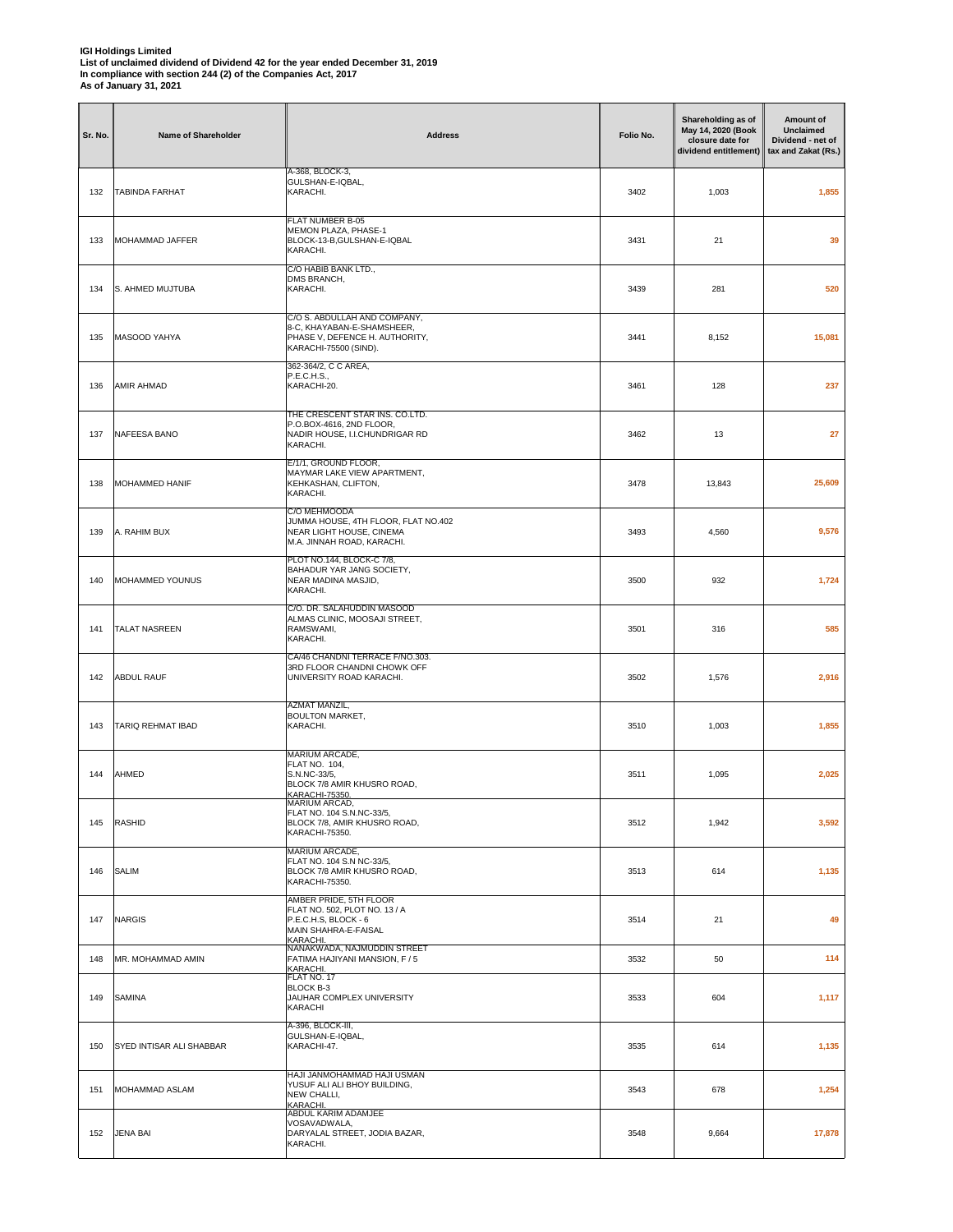| Sr. No. | <b>Name of Shareholder</b> | <b>Address</b>                                                                                                                  | Folio No. | Shareholding as of<br>May 14, 2020 (Book<br>closure date for<br>dividend entitlement) | Amount of<br>Unclaimed<br>Dividend - net of<br>tax and Zakat (Rs.) |
|---------|----------------------------|---------------------------------------------------------------------------------------------------------------------------------|-----------|---------------------------------------------------------------------------------------|--------------------------------------------------------------------|
| 153     | MOHAMMED ARIF              | A/5, FIVE STAR ARCADE,<br>OPP: BUSY BEE RESTAURANT,<br>GULSHAN-E-IQBAL,<br>KARACHI.                                             | 3551      | 106                                                                                   | 196                                                                |
| 154     | M. YASIN                   | 3RD FLOOR, QASR-E-MARIAM,<br>O.T. 9/158, OPP: HILAL MARKET,<br>KAGZI BAZZAR,<br>KARACHI.                                        | 3552      | 925                                                                                   | 1,711                                                              |
| 155     | MOHAMMED YOUNUS            | 8-ASGHAR TERRACE,<br>KANJI TULSIDAS STREET,<br>PAKISTAN CHOWK,<br>KARACHI-1.                                                    | 3562      | 641                                                                                   | 1,186                                                              |
| 156     | AYUB                       | F-62/2<br>BLOCK - 8<br><b>CLIFTON</b><br>KARACHI.                                                                               | 3566      | 212                                                                                   | 392                                                                |
| 157     | AMINA                      | HOUSE NO. F/62/2<br>BLOCK NO.8, KEHKASHAN<br><b>CLIFTON</b><br>KARACHI.                                                         | 3568      | 282                                                                                   | 521                                                                |
| 158     | <b>FAROOQ</b>              | NOORANI BUILDING,<br>PLOT NO. G.K.2/8/2A,<br>KHARADAR,<br>KARACHI.                                                              | 3569      | 888                                                                                   | 1,643                                                              |
| 159     | WALI                       | <b>HOUSE NO.F/62/2</b><br>BLOCK NO.8, KEHKASHAN<br><b>CLIFTON</b><br>KARACHI                                                    | 3572      | 1,100                                                                                 | 2,035                                                              |
| 160     | <b>SIDDIQ</b>              | <b>HOUSE NO. F/62/2</b><br>BLOCK NO.8, KEHKASHAN<br><b>CLIFTON</b><br>KARACHI.                                                  | 3576      | 69                                                                                    | 128                                                                |
| 161     | M. HANIF                   | 121, STOCK EXCHANGE BLDG.,<br>I.I. CHUNDRIGAR ROAD,<br>KARACHI-2.                                                               | 3584      | 35                                                                                    | 80                                                                 |
| 162     | <b>SOHAIL</b>              | ABOO COTTAGE<br>B.R 1/27 1ST FLOOR,<br>JAFFRY CHOWK KHARADAR,<br>KARACHI                                                        | 3585      | 3,877                                                                                 | 8,917                                                              |
| 163     | MRS. ZARINA                | <b>ABOO COTTAGE</b><br><b>B.R 1/27 1ST FLOOR,</b><br>JAFFRY CHOWK KHARADHAR,<br>KARACHI.                                        | 3586      | 4,453                                                                                 | 8,238                                                              |
| 164     | <b>ASIF ZAKARIA</b>        | 34, NEW KARACHI STOCK EXCH LTD<br>STOCK EXCHANGE ROAD,<br>KARACHI.                                                              | 3591      | 31                                                                                    | 71                                                                 |
| 165     | MR. SULEMAN                | O.T. 4/59, 2nd FLOOR, ROOM NO. 5,<br>MASIDIAYI MANSION, MITHADER,<br>KARACHI.                                                   | 3594      | 994                                                                                   | 1,838                                                              |
| 166     | M. HANIF                   | J.T.6/131,<br>MITHADAR,<br>KARACHI.                                                                                             | 3607      | 976                                                                                   | 1,806                                                              |
| 167     | FAYYAZ A. RANA             | 126, KARACHI STOCK EXCH. BLDG.<br>KARACHI.                                                                                      | 3617      | 1,837                                                                                 | 3,399                                                              |
| 168     | ABDUL RAZZAK               | M. DAWOOD JAN MOHAMMED<br>ROOM NO. 714, 7TH FLOOR<br>STOCK EXCHANGE BUILDING, S.E. ROAD,<br>KARACHI.                            | 3628      | 52                                                                                    | 96                                                                 |
| 169     | <b>ISHRAT ASLAM</b>        | A-105, ABID APARTMENTS,<br>BLOCK-2,<br>GULSHAN-E-IQBAL,<br>KARACHI.                                                             | 3662      | 92                                                                                    | 170                                                                |
| 170     | <b>YAQOOB</b>              | SADAF MANZIL, 3RD FLOOR,<br>ROOM NO.12, VISRAM ROAD,<br>NEAR SINA LINE, KHARADAR,<br>KARACHI.                                   | 3677      | 3,711                                                                                 | 6,865                                                              |
| 171     | MUHAMMAD YOUNUS DALIA      | 38-A, KHAYABAN-E-JANBAZ,<br>PHASE V,<br>DEFENCE HOUSING AUTHORITY,<br>KARACHI.                                                  | 3679      | 233                                                                                   | 431                                                                |
| 172     | JAWED KHANDWALA            | KHANDWALA HOUSE, II-E, 3/13,<br>NAZIMABAD NO.2,<br>KARACHI.                                                                     | 3689      | 818                                                                                   | 1,513                                                              |
| 173     | MR. NAZIR AHMED QADERI     | KARACHI UNIVERSITY EMPLOYEES CO-OPERATIVE HOUSING SOCIETY<br>HOUSE NO. B - 22, SCHEME NO. 33<br>GULZAR-E-HIJRI - 33<br>KARACHI. | 3697      | 79                                                                                    | 181                                                                |
| 174     | <b>ABDUL RAZAK</b>         | RAFI MANSION, 2ND FLOOR<br>ROOM NO.7, MURAD STREET<br>PAKISTAN CHOWK<br>KARACHI.                                                | 3700      | 319                                                                                   | 590                                                                |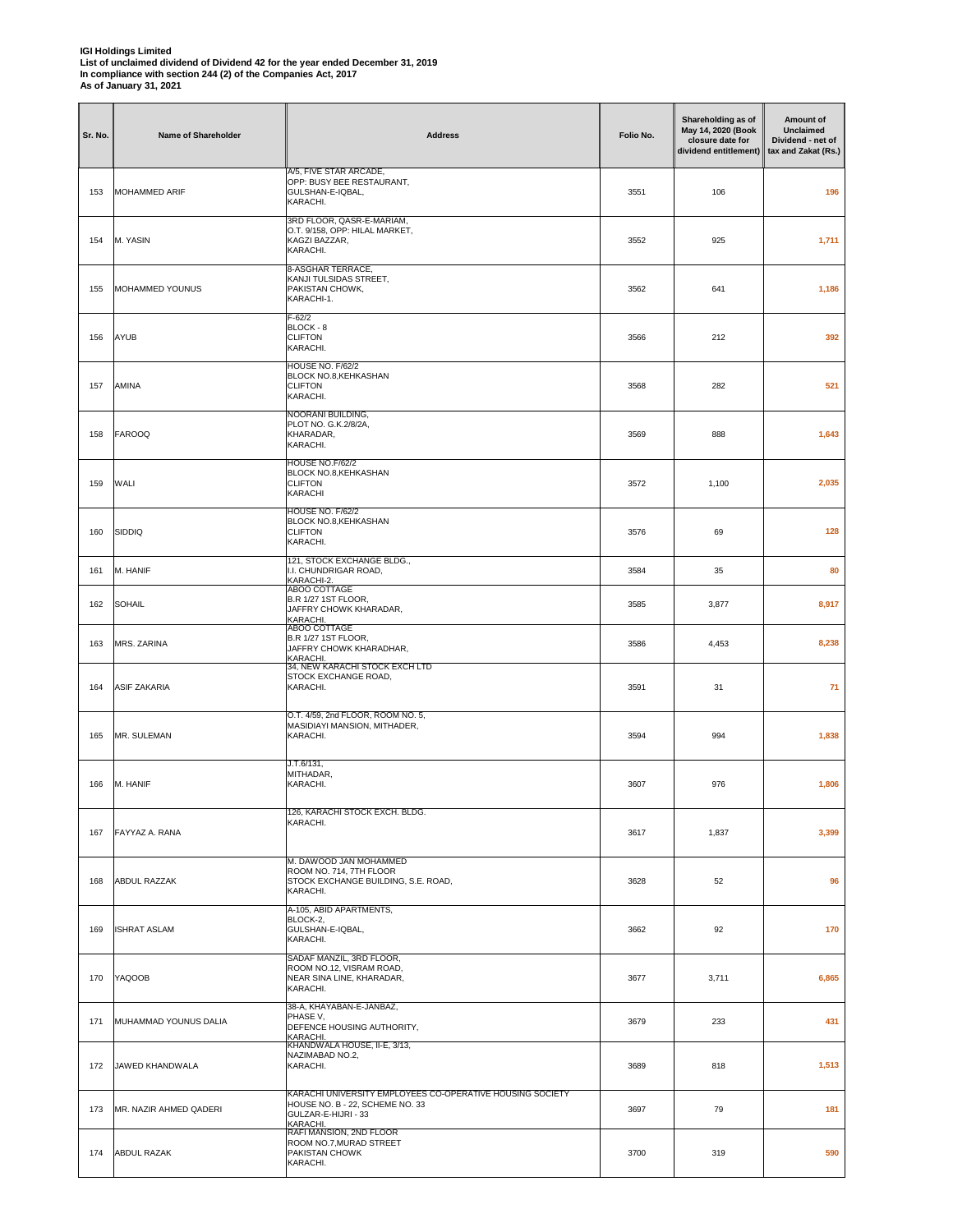| Sr. No. | <b>Name of Shareholder</b> | <b>Address</b>                                                                                                                                           | Folio No. | Shareholding as of<br>May 14, 2020 (Book<br>closure date for<br>dividend entitlement) | Amount of<br><b>Unclaimed</b><br>Dividend - net of<br>tax and Zakat (Rs.) |
|---------|----------------------------|----------------------------------------------------------------------------------------------------------------------------------------------------------|-----------|---------------------------------------------------------------------------------------|---------------------------------------------------------------------------|
| 175     | MAHMUD AHMAD               | C/O MAHMUD & COMPANY,<br><b>INCOME TAX CONSULTANTS,</b><br>1-ZIMINDARA COLONY,<br>RAHIM YAR KHAN.                                                        | 3708      | 13                                                                                    | 24                                                                        |
| 176     | ABDUL HAMEED               | <b>HEMILTOM COURT II</b><br>FLAT #404, 4TH FLOOR<br>G - 1, CLIFTON BLOCK - 7<br>MAIN CLIFTON ROAD<br>KARACHI                                             | 3711      | 65                                                                                    | 120                                                                       |
| 177     | <b>RAZAK</b>               | A-215 BLOCK-5,<br>GULSHAN-E-IQBAL,<br>KARACHI-47.                                                                                                        | 3712      | 4,735                                                                                 | 9,943                                                                     |
| 178     | JAVED                      | 160, 7/8,<br>C.P. BRAR HOUSING SOCIETY,<br>NEAR DHORAJEE COLONY,<br>KARACHI.                                                                             | 3717      | 128                                                                                   | 237                                                                       |
| 179     | <b>SOHAIL</b>              | WAHEED CENTRE, FLAT NO.2-C<br>3RD FLOOR, SHELDEN ROAD,<br>NEAR K.M.C. FOOT BALL GROUND<br>BABA-E-URDU COLLEGE, KARACHI                                   | 3722      | $\mathbf{1}$                                                                          | $\overline{\mathbf{2}}$                                                   |
| 180     | TARIQ HUSAIN SYED          | 186-AHMED BLOCK,<br>NEW GARDEN TOWN,<br>LAHORE-16.                                                                                                       | 3729      | 12,591                                                                                | 23,293                                                                    |
| 181     | M. YOUNUS DAWOOD           | 398, C.B. BERAR SOCIETY,<br><b>BLOCK 7 &amp; 8,</b><br>ADAMJEE NAGER CO-OP. HOUSING<br>SOCIETY, KARACHI.                                                 | 3739      | 3,435                                                                                 | 6,354                                                                     |
| 182     | ABDUL AHAD PARACHA         | 8-ZAHIDA MANZIL,<br>2ND FLOOR, MORAR STREET,<br>PAKISTAN CHOWK,<br>KARACHI.                                                                              | 3748      | 128                                                                                   | 237                                                                       |
| 183     | ARIF M. ALLAHRAKHA         | 536/W,<br>PHASE III,<br>L.C.C.H.S DEFENCE,<br>LAHORE.                                                                                                    | 3752      | 704                                                                                   | 1,302                                                                     |
| 184     | MST. SAFIA DOSANI          | C/O MRS. AMINA WAHAB,<br>D-110/B-2,<br>K.D.A. SCHEME NO. 1,<br>KARACHI-75350.                                                                            | 3770      | 69                                                                                    | 145                                                                       |
| 185     | MUNAWAR SULTANA            | C/O FLT/LT. K.M. SAQI<br>SHAHEEN TRADERS,<br>GHAUSIA CHAWK, BAHAWALPUR ROAD,<br>LODHRAN.                                                                 | 3800      | 552                                                                                   | 1,021                                                                     |
| 186     | YUSUF                      | C/O MOHAMADI RADIO SERVICE,<br>BOMBAY BAZAR,<br>KARACHI-2.                                                                                               | 3803      | 5                                                                                     | 9                                                                         |
| 187     | MOHAMMED SHAFI SARWAR      | A-11, 44, NAWAZ COURT,<br>BLOCK-16,<br>FEDERAL B. AREA,<br>KARACHI-38.                                                                                   | 3809      | 18,933                                                                                | 35,026                                                                    |
| 188     | ABDUL HAMID MEMON          | UMAIR MANZIL<br>1ST FLOOR, FLAT NO: 101<br>YAKOOB SHERA ROAD<br>KHADDAH, KARACHI.                                                                        | 3815      | 83                                                                                    | 153                                                                       |
| 189     | <b>HAMIDA</b>              | FLAT NO: 101, 1ST FLOOR<br><b>UMAIR MANZIL</b><br>YAHOOB SHERA ROAD<br>KHADDAH, KARACHI.                                                                 | 3816      | 83                                                                                    | 153                                                                       |
| 190     | <b>MOHD YUSUF</b>          | C/O YOUSUF BUMBIYA KARACHI CENTER BL<br>NO.B,FLAT NO.5,2ND FLOOR PLOT NO.NJI<br>NEAR PRINTING CORP.OF PAKISTAN<br>UNIVERSITY ROAD, P.I.B COLONY, KARACHI | 3817      | 5                                                                                     | 10                                                                        |
| 191     | NEELUM                     | KARACHI CENTRE, BL #.B,FL # 5,<br>2ND FLOOR, PLOT NO.NJI-3,<br>NEAR PRINTING CORP OF PAK,<br>UNIVERSITY RD, P.I.B.COLONY, KARACHI.                       | 3819      | 5                                                                                     | 9                                                                         |
| 192     | <b>SHAMA</b>               | BL #.B, FL#.5, 2ND FLOOR,<br>PLOT NO.NJI-3, NEAR PRINTING CORP OF<br>PAK UNIVERSITY ROAD, P.I.B. COLONY,<br>KARACHI-4709.                                | 3820      | 5                                                                                     | 9                                                                         |
| 193     | <b>SEEMA</b>               | CAVISH COURT,<br>A-35, BLOCK 7 & 8,<br>SHAHRAH-E-FAISAL,<br>KARACHI.                                                                                     | 3824      | 2,862                                                                                 | 5,294                                                                     |
| 194     | MUHAMMED JAMAL AJMARI      | NADEEM MANZIL,<br>OPP: KAMEYLA, PLOT NO. 35,<br>LIAQUAT COLONY,<br>HYDERABAD.                                                                            | 3828      | 33                                                                                    | 76                                                                        |
| 195     | M. YUSUF MERCHANT          | C/4, SALMINA APARTMENT,<br>CLIFTON, BLOCK-8,<br>KARACHI.                                                                                                 | 3838      | 197                                                                                   | 365                                                                       |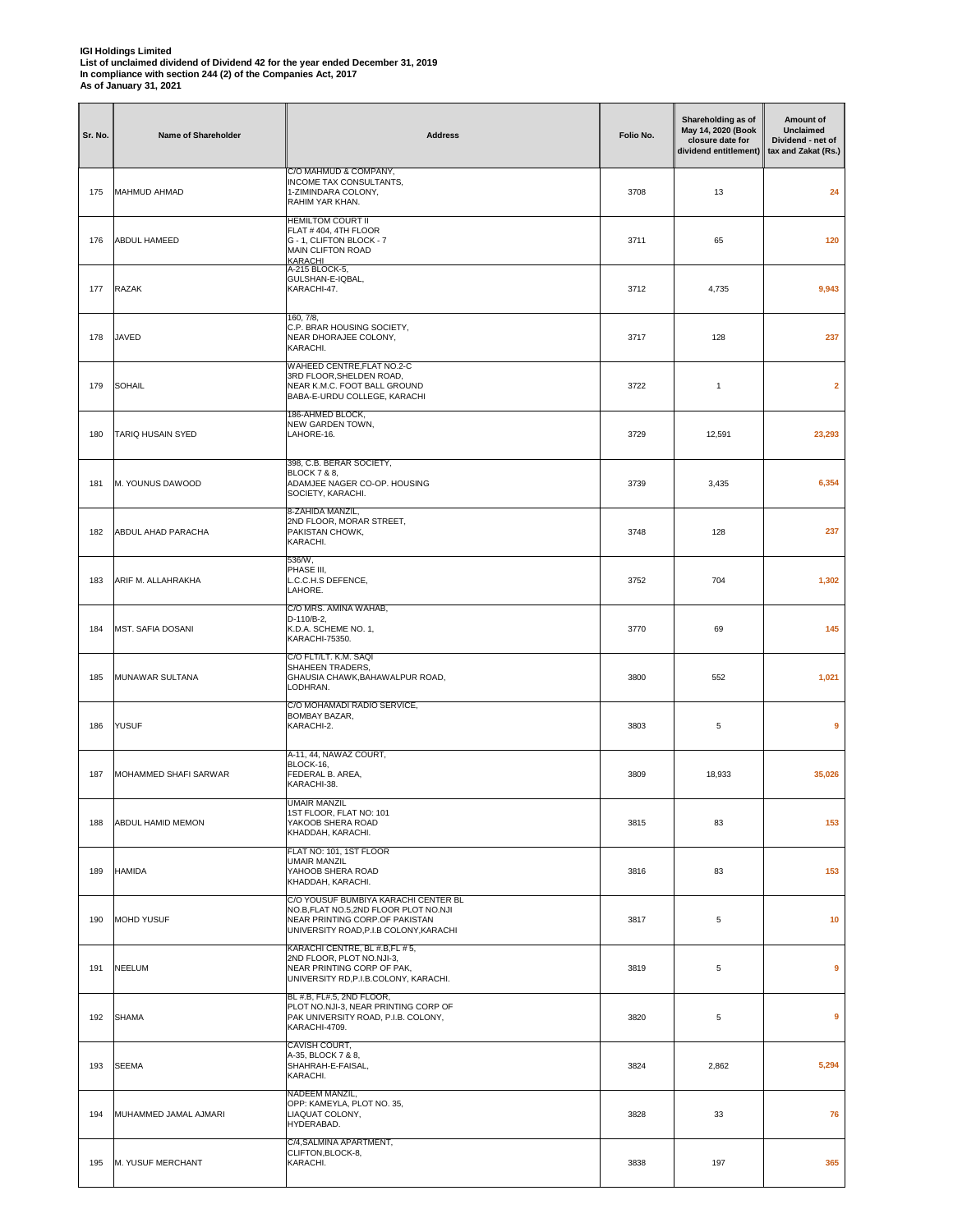| Sr. No. | Name of Shareholder         | <b>Address</b>                                                                                               | Folio No. | Shareholding as of<br>May 14, 2020 (Book<br>closure date for<br>dividend entitlement) | Amount of<br>Unclaimed<br>Dividend - net of<br>tax and Zakat (Rs.) |
|---------|-----------------------------|--------------------------------------------------------------------------------------------------------------|-----------|---------------------------------------------------------------------------------------|--------------------------------------------------------------------|
| 196     | <b>ABA ALI</b>              | O.T. 9/181,<br>PREM PUTOLEE LANE,<br>KAGZI BAZAR,<br>KARACHI-2.                                              | 3843      | 1,649                                                                                 | 3,051                                                              |
| 197     | AHMED MUJTUBA               | C/O HABIB BANK LIMITED,<br>D.M.S. BRANCH,<br>KARACHI.                                                        | 3850      | 128                                                                                   | 237                                                                |
| 198     | JAVED AHMAD                 | C/O.JAVED AHMAD EXPORT CORP.<br>(PVT) LTD.,<br>20-K, GULBERG II<br>LAHORE.                                   | 3860      | 1,285                                                                                 | 3,277                                                              |
| 199     | <b>ASIF</b>                 | HOUSE NO. F/62/2<br>BLOCK NO. 8<br>KEHKASHAN CLIFTON<br>KARACHI                                              | 3863      | 379                                                                                   | 701                                                                |
| 200     | SHAHID ANWER BHALLY         | C-5, IRUM PALACE,<br>BLOCK 13/A,<br>GULSHAN-E-IQBAL,<br>KARACHI.                                             | 3865      | 495                                                                                   | 915                                                                |
| 201     | MOHAMMAD ABBAS              | 48-H, MODEL TOWN,<br>LAHORE-54700.                                                                           | 3866      | 34                                                                                    | 62                                                                 |
| 202     | FLT. LT. K.M. SAQI          | SHAHEEN TRADERS,<br><b>GHAUSIA CHAUK.</b><br>BHAWALPUR ROAD,<br>LODHRAN.                                     | 3871      | 359                                                                                   | 664                                                                |
| 203     | <b>SHOAIB</b>               | C/O HAJI HABIB SONS,<br>A-39, IQBAL CLOTH MARKET,<br>M.A. JINNAH ROAD,<br>KARACHI-2.                         | 3888      | 197                                                                                   | 365                                                                |
| 204     | MR. MOHAMMAD HUSSAIN        | 79, OLD STOCK EXCHANGE<br>STOCK EXCHANGE ROAD<br>KARACHI.<br>39-K, MODEL TOWN,                               | 3902      | 1,626                                                                                 | 3,008                                                              |
| 205     | MR. SHAMEEM SARFRAZ QURESHI | LAHORE.                                                                                                      | 3903      | 174                                                                                   | 321                                                                |
| 206     | MOHAMMAD MUNIR AZIZ         | SIDCO AVENUE APARTMENT,<br>BLOCK A/7/4,264, R.A. LINE,<br>INGLE ROAD,<br>KARACHI.<br><b>HOUSE NO. F/62/2</b> | 3911      | 1,518                                                                                 | 3,491                                                              |
| 207     | ZAKARIA                     | BLOCK NO.8<br><b>KEHKASHAN CLIFTON</b><br>KARACHI                                                            | 3923      | 477                                                                                   | 883                                                                |
| 208     | MOHD IQBAL                  | 3/7, AZEEM MANSION,<br>OPP: TAJ MASJID,<br>THATHAI COMPOUND,<br>KARACHI.                                     | 3935      | 5                                                                                     | 9                                                                  |
| 209     | <b>AIJAZ AKHTAR</b>         | 21-B, 1ST CENTRAL LANE,<br>DEFENCE HOUSING AUTHORITY,<br>KARACHI.                                            | 3950      | 4,149                                                                                 | 7,676                                                              |
| 210     | <b>MUNAF</b>                | FIRST FLOOR, BURHANI MANZIL,<br>NEW CHALLI,<br>KARACHI.                                                      | 3957      | 1,411                                                                                 | 3,245                                                              |
| 211     | <b>ABDUL SATTAR</b>         | 9 DARUL FURQAN,<br>SB-11, BLOCK 13-B,<br>GULSHAN-E-IQBAL,<br>KARACHI.                                        | 3958      | 359                                                                                   | 664                                                                |
| 212     | ABDUL WAHAB                 | IFTIKHAR ARCADE, FLAT NO. B-7,<br>83/B, STREET NO-7, ROAD F,<br>BEHAR COLONY,<br>KARACHI-53                  | 3974      | 21                                                                                    | 39                                                                 |
| 213     | <b>NADEEM ABBASI</b>        | A-284, BLOCK-1,<br>NORTH NAZIMABAD,<br>KARACHI.                                                              | 3978      | 5                                                                                     | 9                                                                  |
| 214     | M. YOUSUF MERCHANT          | 72-C, 13 COMMERCIAL STREET<br>PHASE II EXTENTION<br>D.H.A.<br>KARACHI.                                       | 3982      | 212                                                                                   | 392                                                                |
| 215     | PHILIPS INAYAT              | C/O MEHMOODA<br>JUMMA HOUSE, 4TH FLOOR, FLAT NO.402<br>NEAR LIGHT HOUSE, CINEMA<br>M.A. JINNAH ROAD, KARACHI | 3984      | 2,197                                                                                 | 4,614                                                              |
| 216     | <b>ABDUL RAUF</b>           | 2ND FLOOR, NOMI ARCADE,<br>11/683, JAMSHED ROAD NO. 3,<br>KARACHI.                                           | 3988      | 1                                                                                     | $\overline{2}$                                                     |
| 217     | <b>SAFIA</b>                | 2ND FLOOR, NOMI ARCADE,<br>11/683,<br>JAMSHAD ROAD NO. 3,<br>KARACHI.                                        | 3989      | $\mathbf{1}$                                                                          | $\overline{2}$                                                     |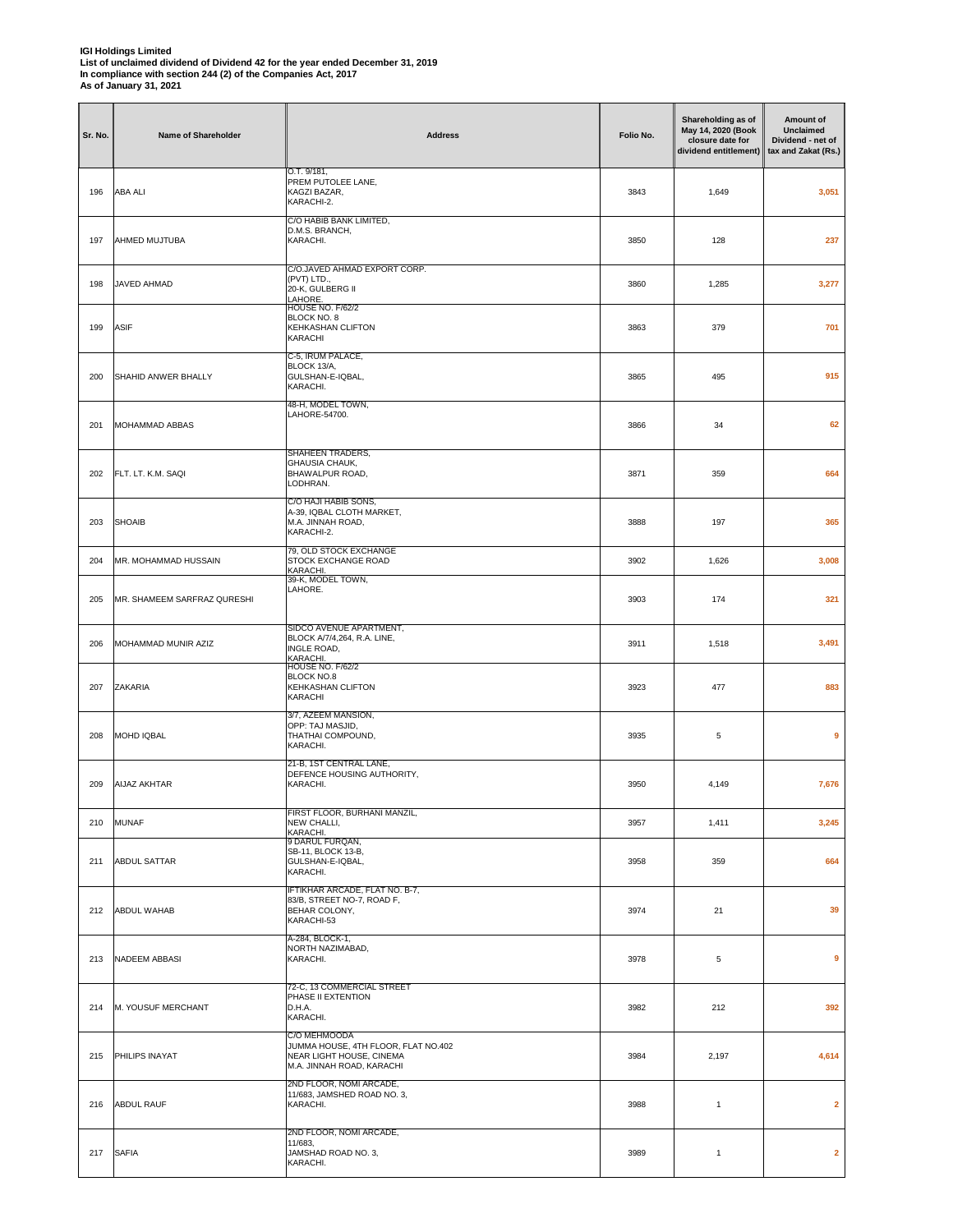| Sr. No. | Name of Shareholder      | <b>Address</b>                                                                                                        | Folio No. | Shareholding as of<br>May 14, 2020 (Book<br>closure date for<br>dividend entitlement) | Amount of<br><b>Unclaimed</b><br>Dividend - net of<br>tax and Zakat (Rs.) |
|---------|--------------------------|-----------------------------------------------------------------------------------------------------------------------|-----------|---------------------------------------------------------------------------------------|---------------------------------------------------------------------------|
| 218     | <b>MOOSA</b>             | C/O HAJI HABIB SONS,<br>A-39, IQBAL CLOTH MARKET,<br>M.A. JINNAH ROAD,<br>KARACHI.                                    | 3996      | 92                                                                                    | 170                                                                       |
| 219     | <b>SHAUKAT</b>           | HAJI HABIB SONS,<br>SHOP NO. A/39,<br>IQBAL CLOTH MARKET,<br>M.A. JINNAH ROAD, KARACHI.                               | 3997      | 128                                                                                   | 237                                                                       |
| 220     | MR. RIAZ AHMED ASKARI    | A-178, BLOCK - C.<br>GULSHAN-E-JAMAL,<br>RASHID MINHAS ROAD,<br>KARACHI.                                              | 4006      | 10                                                                                    | 18                                                                        |
| 221     | MOHAMMAD YOUSUF ALI      | A-3, KDA OVERSEAS APARTMENTS<br>GULSHAN-E-IQBAL, BLOCK-13/D<br>OPP. URDU SCIENCE COLLEGE,<br>KARACHI.                 | 4007      | 1,649                                                                                 | 3,052                                                                     |
| 222     | NOORJEHAN SHIRAZ ALI     | C/O SHIRAZ ALI EBRAHIM,<br>ZEHRA CLASSSIC, ROOM #C-103,<br>327/1-A, BRITTO ROAD, GARDEN,<br>KARACHI.                  | 4008      | 1,129                                                                                 | 2,371                                                                     |
| 223     | <b>TAUFIQ HUSAIN</b>     | 107 ADAM ARCADE,<br>SHAHEED-E-MILLAT ROAD,<br>KARACHI-5.                                                              | 4014      | 516                                                                                   | 955                                                                       |
| 224     | RUKSHANA MOTI            | MADINA MANZIL, FLAT NO.23,<br>6TH FLOOR, PLOT NO.W-O/6/41,<br>THATHAI COMPOUND, BANDH GALI,<br>LIGHT HOUSE, KARACHI.  | 4018      | 57                                                                                    | 106                                                                       |
| 225     | MOHAMMED YUSUF ABDULLAH  | C/O YOUSUF BUMBIYA,<br>KARACHI CENTRE, BLOCK-B,FLAT-5<br>2ND FLOOR, PLOT NO. NJI-3,<br>UNIVERSITY ROAD, KARACHI-74800 | 4023      | 545                                                                                   | 1,144                                                                     |
| 226     | <b>ASHRAF</b>            | <b>HOUSE NO. F/62/2</b><br><b>BLOCK NO.8</b><br>KEHKASHAN CLIFTON<br>KARACHI                                          | 4033      | 247                                                                                   | 457                                                                       |
| 227     | <b>ABDUL RAZZAK</b>      | M. DAWOOD JAN MOHAMMED<br>ROOM NO. 714, 7TH FLOOR<br>STOCK EXCHANGE BUILDING, S.E. ROAD,<br>KARACHI.                  | 4041      | 31                                                                                    | 57                                                                        |
| 228     | RAZZAK HUSSAIN           | FLAT # 9, KARIMI COURT<br>231/2, SAPPHIRE STREET<br><b>GARDEN EAST</b><br>KARACHI.                                    | 4045      | $\overline{4}$                                                                        | 8                                                                         |
| 229     | <b>MOHAMMAD SALIM</b>    | <b>PLOT 258,</b><br>LAKHANI TOWERS, D-II<br>3RD FLOOR, GARDEN WEST<br>KARACHI.                                        | 4047      | 1,164                                                                                 | 2,677                                                                     |
| 230     | MOHAMMAD IQBAL HABIB     | GK-6/45, BHATIA BLDG.,<br>OPP: ALLAH RAKHA PARK,<br>KHARADAR,<br>KARACHI-74000.                                       | 4056      | 339                                                                                   | 712                                                                       |
| 231     | <b>MOHAMMAD ARIF</b>     | <sup>-</sup> L-18, PHASE-II,<br>P.M.J. SQUARE,<br>NASEERABAD, F.B. AREA,<br>KARACHI.                                  | 4065      | 2,290                                                                                 | 4,236                                                                     |
| 232     | <b>HUSNA SAMEER</b>      | 5-B, EAST AVENUE,<br>DEFENCE SOCIETY,<br>KARACHI-75500.                                                               | 4066      | 4,334                                                                                 | 9,101                                                                     |
| 233     | <b>MOHAMMAD OSMAN</b>    | SIDCO A/7/4, AVENUE APARTMENTS,<br>264-R.A. LINES,<br>NEW INGLE ROAD,<br>KARACHI.<br>HOUSE NO.F/62/2                  | 4087      | 159                                                                                   | 334                                                                       |
| 234     | <b>AFTAB</b>             | BLOCK NO.8<br>KEHKASHAN CLIFTON<br>KARACHI.<br>HOUSE NO. F/62/2                                                       | 4089      | 883                                                                                   | 1,633                                                                     |
| 235     | <b>KADIR</b>             | <b>BLOCK NO.8</b><br>KEHKASHAN CLIFTON<br>KARACHI.                                                                    | 4090      | 1,537                                                                                 | 2,844                                                                     |
| 236     | <b>MRS ZAHIDA ABBASI</b> | B-11<br>BLOCK-9<br>GULSHAN-E-IQBAL<br>KARACHI-75300                                                                   | 4092      | 29                                                                                    | 67                                                                        |
| 237     | MOHAMMED YUSUF ABDULLAH  | C/O YOUSUF BUMBIYA,<br>KARACHI CENTRE, BLOCK-B, FLAT-5,<br>PLOT NO.NJI-3,<br>P.I.B.COLONY, KARACHI-74800.             | 4099      | 247                                                                                   | 519                                                                       |
| 238     | MOHAMMED AYUB YUNUS      | F-62/2<br>BLOCK - 8<br><b>CLIFTON</b><br>KARACHI.                                                                     | 4104      | 11,812                                                                                | 21,852                                                                    |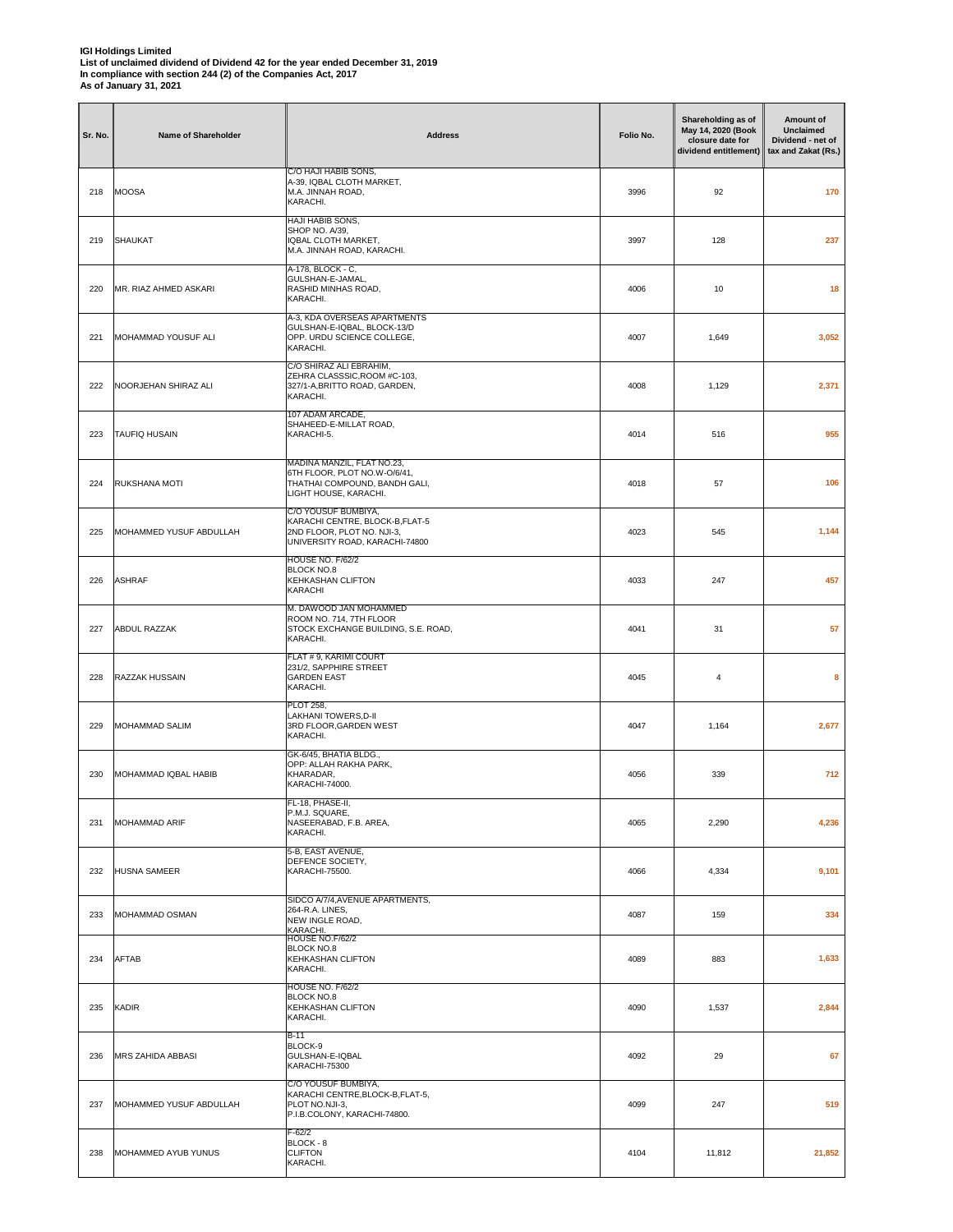| Sr. No. | Name of Shareholder     | <b>Address</b>                                                                                                                  | Folio No. | Shareholding as of<br>May 14, 2020 (Book<br>closure date for<br>dividend entitlement) | Amount of<br><b>Unclaimed</b><br>Dividend - net of<br>tax and Zakat (Rs.) |
|---------|-------------------------|---------------------------------------------------------------------------------------------------------------------------------|-----------|---------------------------------------------------------------------------------------|---------------------------------------------------------------------------|
| 239     | ZIA-UL-HAQUE            | HOUSE NO. 3D-24/13<br>NAZIMABAD NO.3<br>KARACHI                                                                                 | 4116      | 269                                                                                   | 498                                                                       |
| 240     | MOHD HAROON             | AL-BURHAN ARCADE, 4TH FLOOR,<br>FLAT NO. 412, BLOCK A,<br>NISHTER ROAD, SHOE MARKET,<br>KARACHI.                                | 4124      | 563                                                                                   | 1,182                                                                     |
| 241     | NIB BANK LIMITED        | <b>MUHAMMADI HOUSE</b><br>I.I. CHUNDRIGAR ROAD<br>KARACHI.                                                                      | 4137      | 215                                                                                   | 645                                                                       |
| 242     | <b>ASIM GHANI</b>       | <b>HOUSE NO. F/62/2</b><br><b>BLOCK NO.8</b><br>KEHKASHAN CLIFTON<br>KARACHI                                                    | 4141      | 2,205                                                                                 | 4,079                                                                     |
| 243     | SHOUKAT HUSEIN          | C/O AI HUSAIN RAJABALI, MEMBER KSE L<br>90-91, STOCK EXCHANGE BUILDING<br>STOCK EXCHANGE ROAD<br>I.I. CHUNDRIGAR ROAD, KARACHI. | 4147      | 5                                                                                     | 13                                                                        |
| 244     | ABDUL WAHEED            | B/73 BLOCK 13/D-2,<br>GULSHAN-E-IQBAL,<br>KARACHI.                                                                              | 4161      | $\mathbf{1}$                                                                          | 3                                                                         |
| 245     | MOHAMMED IQBAL          | WAHEED CENTRE, FALT NO. 2-C<br>3RD FLOOR, SHELDEN ROAD<br>NEAR K.M.C. FOOT BALL GROUND<br>BABA-E-URDU COLLEGE, KARACHI          | 4178      | 13                                                                                    | 24                                                                        |
| 246     | NASEER AHMED SHEIKH     | $E-1V$ 9/3,<br>NAZIMABAD,<br>KARACHI.                                                                                           | 4179      | 33                                                                                    | 61                                                                        |
| 247     | SHOMAILA SAJJAD         | A-258<br>BLOCK NO.3<br>GULSHAN-E-IQBAL<br>KARACHI                                                                               | 4185      | 13                                                                                    | 24                                                                        |
| 248     | MR. TARIQ FEROZE        | 3-WAQAR CENTRE,<br>M. FEROZE STREET,<br>JODIA BAZAR,<br>KARACHI.<br>C/O PACKAGES LTD.,                                          | 4186      | 20                                                                                    | 46                                                                        |
| 249     | MUHAMMAD JAMIL BUTT     | SHAHRAH-E-ROOMI,<br>LAHORE.                                                                                                     | 4202      | 12,866                                                                                | 27,019                                                                    |
| 250     | SOHAIL SULEMAN          | B-3, B-17, MEMON COMPLEX,<br>BLOCK 'M',<br>N. NAZIMABAD,<br>KARACHI.                                                            | 4203      | 128                                                                                   | 237                                                                       |
| 251     | SYED MUTTAQI ZAIDI      | HOUSE NO. 411, STREET NO. 12<br>SECTOR F - 10/12.<br>ISLAMABAD.                                                                 | 4213      | 925                                                                                   | 1,942                                                                     |
| 252     | <b>VIDYA BAI</b>        | HOUSE NO. B-150, GULSHAN-E-HADID,<br>PHASE-2, BIN QASIM,<br>KARACHI-75010.                                                      | 4226      | 1,212                                                                                 | 2,545                                                                     |
| 253     | SHAKIR SIDDIQ           | YOUNUS PLAZA FLAT NO - 16,<br>CHANDNI CHOWK,<br>UNIVERSITY ROAD,<br>KARACHI - 74800.                                            | 4233      | $\mathbf{1}$                                                                          | $\overline{\mathbf{2}}$                                                   |
| 254     | FAROOQ WAHEED           | B-73, BLOCK 13/D-2,<br>GULSHAN-E-IQBAL,<br>KARACHI.                                                                             | 4237      | 87                                                                                    | 200                                                                       |
| 255     | MIAN ZAFAR AHMAD        | 875/N,<br>SAMANABAD,<br>LAHORE.                                                                                                 | 4239      | 1,604                                                                                 | 3,368                                                                     |
| 256     | JAVED AHMAD             | JAVED AHMED EXPORT CORPS.(PVT)LTD.<br>20-K CULBERG-II,<br>LAHORE.                                                               | 4242      | 92                                                                                    | 212                                                                       |
| 257     | HAJI SALEH MOHAMMAD     | SIDCO AVENUE APARTMENT,<br>A/7/4-264, R.A.LINES,<br>INGLE ROAD,<br>KARACHI.                                                     | 4243      | 366                                                                                   | 676                                                                       |
| 258     | MR. NASIR MUMTAZ ABBASI | $B-11$<br>BLOCK-9<br>GULSHAN-E-IQBAL<br>KARACHI-75300                                                                           | 4268      | 79                                                                                    | 181                                                                       |
| 259     | SHAHNAZ AIJAZUDDIN      | 6/5, COLLEGE ROAD,<br>G.O.R. I,<br>LAHORE-54000.                                                                                | 4272      | 565                                                                                   | 1,186                                                                     |
| 260     | LATAFAT HAIDER          | 308, BABAR ALI FOUNDATION,<br>UPPER MALL,<br>LAHORE.                                                                            | 4277      | 6,482                                                                                 | 13,612                                                                    |
| 261     | AHMED FASIH SHAHID      | 184-A<br>HASHMI GARDEN<br>BAHAWALPUR.                                                                                           | 4296      | 181                                                                                   | 335                                                                       |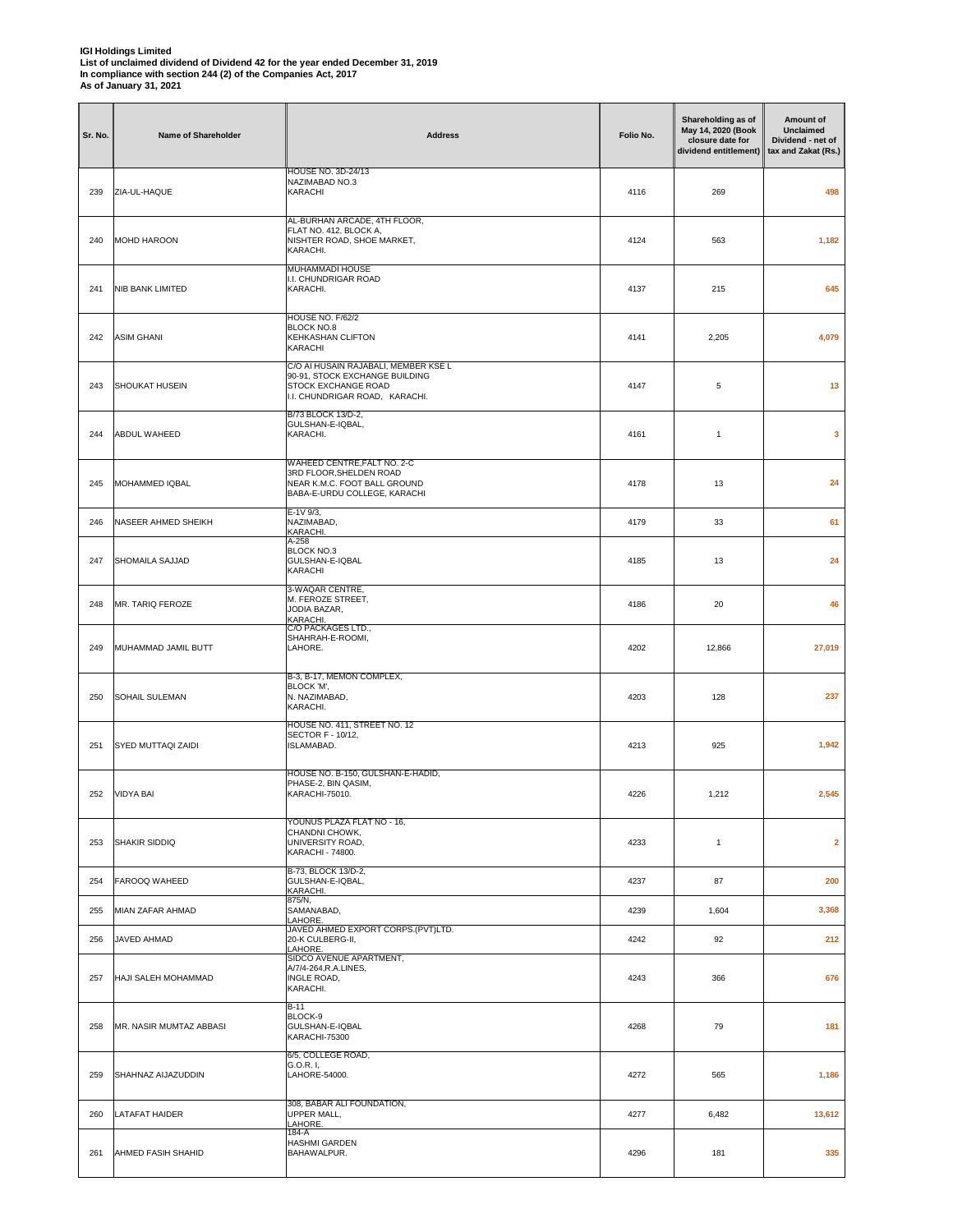| <b>IGI Holdings Limited</b>                                                    |
|--------------------------------------------------------------------------------|
| List of unclaimed dividend of Dividend 42 for the year ended December 31, 2019 |
| In compliance with section 244 (2) of the Companies Act. 2017                  |
| As of January 31, 2021                                                         |
|                                                                                |

| Sr. No. | Name of Shareholder       | <b>Address</b>                                                                                                                   | Folio No. | Shareholding as of<br>May 14, 2020 (Book<br>closure date for<br>dividend entitlement) | Amount of<br>Unclaimed<br>Dividend - net of<br>tax and Zakat (Rs.) |
|---------|---------------------------|----------------------------------------------------------------------------------------------------------------------------------|-----------|---------------------------------------------------------------------------------------|--------------------------------------------------------------------|
| 262     | M. YASIN                  | M. YASIN MANSION 5TH FLOOR,<br>F.NO 30, BAGH-E-ZEHRA,<br>KHARADAR,<br>KARACHI.                                                   | 4300      | 197                                                                                   | 365                                                                |
| 263     | MR. SALIM GHAZIANI        | C/O. TARIQ BOOK STALL,<br>34/C, BLOCK II, OFF TARIQ ROAD,<br>KARACHI.                                                            | 4301      | 1,243                                                                                 | 2,859                                                              |
| 264     | <b>KHURSHID ASHRAF</b>    | 19/2 CHEMICAL CHAMBER<br>AKHUND ABDUREHMAN STREET.<br>JODIA BAZAR KARACHI.                                                       | 4315      | 1,484                                                                                 | 2,745                                                              |
| 265     | <b>NAEEM</b>              | 154 STOCK EXCHANGE BUILDING<br>STOCK EXCHANGE ROAD KARACHI.                                                                      | 4316      | 89                                                                                    | 165                                                                |
| 266     | MOHAMMAD QASIM            | 53/4 1-J NAZIMABAD-1<br>KARACHI 74600                                                                                            | 4317      | 1                                                                                     | $\overline{\mathbf{2}}$                                            |
| 267     | RAFIQ FIDA HUSSAIN        | 143 KARACHI STOCK EXCHANGE LTD<br>3RD FLOOR STOCK EXCHANGE BLDG<br>I.I.CHUNDRIGAR ROAD,<br>KARACHI.                              | 4341      | $\mathbf{1}$                                                                          | $\overline{\mathbf{2}}$                                            |
| 268     | MUHAMMAD RASHID BHATTI    | AL-TOWFEEK INV BANK LTD<br>63-SHAHRAH-E-QUAID-E-AZAM<br>P.O.BOX NO.1686,<br>LAHORE.                                              | 4345      | 6,113                                                                                 | 11,309                                                             |
| 269     | <b>FOUZIA IQBAL</b>       | C/O ZAHID & TARIQ ADVOCATE<br>30, STANDARD CHARTERED BLDG.<br>I.I.CHUNDRIGAR ROAD<br>KARACHI.                                    | 4391      | 1,003                                                                                 | 2,106                                                              |
| 270     | MOHAMMAD ANWAR            | ACCOUNTS DEPTT.<br>AL - NOOR SUGAR MILLS LTD.,<br>96/A, S.M.C.H. SOCIETY,<br>KARACHI - 74400.                                    | 4400      | 565                                                                                   | 1,045                                                              |
| 271     | <b>JAMES KIRBY</b>        | HOUSE NO. 166<br>STREET NO. 15, E/7,<br>ISLAMABAD.                                                                               | 4402      | 2,515                                                                                 | 5,281                                                              |
| 272     | MR. ZAMIR AHMED IQBAL     | 7/172 D.M.C.H SOCIETY,<br>BLOCK-3,<br>KARACHI-74800.                                                                             | 4406      | 69                                                                                    | 145                                                                |
| 273     | A. SATTAR DAWOOD ADHI     | ROOM NO.44, IST FLOOR,<br>KARACHI STOCK EXCHANGE BLDG,<br>STOCK EXCHANGE ROAD,<br>KARACHI-74000,                                 | 4407      | 2,156                                                                                 | 3,989                                                              |
| 274     | <b>HAJI SATTAR</b>        | HAJI SATTAR MOTIWALA<br>MEMBER KARACHI STOCK EXCHANGE,<br>535,536, 5TH FLOOR, STOCK EXCHANGE BL<br>I.I. CHUNDRIGAR ROAD, KARACHI | 4413      | 269                                                                                   | 565                                                                |
| 275     | REHMAT ALI HASNIE         | $624-W,$<br>L.C.C.H.S.<br>PHASE-3,<br>LAHORE.                                                                                    | 4425      | 41                                                                                    | 76                                                                 |
| 276     | <b>HABIB BANK LIMITED</b> | STOCK EXCHANGE BRANCH<br>LAHORE.                                                                                                 | 4435      | 25,358                                                                                | 76,074                                                             |
| 277     | S.H.RIZVI                 | 7, DR.PESOMAL BUILDING<br>JAMSHED ROAD<br>KARACHI-5.                                                                             | 4436      | $\mathbf{1}$                                                                          | $\mathbf{2}$                                                       |
| 278     | <b>FAUZIA</b>             | A 105 SAMAR HEIGHTS<br>D.C.HOUSING SOCIETY<br>SHAHEED - E- MILLAT ROAD<br>KARACHI.                                               | 4437      | 10,354                                                                                | 19,154                                                             |
| 279     | <b>IMRAN ALI</b>          | B-405,4TH FLOOR<br>AMBREEN APPARTMENT<br>281-CRUZ ROAD<br>GARDEN EAST KARACHI.                                                   | 4467      | 140                                                                                   | 259                                                                |
| 280     | <b>M.SIDDIQ SHUJAAT</b>   | Z-SHUJAAT MANZIL<br>D-D-CHODHARY ROAD<br>BAGHDADI LEA MARKET<br>KARACHI                                                          | 4478      | $\mathbf{1}$                                                                          | 3                                                                  |
| 281     | SHAHID ZAMAN              | IGI COMPANY OF PAKISTAN LIMITED<br>IST FLOOR, FINLAY HOUSE<br>I.I.CHUNDRIGAR ROAD<br>KARACHI.                                    | 4480      | 5                                                                                     | 9                                                                  |
| 282     | MR. MUNAWAR SHAH          | 1740/2<br>AZIZABAD<br>F.B. AREA<br>KARACHI.                                                                                      | 4481      | 92                                                                                    | 212                                                                |
| 283     | NAHEED MIRZA              | HOUSE NO.35<br>MAIN KHAYABAN-E-MUJAHID<br>OPP: STREET -21, PHASE-V<br>DEFENCE HOUSING AUTHORITY, KARACHI.                        | 4483      | 359                                                                                   | 915                                                                |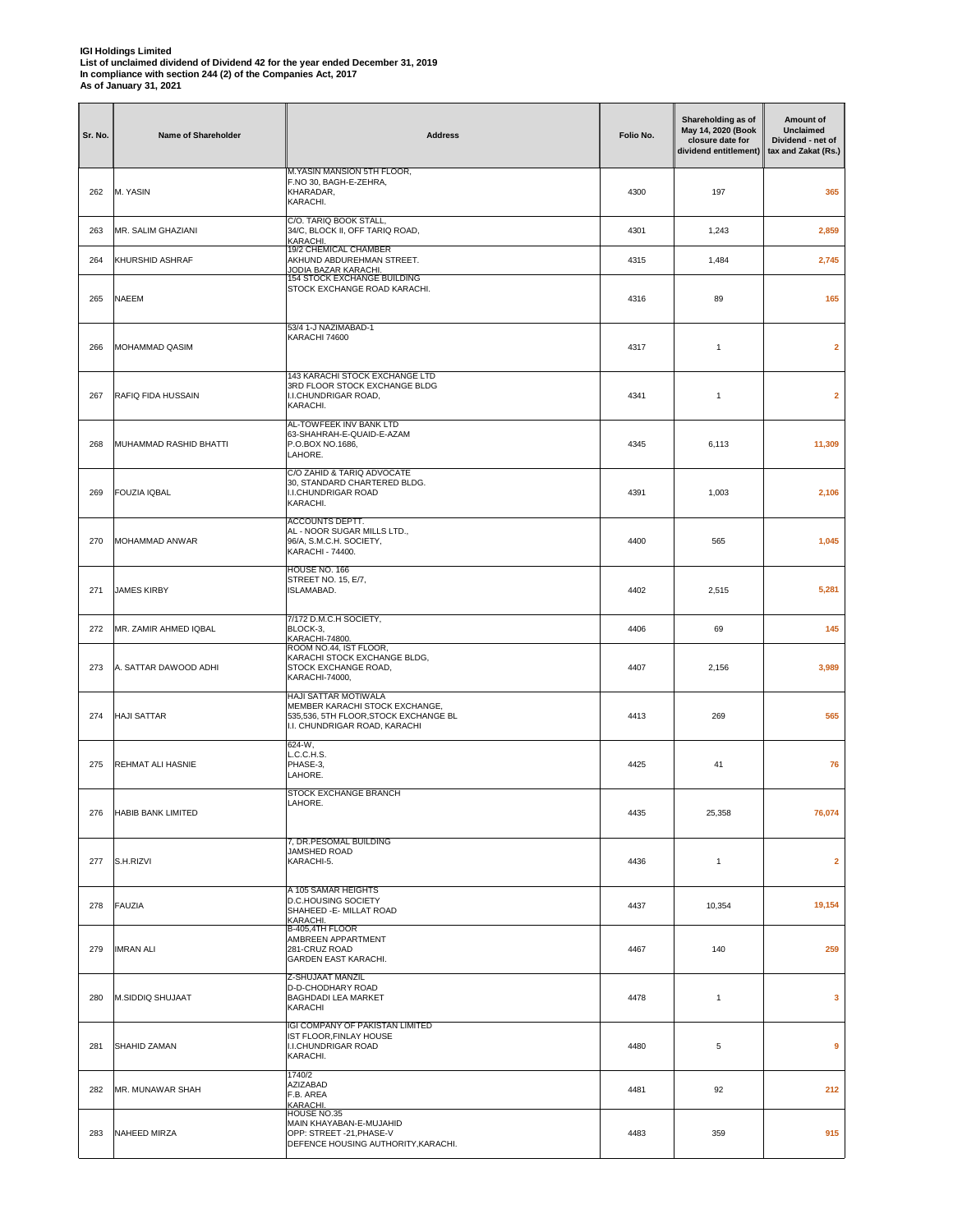| Sr. No.    | Name of Shareholder                                 | <b>Address</b>                                                                                                                              | Folio No.    | Shareholding as of<br>May 14, 2020 (Book<br>closure date for<br>dividend entitlement) | Amount of<br><b>Unclaimed</b><br>Dividend - net of<br>tax and Zakat (Rs.) |
|------------|-----------------------------------------------------|---------------------------------------------------------------------------------------------------------------------------------------------|--------------|---------------------------------------------------------------------------------------|---------------------------------------------------------------------------|
| 284        | SHAKIR ZAMIR SIDDIQI                                | POST BOX NO.20<br>CHAKWAL-48800.                                                                                                            | 4487         | 339                                                                                   | 627                                                                       |
| 285        | MOHAMMAD ILYAS GADIT                                | C/94<br>BLOCK-6<br>FEDERAL "B" AREA<br>KARACHI-75950                                                                                        | 4497         | 147                                                                                   | 272                                                                       |
| 286        | <b>MOOSA</b>                                        | <b>MEMON CENTRE</b><br>GALI NO. 3<br><b>HILTON ROAD</b><br>KARACHI-75660                                                                    | 4498         | 5                                                                                     | 9                                                                         |
| 287        | ERUM                                                | 1ST FLOOR, FLAT NO. 104<br>DULARA ARCADE, PLOT NO. JM - 109<br>JAMSHED QUARTER<br>SOLDIER BAZAR, PARSI COLONY<br>KARACHI.                   | 4499         | 103                                                                                   | 190                                                                       |
| 288        | MR. ZIA-UL-HAQUE                                    | C-14,<br><b>IBA STAFF TOWN</b><br>KARACHI UNIVERSITY<br>KARACHI.                                                                            | 4508         | 1,022                                                                                 | 2,350                                                                     |
| 289        | MISS, AZRA SHIRAZI                                  | C - 9 APSARA APPARTMENT 3,<br>GULSHAN-E-IQBAL, BLOCK 16,<br>KARACHI.                                                                        | 4526         | 282                                                                                   | 521                                                                       |
| 290        | MRS. SURRIYA KHANAM                                 | 6 - A, MASSON ROAD,<br>BEHIND GANGA RAM HOSPITAL,<br>LAHORE.                                                                                | 4531         | 1,347                                                                                 | 2,829                                                                     |
| 291        | MRS. NUDRAT ZAHID                                   | 105 - V SECTOR, ST 5,<br>PHASE 2, DHA,<br>LAHORE.                                                                                           | 4532         | 1,887                                                                                 | 3,491                                                                     |
| 292        | MR. MOHD. HANIF                                     | NP.9/7, IST FLOOR<br>ROOM NO.5<br>JODIA BAZZAR<br>MOHAMMAD SHAH STREET<br>KARACHI-2                                                         | 4542         | $\mathbf{1}$                                                                          | $\overline{2}$                                                            |
| 293        | MR MIRZA MUHAMMAD JAMIL                             | 5-11/1, AHMAD STREET,<br>SULTAN AHMAD ROAD,<br>ICHHRA,<br>LAHORE.                                                                           | 4549         | $\overline{4}$                                                                        | 9                                                                         |
| 294        | MR. NARAINDER KUMAR                                 | FIRST FLOOR,<br>APOLO HOMES,<br>PEDRO DESOUZA,<br><b>GARDEN EAST,</b><br>KARACHI.                                                           | 4550         | 80                                                                                    | 168                                                                       |
| 295        | MS. AZRA SHIRAZI                                    | C-9, APSRA APPARTMENT NO. 3,<br>GULSHAN-E-IQBAL,<br>BLOCK-16,<br>KARACHI.                                                                   | 4556         | 453                                                                                   | 838                                                                       |
| 296        | MRS YASMEEN WASEEM                                  | R-1861,<br>BLOCK-15,<br>F.B. AREA,<br>KARACHI.                                                                                              | 4557         | 117                                                                                   | 217                                                                       |
| 297        | MR. MUHAMMAD SIDDIQUE                               | <b>FAIZAN HEIGHTS,</b><br>2ND FLOOR,<br><b>FLAT NO. 205,</b><br>SHAH ABDUL LATIF BHITAI ROAD,<br>MOOSA LANE, KARACHI.                       | 4561         | $\overline{4}$                                                                        | $\overline{7}$                                                            |
| 298        | MR. HAIDER RAZA (COMPANY<br>SECRETARY)              | C/O IGI INSURANCE LIMITED<br>7TH FLOOR, THE FORUM SUIT,<br>NO. 701-713. G-20 BLOCK -9.<br>KHAYABAN-E-JAMI CLIFTON,<br><b>KARACHI-75600.</b> | 4602         | 2,135                                                                                 | 4,483                                                                     |
| 299        | MRS HAMIDA HAJIANI                                  | 298, BANTWA NAGAR<br>LIAQUATABAD<br>KARACHI.                                                                                                | 4605         | 3                                                                                     | 5                                                                         |
| 300        | MR. GHULAM SERWAR                                   | 784-C, II, P.E.C.H.S., KARACHI.                                                                                                             | 4685         | 13                                                                                    | 24                                                                        |
| 301        | MRS. KHALIDA                                        | 1717/13, GULBERG, KARACHI.                                                                                                                  | 4686         | $\mathbf{1}$                                                                          | $\overline{\mathbf{2}}$                                                   |
| 302        | MR. ANWAR ABUBAKER                                  | BLOCK NO. P-III/2, 1ST FLOOR, NEW JACOBLINE HOUSING COMPLEX, OPP:<br>JACOBLINE JAM-E-MASJID, KARACHI.                                       | 4687         | $\mathbf{1}$                                                                          | $\overline{2}$                                                            |
| 303        | MR. SHABBIR                                         | FLAT 13, REHMAT MANZIL, GREEN STREET, PLAZA SQUARE, KARACHI-3.<br>13-B, KARIM BUKHSH ROAD, NEAR BOHAR WALA CHOWK, SAMANABAD,                | 4689         | $\overline{2}$                                                                        | $\mathbf{3}$                                                              |
| 304        | MR. M. KHAWAR FAROOQ                                | LAHORE                                                                                                                                      | 4690         | $\overline{2}$                                                                        | $\overline{\mathbf{3}}$                                                   |
| 305        | MR. KHALID AZIZ                                     | 635-A/I, SECTOR A, TOWN SHIP, LAHORE.                                                                                                       | 4691         | 13                                                                                    | 25                                                                        |
| 306        | MRS. NASREEN AJMAL                                  | 297-5-A II, TOWN SHIP, LAHORE.                                                                                                              | 4692         | 37                                                                                    | 69                                                                        |
| 307        | MRS. TALAT RAANA                                    | 148, ABU BAKR BLOCK, NEW GARDEN TOWN, LAHORE.<br>AMERICAN EXPRESS BANK LIMITED, FIRST FLOOR, SHAHEEN COMPLEX, DR.                           | 4693         | 13                                                                                    | 24                                                                        |
| 308<br>309 | MR. FURQUAN LAIGHAM QUADIR<br>MR. EDMUND B. DISOUZA | ZIAUDDIN AHMED ROAD, KARACHI.<br>E-22, MISQUITA GARDENS, RANDAL ROAD, KARACHI.                                                              | 4694<br>4695 | 13<br>$\overline{2}$                                                                  | 24<br>4                                                                   |
| 310        | MRS. JOWAIRIAH AHMAD                                | 99/1, STREET 21, PHASE-VI, OFF: KH-E-SHER, DEFENCE HOUSING                                                                                  | 4696         | 20                                                                                    | 37                                                                        |
| 311        | MR. FAZAL ABBAS MITHANI                             | AUTHORITY, KARACHI.<br>A-6 SADAF PALACE, 165-D, BLOCK-3, P.E.C.H.S., KARACHI.                                                               | 4697         | 14                                                                                    | 36                                                                        |
|            |                                                     |                                                                                                                                             |              |                                                                                       |                                                                           |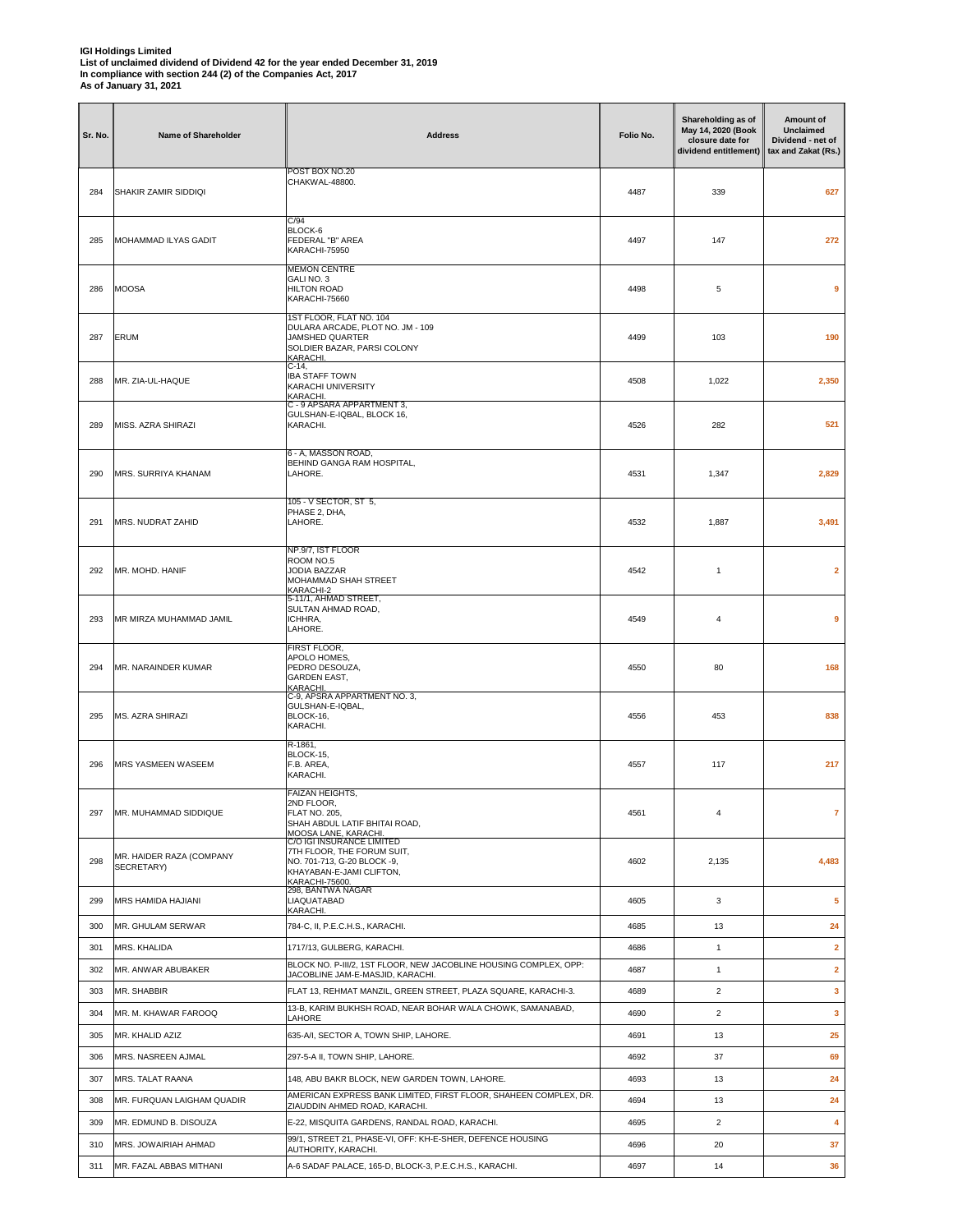| Sr. No. | Name of Shareholder              | <b>Address</b>                                                                            | Folio No. | Shareholding as of<br>May 14, 2020 (Book<br>closure date for<br>dividend entitlement) | Amount of<br>Unclaimed<br>Dividend - net of<br>tax and Zakat (Rs.) |
|---------|----------------------------------|-------------------------------------------------------------------------------------------|-----------|---------------------------------------------------------------------------------------|--------------------------------------------------------------------|
| 312     | MR. R.A. SABIR                   | 96, AHMED BLOCK, NEW GARDEN TOWN, LAHORE.                                                 | 4698      | 20                                                                                    | 37                                                                 |
| 313     | MR. ZAFAR IQBAL                  | C/O BANK OF AMERICA NT. SA., 2ND FLOOR, LDA PLAZA, LAHORE.                                | 4700      | $\overline{2}$                                                                        | $\mathbf{3}$                                                       |
| 314     | MR. M. AYYAZ ASLAM               | 32, D/1, GULBERG III, LAHORE.                                                             | 4701      | 28                                                                                    | 52                                                                 |
| 315     | MR. CH. M. SHABBIR KHAN          | HOUSE NO. 950, SECTOR I-10/4, ISLAMABAD.                                                  | 4702      | 13                                                                                    | 24                                                                 |
| 316     | MR. SHAHRIAR D. SETHNA           | 59-A (I-9TH LANE), CYRUS MINWALLA COLONY, INSIDE PARSI GATE,<br>MEHMOODABAD, KARACHI.     | 4703      | 20                                                                                    | 51                                                                 |
| 317     | MR. TEHSIN H. FAROOQUI           | 235-B, CAMP NO. 2, PAF MASROOR, KARACHI.                                                  | 4704      | 13                                                                                    | 24                                                                 |
| 318     | MRS. YASMEEN FAROOQ              | 199-A, STREET-33, F-10/1, ISLAMABAD.                                                      | 4705      | 13                                                                                    | 24                                                                 |
| 319     | MRS. MAHAZARIN DORABJEE          | MEHTA FLATS NO.6, 34-PARSI COLONY, KARACHI-74400                                          | 4706      | $\mathbf{1}$                                                                          | $\mathbf{2}$                                                       |
| 320     | MRS. ZARAFSHAN KHORASANY         | B-51, BLOCK-12, F. B. AREA, KARACHI.                                                      | 4707      | 95                                                                                    | 199                                                                |
| 321     | MR. MOHAMMAD ARSHAD              | HOUSE NO. 194-D, GHAZANFER BLOCK, FAISAL TOWN, LAHORE.                                    | 4709      | 20                                                                                    | 37                                                                 |
| 322     | MRS. BUSHRA RAFIQUE              | 153/2, E BLOCK, MODEL TOWN, LAHORE.                                                       | 4710      | 2                                                                                     | 3                                                                  |
| 323     | MISS. SHAZIA MEMON               | 6, SUNNYSIDE VILLAS, BLEAK HOUSE ROAD, CIVIL LINES, KARACHI.                              | 4712      | 13                                                                                    | 27                                                                 |
| 324     | MR. MOHD. YASIN                  | PLOT NO.43/2/H-1, BLOCK NO.6, P.E.C.H.S., KARACHI.                                        | 4713      | $\mathbf{1}$                                                                          | $\overline{\mathbf{2}}$                                            |
| 325     | MR. HABIBULLAH JATOI             | D-50/7, GULSHAN-E-IQBAL, KARACHI.                                                         | 4714      | 5                                                                                     | 9                                                                  |
| 326     | MR. S. GHULAM HUSSAIN            | 12-PREAM BHAVANI, A.M. 1, FEARE ROAD, KARACHI-1.                                          | 4715      | 20                                                                                    | 42                                                                 |
| 327     | MR. MALIQ MOHD YAR               | ZAINB MANZIL, B.9, 4TH FLOOR, JAMSHED ROAD NO. 3, FATIMA JINNAH<br>COLONY, KARACHI-74800. | 4716      | $\overline{2}$                                                                        | 3                                                                  |
| 328     | MR. WAJAHAT SHAHAB MALIK         | 67-O-2, P.E.C.H.S., KARACHI.                                                              | 4717      | 57                                                                                    | 106                                                                |
| 329     | MST. FARHANA VIQAR ALAM          | C-143, BLOCK-D, NORTH NAZIMABAD, KARACHI.                                                 | 4718      | 3                                                                                     | 5                                                                  |
| 330     | MR. YOUSUF ALI                   | 1-H, 7/1-B, 1ST FLOOR, NAZIMABAD NO. 1, KARACHI.                                          | 4719      | 3                                                                                     | 5                                                                  |
| 331     | MRS. HALIMA KHALID               | 79-B, BLOCK-18, GULSHAN-E-IQBAL, KARACHI.                                                 | 4720      | 20                                                                                    | 37                                                                 |
| 332     | MISS. ARSHI KANWAL               | A-307, BLOCK L, NORTH NAZIMABAD, KARACHI.                                                 | 4722      | 13                                                                                    | 24                                                                 |
| 333     | MR. ZIA UR RAHMAN                | S.B. 3, BLOCK NO. 1, GULSHAN-E-IQBAL, KARACHI.                                            | 4723      | 4                                                                                     | $\overline{7}$                                                     |
| 334     | MR. ALI AUSAT                    | 693/19, F. B. AREA, ALNOOR SOCIETY, KARACHI.                                              | 4724      | $\overline{c}$                                                                        | 3                                                                  |
| 335     | MRS. ZUBAIDA BEGUM               | 51/E-B-6, P.E.C.H.S., NURSERY, KARACHI-29.                                                | 4725      | 57                                                                                    | 106                                                                |
| 336     | MR. M. ISHAQ MIRZA               | B-74, BLOCK-2, GULSHAN-E-IQBAL, KARACHI-75300.                                            | 4726      | 28                                                                                    | 52                                                                 |
| 337     | MRS. SAKINA BEGUM                | D/16, WAJID SQUARE, BLOCK-16, GULSHAN-E-IQBAL, KARACHI-75300.                             | 4728      | $\mathbf{1}$                                                                          | $\mathbf{2}$                                                       |
| 338     | <b>MRS. SHAGUFTA AKHTAR</b>      | 1-MOHAN TERRACE, SHAHRAE IRAQ, KARACHI-74400.                                             | 4729      | $\overline{2}$                                                                        | 3                                                                  |
| 339     | MR. MUHAMMAD SAJJAD HUSSAIN      | A-376, SECTOR 11-A, NORTH KARACHI TOWNSHIP, KARACHI.                                      | 4730      | 13                                                                                    | 24                                                                 |
| 340     | MRS. MUSHARRAF BANU              | FLAT NO. 4, IQBAL MANSION, A. M. 20, NEAR NAVEED CLINIC, SHAHRAH-E-                       | 4731      | $\overline{2}$                                                                        | 3                                                                  |
| 341     | MR. LIAQUAT ALI                  | LIAQUAT, SADDAR, KARACHI.<br>D-3, AL-AISHA SQUARE, KHAYABAN-E-JAMI, CLIFTON, KARACHI.     | 4732      | 13                                                                                    | 24                                                                 |
| 342     | MR. RAHAT HUSSAIN                | B-41, BLOCK-5, GULSHAN-E-IQBAL, KARACHI-57300.                                            | 4733      | 20                                                                                    | 42                                                                 |
| 343     | MR. HUSEIN ALI                   | 10 B, FIDAI H. S. LTD., GARDEN LANE, KARACHI-3.                                           | 4734      | 9                                                                                     | 17                                                                 |
| 344     | MR. MOHD SULTAN                  | 11/2, MADINA BLDG., BLOCK-B, A. M. 2, BURNS ROAD, KARACHI.                                | 4735      | 13                                                                                    | 24                                                                 |
| 345     | MRS. KHATIZA BIBI                | 95/F, BLOCK-2, P.E.C.H.S, KARACHI-75400.                                                  | 4736      | 20                                                                                    | 37                                                                 |
| 346     | MR. SAIF-UR-REHMAN               | 122/O, BLOCK NO.2, P.E.C.H.S., KARACHI.                                                   | 4737      | 18                                                                                    | 33                                                                 |
| 347     | MRS. SUKHANWAR JEHAN             | 15-E/2, P.E.C.H.S., KARACHI-75400.                                                        | 4738      | $\mathbf{1}$                                                                          | $\mathbf{2}$                                                       |
| 348     | MRS. KAUSAR FATIMA HAIDER        | C-11, SALMWA APPTT., BLOCK NO.8, KHAYABAN-E-JAMI, CLIFTON, KARACHI.                       | 4739      | 10                                                                                    | 18                                                                 |
| 349     | MR. SYED GHULAM ABBAS            | R-415/15, FEDERAL B AREA, DASTAGIR, KARACHI.                                              | 4740      | 13                                                                                    | 24                                                                 |
| 350     | MR. SHAH NAWAZ REHMAN            | 5-E, RIFA-E-AAM SOCIETY, MALIR HALT, KARACHI.                                             | 4741      | 13                                                                                    | 24                                                                 |
| 351     | MR. MOHD URS                     | C/O SHAHBUDDIN CLOTH MERCHANT, SHAHI BAZAR, KAMBER ALI KHAN,                              | 4742      | $\overline{\mathbf{c}}$                                                               | $\mathbf{3}$                                                       |
| 352     | MRS. MARYAM SIDDIQA              | LARKANA.<br>696-SHADMAN, LAHORE.                                                          | 4743      | 20                                                                                    | 37                                                                 |
| 353     | MISS. SYEDDA NABEELA IQBAL       | MAKKI STREET, MOHALLAH FAIZABAD, LAYYAH.                                                  | 4744      | $\mathbf{1}$                                                                          | $\mathbf{2}$                                                       |
| 354     | MR. M. SHAFI BHATTI              | 419-A, TIBI SHER KHAN, MULTAN.                                                            | 4745      | 13                                                                                    | 24                                                                 |
| 355     | MRS. ZOHRA T. LODHI              | HOUSE NO.7-A, STREET NO.17, F6-2, ISLAMABAD.                                              | 4747      | 13                                                                                    | 24                                                                 |
| 356     | MR. SAJJAD HUSSAIN MALIK         | PERSONAL SCERETARY, PACKAGES LIMITED, SHAHRAH-E-ROOMI, LAHORE-                            | 4749      | 13                                                                                    | 24                                                                 |
| 357     | MR. SYED TEHZIBUL HASNAIN SHAMSI | 54770<br>873-N, SAMNABAD, LAHORE.                                                         | 4750      | 13                                                                                    | 24                                                                 |
| 358     | MRS. YASMEEN SULTAN              | MODERN TRADING CO., KUTCHI GALI NO1, KARACHI-2                                            | 4751      | 13                                                                                    | 24                                                                 |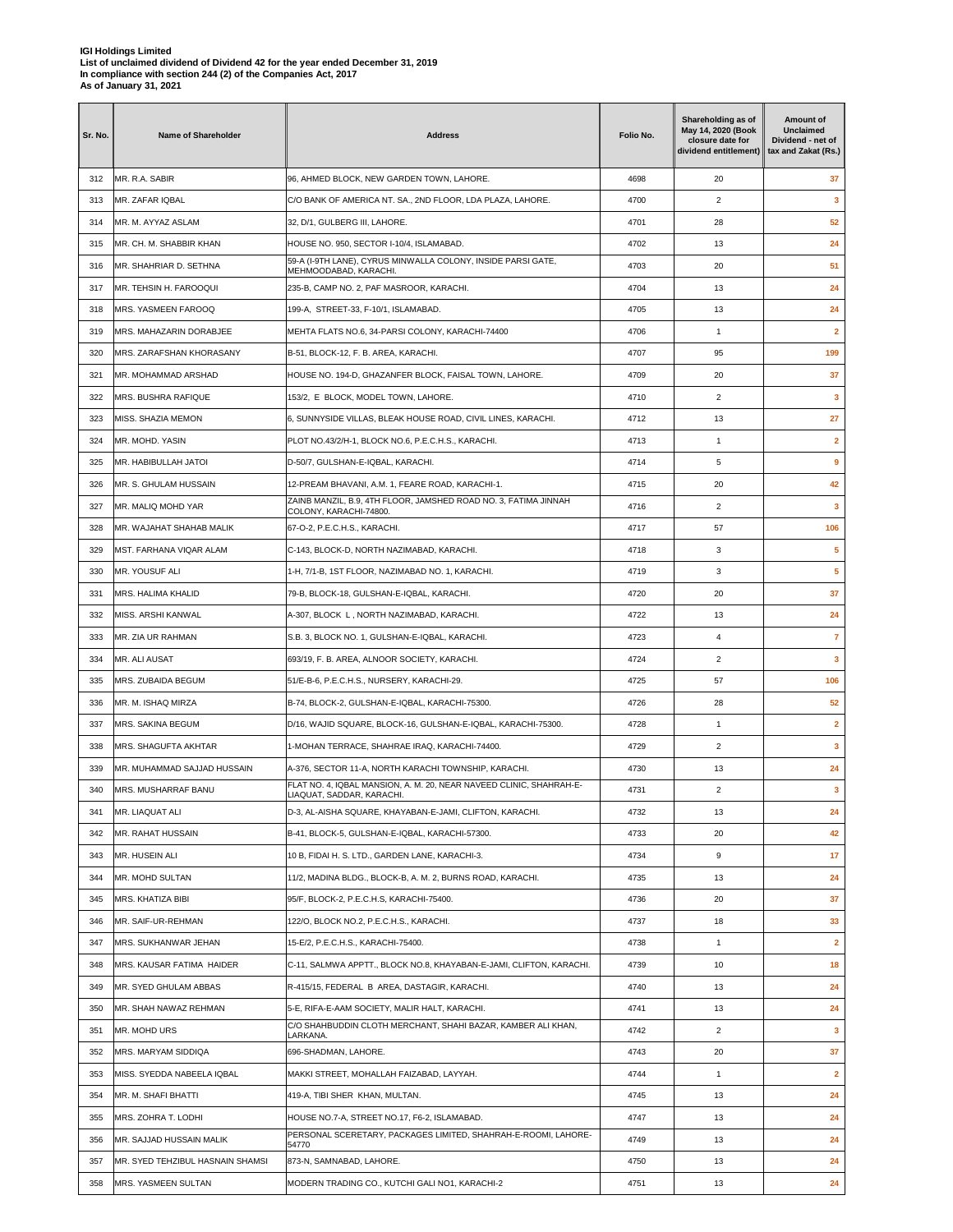| Sr. No. | <b>Name of Shareholder</b>     | <b>Address</b>                                                                                                                       | Folio No. | Shareholding as of<br>May 14, 2020 (Book<br>closure date for<br>dividend entitlement) | Amount of<br><b>Unclaimed</b><br>Dividend - net of<br>tax and Zakat (Rs.) |
|---------|--------------------------------|--------------------------------------------------------------------------------------------------------------------------------------|-----------|---------------------------------------------------------------------------------------|---------------------------------------------------------------------------|
| 359     | MR. EJAZ AHMED                 | A-416, BLOCK-7, GULISTAN-E-JAUHAR, POST CODE # 75290, KARACHI.                                                                       | 4752      | 13                                                                                    | 27                                                                        |
| 360     | MR. GHULAM M. ABBASI           | D-10, DAWOOD SOCIETY, BLOCK NO.4, NEAR T.V. STATION, KARACHI.                                                                        | 4753      | 1                                                                                     | $\overline{2}$                                                            |
| 361     | MRS. SAQIBA JAMAL              | 25/3, ROHAIL KHUND SOCIETY, HYDER ALI ROAD, KARACHI.                                                                                 | 4754      | 13                                                                                    | 24                                                                        |
| 362     | MRS. SAEEDA BEGUM              | 35-FARAN HOUSING SOCIETY, HYDER ALI ROAD, KARACHI.                                                                                   | 4755      | 28                                                                                    | 52                                                                        |
| 363     | MR. SHAHAB-UD-DIN              | HOUSE NO.I-45, NAVAL COLONY, MAURIPUR, KARACHI, POST CODE 75780                                                                      | 4756      | 1                                                                                     | $\overline{2}$                                                            |
| 364     | MR. SYED ZUBAIR ALI HUSSAINI   | INTERNATIONAL GENERAL INSURANCE CO., IST FLOOR, FINLAY HOUSE, I.I.<br>CHUNDRIGAR ROAD, KARACHI.                                      | 4757      | $\overline{2}$                                                                        | 3                                                                         |
| 365     | MR. HANIF                      | C/O. MOHAMMED RAFIQ, 13/62, OPP: U.B.L. JUNA MARKET, KARACHI-74000.                                                                  | 4758      | $\overline{2}$                                                                        | 3                                                                         |
| 366     | MRS. NAFEESA NIGHAT            | 212, ASGHAR MALL SCHEME, RAWALPINDI.                                                                                                 | 4759      | $\mathbf{1}$                                                                          | $\overline{2}$                                                            |
| 367     | MRS. HAWA BAI                  | 5/6, JETPUR SQUARE, BLOCK-14, NASIRABAD, FEDERAL B AREA, KARACHI.                                                                    | 4760      | 5                                                                                     | 9                                                                         |
| 368     | MR. SARDAR MOHD HASAN KHAN     | C/O HABIB BANK LIMITED, NEW TOWN BRANCH, KARACHI.                                                                                    | 4761      | 13                                                                                    | 24                                                                        |
| 369     | MR. MOHAMMAD RAIS KHAN         | B-700, BLOCK NO.13, FEDERAL B. AREA, KARACHI.                                                                                        | 4762      | 13                                                                                    | 24                                                                        |
| 370     | MRS. MEHRUN NISA               | A/277/A, NORTH NAZIMABAD, KARACHI.                                                                                                   | 4763      | 6                                                                                     | 13                                                                        |
| 371     | MR. AHMED AHMADANI             | C/O. ANARKALI BAZAR FLATS, FLAT NO. D-7, 2ND FLOOR, BLOCK-16,                                                                        | 4764      | 27                                                                                    | 50                                                                        |
| 372     | MR. AKEEL GHULZAR              | WATERPUMP, F.B. AREA, KARACHI.<br>FLAT G-69, N-BLOCK, MODEL TOWN EXT., LAHORE.                                                       | 4765      | 12                                                                                    | 22                                                                        |
| 373     | MR. MUHAMMAD SALEEM            | 21-A, NEW MUSLIM TOWN, LAHORE.                                                                                                       | 4767      | 18                                                                                    | 33                                                                        |
| 374     | <b>MRS. TASNIM KHALIL</b>      | 143/4-F, MODEL TOWN, LAHORE.                                                                                                         | 4768      | 20                                                                                    | 37                                                                        |
| 375     | MRS. ZARINA                    | PAREKH CENTRE, FLAT NO.24, ADAMJEE NAGAR, SHABIRABAD, KARACHI-18.                                                                    | 4769      | 1                                                                                     | $\overline{2}$                                                            |
| 376     | MR. ALTAF IBRAHIM              | 428, B-BLOCK, ADAMJEE NAGAR, KARACHI-75350.                                                                                          | 4770      | $\overline{c}$                                                                        | $\mathbf{3}$                                                              |
| 377     | MR. MOMIN                      | J. M. 2, NO. 649, NAWAB ISMAIL KHAN ROAD, KARACHI.                                                                                   | 4771      | 4                                                                                     | $\overline{7}$                                                            |
| 378     | <b>MISS. MARIAM</b>            | J.M.2, NO.644, NAWAB ISMAIL KHAN ROAD, KARACHI.                                                                                      | 4772      | $\mathbf{1}$                                                                          | $\mathbf{2}$                                                              |
| 379     | MRS. FARZANA MOHSIN            | 1847/14, FEDERAL B AREA, DASTAGIR SOCIETY, KARACHI.                                                                                  | 4773      | 6                                                                                     | 11                                                                        |
| 380     | MR. SHAUKAT HUSSAIN            | C/O NEW BOTTLE HOUSE, BOTTLE BAZAR, KARACHI.                                                                                         | 4774      | $\mathbf{1}$                                                                          | $\overline{2}$                                                            |
|         |                                |                                                                                                                                      |           |                                                                                       |                                                                           |
| 381     | MRS. ZEENAB                    | 36, STOCK EXCHANGE, STOCK EXCHANGE ROAD, KARACHI.                                                                                    | 4775      | 13                                                                                    | 24                                                                        |
| 382     | MISS. GHAZALA H. SIDDIQI       | 5, PREEDY HOUSE, PREEDY STREET, SADAR, KARACHI.<br>C/O. MODREN STORE, O.T.6/137, DATA CENTRE, SHOP NO.4, BOMBAY BAZAR,               | 4776      | 9                                                                                     | 17                                                                        |
| 383     | MR. MOHD YUNUS                 | KARACHI.                                                                                                                             | 4777      | 4                                                                                     | $\overline{7}$                                                            |
| 384     | MR. BASHIR AHMED KHAN          | 5/38, 4TH FLOOR, AISA MANZIL, KHUSAL LANE, JODIA BAZAR, KARACHI.<br>G.H. GENERAL STORE, SHOP NO. 3, MADINA MASJID, KHARADER, PUNJABI | 4778      | 9                                                                                     | 17                                                                        |
| 385     | <b>MR. MIAN FATEH MOHD</b>     | CLUB, KARACHI.<br>C/O GHOUSIA GENERAL STORE, SHOP NO. 3, MADINA MASJID, KHARADER,                                                    | 4779      | 6                                                                                     | 11                                                                        |
| 386     | MR. MUZZAFAR                   | PUNJABI CLUB, KARACHI.                                                                                                               | 4780      | $\mathbf{1}$                                                                          | $\overline{2}$                                                            |
| 387     | MR. ZULFIQUAR AHMED            | H.NO. A-643, BLOCK H, NORTH NAZIMABAD, KARACHI.                                                                                      | 4781      | $\mathbf{1}$                                                                          | $\mathbf{2}$                                                              |
| 388     | MR. A. RAZZAK                  | C/O MUSLIM COMMERCIAL BANK, LEE MARKET BRANCH, KARACHI.<br>FLAT NO.8, MOYYEDI MANZIL, OPP: ISLAMIA CLUB, HUSSAIN SHAH ROAD,          | 4782      | 6                                                                                     | 11                                                                        |
| 389     | MR. HAJI SIDDIQ                | SOLDIER BAZAR, KARACHI-74400.                                                                                                        | 4783      | 5                                                                                     | 9                                                                         |
| 390     | MRS. NAFISA BANO               | 1038/3, HUSSAINABAD, F.B. AREA, KARACHI-38                                                                                           | 4784      | 11                                                                                    | 20                                                                        |
| 391     | MR. MOHAMMAD YUNUS             | C/O ALLANA SONS, NO.74-A, COCHINWALA MARKET, NEW NEHAM ROAD,<br>KARACHI.                                                             | 4785      | $\mathbf{1}$                                                                          | $\overline{2}$                                                            |
| 392     | MR. MOHIUDDIN ASIF AHMED NIAZI | HOUSE NO. 107, STREET NO. 11, SECTOR NO. 35-B, KORANGI NO. 5, KARACHI-<br>74900.                                                     | 4786      | 8                                                                                     | 15                                                                        |
| 393     | MR. RAZI FAROOQI               | A-57, BLOCK A, NORTH NAZIMABAD, KARACHI.                                                                                             | 4787      | 6                                                                                     | 11                                                                        |
| 394     | MR. M. MUMTAZ                  | C/O 94/2, 10 LANE, KHAYABAN-E-SEHAR, PHASE VII, D.H.A., KARACHI.                                                                     | 4788      | $\overline{2}$                                                                        | $\mathbf{3}$                                                              |
| 395     | MR. RIFAT ALI KHAN             | B-368/6, GULSHAN-E-IQBAL, KARACHI.                                                                                                   | 4789      | 20                                                                                    | 37                                                                        |
| 396     | MRS. TASNEEM JAVAID            | BAITUS SAHAD, II-J-16/1, NAZIMABAD, KARACHI-18                                                                                       | 4790      | 20                                                                                    | 42                                                                        |
| 397     | MR. MOHD YOUSUF                | C/O M. C. B. M. M. KHANA, KARACHI.                                                                                                   | 4791      | 6                                                                                     | 11                                                                        |
| 398     | MR. HUSSAINI N. KOTHARI        | 73, ADNAN CENTRE, NICOL ROAD, KARACHI-74000.                                                                                         | 4792      | $\overline{a}$                                                                        | 4                                                                         |
| 399     | MR. MOHAMMAD SHAHID            | 728/14, WATER PUMP, F. B. AREA, KARACHI.                                                                                             | 4793      | 19                                                                                    | 40                                                                        |
| 400     | MR. NASEER AHMED               | AL KARAM BLDG., FRERE ROAD, KARACHI-3.                                                                                               | 4794      | 13                                                                                    | 24                                                                        |
| 401     | MR. ABDUL GHAFOOR              | PLOT NO. 148, GALI NO. 6, PATHAN COLONY, HYDERABAD.                                                                                  | 4795      | 20                                                                                    | 37                                                                        |
| 402     | MR. MOHAMMED ISMAIL            | G-4380/57, PARADABAD, PHOLALY, HYDERABAD.                                                                                            | 4796      | 1                                                                                     | $\mathbf{2}$                                                              |
| 403     | <b>SALIM HASAN</b>             | 43/3, MOHAMMADI PARK, RAJ GARH, LAHORE.                                                                                              | 4797      | 20                                                                                    | 37                                                                        |
| 404     | RIFFAT SAEED                   | 120, J BLOCK, MODEL TOWN, LAHORE.                                                                                                    | 4798      | 13                                                                                    | 24                                                                        |
| 405     | JAVAID IQBAL                   | 246, SECTOR A-1, TOWNSHIP, LAHORE.                                                                                                   | 4800      | 20                                                                                    | 37                                                                        |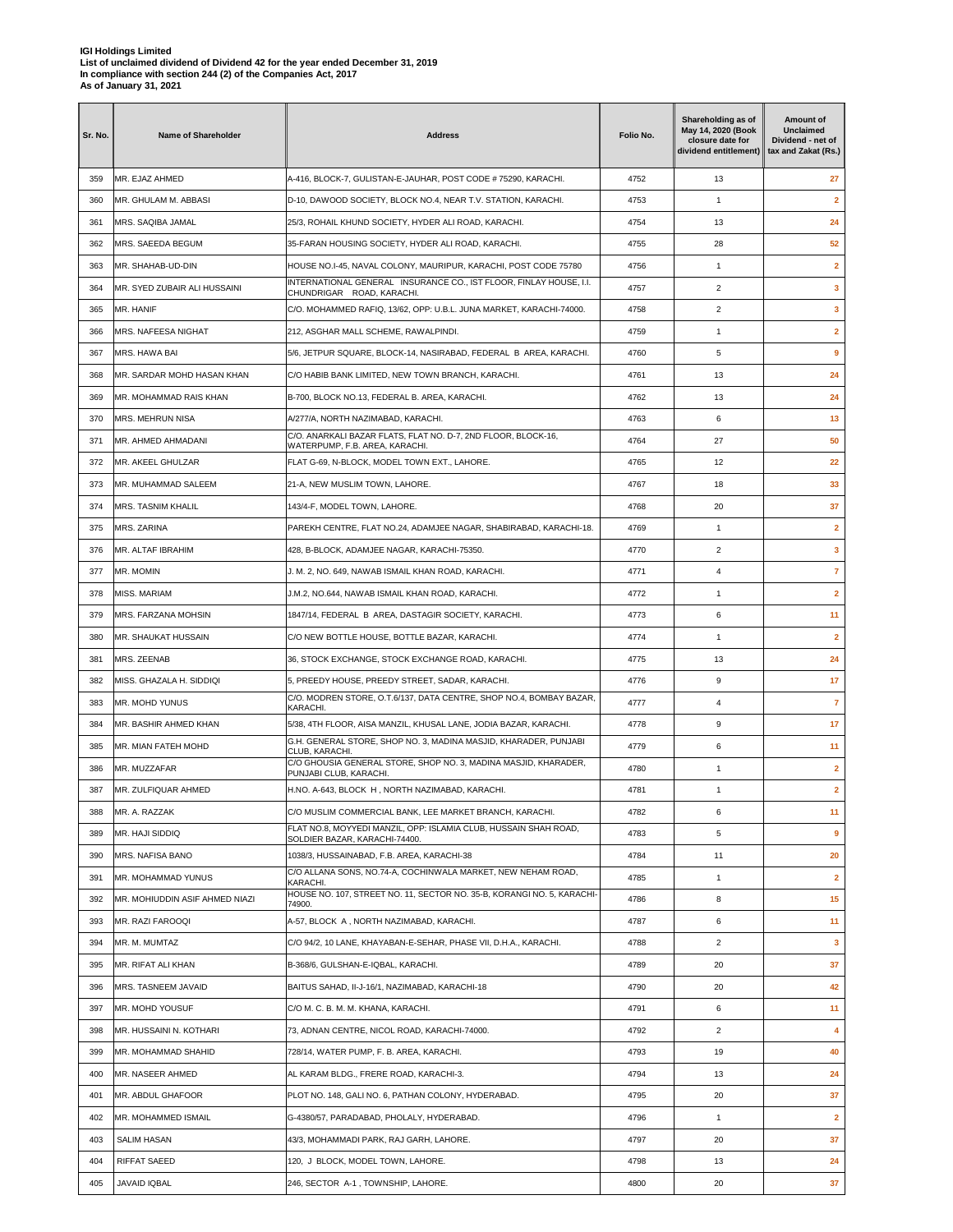| Sr. No. | Name of Shareholder      | <b>Address</b>                                                                                                              | Folio No. | Shareholding as of<br>May 14, 2020 (Book<br>closure date for<br>dividend entitlement) | Amount of<br><b>Unclaimed</b><br>Dividend - net of<br>tax and Zakat (Rs.) |
|---------|--------------------------|-----------------------------------------------------------------------------------------------------------------------------|-----------|---------------------------------------------------------------------------------------|---------------------------------------------------------------------------|
| 406     | NAUSHABA BEGUM           | D-321/7, KHUDADAD COLONY, KARACHI-5                                                                                         | 4803      | 13                                                                                    | 24                                                                        |
| 407     | MOHAMMAD ANWAR           | A-233, BLOCK-12, F.B. AREA, GULBERG, KARACHI.                                                                               | 4804      | 4                                                                                     | $\overline{7}$                                                            |
| 408     | <b>REHAN</b>             | C/O. NATIONAL BANK OF PAKISTAN KHARADAR BRANCH, KARACHI.                                                                    | 4805      | $\mathbf{1}$                                                                          | $\mathbf{2}$                                                              |
| 409     | MUHAMMAD HAYAT           | A-545, BLOCK I, NORTH NAZIMABAD, KARACHI.                                                                                   | 4806      | 2                                                                                     | 3                                                                         |
| 410     | ABIDA JAMAL              | 78/1, 3RD STREET, KHAYABAN-E-SEHAR, PHASE-VI, D.H.A., KARACHI.                                                              | 4807      | 13                                                                                    | 24                                                                        |
| 411     | SAIRA BANO               | II-B/A/5, 1ST FLOOR, HOOR MARKET, NAZIMABAD, KARACHI.                                                                       | 4808      | 9                                                                                     | 17                                                                        |
| 412     | RAQUIA BEGUM             | C-79, BLOCK-D, NORTH NAZIMABAD, KARACHI.                                                                                    | 4809      | 4                                                                                     | $\overline{7}$                                                            |
| 413     | ZAFAR HUSSAIN KHAN       | A-112, BLOCK Q, NORTH NAZIMABAD, KARACHI-33.                                                                                | 4810      | 20                                                                                    | 42                                                                        |
| 414     | ALI NASIR FATMI          | 9-14/28 (4), CIVIL STEWART ROAD, QUETTA.                                                                                    | 4811      | $\overline{2}$                                                                        | 3                                                                         |
| 415     | AFSHAN AEJAZ LODHI       | 1146/2, AZIZABAD, F.B. AREA, KARACHI-75950.                                                                                 | 4812      | 1                                                                                     | $\mathbf{2}$                                                              |
| 416     | MOHAMMED SHAFI           | C/O. NATIONAL BANK OF PAKISTAN AVARI TOWRE BRANCH, KARACHI.                                                                 | 4813      | 4                                                                                     | $\overline{7}$                                                            |
| 417     | <b>AZHAR HUSSAIN</b>     | C/O R. C. A. FACTORY, KHANEWAL.                                                                                             | 4815      | $\mathbf{1}$                                                                          | $\mathbf{2}$                                                              |
| 418     | ABDUL WAHID QURESHI      | FLAT-39, III FLOOR, GALAXY SHOPPING CENTRE, 115-FEROZPUR ROAD,<br>LAHORE-54600.                                             | 4816      | 57                                                                                    | 120                                                                       |
| 419     | <b>FARRAH SAIYIO</b>     | 661-D, FAISAL TOWN, LAHORE. 661-D, FAISAL TOWN, LAHORE.                                                                     | 4817      | 20                                                                                    | 42                                                                        |
| 420     | SHAHID MAJID             | HOUSE NO. 16, STREET NO. 36, CANAL PARK, GULBERG, LAHORE.                                                                   | 4818      | $\mathbf{1}$                                                                          | $\overline{2}$                                                            |
| 421     | SHAH NAVAZ KHAN MALLIC   | 6/48, KAREEM STREET, UMAR ROAD, ISLAMPURA, LAHORE-54000.                                                                    | 4819      | 13                                                                                    | 24                                                                        |
| 422     | LIAQUAT MAHMOOD KHAN     | H.NO. 782-M, FARID TOWN, SAHIWAL.                                                                                           | 4820      | 6                                                                                     | 11                                                                        |
| 423     | MOHAMMAD NAEEM           | C/O KHWAJA MOID HASAN, 1ST FLOOR, ABOO BAKAR BUILDING (ATTACHED<br>TO NOOR MASJID), JAMILA STREET, KARACHI-3.               | 4821      | $\mathbf{1}$                                                                          | $\overline{2}$                                                            |
| 424     | ABDUL QADIR              | 417/3, SIDDIQABAD, FEDERAL "B" AREA, KARACHI.                                                                               | 4822      | $\overline{\mathbf{c}}$                                                               | 3                                                                         |
| 425     | <b>KOKAB ALTAF</b>       | H. NO. D-3356, CHOWK MATTI, I/5, LAHOREI GATE, LAHORE.                                                                      | 4823      | 5                                                                                     | 10                                                                        |
| 426     | MASOOD AKHTAR            | 1485 C-6/1, ASAD JAN ROAD, LAHORE CANTT.                                                                                    | 4824      | $\mathbf{1}$                                                                          | 3                                                                         |
| 427     | TAUSEEF SHEHZAD          | D-31, OFFICERS COLONY, GHAZI ROAD, LAHORE CANTT.                                                                            | 4825      | $\mathbf{1}$                                                                          | $\overline{\mathbf{2}}$                                                   |
| 428     | SHOAIB AHMED KHAN        | UBL., WAPDA HOUSE BRANCH, LAHORE.                                                                                           | 4826      | 11                                                                                    | 20                                                                        |
| 429     | MAHMODA RIAZ HUSSAIN     | 15-Q, GULBERG II, LAHORE.                                                                                                   | 4828      | 20                                                                                    | 37                                                                        |
| 430     | SHAKEEL AHMED KAYANI     | F-179, ST. NO.8, PHASE-11, OFFICER COLONY, WAH CANTT.                                                                       | 4829      | 27                                                                                    | 50                                                                        |
| 431     | ROQAIYA MASUD            | 29A/II/II, SUNSET LANE, PHASE II, DEFENCE HOUSING ATH., KARACHI.                                                            | 4832      | 3                                                                                     | 5                                                                         |
| 432     | MUHAMMUD SIDDIQ          | SULEMAN MANZIL, FATIMA JINNAH ROAD, KARACHI-04.                                                                             | 4833      | 20                                                                                    | 37                                                                        |
| 433     | <b>NASIR HAMEED</b>      | 133-A, STREET NO. 8, WESTRIDGE-1, RAWALPINDI.                                                                               | 4834      | 40                                                                                    | 74                                                                        |
| 434     | M. IRFAN SIDDIQUI        | 923-BLOCK-19, AL-NOOR, F. B. AREA, KARACHI.                                                                                 | 4836      | 20                                                                                    | 37                                                                        |
| 435     | MOHD HASEEB UL HAQUE     | A-122, SECTOR 11-B, NORTH KARACHI, KARACHI.                                                                                 | 4837      | 1                                                                                     | $\overline{\mathbf{2}}$                                                   |
| 436     | ABDUS SALAM KHAN         | B-345, BLOCK N, NORTH NAZIMABAD, KARACHI-33.                                                                                | 4839      | 18                                                                                    | 41                                                                        |
| 437     | ALI IRFAN KHAN           | R-151/20, F. B. AREA, KARACHI.                                                                                              | 4841      | 5                                                                                     | 9                                                                         |
| 438     | KHURSHID MOHAMMAD        | B. E. Q. NO. 3, EXXON CHEMICALS, DAHARKI, DISTT. SUKKUR.                                                                    | 4842      | 13                                                                                    | 24                                                                        |
| 439     | ZAHID MAHMOOD            | 406, BLOCK-E, SUBZAZAR, MULTAN ROAD, LAHORE                                                                                 | 4844      | $\mathbf{1}$                                                                          | $\overline{\mathbf{2}}$                                                   |
| 440     | H. MUHAMMAD NAEEM        | 267, RAVI ROAD, PIR MAKKI ST. NO. 2, LAHORE-2.                                                                              | 4845      | $\mathbf{1}$                                                                          | $\mathbf{2}$                                                              |
| 441     | MOHD INTIZAR             | C/O. MR. YAKUB, IMRAN MOTOR, NEAR PLAZA CINEMA, M.A. JINNAH ROAD,<br>KARACHI.                                               | 4847      | 1                                                                                     | $\overline{2}$                                                            |
| 442     | NAZIR AHMED              | 31-X-5, MADINA TOWN, FAISALABAD.                                                                                            | 4848      | 8                                                                                     | 15                                                                        |
| 443     | SIDDIQUE                 | C/O. MOHAMMED RAFIQ, 13/62, OPP: U.B.L. JUNA MARKET, KARACHI-74000.                                                         | 4849      | $\overline{\mathbf{c}}$                                                               | 3                                                                         |
| 444     | TALIB HUSSAIN MALIK      | PACKAGES LIMITED, SHAHRAH-E-ROOMI, LAHORE-54770.                                                                            | 4850      | 1                                                                                     | $\overline{\mathbf{2}}$                                                   |
| 445     | KARIM MOHD. MUNIR        | VICE PRESIDENT & BR. MANAGER, AL-BARAKA ISLAMIC INV. BANK, B.S.C.<br>(E.C.), LAKHANI CENTRE, I.I. CHUNDRIGAR ROAD, KARACHI. | 4852      | $\mathbf{1}$                                                                          | $\overline{2}$                                                            |
| 446     | LT. COL. ZAFAR MOIN BUTT | 69, CMA COLONY, STREET NO. 3, LAHORE CANTT.                                                                                 | 4853      | 20                                                                                    | 42                                                                        |
| 447     | SYED IKRAM ALI           | A-271-A, NORTH NAZIMABAD, KARACHI.                                                                                          | 4855      | 13                                                                                    | 27                                                                        |
| 448     | HADI ALI KHAN            | A-2/T, NORTH NAZIMABAD, KARACHI.                                                                                            | 4856      | 3                                                                                     | 5                                                                         |
| 449     | MOHAMMAD ZAFAR KHAN      | 21-A, KHAYABAN-E-ERUM, BLOCK NO. 13-B, GULSHAN-E-IQBAL, KARACHI-                                                            | 4859      | 3                                                                                     | 5                                                                         |
| 450     | MUHAMMAD AYYUB KHAN      | 75300.<br>C/O AMERICAN EXPRESS BANK LTD. 85-THE MALL, LAHORE.                                                               | 4860      | 13                                                                                    | 24                                                                        |
| 451     | SOFIA SAEED              | SOFIA SAEED ASSOCIATES, ANNEXE NO.1, FIRST FLOOR, KARACHI HOUSE,<br>I.I. CHUNDRIGAR ROAD, KARACHI.                          | 4861      | $\mathbf{1}$                                                                          | $\overline{2}$                                                            |
| 452     | JAMAL AHMAD              | B-69, BLOCK-J, NORTH NAZIMABAD, KARACHI.                                                                                    | 4862      | 28                                                                                    | 59                                                                        |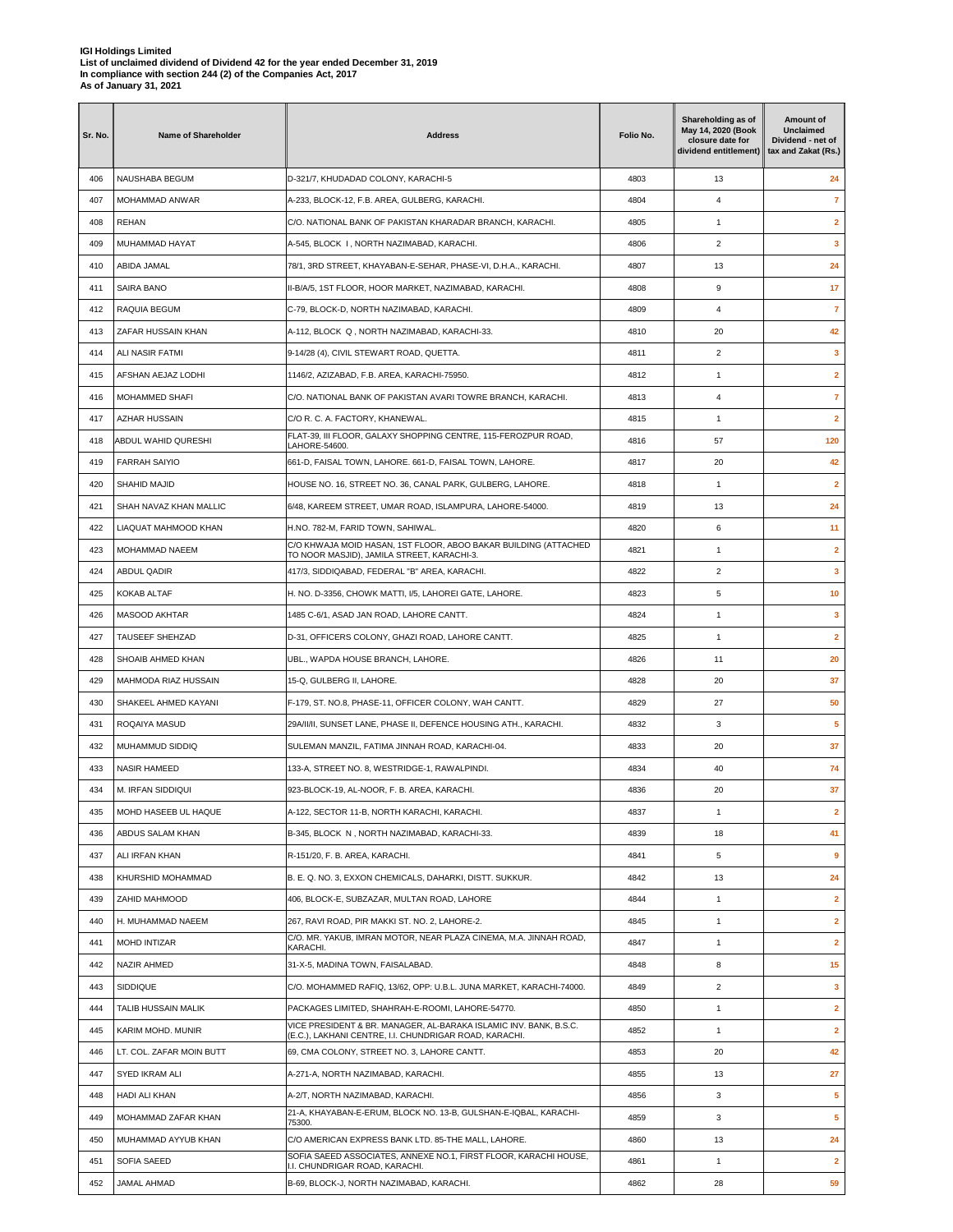| 56, SHAH ABDUL LATIF ROAD, NEAR NISHTAR PARK, OLD EXHIBITION,<br>MOHAMMED FAROOQ LAMBAT<br>4863<br>3<br>5<br>453<br>KARACHI-3.<br>454<br>ZAHEEN FATIMA<br>2-D-16/7, NAZIMABAD, KARACHI-74600.<br>4864<br>16<br>34<br>$\overline{2}$<br>455<br>SHARIF ALI DELAWALLA<br>406, ALZAHRA GARDEN, 158, GARDEN EAST, KARACHI-74550.<br>4865<br>1<br>37<br>456<br>S. ZAMIN ALI GARDEZI<br>ABBOOSHAW VILLA, 13-15, ALTAF TOWN, TARIQ ROAD, MULTAN.<br>4867<br>20<br>457<br>SYEDA IFFAT ZEHRA<br>ABBOOSHAW VILLA, 13-15, ALTAF TOWN, TARIQ ROAD, MULTAN.<br>4868<br>11<br>20<br>SYEDA RUQIA BATOOL<br>4869<br>6<br>11<br>458<br>ABBOOSHAW VILLA, 13-15, ALTAF TOWN, TARIQ ROAD, MULTAN.<br><u> IUBP (IUP UNIT) SRU FLUUR,</u><br>51<br>459<br>INVESTMENT CORP. OF PAKISTAN<br>STATE LIFE BUILDING NO.2,<br>4870<br>17<br><b>DEE: LL CULINDRICAD ROAD</b><br>3RD FLOOR, LAKSON SQUARE BUILDING NO.1, SARWAR SHAHEED ROAD.<br>460<br>CRESCENT INVESTMENT BANK LTD.<br>4871<br>10<br>21<br>KARACHI.<br>HEAD OFFICE, NATIONAL BANK OF PAKISTAN BLDG I.I. CHUNDRIGAR ROAD,<br>NATIONAL BANK OF PAKISTAN<br>4873<br>21<br>63<br>461<br>KARACHI.<br>FLAT NO.2, 1ST FLOOR, HAJYANI HALEEMA BLDG., W/O 2/29, NAJMUDDIN<br>59<br>462<br><b>MOHAMMAD HANIF</b><br>4874<br>32<br>STREET, NANAKWADA, PANMANDI, KARACHI.<br>463<br>NIAZ AHMED<br>HOUSE NO. 128-C, MODEL TOWN, LAHORE.<br>4876<br>76<br>41<br>9<br>MASHKOOR AHMAD KHAN<br>71-K, MODEL TOWN, LAHORE.<br>4877<br>5<br>464<br>24<br>465<br>MUSHTAQ AHMED KHAN-FCA<br>J.D.M. TEXTILE MILLS LIMITED. HABIBABAD. KOHAT.<br>4878<br>13<br>466<br>SHARMEEN ASIF GOHER<br>5-A, 11TH SOUTH STREET EXT., DEFENCE HOUSING AUTHORITY, KARACHI.<br>4879<br>$\mathbf{1}$<br>$\mathbf{2}$<br>5<br>MUHAMMAD ILYAS<br>HOUSE NO. 8, MUBARIK STREET, JEWEN HANA, GARDEN TOWN, LAHORE.<br>4880<br>3<br>467<br>$\overline{2}$<br>$\overline{\mathbf{3}}$<br>468<br>MUHAMMAD ATEEO<br>H. NO. 170. BLOCK NO.5, SECTOR A-II, TOWNSHIP, LAHORE.<br>4881<br><b>KHADIM HUSSAIN</b><br>H.NO. 378/6, KHROTA SYEDIAN, SIALKOT.<br>4882<br>$\mathbf{1}$<br>$\mathbf{2}$<br>469<br>$\overline{\mathbf{2}}$<br>470<br>FEROZE ANWAR<br>D-16, GULISTAN-E-RAFI, MALIR, KARACHI-752100.<br>4883<br>$\mathbf{1}$<br>8<br>471<br>MALIK AFTAB MAHMOOD<br>HOUSE # 9, TARIQ STREET # 93, ISLAMPURA, LAHORE.<br>4884<br>4<br>CRESCENT SUGAR MILLS & DISTY. LIMITED, NEW LAHORE ROAD,<br>$\overline{7}$<br>472<br>MIAN AAMIR ARSHAD<br>4885<br>4<br>FAISALABAD.<br>JAMSHED BAG OPP: HOLY FAMILY HOSPITAL, GROUND FLOOR, 2 SOLDIER<br>76<br>473<br>KAIKHUSHRU J. MEDORA.<br>4887<br>36<br>BAZAR ROAD, KARACHI 3.<br>76<br>474<br><b>FIRDAUS KAUSAR</b><br>97-C, NEW MUSLIM TOWN, LAHORE.<br>4888<br>41<br>475<br>SHUMILE HASAN<br>P.O. BOX NO. 23348, JEDDAH-21426, K.S.A.<br>$\overline{2}$<br>3<br>4890<br>15<br>476<br>ABU FAYYAZ SHAMIM<br>5-E-4/18, NAZIMABAD NO. 5, KARACHI-74600.<br>4892<br>8<br>62<br>477<br>SHAMSUDDIN SIDDIQUI<br>G-14, HASSAN SQUARE, BLOCK-13/A, GULSHAN-E-IQBAL, KARACHI.<br>4893<br>34<br>102-C JUDICIAL CO-OPERATIVE HOUSING SOCIETY, PHASE II, 1 KILOMETER<br>478<br>ANJUM IQBAL<br>4894<br>30<br>16<br>RAIWAND ROAD THOKAR NIAZ BAIG, LAHORE.<br>C/O. MANSOOR AHMAD KHAN & CO., ADVOCATE & SOLICITORS, F-2/3, BLOCK-<br>37<br>479<br>FAROOQ AHMAD KHAN<br>4895<br>20<br>8, KEHKASHAN, K.D.A. SCHEME-5, CLIFTON, KHI.<br>$\overline{2}$<br>480<br>ABU TALIB A. KARIM<br>255-C, BLOCK-6, P.E.C.H.S., KARACHI.<br>4896<br>$\mathbf{1}$<br>9<br>481<br><b>MOBINA FAROOQ</b><br>A-10, IST FLOOR, U.K. SQUARE, F.B. AREA-16, KARACHI-75950.<br>4897<br>5<br><b>HASAN ALI</b><br>482<br>C/O RUBY FLOUR MILLS, 3E-2, COMMERCIAL AREA, NAZIMABAD-3, KARACHI.<br>4898<br>4<br>8<br>483<br>SHARIF ALI DELAWALLA<br>406, ALZAHRA GARDEN, 158, GARDEN EAST, KARACHI-74550.<br>4899<br>8<br>4<br>484<br>FARIYAL DELAWALLA<br>406. ALZAHRA GARDEN, 158. GARDEN EAST, KARACHI-74550.<br>4900<br>4<br>8<br><b>GHULAM FAREED</b><br>C/O PAKISTAN PETROLEUM LTD., 3RD FLOOR, P.I.D.C HOUSE, KARACHI.<br>$\overline{2}$<br>485<br>4901<br>1<br>6TH FLOOR, LAKSON SQUARE, BUILDING NO. 3, SARWAR SHAHEED ROAD,<br>UNICAP MODARABA<br>$\overline{\mathbf{2}}$<br>486<br>4903<br>$\mathbf{1}$<br><b>KARACHI-74200.</b><br>C-5, 3RD FLOOR, CHAND TARA BUILDING, MUHAMMAD SHAH BUKHARI<br>$\overline{2}$<br>3<br>487<br><b>ASIF IBRAHIM</b><br>4904<br>SUBZWARI STREET, KHARADAR, KARACHI.<br>7-B, COLONY NO. 1, BATAPUR, LAHORE.<br>$\overline{2}$<br>3<br>488<br>ZIA UDDIN AHMED<br>4906<br>55/1, 18TH LANE, KHAYABAN-E-BADBAN, PHASE-VII, D.H.A., KARACHI.<br>11<br>489<br>MOHAMMED IDRIS<br>4908<br>6<br>D-107/I, 1ST FLOOR, BLOCK-7, GULSHAN-E-IQBAL, KARACHI,<br>490<br>S. SHAMIM-UL-ZAFFAR<br>4909<br>2<br>3<br>SYED NAZEER ALI<br>B-146/W, ALLAMA IQBAL TOWN, NORTH NAZIMABAD, KARACHI-74700.<br>22<br>491<br>4910<br>12<br>C/O AHMED HASHIM, AEBROS LTD., 12, BANK HOUSE NO.1, 2ND FLOOR, HABIB<br>492<br>ANWAR<br>4911<br>6<br>11<br>SQUARE, M.A. JINNAH RD., KARACHI-2.<br>FLAT NO. C, BLOCK NO. 9, ASKARI-III APPARTMENTS, SCHOOL ROAD,<br>SYED ASADULLAH<br>$\overline{2}$<br>493<br>4912<br>$\mathbf{1}$<br>KARACHI CANTT.<br><b>SULTAN AHMED</b><br>D-42, BLOCK IV, KEHKESHAN, CLIFTON, KARACHI.<br>136<br>494<br>4913<br>65<br>C/O. UNITED BANK LIMITED, COMPUTER DIVISION, STATE LIFE BUILDING<br>495<br><b>ADNAN KHALIL</b><br>4914<br>13<br>24<br>NO.1, I.I. CHUNDRIGAR ROAD, KARACHI.<br>C-36, BLOCK "J", NORTH NAZIMABAD, KARACHI.<br>17<br>496<br>S. EHTESHAM H. NAQVI<br>4915<br>9<br>4TH FLOOR, TOWER "C", FINANCE & TRADE CENTRE, SHAHRAH-E-FAISAL,<br>$\overline{2}$<br>M/S.PAKISTAN KUWAIT INVESTMENT<br>4<br>497<br>4918<br>KARACHI.<br>C/O.ALI RAZA, SHERBANOO BALOUCH MANZIL, 1ST FLOOR, ROOM NO.3 L-Y-<br>498<br>PHILIPS INAYAT<br>4919<br>3<br>6<br>124, MOHD. KHAN ROAD, KHEDDA, LYARI QTR., KARACHI.<br>C/O.ALI RAZA, SHERBANOO BALOUCH MANZIL, 1ST FLOOR, ROOM NO.3 L-Y- | Sr. No. | Name of Shareholder | <b>Address</b> | Folio No. | Shareholding as of<br>May 14, 2020 (Book<br>closure date for<br>dividend entitlement) | Amount of<br><b>Unclaimed</b><br>Dividend - net of<br>tax and Zakat (Rs.) |
|--------------------------------------------------------------------------------------------------------------------------------------------------------------------------------------------------------------------------------------------------------------------------------------------------------------------------------------------------------------------------------------------------------------------------------------------------------------------------------------------------------------------------------------------------------------------------------------------------------------------------------------------------------------------------------------------------------------------------------------------------------------------------------------------------------------------------------------------------------------------------------------------------------------------------------------------------------------------------------------------------------------------------------------------------------------------------------------------------------------------------------------------------------------------------------------------------------------------------------------------------------------------------------------------------------------------------------------------------------------------------------------------------------------------------------------------------------------------------------------------------------------------------------------------------------------------------------------------------------------------------------------------------------------------------------------------------------------------------------------------------------------------------------------------------------------------------------------------------------------------------------------------------------------------------------------------------------------------------------------------------------------------------------------------------------------------------------------------------------------------------------------------------------------------------------------------------------------------------------------------------------------------------------------------------------------------------------------------------------------------------------------------------------------------------------------------------------------------------------------------------------------------------------------------------------------------------------------------------------------------------------------------------------------------------------------------------------------------------------------------------------------------------------------------------------------------------------------------------------------------------------------------------------------------------------------------------------------------------------------------------------------------------------------------------------------------------------------------------------------------------------------------------------------------------------------------------------------------------------------------------------------------------------------------------------------------------------------------------------------------------------------------------------------------------------------------------------------------------------------------------------------------------------------------------------------------------------------------------------------------------------------------------------------------------------------------------------------------------------------------------------------------------------------------------------------------------------------------------------------------------------------------------------------------------------------------------------------------------------------------------------------------------------------------------------------------------------------------------------------------------------------------------------------------------------------------------------------------------------------------------------------------------------------------------------------------------------------------------------------------------------------------------------------------------------------------------------------------------------------------------------------------------------------------------------------------------------------------------------------------------------------------------------------------------------------------------------------------------------------------------------------------------------------------------------------------------------------------------------------------------------------------------------------------------------------------------------------------------------------------------------------------------------------------------------------------------------------------------------------------------------------------------------------------------------------------------------------------------------------------------------------------------------------------------------------------------------------------------------------------------------------------------------------------------------------------------------------------------------------------------------------------------------------------------------------------------------------------------------------------------------------------------------------------------------------------------------------------------------------------------------------------------------------------------------------------------------------------------------------------------------------------------------------|---------|---------------------|----------------|-----------|---------------------------------------------------------------------------------------|---------------------------------------------------------------------------|
|                                                                                                                                                                                                                                                                                                                                                                                                                                                                                                                                                                                                                                                                                                                                                                                                                                                                                                                                                                                                                                                                                                                                                                                                                                                                                                                                                                                                                                                                                                                                                                                                                                                                                                                                                                                                                                                                                                                                                                                                                                                                                                                                                                                                                                                                                                                                                                                                                                                                                                                                                                                                                                                                                                                                                                                                                                                                                                                                                                                                                                                                                                                                                                                                                                                                                                                                                                                                                                                                                                                                                                                                                                                                                                                                                                                                                                                                                                                                                                                                                                                                                                                                                                                                                                                                                                                                                                                                                                                                                                                                                                                                                                                                                                                                                                                                                                                                                                                                                                                                                                                                                                                                                                                                                                                                                                                                                                                                                                                                                                                                                                                                                                                                                                                                                                                                                                                                                                              |         |                     |                |           |                                                                                       |                                                                           |
|                                                                                                                                                                                                                                                                                                                                                                                                                                                                                                                                                                                                                                                                                                                                                                                                                                                                                                                                                                                                                                                                                                                                                                                                                                                                                                                                                                                                                                                                                                                                                                                                                                                                                                                                                                                                                                                                                                                                                                                                                                                                                                                                                                                                                                                                                                                                                                                                                                                                                                                                                                                                                                                                                                                                                                                                                                                                                                                                                                                                                                                                                                                                                                                                                                                                                                                                                                                                                                                                                                                                                                                                                                                                                                                                                                                                                                                                                                                                                                                                                                                                                                                                                                                                                                                                                                                                                                                                                                                                                                                                                                                                                                                                                                                                                                                                                                                                                                                                                                                                                                                                                                                                                                                                                                                                                                                                                                                                                                                                                                                                                                                                                                                                                                                                                                                                                                                                                                              |         |                     |                |           |                                                                                       |                                                                           |
|                                                                                                                                                                                                                                                                                                                                                                                                                                                                                                                                                                                                                                                                                                                                                                                                                                                                                                                                                                                                                                                                                                                                                                                                                                                                                                                                                                                                                                                                                                                                                                                                                                                                                                                                                                                                                                                                                                                                                                                                                                                                                                                                                                                                                                                                                                                                                                                                                                                                                                                                                                                                                                                                                                                                                                                                                                                                                                                                                                                                                                                                                                                                                                                                                                                                                                                                                                                                                                                                                                                                                                                                                                                                                                                                                                                                                                                                                                                                                                                                                                                                                                                                                                                                                                                                                                                                                                                                                                                                                                                                                                                                                                                                                                                                                                                                                                                                                                                                                                                                                                                                                                                                                                                                                                                                                                                                                                                                                                                                                                                                                                                                                                                                                                                                                                                                                                                                                                              |         |                     |                |           |                                                                                       |                                                                           |
|                                                                                                                                                                                                                                                                                                                                                                                                                                                                                                                                                                                                                                                                                                                                                                                                                                                                                                                                                                                                                                                                                                                                                                                                                                                                                                                                                                                                                                                                                                                                                                                                                                                                                                                                                                                                                                                                                                                                                                                                                                                                                                                                                                                                                                                                                                                                                                                                                                                                                                                                                                                                                                                                                                                                                                                                                                                                                                                                                                                                                                                                                                                                                                                                                                                                                                                                                                                                                                                                                                                                                                                                                                                                                                                                                                                                                                                                                                                                                                                                                                                                                                                                                                                                                                                                                                                                                                                                                                                                                                                                                                                                                                                                                                                                                                                                                                                                                                                                                                                                                                                                                                                                                                                                                                                                                                                                                                                                                                                                                                                                                                                                                                                                                                                                                                                                                                                                                                              |         |                     |                |           |                                                                                       |                                                                           |
|                                                                                                                                                                                                                                                                                                                                                                                                                                                                                                                                                                                                                                                                                                                                                                                                                                                                                                                                                                                                                                                                                                                                                                                                                                                                                                                                                                                                                                                                                                                                                                                                                                                                                                                                                                                                                                                                                                                                                                                                                                                                                                                                                                                                                                                                                                                                                                                                                                                                                                                                                                                                                                                                                                                                                                                                                                                                                                                                                                                                                                                                                                                                                                                                                                                                                                                                                                                                                                                                                                                                                                                                                                                                                                                                                                                                                                                                                                                                                                                                                                                                                                                                                                                                                                                                                                                                                                                                                                                                                                                                                                                                                                                                                                                                                                                                                                                                                                                                                                                                                                                                                                                                                                                                                                                                                                                                                                                                                                                                                                                                                                                                                                                                                                                                                                                                                                                                                                              |         |                     |                |           |                                                                                       |                                                                           |
|                                                                                                                                                                                                                                                                                                                                                                                                                                                                                                                                                                                                                                                                                                                                                                                                                                                                                                                                                                                                                                                                                                                                                                                                                                                                                                                                                                                                                                                                                                                                                                                                                                                                                                                                                                                                                                                                                                                                                                                                                                                                                                                                                                                                                                                                                                                                                                                                                                                                                                                                                                                                                                                                                                                                                                                                                                                                                                                                                                                                                                                                                                                                                                                                                                                                                                                                                                                                                                                                                                                                                                                                                                                                                                                                                                                                                                                                                                                                                                                                                                                                                                                                                                                                                                                                                                                                                                                                                                                                                                                                                                                                                                                                                                                                                                                                                                                                                                                                                                                                                                                                                                                                                                                                                                                                                                                                                                                                                                                                                                                                                                                                                                                                                                                                                                                                                                                                                                              |         |                     |                |           |                                                                                       |                                                                           |
|                                                                                                                                                                                                                                                                                                                                                                                                                                                                                                                                                                                                                                                                                                                                                                                                                                                                                                                                                                                                                                                                                                                                                                                                                                                                                                                                                                                                                                                                                                                                                                                                                                                                                                                                                                                                                                                                                                                                                                                                                                                                                                                                                                                                                                                                                                                                                                                                                                                                                                                                                                                                                                                                                                                                                                                                                                                                                                                                                                                                                                                                                                                                                                                                                                                                                                                                                                                                                                                                                                                                                                                                                                                                                                                                                                                                                                                                                                                                                                                                                                                                                                                                                                                                                                                                                                                                                                                                                                                                                                                                                                                                                                                                                                                                                                                                                                                                                                                                                                                                                                                                                                                                                                                                                                                                                                                                                                                                                                                                                                                                                                                                                                                                                                                                                                                                                                                                                                              |         |                     |                |           |                                                                                       |                                                                           |
|                                                                                                                                                                                                                                                                                                                                                                                                                                                                                                                                                                                                                                                                                                                                                                                                                                                                                                                                                                                                                                                                                                                                                                                                                                                                                                                                                                                                                                                                                                                                                                                                                                                                                                                                                                                                                                                                                                                                                                                                                                                                                                                                                                                                                                                                                                                                                                                                                                                                                                                                                                                                                                                                                                                                                                                                                                                                                                                                                                                                                                                                                                                                                                                                                                                                                                                                                                                                                                                                                                                                                                                                                                                                                                                                                                                                                                                                                                                                                                                                                                                                                                                                                                                                                                                                                                                                                                                                                                                                                                                                                                                                                                                                                                                                                                                                                                                                                                                                                                                                                                                                                                                                                                                                                                                                                                                                                                                                                                                                                                                                                                                                                                                                                                                                                                                                                                                                                                              |         |                     |                |           |                                                                                       |                                                                           |
|                                                                                                                                                                                                                                                                                                                                                                                                                                                                                                                                                                                                                                                                                                                                                                                                                                                                                                                                                                                                                                                                                                                                                                                                                                                                                                                                                                                                                                                                                                                                                                                                                                                                                                                                                                                                                                                                                                                                                                                                                                                                                                                                                                                                                                                                                                                                                                                                                                                                                                                                                                                                                                                                                                                                                                                                                                                                                                                                                                                                                                                                                                                                                                                                                                                                                                                                                                                                                                                                                                                                                                                                                                                                                                                                                                                                                                                                                                                                                                                                                                                                                                                                                                                                                                                                                                                                                                                                                                                                                                                                                                                                                                                                                                                                                                                                                                                                                                                                                                                                                                                                                                                                                                                                                                                                                                                                                                                                                                                                                                                                                                                                                                                                                                                                                                                                                                                                                                              |         |                     |                |           |                                                                                       |                                                                           |
|                                                                                                                                                                                                                                                                                                                                                                                                                                                                                                                                                                                                                                                                                                                                                                                                                                                                                                                                                                                                                                                                                                                                                                                                                                                                                                                                                                                                                                                                                                                                                                                                                                                                                                                                                                                                                                                                                                                                                                                                                                                                                                                                                                                                                                                                                                                                                                                                                                                                                                                                                                                                                                                                                                                                                                                                                                                                                                                                                                                                                                                                                                                                                                                                                                                                                                                                                                                                                                                                                                                                                                                                                                                                                                                                                                                                                                                                                                                                                                                                                                                                                                                                                                                                                                                                                                                                                                                                                                                                                                                                                                                                                                                                                                                                                                                                                                                                                                                                                                                                                                                                                                                                                                                                                                                                                                                                                                                                                                                                                                                                                                                                                                                                                                                                                                                                                                                                                                              |         |                     |                |           |                                                                                       |                                                                           |
|                                                                                                                                                                                                                                                                                                                                                                                                                                                                                                                                                                                                                                                                                                                                                                                                                                                                                                                                                                                                                                                                                                                                                                                                                                                                                                                                                                                                                                                                                                                                                                                                                                                                                                                                                                                                                                                                                                                                                                                                                                                                                                                                                                                                                                                                                                                                                                                                                                                                                                                                                                                                                                                                                                                                                                                                                                                                                                                                                                                                                                                                                                                                                                                                                                                                                                                                                                                                                                                                                                                                                                                                                                                                                                                                                                                                                                                                                                                                                                                                                                                                                                                                                                                                                                                                                                                                                                                                                                                                                                                                                                                                                                                                                                                                                                                                                                                                                                                                                                                                                                                                                                                                                                                                                                                                                                                                                                                                                                                                                                                                                                                                                                                                                                                                                                                                                                                                                                              |         |                     |                |           |                                                                                       |                                                                           |
|                                                                                                                                                                                                                                                                                                                                                                                                                                                                                                                                                                                                                                                                                                                                                                                                                                                                                                                                                                                                                                                                                                                                                                                                                                                                                                                                                                                                                                                                                                                                                                                                                                                                                                                                                                                                                                                                                                                                                                                                                                                                                                                                                                                                                                                                                                                                                                                                                                                                                                                                                                                                                                                                                                                                                                                                                                                                                                                                                                                                                                                                                                                                                                                                                                                                                                                                                                                                                                                                                                                                                                                                                                                                                                                                                                                                                                                                                                                                                                                                                                                                                                                                                                                                                                                                                                                                                                                                                                                                                                                                                                                                                                                                                                                                                                                                                                                                                                                                                                                                                                                                                                                                                                                                                                                                                                                                                                                                                                                                                                                                                                                                                                                                                                                                                                                                                                                                                                              |         |                     |                |           |                                                                                       |                                                                           |
|                                                                                                                                                                                                                                                                                                                                                                                                                                                                                                                                                                                                                                                                                                                                                                                                                                                                                                                                                                                                                                                                                                                                                                                                                                                                                                                                                                                                                                                                                                                                                                                                                                                                                                                                                                                                                                                                                                                                                                                                                                                                                                                                                                                                                                                                                                                                                                                                                                                                                                                                                                                                                                                                                                                                                                                                                                                                                                                                                                                                                                                                                                                                                                                                                                                                                                                                                                                                                                                                                                                                                                                                                                                                                                                                                                                                                                                                                                                                                                                                                                                                                                                                                                                                                                                                                                                                                                                                                                                                                                                                                                                                                                                                                                                                                                                                                                                                                                                                                                                                                                                                                                                                                                                                                                                                                                                                                                                                                                                                                                                                                                                                                                                                                                                                                                                                                                                                                                              |         |                     |                |           |                                                                                       |                                                                           |
|                                                                                                                                                                                                                                                                                                                                                                                                                                                                                                                                                                                                                                                                                                                                                                                                                                                                                                                                                                                                                                                                                                                                                                                                                                                                                                                                                                                                                                                                                                                                                                                                                                                                                                                                                                                                                                                                                                                                                                                                                                                                                                                                                                                                                                                                                                                                                                                                                                                                                                                                                                                                                                                                                                                                                                                                                                                                                                                                                                                                                                                                                                                                                                                                                                                                                                                                                                                                                                                                                                                                                                                                                                                                                                                                                                                                                                                                                                                                                                                                                                                                                                                                                                                                                                                                                                                                                                                                                                                                                                                                                                                                                                                                                                                                                                                                                                                                                                                                                                                                                                                                                                                                                                                                                                                                                                                                                                                                                                                                                                                                                                                                                                                                                                                                                                                                                                                                                                              |         |                     |                |           |                                                                                       |                                                                           |
|                                                                                                                                                                                                                                                                                                                                                                                                                                                                                                                                                                                                                                                                                                                                                                                                                                                                                                                                                                                                                                                                                                                                                                                                                                                                                                                                                                                                                                                                                                                                                                                                                                                                                                                                                                                                                                                                                                                                                                                                                                                                                                                                                                                                                                                                                                                                                                                                                                                                                                                                                                                                                                                                                                                                                                                                                                                                                                                                                                                                                                                                                                                                                                                                                                                                                                                                                                                                                                                                                                                                                                                                                                                                                                                                                                                                                                                                                                                                                                                                                                                                                                                                                                                                                                                                                                                                                                                                                                                                                                                                                                                                                                                                                                                                                                                                                                                                                                                                                                                                                                                                                                                                                                                                                                                                                                                                                                                                                                                                                                                                                                                                                                                                                                                                                                                                                                                                                                              |         |                     |                |           |                                                                                       |                                                                           |
|                                                                                                                                                                                                                                                                                                                                                                                                                                                                                                                                                                                                                                                                                                                                                                                                                                                                                                                                                                                                                                                                                                                                                                                                                                                                                                                                                                                                                                                                                                                                                                                                                                                                                                                                                                                                                                                                                                                                                                                                                                                                                                                                                                                                                                                                                                                                                                                                                                                                                                                                                                                                                                                                                                                                                                                                                                                                                                                                                                                                                                                                                                                                                                                                                                                                                                                                                                                                                                                                                                                                                                                                                                                                                                                                                                                                                                                                                                                                                                                                                                                                                                                                                                                                                                                                                                                                                                                                                                                                                                                                                                                                                                                                                                                                                                                                                                                                                                                                                                                                                                                                                                                                                                                                                                                                                                                                                                                                                                                                                                                                                                                                                                                                                                                                                                                                                                                                                                              |         |                     |                |           |                                                                                       |                                                                           |
|                                                                                                                                                                                                                                                                                                                                                                                                                                                                                                                                                                                                                                                                                                                                                                                                                                                                                                                                                                                                                                                                                                                                                                                                                                                                                                                                                                                                                                                                                                                                                                                                                                                                                                                                                                                                                                                                                                                                                                                                                                                                                                                                                                                                                                                                                                                                                                                                                                                                                                                                                                                                                                                                                                                                                                                                                                                                                                                                                                                                                                                                                                                                                                                                                                                                                                                                                                                                                                                                                                                                                                                                                                                                                                                                                                                                                                                                                                                                                                                                                                                                                                                                                                                                                                                                                                                                                                                                                                                                                                                                                                                                                                                                                                                                                                                                                                                                                                                                                                                                                                                                                                                                                                                                                                                                                                                                                                                                                                                                                                                                                                                                                                                                                                                                                                                                                                                                                                              |         |                     |                |           |                                                                                       |                                                                           |
|                                                                                                                                                                                                                                                                                                                                                                                                                                                                                                                                                                                                                                                                                                                                                                                                                                                                                                                                                                                                                                                                                                                                                                                                                                                                                                                                                                                                                                                                                                                                                                                                                                                                                                                                                                                                                                                                                                                                                                                                                                                                                                                                                                                                                                                                                                                                                                                                                                                                                                                                                                                                                                                                                                                                                                                                                                                                                                                                                                                                                                                                                                                                                                                                                                                                                                                                                                                                                                                                                                                                                                                                                                                                                                                                                                                                                                                                                                                                                                                                                                                                                                                                                                                                                                                                                                                                                                                                                                                                                                                                                                                                                                                                                                                                                                                                                                                                                                                                                                                                                                                                                                                                                                                                                                                                                                                                                                                                                                                                                                                                                                                                                                                                                                                                                                                                                                                                                                              |         |                     |                |           |                                                                                       |                                                                           |
|                                                                                                                                                                                                                                                                                                                                                                                                                                                                                                                                                                                                                                                                                                                                                                                                                                                                                                                                                                                                                                                                                                                                                                                                                                                                                                                                                                                                                                                                                                                                                                                                                                                                                                                                                                                                                                                                                                                                                                                                                                                                                                                                                                                                                                                                                                                                                                                                                                                                                                                                                                                                                                                                                                                                                                                                                                                                                                                                                                                                                                                                                                                                                                                                                                                                                                                                                                                                                                                                                                                                                                                                                                                                                                                                                                                                                                                                                                                                                                                                                                                                                                                                                                                                                                                                                                                                                                                                                                                                                                                                                                                                                                                                                                                                                                                                                                                                                                                                                                                                                                                                                                                                                                                                                                                                                                                                                                                                                                                                                                                                                                                                                                                                                                                                                                                                                                                                                                              |         |                     |                |           |                                                                                       |                                                                           |
|                                                                                                                                                                                                                                                                                                                                                                                                                                                                                                                                                                                                                                                                                                                                                                                                                                                                                                                                                                                                                                                                                                                                                                                                                                                                                                                                                                                                                                                                                                                                                                                                                                                                                                                                                                                                                                                                                                                                                                                                                                                                                                                                                                                                                                                                                                                                                                                                                                                                                                                                                                                                                                                                                                                                                                                                                                                                                                                                                                                                                                                                                                                                                                                                                                                                                                                                                                                                                                                                                                                                                                                                                                                                                                                                                                                                                                                                                                                                                                                                                                                                                                                                                                                                                                                                                                                                                                                                                                                                                                                                                                                                                                                                                                                                                                                                                                                                                                                                                                                                                                                                                                                                                                                                                                                                                                                                                                                                                                                                                                                                                                                                                                                                                                                                                                                                                                                                                                              |         |                     |                |           |                                                                                       |                                                                           |
|                                                                                                                                                                                                                                                                                                                                                                                                                                                                                                                                                                                                                                                                                                                                                                                                                                                                                                                                                                                                                                                                                                                                                                                                                                                                                                                                                                                                                                                                                                                                                                                                                                                                                                                                                                                                                                                                                                                                                                                                                                                                                                                                                                                                                                                                                                                                                                                                                                                                                                                                                                                                                                                                                                                                                                                                                                                                                                                                                                                                                                                                                                                                                                                                                                                                                                                                                                                                                                                                                                                                                                                                                                                                                                                                                                                                                                                                                                                                                                                                                                                                                                                                                                                                                                                                                                                                                                                                                                                                                                                                                                                                                                                                                                                                                                                                                                                                                                                                                                                                                                                                                                                                                                                                                                                                                                                                                                                                                                                                                                                                                                                                                                                                                                                                                                                                                                                                                                              |         |                     |                |           |                                                                                       |                                                                           |
|                                                                                                                                                                                                                                                                                                                                                                                                                                                                                                                                                                                                                                                                                                                                                                                                                                                                                                                                                                                                                                                                                                                                                                                                                                                                                                                                                                                                                                                                                                                                                                                                                                                                                                                                                                                                                                                                                                                                                                                                                                                                                                                                                                                                                                                                                                                                                                                                                                                                                                                                                                                                                                                                                                                                                                                                                                                                                                                                                                                                                                                                                                                                                                                                                                                                                                                                                                                                                                                                                                                                                                                                                                                                                                                                                                                                                                                                                                                                                                                                                                                                                                                                                                                                                                                                                                                                                                                                                                                                                                                                                                                                                                                                                                                                                                                                                                                                                                                                                                                                                                                                                                                                                                                                                                                                                                                                                                                                                                                                                                                                                                                                                                                                                                                                                                                                                                                                                                              |         |                     |                |           |                                                                                       |                                                                           |
|                                                                                                                                                                                                                                                                                                                                                                                                                                                                                                                                                                                                                                                                                                                                                                                                                                                                                                                                                                                                                                                                                                                                                                                                                                                                                                                                                                                                                                                                                                                                                                                                                                                                                                                                                                                                                                                                                                                                                                                                                                                                                                                                                                                                                                                                                                                                                                                                                                                                                                                                                                                                                                                                                                                                                                                                                                                                                                                                                                                                                                                                                                                                                                                                                                                                                                                                                                                                                                                                                                                                                                                                                                                                                                                                                                                                                                                                                                                                                                                                                                                                                                                                                                                                                                                                                                                                                                                                                                                                                                                                                                                                                                                                                                                                                                                                                                                                                                                                                                                                                                                                                                                                                                                                                                                                                                                                                                                                                                                                                                                                                                                                                                                                                                                                                                                                                                                                                                              |         |                     |                |           |                                                                                       |                                                                           |
|                                                                                                                                                                                                                                                                                                                                                                                                                                                                                                                                                                                                                                                                                                                                                                                                                                                                                                                                                                                                                                                                                                                                                                                                                                                                                                                                                                                                                                                                                                                                                                                                                                                                                                                                                                                                                                                                                                                                                                                                                                                                                                                                                                                                                                                                                                                                                                                                                                                                                                                                                                                                                                                                                                                                                                                                                                                                                                                                                                                                                                                                                                                                                                                                                                                                                                                                                                                                                                                                                                                                                                                                                                                                                                                                                                                                                                                                                                                                                                                                                                                                                                                                                                                                                                                                                                                                                                                                                                                                                                                                                                                                                                                                                                                                                                                                                                                                                                                                                                                                                                                                                                                                                                                                                                                                                                                                                                                                                                                                                                                                                                                                                                                                                                                                                                                                                                                                                                              |         |                     |                |           |                                                                                       |                                                                           |
|                                                                                                                                                                                                                                                                                                                                                                                                                                                                                                                                                                                                                                                                                                                                                                                                                                                                                                                                                                                                                                                                                                                                                                                                                                                                                                                                                                                                                                                                                                                                                                                                                                                                                                                                                                                                                                                                                                                                                                                                                                                                                                                                                                                                                                                                                                                                                                                                                                                                                                                                                                                                                                                                                                                                                                                                                                                                                                                                                                                                                                                                                                                                                                                                                                                                                                                                                                                                                                                                                                                                                                                                                                                                                                                                                                                                                                                                                                                                                                                                                                                                                                                                                                                                                                                                                                                                                                                                                                                                                                                                                                                                                                                                                                                                                                                                                                                                                                                                                                                                                                                                                                                                                                                                                                                                                                                                                                                                                                                                                                                                                                                                                                                                                                                                                                                                                                                                                                              |         |                     |                |           |                                                                                       |                                                                           |
|                                                                                                                                                                                                                                                                                                                                                                                                                                                                                                                                                                                                                                                                                                                                                                                                                                                                                                                                                                                                                                                                                                                                                                                                                                                                                                                                                                                                                                                                                                                                                                                                                                                                                                                                                                                                                                                                                                                                                                                                                                                                                                                                                                                                                                                                                                                                                                                                                                                                                                                                                                                                                                                                                                                                                                                                                                                                                                                                                                                                                                                                                                                                                                                                                                                                                                                                                                                                                                                                                                                                                                                                                                                                                                                                                                                                                                                                                                                                                                                                                                                                                                                                                                                                                                                                                                                                                                                                                                                                                                                                                                                                                                                                                                                                                                                                                                                                                                                                                                                                                                                                                                                                                                                                                                                                                                                                                                                                                                                                                                                                                                                                                                                                                                                                                                                                                                                                                                              |         |                     |                |           |                                                                                       |                                                                           |
|                                                                                                                                                                                                                                                                                                                                                                                                                                                                                                                                                                                                                                                                                                                                                                                                                                                                                                                                                                                                                                                                                                                                                                                                                                                                                                                                                                                                                                                                                                                                                                                                                                                                                                                                                                                                                                                                                                                                                                                                                                                                                                                                                                                                                                                                                                                                                                                                                                                                                                                                                                                                                                                                                                                                                                                                                                                                                                                                                                                                                                                                                                                                                                                                                                                                                                                                                                                                                                                                                                                                                                                                                                                                                                                                                                                                                                                                                                                                                                                                                                                                                                                                                                                                                                                                                                                                                                                                                                                                                                                                                                                                                                                                                                                                                                                                                                                                                                                                                                                                                                                                                                                                                                                                                                                                                                                                                                                                                                                                                                                                                                                                                                                                                                                                                                                                                                                                                                              |         |                     |                |           |                                                                                       |                                                                           |
|                                                                                                                                                                                                                                                                                                                                                                                                                                                                                                                                                                                                                                                                                                                                                                                                                                                                                                                                                                                                                                                                                                                                                                                                                                                                                                                                                                                                                                                                                                                                                                                                                                                                                                                                                                                                                                                                                                                                                                                                                                                                                                                                                                                                                                                                                                                                                                                                                                                                                                                                                                                                                                                                                                                                                                                                                                                                                                                                                                                                                                                                                                                                                                                                                                                                                                                                                                                                                                                                                                                                                                                                                                                                                                                                                                                                                                                                                                                                                                                                                                                                                                                                                                                                                                                                                                                                                                                                                                                                                                                                                                                                                                                                                                                                                                                                                                                                                                                                                                                                                                                                                                                                                                                                                                                                                                                                                                                                                                                                                                                                                                                                                                                                                                                                                                                                                                                                                                              |         |                     |                |           |                                                                                       |                                                                           |
|                                                                                                                                                                                                                                                                                                                                                                                                                                                                                                                                                                                                                                                                                                                                                                                                                                                                                                                                                                                                                                                                                                                                                                                                                                                                                                                                                                                                                                                                                                                                                                                                                                                                                                                                                                                                                                                                                                                                                                                                                                                                                                                                                                                                                                                                                                                                                                                                                                                                                                                                                                                                                                                                                                                                                                                                                                                                                                                                                                                                                                                                                                                                                                                                                                                                                                                                                                                                                                                                                                                                                                                                                                                                                                                                                                                                                                                                                                                                                                                                                                                                                                                                                                                                                                                                                                                                                                                                                                                                                                                                                                                                                                                                                                                                                                                                                                                                                                                                                                                                                                                                                                                                                                                                                                                                                                                                                                                                                                                                                                                                                                                                                                                                                                                                                                                                                                                                                                              |         |                     |                |           |                                                                                       |                                                                           |
|                                                                                                                                                                                                                                                                                                                                                                                                                                                                                                                                                                                                                                                                                                                                                                                                                                                                                                                                                                                                                                                                                                                                                                                                                                                                                                                                                                                                                                                                                                                                                                                                                                                                                                                                                                                                                                                                                                                                                                                                                                                                                                                                                                                                                                                                                                                                                                                                                                                                                                                                                                                                                                                                                                                                                                                                                                                                                                                                                                                                                                                                                                                                                                                                                                                                                                                                                                                                                                                                                                                                                                                                                                                                                                                                                                                                                                                                                                                                                                                                                                                                                                                                                                                                                                                                                                                                                                                                                                                                                                                                                                                                                                                                                                                                                                                                                                                                                                                                                                                                                                                                                                                                                                                                                                                                                                                                                                                                                                                                                                                                                                                                                                                                                                                                                                                                                                                                                                              |         |                     |                |           |                                                                                       |                                                                           |
|                                                                                                                                                                                                                                                                                                                                                                                                                                                                                                                                                                                                                                                                                                                                                                                                                                                                                                                                                                                                                                                                                                                                                                                                                                                                                                                                                                                                                                                                                                                                                                                                                                                                                                                                                                                                                                                                                                                                                                                                                                                                                                                                                                                                                                                                                                                                                                                                                                                                                                                                                                                                                                                                                                                                                                                                                                                                                                                                                                                                                                                                                                                                                                                                                                                                                                                                                                                                                                                                                                                                                                                                                                                                                                                                                                                                                                                                                                                                                                                                                                                                                                                                                                                                                                                                                                                                                                                                                                                                                                                                                                                                                                                                                                                                                                                                                                                                                                                                                                                                                                                                                                                                                                                                                                                                                                                                                                                                                                                                                                                                                                                                                                                                                                                                                                                                                                                                                                              |         |                     |                |           |                                                                                       |                                                                           |
|                                                                                                                                                                                                                                                                                                                                                                                                                                                                                                                                                                                                                                                                                                                                                                                                                                                                                                                                                                                                                                                                                                                                                                                                                                                                                                                                                                                                                                                                                                                                                                                                                                                                                                                                                                                                                                                                                                                                                                                                                                                                                                                                                                                                                                                                                                                                                                                                                                                                                                                                                                                                                                                                                                                                                                                                                                                                                                                                                                                                                                                                                                                                                                                                                                                                                                                                                                                                                                                                                                                                                                                                                                                                                                                                                                                                                                                                                                                                                                                                                                                                                                                                                                                                                                                                                                                                                                                                                                                                                                                                                                                                                                                                                                                                                                                                                                                                                                                                                                                                                                                                                                                                                                                                                                                                                                                                                                                                                                                                                                                                                                                                                                                                                                                                                                                                                                                                                                              |         |                     |                |           |                                                                                       |                                                                           |
|                                                                                                                                                                                                                                                                                                                                                                                                                                                                                                                                                                                                                                                                                                                                                                                                                                                                                                                                                                                                                                                                                                                                                                                                                                                                                                                                                                                                                                                                                                                                                                                                                                                                                                                                                                                                                                                                                                                                                                                                                                                                                                                                                                                                                                                                                                                                                                                                                                                                                                                                                                                                                                                                                                                                                                                                                                                                                                                                                                                                                                                                                                                                                                                                                                                                                                                                                                                                                                                                                                                                                                                                                                                                                                                                                                                                                                                                                                                                                                                                                                                                                                                                                                                                                                                                                                                                                                                                                                                                                                                                                                                                                                                                                                                                                                                                                                                                                                                                                                                                                                                                                                                                                                                                                                                                                                                                                                                                                                                                                                                                                                                                                                                                                                                                                                                                                                                                                                              |         |                     |                |           |                                                                                       |                                                                           |
|                                                                                                                                                                                                                                                                                                                                                                                                                                                                                                                                                                                                                                                                                                                                                                                                                                                                                                                                                                                                                                                                                                                                                                                                                                                                                                                                                                                                                                                                                                                                                                                                                                                                                                                                                                                                                                                                                                                                                                                                                                                                                                                                                                                                                                                                                                                                                                                                                                                                                                                                                                                                                                                                                                                                                                                                                                                                                                                                                                                                                                                                                                                                                                                                                                                                                                                                                                                                                                                                                                                                                                                                                                                                                                                                                                                                                                                                                                                                                                                                                                                                                                                                                                                                                                                                                                                                                                                                                                                                                                                                                                                                                                                                                                                                                                                                                                                                                                                                                                                                                                                                                                                                                                                                                                                                                                                                                                                                                                                                                                                                                                                                                                                                                                                                                                                                                                                                                                              |         |                     |                |           |                                                                                       |                                                                           |
|                                                                                                                                                                                                                                                                                                                                                                                                                                                                                                                                                                                                                                                                                                                                                                                                                                                                                                                                                                                                                                                                                                                                                                                                                                                                                                                                                                                                                                                                                                                                                                                                                                                                                                                                                                                                                                                                                                                                                                                                                                                                                                                                                                                                                                                                                                                                                                                                                                                                                                                                                                                                                                                                                                                                                                                                                                                                                                                                                                                                                                                                                                                                                                                                                                                                                                                                                                                                                                                                                                                                                                                                                                                                                                                                                                                                                                                                                                                                                                                                                                                                                                                                                                                                                                                                                                                                                                                                                                                                                                                                                                                                                                                                                                                                                                                                                                                                                                                                                                                                                                                                                                                                                                                                                                                                                                                                                                                                                                                                                                                                                                                                                                                                                                                                                                                                                                                                                                              |         |                     |                |           |                                                                                       |                                                                           |
|                                                                                                                                                                                                                                                                                                                                                                                                                                                                                                                                                                                                                                                                                                                                                                                                                                                                                                                                                                                                                                                                                                                                                                                                                                                                                                                                                                                                                                                                                                                                                                                                                                                                                                                                                                                                                                                                                                                                                                                                                                                                                                                                                                                                                                                                                                                                                                                                                                                                                                                                                                                                                                                                                                                                                                                                                                                                                                                                                                                                                                                                                                                                                                                                                                                                                                                                                                                                                                                                                                                                                                                                                                                                                                                                                                                                                                                                                                                                                                                                                                                                                                                                                                                                                                                                                                                                                                                                                                                                                                                                                                                                                                                                                                                                                                                                                                                                                                                                                                                                                                                                                                                                                                                                                                                                                                                                                                                                                                                                                                                                                                                                                                                                                                                                                                                                                                                                                                              |         |                     |                |           |                                                                                       |                                                                           |
|                                                                                                                                                                                                                                                                                                                                                                                                                                                                                                                                                                                                                                                                                                                                                                                                                                                                                                                                                                                                                                                                                                                                                                                                                                                                                                                                                                                                                                                                                                                                                                                                                                                                                                                                                                                                                                                                                                                                                                                                                                                                                                                                                                                                                                                                                                                                                                                                                                                                                                                                                                                                                                                                                                                                                                                                                                                                                                                                                                                                                                                                                                                                                                                                                                                                                                                                                                                                                                                                                                                                                                                                                                                                                                                                                                                                                                                                                                                                                                                                                                                                                                                                                                                                                                                                                                                                                                                                                                                                                                                                                                                                                                                                                                                                                                                                                                                                                                                                                                                                                                                                                                                                                                                                                                                                                                                                                                                                                                                                                                                                                                                                                                                                                                                                                                                                                                                                                                              |         |                     |                |           |                                                                                       |                                                                           |
|                                                                                                                                                                                                                                                                                                                                                                                                                                                                                                                                                                                                                                                                                                                                                                                                                                                                                                                                                                                                                                                                                                                                                                                                                                                                                                                                                                                                                                                                                                                                                                                                                                                                                                                                                                                                                                                                                                                                                                                                                                                                                                                                                                                                                                                                                                                                                                                                                                                                                                                                                                                                                                                                                                                                                                                                                                                                                                                                                                                                                                                                                                                                                                                                                                                                                                                                                                                                                                                                                                                                                                                                                                                                                                                                                                                                                                                                                                                                                                                                                                                                                                                                                                                                                                                                                                                                                                                                                                                                                                                                                                                                                                                                                                                                                                                                                                                                                                                                                                                                                                                                                                                                                                                                                                                                                                                                                                                                                                                                                                                                                                                                                                                                                                                                                                                                                                                                                                              |         |                     |                |           |                                                                                       |                                                                           |
|                                                                                                                                                                                                                                                                                                                                                                                                                                                                                                                                                                                                                                                                                                                                                                                                                                                                                                                                                                                                                                                                                                                                                                                                                                                                                                                                                                                                                                                                                                                                                                                                                                                                                                                                                                                                                                                                                                                                                                                                                                                                                                                                                                                                                                                                                                                                                                                                                                                                                                                                                                                                                                                                                                                                                                                                                                                                                                                                                                                                                                                                                                                                                                                                                                                                                                                                                                                                                                                                                                                                                                                                                                                                                                                                                                                                                                                                                                                                                                                                                                                                                                                                                                                                                                                                                                                                                                                                                                                                                                                                                                                                                                                                                                                                                                                                                                                                                                                                                                                                                                                                                                                                                                                                                                                                                                                                                                                                                                                                                                                                                                                                                                                                                                                                                                                                                                                                                                              |         |                     |                |           |                                                                                       |                                                                           |
|                                                                                                                                                                                                                                                                                                                                                                                                                                                                                                                                                                                                                                                                                                                                                                                                                                                                                                                                                                                                                                                                                                                                                                                                                                                                                                                                                                                                                                                                                                                                                                                                                                                                                                                                                                                                                                                                                                                                                                                                                                                                                                                                                                                                                                                                                                                                                                                                                                                                                                                                                                                                                                                                                                                                                                                                                                                                                                                                                                                                                                                                                                                                                                                                                                                                                                                                                                                                                                                                                                                                                                                                                                                                                                                                                                                                                                                                                                                                                                                                                                                                                                                                                                                                                                                                                                                                                                                                                                                                                                                                                                                                                                                                                                                                                                                                                                                                                                                                                                                                                                                                                                                                                                                                                                                                                                                                                                                                                                                                                                                                                                                                                                                                                                                                                                                                                                                                                                              |         |                     |                |           |                                                                                       |                                                                           |
|                                                                                                                                                                                                                                                                                                                                                                                                                                                                                                                                                                                                                                                                                                                                                                                                                                                                                                                                                                                                                                                                                                                                                                                                                                                                                                                                                                                                                                                                                                                                                                                                                                                                                                                                                                                                                                                                                                                                                                                                                                                                                                                                                                                                                                                                                                                                                                                                                                                                                                                                                                                                                                                                                                                                                                                                                                                                                                                                                                                                                                                                                                                                                                                                                                                                                                                                                                                                                                                                                                                                                                                                                                                                                                                                                                                                                                                                                                                                                                                                                                                                                                                                                                                                                                                                                                                                                                                                                                                                                                                                                                                                                                                                                                                                                                                                                                                                                                                                                                                                                                                                                                                                                                                                                                                                                                                                                                                                                                                                                                                                                                                                                                                                                                                                                                                                                                                                                                              |         |                     |                |           |                                                                                       |                                                                           |
|                                                                                                                                                                                                                                                                                                                                                                                                                                                                                                                                                                                                                                                                                                                                                                                                                                                                                                                                                                                                                                                                                                                                                                                                                                                                                                                                                                                                                                                                                                                                                                                                                                                                                                                                                                                                                                                                                                                                                                                                                                                                                                                                                                                                                                                                                                                                                                                                                                                                                                                                                                                                                                                                                                                                                                                                                                                                                                                                                                                                                                                                                                                                                                                                                                                                                                                                                                                                                                                                                                                                                                                                                                                                                                                                                                                                                                                                                                                                                                                                                                                                                                                                                                                                                                                                                                                                                                                                                                                                                                                                                                                                                                                                                                                                                                                                                                                                                                                                                                                                                                                                                                                                                                                                                                                                                                                                                                                                                                                                                                                                                                                                                                                                                                                                                                                                                                                                                                              |         |                     |                |           |                                                                                       |                                                                           |
|                                                                                                                                                                                                                                                                                                                                                                                                                                                                                                                                                                                                                                                                                                                                                                                                                                                                                                                                                                                                                                                                                                                                                                                                                                                                                                                                                                                                                                                                                                                                                                                                                                                                                                                                                                                                                                                                                                                                                                                                                                                                                                                                                                                                                                                                                                                                                                                                                                                                                                                                                                                                                                                                                                                                                                                                                                                                                                                                                                                                                                                                                                                                                                                                                                                                                                                                                                                                                                                                                                                                                                                                                                                                                                                                                                                                                                                                                                                                                                                                                                                                                                                                                                                                                                                                                                                                                                                                                                                                                                                                                                                                                                                                                                                                                                                                                                                                                                                                                                                                                                                                                                                                                                                                                                                                                                                                                                                                                                                                                                                                                                                                                                                                                                                                                                                                                                                                                                              |         |                     |                |           |                                                                                       |                                                                           |
|                                                                                                                                                                                                                                                                                                                                                                                                                                                                                                                                                                                                                                                                                                                                                                                                                                                                                                                                                                                                                                                                                                                                                                                                                                                                                                                                                                                                                                                                                                                                                                                                                                                                                                                                                                                                                                                                                                                                                                                                                                                                                                                                                                                                                                                                                                                                                                                                                                                                                                                                                                                                                                                                                                                                                                                                                                                                                                                                                                                                                                                                                                                                                                                                                                                                                                                                                                                                                                                                                                                                                                                                                                                                                                                                                                                                                                                                                                                                                                                                                                                                                                                                                                                                                                                                                                                                                                                                                                                                                                                                                                                                                                                                                                                                                                                                                                                                                                                                                                                                                                                                                                                                                                                                                                                                                                                                                                                                                                                                                                                                                                                                                                                                                                                                                                                                                                                                                                              |         |                     |                |           |                                                                                       |                                                                           |
|                                                                                                                                                                                                                                                                                                                                                                                                                                                                                                                                                                                                                                                                                                                                                                                                                                                                                                                                                                                                                                                                                                                                                                                                                                                                                                                                                                                                                                                                                                                                                                                                                                                                                                                                                                                                                                                                                                                                                                                                                                                                                                                                                                                                                                                                                                                                                                                                                                                                                                                                                                                                                                                                                                                                                                                                                                                                                                                                                                                                                                                                                                                                                                                                                                                                                                                                                                                                                                                                                                                                                                                                                                                                                                                                                                                                                                                                                                                                                                                                                                                                                                                                                                                                                                                                                                                                                                                                                                                                                                                                                                                                                                                                                                                                                                                                                                                                                                                                                                                                                                                                                                                                                                                                                                                                                                                                                                                                                                                                                                                                                                                                                                                                                                                                                                                                                                                                                                              |         |                     |                |           |                                                                                       |                                                                           |
|                                                                                                                                                                                                                                                                                                                                                                                                                                                                                                                                                                                                                                                                                                                                                                                                                                                                                                                                                                                                                                                                                                                                                                                                                                                                                                                                                                                                                                                                                                                                                                                                                                                                                                                                                                                                                                                                                                                                                                                                                                                                                                                                                                                                                                                                                                                                                                                                                                                                                                                                                                                                                                                                                                                                                                                                                                                                                                                                                                                                                                                                                                                                                                                                                                                                                                                                                                                                                                                                                                                                                                                                                                                                                                                                                                                                                                                                                                                                                                                                                                                                                                                                                                                                                                                                                                                                                                                                                                                                                                                                                                                                                                                                                                                                                                                                                                                                                                                                                                                                                                                                                                                                                                                                                                                                                                                                                                                                                                                                                                                                                                                                                                                                                                                                                                                                                                                                                                              |         |                     |                |           |                                                                                       |                                                                           |
| 124, MOHD. KHAN ROAD, KHEDDA, LYARI QTR., KARACHI.                                                                                                                                                                                                                                                                                                                                                                                                                                                                                                                                                                                                                                                                                                                                                                                                                                                                                                                                                                                                                                                                                                                                                                                                                                                                                                                                                                                                                                                                                                                                                                                                                                                                                                                                                                                                                                                                                                                                                                                                                                                                                                                                                                                                                                                                                                                                                                                                                                                                                                                                                                                                                                                                                                                                                                                                                                                                                                                                                                                                                                                                                                                                                                                                                                                                                                                                                                                                                                                                                                                                                                                                                                                                                                                                                                                                                                                                                                                                                                                                                                                                                                                                                                                                                                                                                                                                                                                                                                                                                                                                                                                                                                                                                                                                                                                                                                                                                                                                                                                                                                                                                                                                                                                                                                                                                                                                                                                                                                                                                                                                                                                                                                                                                                                                                                                                                                                           | 499     | RAMESH BABOO        |                | 4920      | 3                                                                                     | 6                                                                         |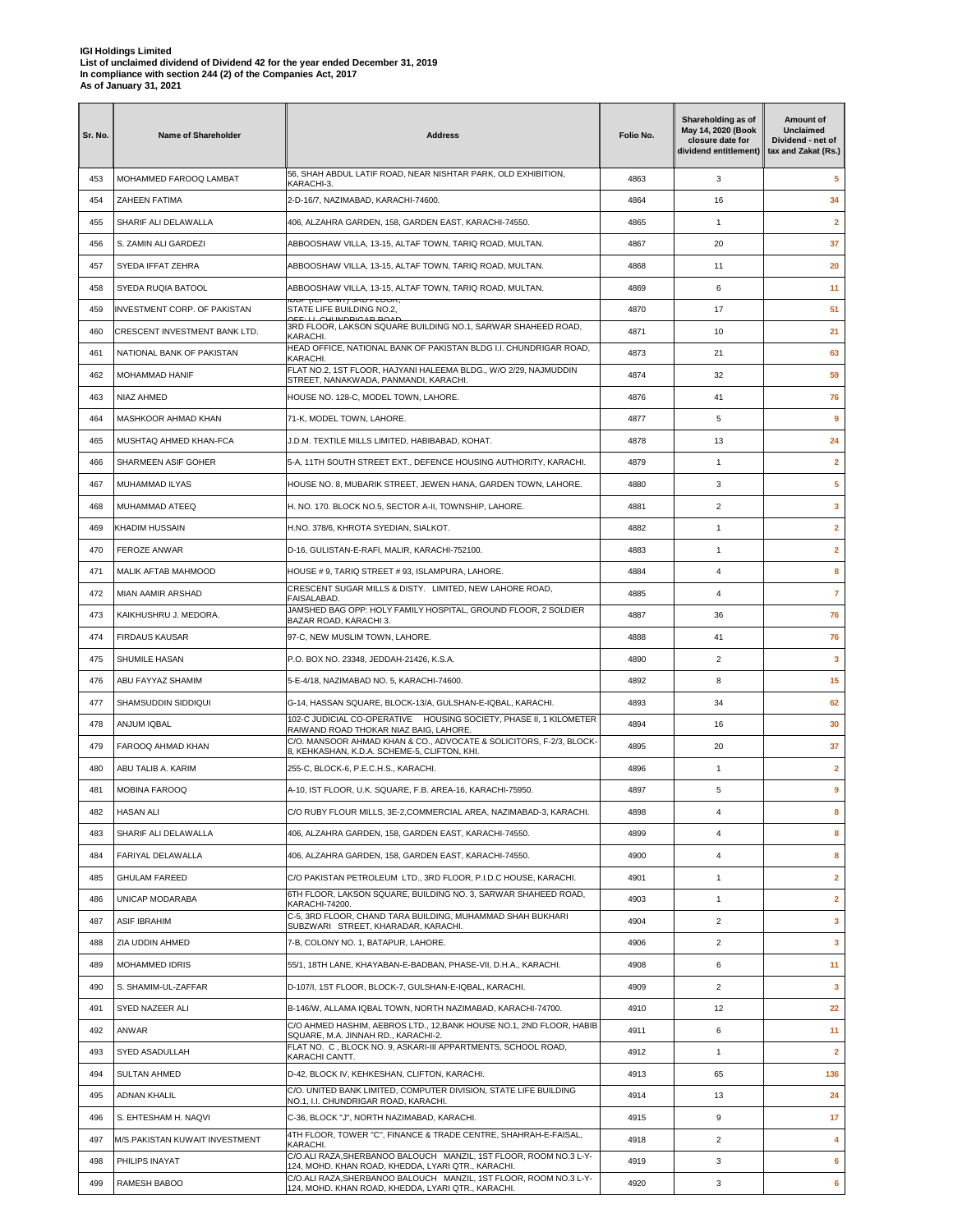| Sr. No.    | <b>Name of Shareholder</b>                   | <b>Address</b>                                                                                                                 | Folio No.    | Shareholding as of<br>May 14, 2020 (Book<br>closure date for<br>dividend entitlement) | Amount of<br>Unclaimed<br>Dividend - net of<br>tax and Zakat (Rs.) |
|------------|----------------------------------------------|--------------------------------------------------------------------------------------------------------------------------------|--------------|---------------------------------------------------------------------------------------|--------------------------------------------------------------------|
| 500        | ASMAT ULLAH KHAN                             | BALOCH HOUSE, NEAR SARDAR FLOUR MILLS, DARBAN ROAD, DERA ISMAIL<br>KHAN.                                                       | 4921         | 10                                                                                    | 18                                                                 |
| 501        | NASIR SAEED KHAN                             | 163-C-I, FAISAL TOWN, LAHORE.                                                                                                  | 4922         | 8                                                                                     | 15                                                                 |
| 502        | WAHEED IQBAL                                 | 44, CAVALRY GROUND, STREET-II, OFFICERS COLONY, LAHORE CANTT.                                                                  | 4923         | 10                                                                                    | 18                                                                 |
| 503        | MOHAMMED SHOKAT                              | GHORAY SHAH YAHYAH COLONY, MIR SOBA PARK, ALLAMA IQBAL TOWN,<br>LAHORE.                                                        | 4924         | 3                                                                                     | 5                                                                  |
| 504        | <b>ASIF MALIK</b>                            | NASIR MANZIL, MAIN BAZAR, SANDA KALAN, LAHORE.                                                                                 | 4926         | 12                                                                                    | 22                                                                 |
| 505        | <b>FATIMA NISAR</b>                          | 10, CANAL PARK, GULBERG, LAHORE.                                                                                               | 4927         | $\overline{2}$                                                                        | 3                                                                  |
| 506        | <b>HASAN NISAR</b>                           | 10, CANAL PARK, GULBERG, LAHORE.                                                                                               | 4928         | $\overline{2}$                                                                        | 3                                                                  |
| 507        | SYED WAQAR ALAM                              | HOUSE NO.170-R, MODEL TOWN EXTENSION, LAHORE.                                                                                  | 4929         | $\overline{2}$                                                                        | 3                                                                  |
| 508        | <b>SEEMA AHMAD</b>                           | 21, DELHI MERCANTILE SOCIETY, BLOCK-7 & 8, TIPU SULTAN ROAD, KARACHI.                                                          | 4930         | 2                                                                                     | 3                                                                  |
| 509        | <b>HUSEIN HASHIM</b>                         | 122, SULTAN CHAMBER, 1ST FLOOR ROOM NO. 2, CHAND BIBI ROAD,<br>NANAKWADA, KARACHI-74200.                                       | 4932         | $\mathbf{1}$                                                                          | $\overline{\mathbf{2}}$                                            |
| 510        | AZAFER MANZOOR                               | 18-AHMAD BLOCK, NEW GARDEN TOWN, LAHORE.                                                                                       | 4933         | 75                                                                                    | 191                                                                |
| 511        | A.R. KHAN                                    | 40/1, KH-E-BEHRIA, PHASE-V, D.H.A., KARACHI.                                                                                   | 4934         | 74                                                                                    | 170                                                                |
| 512        | HUMAYUN SHAHZADA                             | B-61, BLOCK-15, GULSHAN-E-IQBAL, KARACHI.                                                                                      | 4936         | 4                                                                                     | $\overline{7}$                                                     |
| 513        | ARIF M. ALLAHRAKHA                           | 536-W, PHASE III, LCCHS, DEFENCE, LAHORE.                                                                                      | 4937         | 12                                                                                    | 22                                                                 |
| 514        | M.Y. MERCHANT                                | 72-C, 13-COMMERCIAL STREET, PHASE-II, EXTENSION D.H.A., KARACHI.                                                               | 4938         | $\mathbf{1}$                                                                          | $\overline{\mathbf{2}}$                                            |
| 515        | AHMAD ARSHAD AMIN                            | B-89, SECTOR 11-A, NORTH KARACHI, KARACHI-75850.                                                                               | 4939         | $\overline{2}$                                                                        | 3                                                                  |
| 516        | <b>NASIM SALIM</b>                           | B/5, 2ND FLOOR, ISLAM PLAZA, CIVIL HOSPITAL ROAD, KARACHI.                                                                     | 4940         | $\overline{2}$                                                                        | 3                                                                  |
| 517        | MUNAWAR PASHA                                | B-699/13, GULBERG, F.B.AREA, KARACHI #38.                                                                                      | 4942         | 9                                                                                     | 17                                                                 |
| 518        | MOHAMMED YOUSUF                              | SHOP NO.9, ADAM BUILDING, JODIA BAZAR, KARACHI.                                                                                | 4943         | 9                                                                                     | 17                                                                 |
| 519        | MOHAMMED SIDDIQ                              | ADAM BUILDING, SHOP NO.9, JODIA BAZAR, KARACHI.                                                                                | 4944         | 4                                                                                     | 7                                                                  |
| 520        | MANSOOR NAZ                                  | R-117 BLOCK-1, SHARIFABAD, FEDERAL B. AREA, KARACHI.                                                                           | 4946         | 2                                                                                     | 3                                                                  |
| 521        | M. NASIR                                     | ASIM BROTHERS, SHOP NO.MR 6/24 AKHUND A. RAHMAN STREET, JODIA                                                                  | 4947         | 3                                                                                     | 5                                                                  |
| 522        | MOHAMMAD FEROZ AKHTAR                        | BAZAR, KARACHI-2.<br>CB-4, KEHKASHAN HOUSING PROJECT MALIR HALT, KARACHI-43.                                                   | 4948         | $\mathbf{1}$                                                                          | $\mathbf{2}$                                                       |
| 523        | MOINUDDIN AHMED                              | 11-B, 10 SOUTH STREET EXT., DEFENCE SOCIETY, KARACHI.                                                                          | 4949         | 20                                                                                    | 37                                                                 |
| 524        | IRFAN-UL-HAQ                                 | HOUSE NO:446, KOTLI LOHARAN (EAST), SIALKOT.                                                                                   | 4950         | 57                                                                                    | 106                                                                |
| 525        | SAIMA BANO                                   | 9-B, NEW MUSLIM TOWN, LAHORE.                                                                                                  | 4951         | 28                                                                                    | 52                                                                 |
| 526        | MOHD YUSUF ABDULLAH BUMBIYA                  | C/O YOUSUF BUMBIYA, BLOCK-B, KARACHI CENTRE, 2ND FLOOR, FLAT-5,                                                                | 4952         | 24                                                                                    | 44                                                                 |
| 527        | KARACHI INVESTMENT COMPANY (PVT)             | PLOT NO.NJI-3, P.I.B. COLONY, KARACHI.<br>9TH FLOOR, NIC BUILDING, ABBASSI SHAHEED ROAD, KARACHI.                              | 4953         | $\mathbf{1}$                                                                          | $\overline{2}$                                                     |
| 528        | <b>BUSHRA MASOOD</b>                         | 23-KHAYABAN-E-SHAMSHEER, PHASE-V, DEFENCE HOUSING SOCIETY,                                                                     | 4954         | 17                                                                                    | 32                                                                 |
| 529        | ABIDA                                        | KARACHI.<br>258-B, JAUHAR ROAD, ADAMJEE NAGAR, KARACHI.                                                                        | 4955         | $\overline{2}$                                                                        | 3                                                                  |
| 530        | MOHAMMED SOHAIL                              | C/O MR. B. SALEEM GAZIPURA, MEMBER-KARACHI STOCK EXCHANGE, 736-                                                                | 4956         | 3                                                                                     | 5                                                                  |
| 531        | SAMINA JABEEN                                | 737, KARACHI STOCK EX.BLDG I.I.CHUNDRIGAR ROAD, KARACHI.<br>406-KASHIF CENTRE, KARACHI.                                        | 4957         | 9                                                                                     | 17                                                                 |
| 532        | <b>GOOL SIDDIQI</b>                          | 211-SARWAR ROAD, LAHORE CANTT.                                                                                                 | 4958         | 1                                                                                     | $\mathbf{2}$                                                       |
| 533        | THE CRESCENT STAR INSURANCE                  | 2ND FLOOR, NADIR HOUSE, I.I. CHUNDRIGAR ROAD, KARACHI,                                                                         | 4959         | 3                                                                                     | 6                                                                  |
| 534        | RAHIMUDDIN M. FAROOKY                        | A-57, BLOCK-A, N. NAZIMABAD, KARACHI.                                                                                          | 4960         | 13                                                                                    | 24                                                                 |
| 535        | <b>AHSAN ALI</b>                             | CHEMISCO MEDICAL STORE, EMBANKMENT ROAD, OPP: KAKRI GROUND,                                                                    | 4961         | 6                                                                                     | 13                                                                 |
| 536        | <b>HAMIDA BAI</b>                            | KARACHI.<br>FLAT NO.9-10, 5TH FLOOR, ZOHRA MANZIL, A.M.10, BUND GALI, BURNS ROAD,                                              | 4962         | $\mathbf{1}$                                                                          | $\overline{2}$                                                     |
| 537        | <b>HABIB REHMATULLAH</b>                     | KARACHI.<br>1ST FLOOR, FLAT NO.104, DULARA ARCADE, PLOT NO.JM-109, JAMSHED                                                     | 4963         | 3                                                                                     | 6                                                                  |
| 538        | KALEEM AZIZ                                  | QUARTER, SOLDIER BAZAR, PARSI COLONY, KARACHI.<br>U.B.L., COMPUTER DIVISION, STATE LIFE BUILDING NO.1, I.I. CHUNDRIGAR         | 4964         | 6                                                                                     | 11                                                                 |
|            | M. IKRAMUDDIN KHAN                           | ROAD, KARACHI.<br>R-1157, SECTOR 15-B, BUFFER ZONE, KARACHI.                                                                   |              |                                                                                       | $\overline{\mathbf{2}}$                                            |
| 539        |                                              |                                                                                                                                | 4966         | $\mathbf{1}$                                                                          |                                                                    |
| 540        | MOHAMMAD IQBAL                               | 5, MUSHTAQ MANZIL, STRECHAN ROAD, OPP: ART COUNCIL, KARACHI.<br>B-9, ZAINAB PLAZA, PLOT JM 700/G-2, F.J. COLONY, JAMSHED ROAD, | 4967         | 1                                                                                     | $\mathbf{2}$                                                       |
| 541        | MUHAMMED JAWEED                              | KARACHI.                                                                                                                       | 4968         | $\mathbf{1}$                                                                          | $\overline{\mathbf{2}}$                                            |
| 542        | MALIK LALL KHAN                              | AWAN HOUSE, 37-B-III, GULBERG-III, LAHORE-54660.                                                                               | 4969         | 8                                                                                     | 15                                                                 |
| 543        | MOHAMMAD SHAMIM                              | S-1, 11TH SUNSET STREET, PHASE-II EXTN., D.H.A., KARACHI-75500.                                                                | 4970         | 8                                                                                     | 15                                                                 |
| 544<br>545 | MOHAMMAD SAJJAD HUSSAIN<br><b>MOHD YASIN</b> | A-376, SECTOR 11-A, NORTH KARACHI, KARACHI.<br>4TH FLOOR, HANIF TERRACE, JAFFAR FADOO ROAD, KHARADAR, KARACHI.                 | 4971<br>4972 | 6<br>6                                                                                | 10<br>11                                                           |
| 546        | MOHAMMED YOUSUF                              | 504-PEARL GARDEN 130/6, GARDEN WEST, KARACHI.                                                                                  | 4973         | 5                                                                                     | 9                                                                  |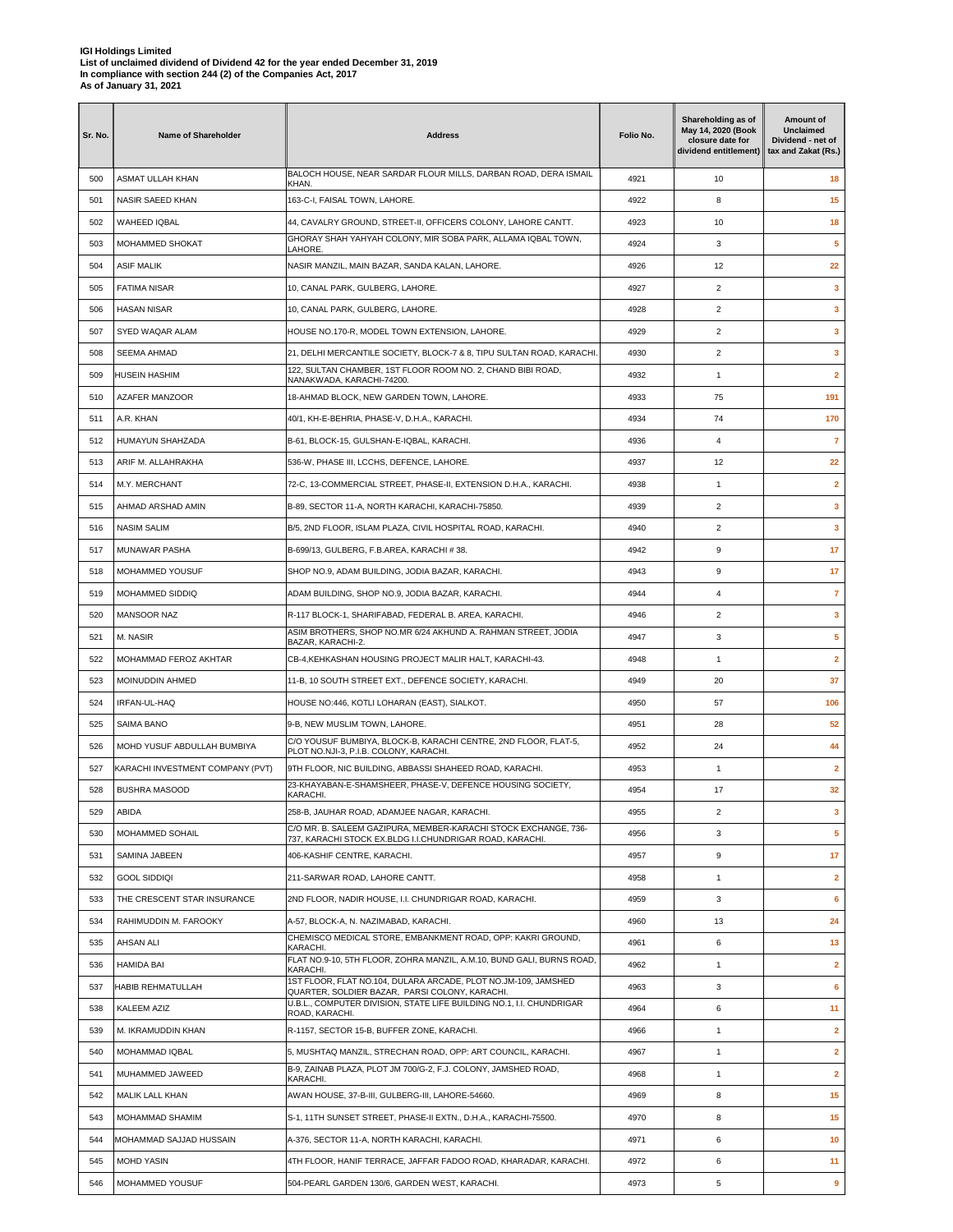| Sr. No. | <b>Name of Shareholder</b>     | <b>Address</b>                                                                                                                     | Folio No. | Shareholding as of<br>May 14, 2020 (Book<br>closure date for<br>dividend entitlement) | Amount of<br>Unclaimed<br>Dividend - net of<br>tax and Zakat (Rs.) |
|---------|--------------------------------|------------------------------------------------------------------------------------------------------------------------------------|-----------|---------------------------------------------------------------------------------------|--------------------------------------------------------------------|
| 547     | <b>OSMAN</b>                   | C/O MOHAMMED RAFIQ, 13/62, OPP: U.B.L., JUNA MARKET, KARACHI-74000.                                                                | 4975      | $\overline{2}$                                                                        | з                                                                  |
| 548     | PARVEEN KHALID                 | MODERN HOMEOPATHIC CLINIC, 26, OLD ANARKALI, LAHORE.                                                                               | 4976      | $\overline{2}$                                                                        | 3                                                                  |
| 549     | QADIR                          | C/O MOHAMMED RAFIQ, 13/62, OPP: U.B.L., JUNA MARKET, KARACHI-74000.                                                                | 4977      | 2                                                                                     | 3                                                                  |
| 550     | SAEEDA AKHTAR                  | HOUSE NO.3, STREET NO.30, MUJAHIDABAD, MOGHALPURA, LAHORE.                                                                         | 4978      | 52                                                                                    | 120                                                                |
| 551     | SHER BANU                      | C/O MOHAMMED RAFIQ, 13/62, OPP: U.B.L., JUNA MARKET, KARACHI-74000.                                                                | 4979      | $\overline{2}$                                                                        | 3                                                                  |
| 552     | SHAISTA FARAH                  | H.B.L., SHAHRAH-E-JEHANGIR, BLOCK-H, NORTH NAZIMABAD, KARACHI.                                                                     | 4980      | 3                                                                                     | 5                                                                  |
| 553     | SAMANA HYDER                   | IV-A-4/7, SHATTOO HOUSE, NAZIMABAD-4, KARACHI-74600.                                                                               | 4981      | 3                                                                                     | 5                                                                  |
| 554     | SAMINA OBAID                   | 122/0, BLOCK-2, P.E.C.H.S., KARACHI.                                                                                               | 4982      | $\mathbf{1}$                                                                          | $\overline{\mathbf{2}}$                                            |
| 555     | SHAISTA PARVEEN                | H.NO.C-337/17, ISLAM GUNJ, SUKKUR.                                                                                                 | 4983      | 13                                                                                    | 24                                                                 |
| 556     | <b>TANVEER AHMAD</b>           | 1-H-9/22, NAZIMABAD, KARACHI.                                                                                                      | 4984      | 4                                                                                     | $\overline{7}$                                                     |
| 557     | RAHIMUDDIN MAHMOOD FAROOKY     | A-57, BLOCK-A, NORTH NAZIMABAD, KARACHI.                                                                                           | 4986      | 13                                                                                    | 24                                                                 |
| 558     | AMEENA RAHAT                   | C/O. RAHAT HUSSAIN, B-41, BLOCK-5, GULSHAN-E-IQBAL, KARACHI-75300.                                                                 | 4987      | 55                                                                                    | 115                                                                |
| 559     | M. KASSIM                      | III-H-13/3, NAZIMABAD, KARACHI-18.                                                                                                 | 4988      | 13                                                                                    | 24                                                                 |
| 560     | MUHAMMAD ALAM                  | H. NO. 19-A, ST. NO. 63, SIDDIQUE COLONY, RAVI ROAD, LAHORE.                                                                       | 4989      | $\overline{2}$                                                                        | 4                                                                  |
| 561     | PHILIPS INAYAT                 | C/O. MR. M. A. RAHIM, 5/175, LIAQUATABAD, KARACHI-19.                                                                              | 4990      | 6                                                                                     | 13                                                                 |
| 562     | PARVEEN KHALID                 | MODERN HOMOEOPATHIC CLINIC, 26, OLD ANARKALI, LAHORE.                                                                              | 4991      | 13                                                                                    | 24                                                                 |
| 563     | SHAHNAZ KHALID                 | 16-Y-103, MADINA TOWN, FAISALABAD.                                                                                                 | 4992      | 1                                                                                     | $\overline{2}$                                                     |
| 564     | ZAHID HUSSAIN                  | 16-Y-103, MADINA TOWN, FAISALABAD.                                                                                                 | 4993      | 57                                                                                    | 106                                                                |
| 565     | <b>TALIB HUSSAIN</b>           | C/O. RAFHAN MAIZE PRODUCTS  COMPANY LIMITED, 1ST FLOOR, FINLAY                                                                     | 4994      | 8                                                                                     | 15                                                                 |
| 566     | <b>TALIB HUSSAIN</b>           | HOUSE, I.I. CHUNDRIGAR ROAD, KARACHI.<br>RAFHAN MAIZE PRODUCTS CO. LTD, 1ST FLOOR, FINLAY HOUSE, I.I.                              | 4995      | 4                                                                                     | 7                                                                  |
|         |                                | CHUNDRIGAR ROAD, KARACHI.                                                                                                          |           |                                                                                       |                                                                    |
| 567     | <b>UZMA SHABBIR</b>            | B-38, BLOCK "C", NORTH NAZIMABAD, KARACHI.                                                                                         | 4996      | 6                                                                                     | 11                                                                 |
| 568     | NIGHAT ANSARI                  | 197-A3, GULBERG-III, LAHORE.                                                                                                       | 4998      | $\mathbf{1}$                                                                          | $\overline{\mathbf{2}}$                                            |
| 569     | NUZHAT ANSARI                  | 197-A3, GULBERG-III, LAHORE.                                                                                                       | 4999      | $\mathbf{1}$                                                                          | $\mathbf{2}$                                                       |
| 570     | M. R. KHATRI                   | FLAT NO.501, SKY LINE RESIDENCY, 323-GARDEN WEST, KARACHI.<br>PLOT-715/6, QASR-E-IQRA, FLAT # 404, 4TH FLOOR, FATIMA JINNAH COLONY | 5000      | 14                                                                                    | 25                                                                 |
| 571     | YAKOOB                         | JAMSHED ROAD, KARACHI.                                                                                                             | 5001      | 2                                                                                     | 3                                                                  |
| 572     | PRINCE ASMAT HAYAT ALVI        | HOUSE NO.241, BLOCK - P, M.A. JOHAR TOWN, LAHORE.                                                                                  | 5003      | $\mathbf{1}$                                                                          | $\mathbf{2}$                                                       |
| 573     | M. AMIN KHAN                   | I/D/6/6, NAZIMABAD, KARACHI.                                                                                                       | 5005      | $\overline{2}$                                                                        | $\mathbf{3}$                                                       |
| 574     | ZAIBUNNISSA                    | C-1, PANJRA POLE BUILDING, NEAR ARAM BAGH, KARACHI.                                                                                | 5006      | 13                                                                                    | 24                                                                 |
| 575     | ABDUL AZIZ SHAKIR              | H-36/1, MALIR COLONY, KARACHI-37.                                                                                                  | 5007      | $\mathbf{1}$                                                                          | $\mathbf{2}$                                                       |
| 576     | RAANA ANWER                    | 24, N.K.C.H.S., FAZLUR REHMAN ROAD, OFF: TARIQ ROAD, KARACHI-74800.                                                                | 5008      | 4                                                                                     | $\overline{7}$                                                     |
| 577     | REHMAT                         | C/O.ALI RAZA, SHERBANOO BALOUCH MANZIL, 1ST FLOOR, ROOM NO.3 L-Y-<br>124, MOHD. KHAN ROAD, KHEDDA, LYARI QTR., KARACHI.            | 5009      | $\overline{2}$                                                                        | 3                                                                  |
| 578     | PHILIPS INAYAT                 | C/O.ALI RAZA, SHERBANOO BALOUCH MANZIL, 1ST FLOOR, ROOM NO.3 L-Y-<br>124, MOHD. KHAN ROAD, KHEDDA, LYARI QTR., KARACHI.            | 5010      | 3                                                                                     | 6                                                                  |
| 579     | HUMAYUN SAEED SHEIKH           | MEMBER LAHORE STOCK EXCHANGE, OFFICE NO.1, 2ND FLOOR, IMTIAZ<br>PLAZA, 85. THE MALL, LAHORE.                                       | 5011      | $\mathbf{1}$                                                                          | $\overline{2}$                                                     |
| 580     | WILLIAM JAN                    | C/O.ALI RAZA.SHERBANOO BALOUCH MANZIL. 1ST FLOOR, ROOM NO.3 L-Y-<br>124, MOHD. KHAN ROAD, KHEDDA, LYARI QTR., KARACHI.             | 5012      | $\overline{\mathbf{c}}$                                                               | 4                                                                  |
| 581     | SAUD UL HAQ                    | 217, P.I.B. COLONY, KARACHI-74800.                                                                                                 | 5013      | 13                                                                                    | 24                                                                 |
| 582     | KASIM RAHAMATULLAH             | E-33/1, BLOCK-8, GULSHAN-E-IQBAL, KARACHI.                                                                                         | 5014      | 3                                                                                     | 5                                                                  |
| 583     | SAEED AHMED                    | 39-40/B, K.D.A., SCHEME NO.1, KARACHI.                                                                                             | 5015      | 13                                                                                    | 24                                                                 |
| 584     | MUHAMMAD AHMED                 | R-753, SECTOR NO. 8, NORTH KARACHI, KARACHI.                                                                                       | 5016      | 1                                                                                     | $\mathbf{2}$                                                       |
| 585     | <b>NOMAN MAJEED</b>            | 44, WARRIS ROAD, LAHORE.                                                                                                           | 5017      | 6                                                                                     | 11                                                                 |
| 586     | SALEEM SHAIKH                  | 147, UMER BLOCK, ALLAMA IQBAL TOWN, LAHORE-54570.                                                                                  | 5018      | $\mathbf{1}$                                                                          | $\mathbf{3}$                                                       |
| 587     | AHMED                          | G.K. 7/15, THANWER STREET, KHARADER, KARACHI.                                                                                      | 5020      | 5                                                                                     | 9                                                                  |
| 588     | ABBAS KOLIA                    | A-12, RUFI VILLAS, WASEEM BAAG, BLOCK 13-D/2, GULSHAN-E-IQBAL,<br>KARACHI.                                                         | 5021      | 3                                                                                     | 5                                                                  |
| 589     | M. BARKAT ULLAH                | C/O N.D.F.C., LAW DIVISION, HEAD OFFICE, 6TH FLOOR, FINANCE & TRADE<br>CENTRE, SHAHRAH-E-FAISAL, KARACHI.                          | 5022      | 13                                                                                    | 24                                                                 |
| 590     | HAJI SALEH MOHAMMAD OSMAN      | SIDCO AVENUE APARTMENT, A/7/4-264, R.A. LINES, INGLE ROAD, KARACHI.                                                                | 5023      | 1                                                                                     | $\mathbf{2}$                                                       |
| 591     | NAYYAR A. ILYAS                | 18-C (4), MODEL TOWN, LAHORE.                                                                                                      | 5024      | 6                                                                                     | 11                                                                 |
| 592     | MST.UMEMA QUTBUDDIN MITHAIWALA | 14, ZOHRA MANZIL, TOP FLOOR, FAIZ MOHD FATEH ALI ROAD, KARACHI-<br>74200.                                                          | 5027      | 46                                                                                    | 117                                                                |
| 593     | AQEEL AHMED                    | 301-302, 3RD FLOOR, COMMERCE CENTRE, HASRAT MOHANI ROAD,<br>OFF:I.I.CHUNDRIGAR RD,KARACHI.                                         | 5028      | $\mathbf{1}$                                                                          | $\mathbf{2}$                                                       |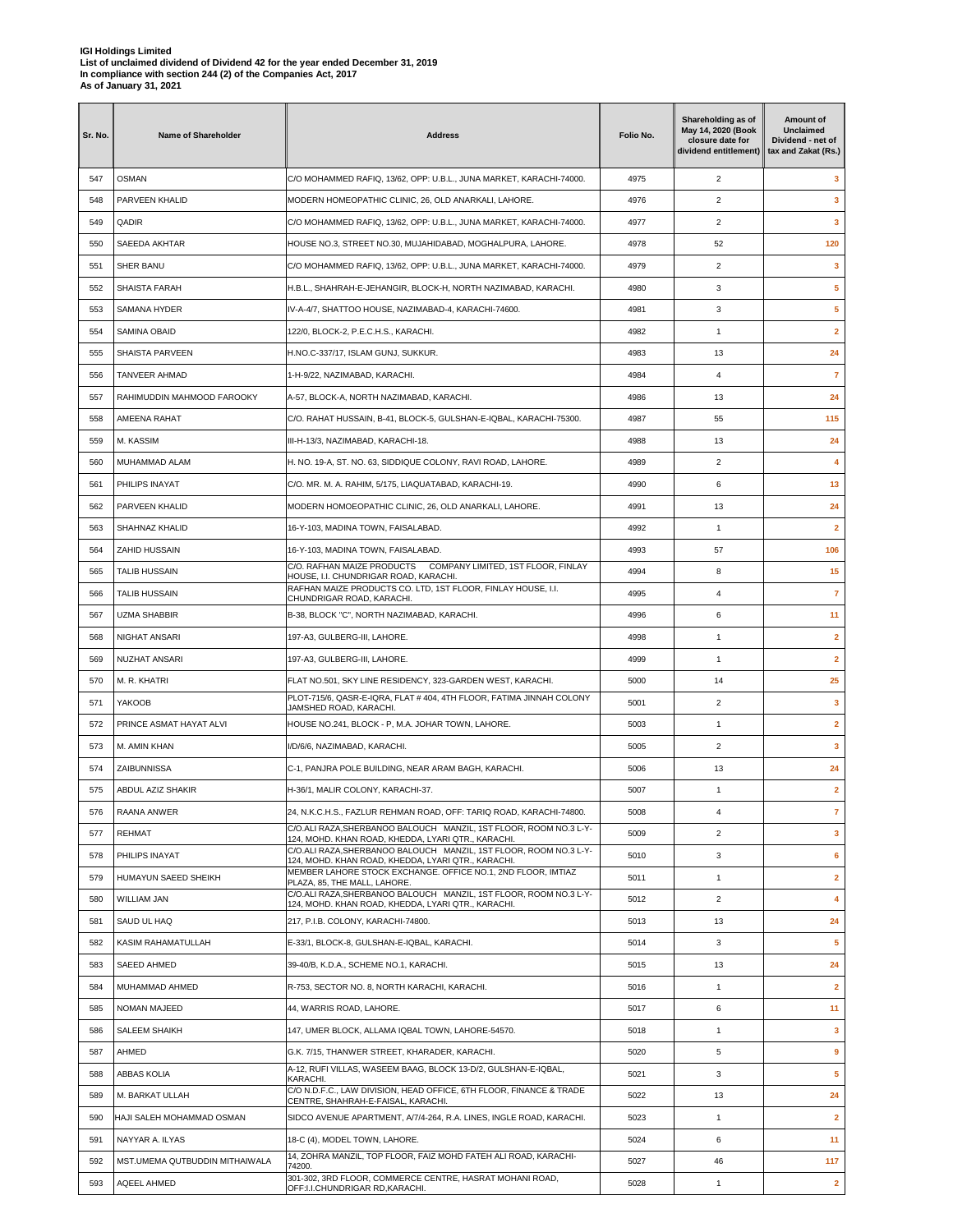| Sr. No. | Name of Shareholder                  | <b>Address</b>                                                                                                             | Folio No. | Shareholding as of<br>May 14, 2020 (Book<br>closure date for<br>dividend entitlement) | Amount of<br>Unclaimed<br>Dividend - net of<br>tax and Zakat (Rs.) |
|---------|--------------------------------------|----------------------------------------------------------------------------------------------------------------------------|-----------|---------------------------------------------------------------------------------------|--------------------------------------------------------------------|
| 594     | NAWABZADA AHMAD ALI KHAN             | 119, GARDEN BLOCK, GARDEN TOWN, LAHORE.                                                                                    | 5029      | 3                                                                                     | 5                                                                  |
| 595     | S. AKHTAR AUSAF                      | B-261, BLOCK L, NORTH NAZIMABAD, KARACHI-33.                                                                               | 5031      | 55                                                                                    | 101                                                                |
| 596     | <b>ASIM JANG</b>                     | HOUSE NO.352, STREET 15, CHAKLALA SCHEME 3, RAWALPINDI.                                                                    | 5033      | 1                                                                                     | $\mathbf{2}$                                                       |
| 597     | WASIEM HYDER BOKHARI                 | STREET NO.4, 186, CAVALRY GROUND, LAHORE CANTT.                                                                            | 5034      | $\mathbf{1}$                                                                          | $\mathbf{2}$                                                       |
| 598     | <b>ADIL RASHID</b>                   | 25-A, MASSON ROAD, LAHORE                                                                                                  | 5035      | 9                                                                                     | 21                                                                 |
| 599     | MOHAMMAD KHURRAM                     | II-A-3/2, NAZIMABAD NO. 2, KARACHI.                                                                                        | 5036      | $\mathbf{1}$                                                                          | $\mathbf{2}$                                                       |
| 600     | A. I. SIDDIQUI                       | C/208/A, BLOCK A, NORTH NAZIMABAD, KARACHI.                                                                                | 5037      | 2                                                                                     | 3                                                                  |
| 601     | SYED NAUSHAD AHMED                   | R-153, SECTOR 14-B, NEW KARACHI, KARACHI.                                                                                  | 5038      | 6                                                                                     | 11                                                                 |
| 602     | ASLAM DAWOOD                         | C/O. INTER BANK, 7TH FLOOR, SHAHEEN COMPLEX, DR. ZIAUDDIN AHMED<br>ROAD, KARACHI.                                          | 5039      | 4                                                                                     | 10                                                                 |
| 603     | NAZAR HUSSAIN                        | 142-A, RAILWAY OFFICERS COLONY WALTON, LAHORE.                                                                             | 5040      | $\mathbf{1}$                                                                          | $\mathbf{2}$                                                       |
| 604     | ARIF HUSAIN                          | 23, AZIZ AVENUE, CANAL BANK ROAD, GULBERG 5, LAHORE.                                                                       | 5041      | $\mathbf{1}$                                                                          | $\mathbf{2}$                                                       |
| 605     | A.H. ZAIDI                           | 2738-F, OUTSIDE MUSTI GATE, LAHORE.                                                                                        | 5042      | 27                                                                                    | 57                                                                 |
| 606     | NOOR SAMAD KHAN                      | C/O IGI INVESTMENT BANK LIMITED, 7TH FLOOR, THE FORUM, SUITE 701-713.<br>G-20, BLOCK-9, KHAYABAN-E-JAMI, CLIFTON, KARACHI, | 5043      | 75                                                                                    | 138                                                                |
| 607     | <b>JAVED ASLAM</b>                   | 6-C ANNEXXE, GHALIB ROAD, GULBERG-II, LAHORE.                                                                              | 5046      | $\mathbf{1}$                                                                          | $\mathbf{2}$                                                       |
| 608     | MALIK TAHIR MAHMOOD RIZWAN           | HOUSE NO. B-XI-344/9/13, SHAHID STREET, MOHALLAH SULTAN WALA, JHANG<br>SADDAR.                                             | 5047      | 1                                                                                     | $\mathbf{2}$                                                       |
| 609     | <b>NIGHAT ANSARI</b>                 | 197-A3, GULBERG-III, LAHORE.                                                                                               | 5048      | $\overline{4}$                                                                        | $\overline{7}$                                                     |
| 610     | <b>SAMIRA TALIB</b>                  | 255-C, BLOCK 6, P.E.C.H.S., KARACHI.                                                                                       | 5049      | $\mathbf{1}$                                                                          | $\mathbf{2}$                                                       |
| 611     | <b>BASHIRA</b>                       | J.M. 713/8, SAIMA SQUARE, FLAT-401, FATIMA JINNAH COLONY JAMSHED                                                           | 5050      | $\mathbf{1}$                                                                          | $\mathbf{2}$                                                       |
| 612     | M. AHSAN                             | QUARTERS NO. 3, KARACHI-74800.<br>55/1, 18TH LANE, KHAYABAN-E-BADBAN, PHASE-VII, D.H.A., KARACHI.                          | 5051      | 13                                                                                    | 24                                                                 |
| 613     | YUSUF AHMAD DADABHOY                 | 44/A/II, SOUTH SEAVIEW AVE., PAKISTAN DEFENCE SOCIETY, PHASE II,                                                           | 5052      | 16                                                                                    | 37                                                                 |
| 614     | NASREEN ATIK PATEL                   | KARACHI-75500.<br>C-11, KDA SCHEME NO.1, OPP. PNS KARSAZ, KARACHI.                                                         | 5053      | 13                                                                                    | 24                                                                 |
| 615     | <b>MOHD NASIR</b>                    | C/O GATRON INDUSTRIES LTD., 8TH FLOOR, TEXTILE PLAZA, M.A. JINNAH                                                          | 5054      | 14                                                                                    | 25                                                                 |
| 616     | <b>NAEEM YUNIS</b>                   | ROAD, KARACHI.<br>92-KHAYABAN-E-HILAL, PHASE-6, CORNER 22ND STREET, D.H.A., KARACHI.                                       | 5055      | 67                                                                                    | 124                                                                |
| 617     | <b>MARYAM YUSUF</b>                  | 44-A-II, SOUTH SEAVIEW AVENUE, DEFENCE HOUSING AUTHORITY, PHASE-II,                                                        | 5056      | 41                                                                                    | 76                                                                 |
|         |                                      | <b>KARACHI-75500</b>                                                                                                       |           | 170                                                                                   | 433                                                                |
| 618     | FAIZA RAANA KHALID<br>A.K.M. HAMDANI | 304, UPPER MALL, LAHORE.<br>603, SAIMA GARDENS, 167-H, BLOCK-3, P.E.C.H.S., KHALID BIN WALID ROAD,                         | 5057      | 17                                                                                    |                                                                    |
| 619     |                                      | KARACHI                                                                                                                    | 5058      |                                                                                       | 32                                                                 |
| 620     | PARVEZ HAMID                         | 22-E, OFFICER S COLONY, WAH CANTT.<br>IQRA PALACE, FLAT NO.204-A, 2ND FLOOR, PLOT NO.LY.II/17, MOOSA LANE,                 | 5059      | 5                                                                                     | 9                                                                  |
| 621     | MUHAMMAD USMAN                       | LYARI, KARACHI.                                                                                                            | 5061      | 11                                                                                    | 25                                                                 |
| 622     | <b>FARZANA HUSSAIN</b>               | C-48, BLOCK-D, NORTH NAZIMABAD, KARACHI.                                                                                   | 5062      | 14                                                                                    | 25                                                                 |
| 623     | <b>FOZIA IQBAL</b>                   | 72/73-DARUL AMAN CO-OP.SOCIETY HYDERALI ROAD, KARACHI-5.                                                                   | 5063      | $\overline{4}$                                                                        | 8                                                                  |
| 624     | SAJID USMAN KAUL                     | 576-N, SAMNABAD, LAHORE.<br>MEMBER LAHORE STOCK EXCHANGE, ROOM NO.103, L.S.E. BUILDING,                                    | 5064      | 11                                                                                    | 20                                                                 |
| 625     | <b>HAJI ABDUL SATTAR</b>             | KASHMIR EGERTON ROAD, LAHORE.                                                                                              | 5065      | 14                                                                                    | 25                                                                 |
| 626     | SHARIF-UL-HASAN                      | HOUSE NO-323, ST.NO. 15, SECTOR F-10/2, ISLAMABAD.                                                                         | 5066      | $\mathbf{1}$                                                                          | $\overline{2}$                                                     |
| 627     | NUZHAT RATHORE                       | D-34, BLOCK-V, CLIFTON, KARACHI.<br>C/O CITIBANK N.A., STATE LIFE BUILDING NO.1, I.I. CHUNDRIGAR ROAD,                     | 5067      | 197                                                                                   | 502                                                                |
| 628     | SAIRA SHAFI                          | P.O.BOX NO.4889, KARACHI.                                                                                                  | 5068      | $\mathbf{1}$                                                                          | $\overline{2}$                                                     |
| 629     | M. SALIM                             | O.T. 9/83, HILAL MANSION, 1ST FLOOR, ROOM NO.5, KAGZI BAZAR, KARACHI.                                                      | 5069      | $\mathbf{1}$                                                                          | $\overline{2}$                                                     |
| 630     | FAYAZ MAHMOOD                        | HOUSE NO.A-6, SECTOR 15-B, BUFFER ZONE, KARACHI.                                                                           | 5070      | $\overline{4}$                                                                        | $\overline{7}$                                                     |
| 631     | ANJUM AKHTER                         | C/O UNITED BANK LIMITED, (0147) P.E.C.H.S. BRANCH, TARIQ ROAD,<br>KARACHI.                                                 | 5071      | $\mathbf{1}$                                                                          | $\mathbf{2}$                                                       |
| 632     | SHAHZAD AHMED                        | 19/11, "B" AREA, LIAQUATABAD, KARACHI.                                                                                     | 5072      | $\mathbf{1}$                                                                          | $\overline{2}$                                                     |
| 633     | AMINA RIAZ                           | C/O PAK ELECTRIC CO., SHAHRA-E-LIAQUAT NEAR PAKISTAN CHOWK,<br>KARACHI.                                                    | 5073      | $\overline{2}$                                                                        | 3                                                                  |
| 634     | MOHD ALI ALVI                        | 6-C, UPPER MALL, LAHORE.                                                                                                   | 5074      | 71                                                                                    | 131                                                                |
| 635     | GUARDIAN LEASING MODARABA            | 3RD FLOOR, LAKSON SQUARE BLDG.NO.3, SARWAR SHAHEED ROAD,<br>KARACHI-74200.                                                 | 5075      | 3                                                                                     | 6                                                                  |
| 636     | SH. FIDA HUSSAIN                     | 74/4-LAWRANCE ROAD, NAJIF COLONY, LAHORE.                                                                                  | 5076      | 27                                                                                    | 57                                                                 |
| 637     | IFTIKHAR ULLAH SIDDIQI               | C-3, BLOCK-11, FEDERAL "B" AREA, KARACHI-75950.                                                                            | 5077      | $\overline{4}$                                                                        | 7                                                                  |
| 638     | MASOOD MIRZA                         | HOUSE NO. 411, STREET-12, SECTOR F-10/2, ISLAMABAD.                                                                        | 5078      | 27                                                                                    | 50                                                                 |
| 639     | <b>GHIASUDDIN MUGHAL</b>             | 311, ST.95, G-9/4, ISLAMABAD.                                                                                              | 5079      | $\overline{2}$                                                                        | $\mathbf{3}$                                                       |
| 640     | <b>IFFAT KHAN</b>                    | 170-A-1, GULBERG-3, LAHORE.                                                                                                | 5080      | 6                                                                                     | 11                                                                 |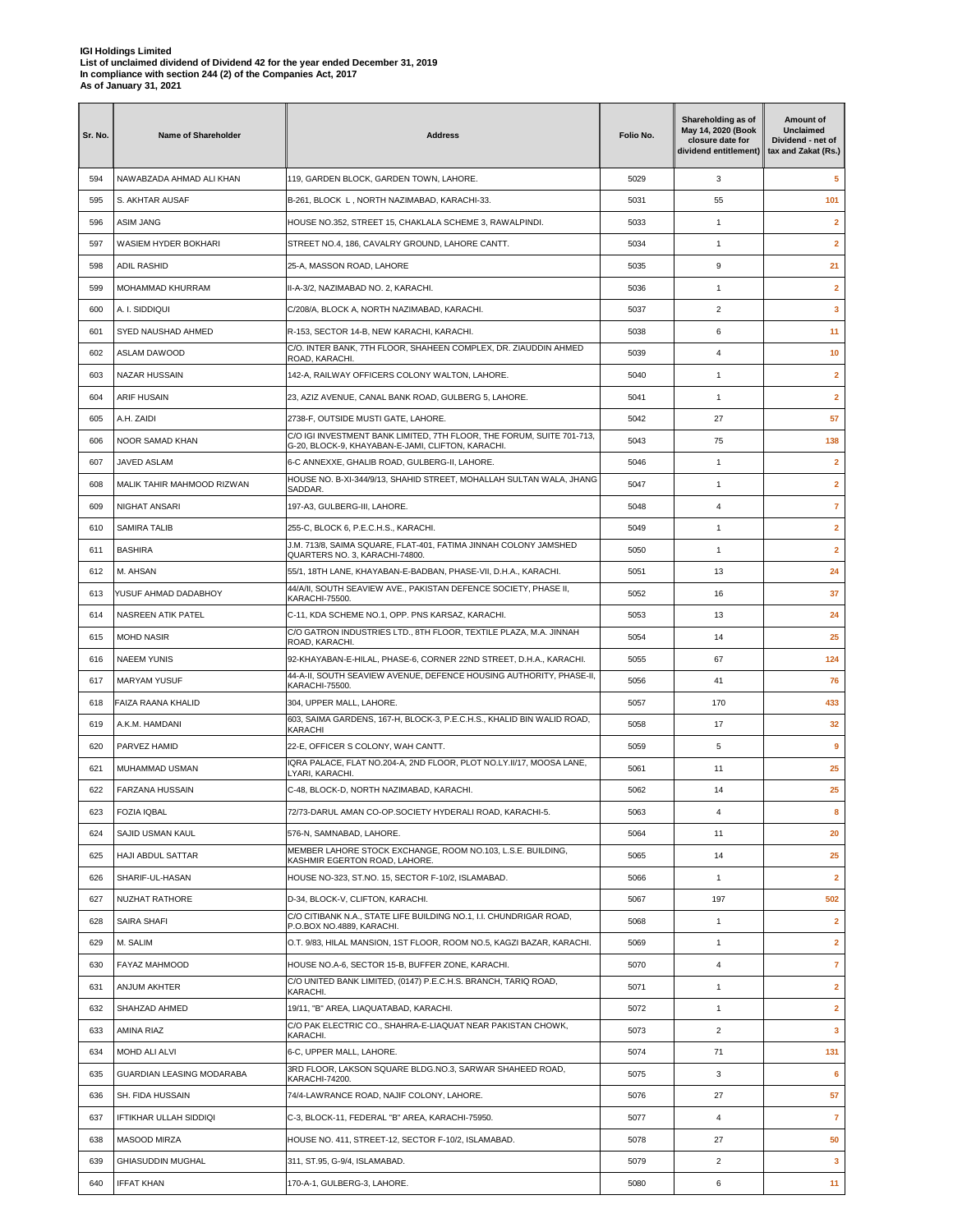| Sr. No. | <b>Name of Shareholder</b> | <b>Address</b>                                                                                                         | Folio No. | Shareholding as of<br>May 14, 2020 (Book<br>closure date for<br>dividend entitlement) | Amount of<br>Unclaimed<br>Dividend - net of<br>tax and Zakat (Rs.) |
|---------|----------------------------|------------------------------------------------------------------------------------------------------------------------|-----------|---------------------------------------------------------------------------------------|--------------------------------------------------------------------|
| 641     | <b>NAVEED HASAN</b>        | HOUSE # 327, MAIN SERVICE ROAD, SECTOR E-11/3 (MPCHS), ISLAMABAD.                                                      | 5081      | 75                                                                                    | 172                                                                |
| 642     | SHEIKH TAHIR RASHID        | 49 S-41/9, ISLAMABAD COLONY, SAMANABAD, LAHORE.                                                                        | 5082      | 4                                                                                     | $\overline{7}$                                                     |
| 643     | SAADAT ALI                 | 23-NEW ALAMGIR MARKET, SHAHALAMI MARKET, LAHORE-54000.                                                                 | 5083      | 75                                                                                    | 138                                                                |
| 644     | SYEDA MUNA LIAQAT SULTAN   | 110, MERA KHAN ROAD, LAHORE CANTT.                                                                                     | 5084      | 60                                                                                    | 111                                                                |
| 645     | NASREEN KAMRAN             | 33-B/II, KH-E-BADBAN, PHASE-VII, D.H.A., KARACHI-75500.                                                                | 5085      | $\overline{2}$                                                                        | 3                                                                  |
| 646     | SOHAIL IQBAL               | SOHAIL LEATHER STORE, 6-CHAMBER LANE ROAD, LAHORE.                                                                     | 5086      | 44                                                                                    | 81                                                                 |
| 647     | NAVEED SALEEM              | HOUSE NO. 8, POPULAR AVENUE, OFF: KHAYABANE-E-SEHAR, DEFENCE<br>HOUSING AUTHORITY, PHASE-VI, KARACHI.                  | 5088      | 141                                                                                   | 261                                                                |
| 648     | ALI IMAM AL-HUSAINY        | 418-STOCK EXCHANGE BLDG., 19, KHAYABAN-E-IQBAL, LAHORE-54000.                                                          | 5089      | 4                                                                                     | $\overline{7}$                                                     |
| 649     | SYED MAQBOOL RAZA          | 4-B/I, NATIONAL HIGHWAY, PHASE-2, D.H.A., KARACHI.                                                                     | 5090      | 6                                                                                     | 15                                                                 |
| 650     | AHMAD ALI                  | C/O BANK OF PUNJAB, BANK SQUARE, LAHORE.                                                                               | 5091      | 13                                                                                    | 24                                                                 |
| 651     | SQDN LDR PERVEZ SAEED MIR  | WING COMMANDAR, HEAD QUARTERS, NORTHERN AIR COMMAND, PAK. AIR<br>FORCE, 66-THE MALL RD PESHAWAR CANTT.                 | 5092      | 17                                                                                    | 32                                                                 |
| 652     | MAHBOOB AKHTAR             | H. NO. 193, STREET 18, F-10/2, ISLAMABAD.                                                                              | 5093      | 12                                                                                    | 22                                                                 |
| 653     | SYED AHMAD                 | 3RD FLOOR, AJMAL HOUSE, EGERTON ROAD, LAHORE.                                                                          | 5094      | 55                                                                                    | 101                                                                |
| 654     | <b>FAUZIA MAQSOOD</b>      | 4-C, G.O.R-II, MOZANG, LAHORE.                                                                                         | 5095      | 4                                                                                     | $\overline{7}$                                                     |
| 655     | ASHAR IJAZ                 | 19-LAWRENCE ROAD, LAHORE.                                                                                              | 5096      | $\mathbf{1}$                                                                          | $\overline{2}$                                                     |
| 656     | NASEEM AHMAD SHAIKH        | 839-Z, L.C.C.H.S., LAHORE CANTT.                                                                                       | 5097      | 8                                                                                     | 15                                                                 |
| 657     | ABDUL GHAFAR MOHIBZADA     | COMPUTER CONSULTANT, HOUSE NO.291, STREET NO.56, F-10/4,                                                               | 5098      | 13                                                                                    | 24                                                                 |
| 658     | MOHAMMAD YOUSUF ABDULLAH   | ISLAMABAD.<br>KARACHI CENTRE, BLOCK-B, FLAT B/5, N.J.I.3, P.I.B. COLONY, KARACHI-74800.                                | 5099      | $\mathbf{1}$                                                                          | $\overline{2}$                                                     |
| 659     | MUQARRAB KHAN              | HOUSE NO.33, SECTOR N-2, PHASE NO.4, HAYATABAD, PESHAWAR.                                                              | 5100      | 13                                                                                    | 24                                                                 |
|         |                            | 59-T, PHASE-II, LAHORE CANTT. COOPERATIVE HOUSING SOCIETY, LAHORE                                                      |           |                                                                                       |                                                                    |
| 660     | AZEEM SERVICES (PVT) LTD.  | CANTT.<br>FLAT NO.9, GROUND FLOOR, KARIMI COURT SOCIETY LTD, 231/2, SAPPHIRE                                           | 5102      | $\mathbf{1}$                                                                          | $\mathbf{2}$                                                       |
| 661     | RAZZAK HUSSAIN             | SOCIETY, GARDEN EAST, KARACHI-74550.<br>3/3, ALAMGIR ROAD, SOHAIL VILLA, OVERSEAS SOCIETY, NEAR JAIL, KARACHI-         | 5104      | $\mathbf{1}$                                                                          | $\overline{2}$                                                     |
| 662     | ABDUL AZIZ                 | 74800.<br>C/O MOHD ZAKIR ALI, NEW JUBILEE INSURANCE CO. LTD, 1-CAPT ANWAR-UL-                                          | 5105      | $\mathbf{1}$                                                                          | $\overline{\mathbf{2}}$                                            |
| 663     | SAYEED AHMAD KHAN          | HAQ SHAHEED ROAD, LAHORE                                                                                               | 5106      | 4                                                                                     | 7                                                                  |
| 664     | MUHAMMAD ARIF              | 11-DOULAT RAM STREET, 28-NICHOLSON ROAD, LAHORE.<br>ROOM NO. 211, 2ND FLOOR, COTTON EXCHANGE BUILDING, I.I. CHUNDRIGAR | 5107      | 39                                                                                    | 72                                                                 |
| 665     | <b>TARIQ SHAFIQUE</b>      | ROAD, KARACHI.<br>C/O. PRIME COMMERCIAL BANK LTD AIWAN-E-IQBAL COMPLEX, EGERTON                                        | 5109      | 4                                                                                     | $\overline{7}$                                                     |
| 666     | NADEEM UL HAQ              | ROAD, LAHORE.<br>C/O. PRIME COMMERCIAL BANK LTD (FINANCE SERVICE GROUP) FLAT-A                                         | 5110      | $\mathbf{1}$                                                                          | $\mathbf{2}$                                                       |
| 667     | ALI AGHA                   | G.FL,BL-2,NEW GARDEN TOWN, 1-4 USMAN BL, AWAMI COMPLEX,LAHORE                                                          | 5111      | 3                                                                                     | 5                                                                  |
| 668     | <b>WAQAR INAM</b>          | F-752, SATELLITE TOWN, RAWALPINDI.                                                                                     | 5112      | 115                                                                                   | 212                                                                |
| 669     | S.M. IRSHAD                | 654-N, SAMANABAD, LAHORE.                                                                                              | 5113      | 23                                                                                    | 42                                                                 |
| 670     | MUHAMMAD AFZAL             | H.NO. LDA 392, GOPAL NAGAR, MAIN BAZAR, GULBERG-III, LAHORE.                                                           | 5114      | 14                                                                                    | 25                                                                 |
| 671     | MOHD ASHRAF HUSSAIN        | AQEEL KARIM DHEDHI, 533-4, K.S.EXCHANGE BUILDING, KARACHI.                                                             | 5115      | 46                                                                                    | 85                                                                 |
| 672     | RIAZ MAHMOOD               | MEMBER I.S.E. (039), 204, ANEES PLAZA, FAZAL-UL-HAQ ROAD, BLUE AREA,<br>ISLAMABAD-44000.                               | 5116      | 23                                                                                    | 42                                                                 |
| 673     | ASAD-UL-AZIZ               | 310-W, L.C.C.H.S., LAHORE.                                                                                             | 5117      | 74                                                                                    | 136                                                                |
| 674     | RAZZAK HUSSAIN             | FLAT NO.9, GROUND FLOOR, KARIMI COURT SOCIETY LTD, 231/2, SAPPHIRE<br>SOCIETY, GARDEN EAST, KARACHI-74550.             | 5118      | $\mathbf{1}$                                                                          | $\overline{2}$                                                     |
| 675     | AKBAR ALI                  | C/O. M. ASHRAF & SONS, KOHINOOR BUILDING, 90, RAILWAY ROAD, LAHORE-<br>54000.                                          | 5120      | 14                                                                                    | 29                                                                 |
| 676     | MOHD JAFFER                | BROADWAY APPT., 2ND FLOOR, FLAT B-2, C-2, PLOT 227/3, STREET-16,<br>SHARFABAD, KARACHI-74800.                          | 5121      | 10                                                                                    | 21                                                                 |
| 677     | MOHAMMAD TARIQ SHER KHAN   | 1027, GALI NO. 109, G-9/4, ISLAMABAD.                                                                                  | 5122      | 4                                                                                     | 8                                                                  |
| 678     | MUHAMMAD AHMED MOHIUDDIN   | A/237, BLOCK-8, K.A.E.C.H.S., KARACHI.                                                                                 | 5123      | 11                                                                                    | 20                                                                 |
| 679     | <b>FARRUKH KHURSHID</b>    | 47-K, MODEL TOWN, LAHORE-54700.                                                                                        | 5126      | 5                                                                                     | 9                                                                  |
| 680     | MOHD BUX BALOCH            | C/O. AHMED ALI HAJI HUSSAIN, LASHKARY VILLAGE, STREET-15, JUNA DHOBI<br>GHAT, KARACHI.                                 | 5127      | 13                                                                                    | 24                                                                 |
| 681     | ABAIDULLAH                 | 456, A.I. TOWNSHIP, LAHORE-54770.                                                                                      | 5128      | 28                                                                                    | 59                                                                 |
| 682     | MOHAMMAD DAWOOD            | B-S-6, NIDA SQUARE, FLAT NO-2, KARIMABAD, NEAR USMAN MEMORIAL<br>HOSPITAL, KARACHI.                                    | 5129      | $\mathbf{1}$                                                                          | $\overline{\mathbf{2}}$                                            |
| 683     | SOHAIL A. RAZZAK           | IST FLOOR, FLAT NO. 1, HUMA MANSION, RAJA GHAZANFAR ALI KHAN ROAD,<br>SADDAR, KARACHI.                                 | 5131      | 14                                                                                    | 25                                                                 |
| 684     | SH. GULZAR HUISSAIN        | 10-Y-103, MADINA TOWN, FAISALABAD.                                                                                     | 5133      | 31                                                                                    | 65                                                                 |
| 685     | MOHAMMED IQBAL             | N.P.11/74, MOHAMMEDI MANZIL, ROOM NO. 25-A, 2ND FLOOR, DARYANA<br>STREET, JODIA BAZAR, KARACHI.                        | 5134      | 16                                                                                    | 30                                                                 |
| 686     | AMIRALI H. GOVA            | 15-B, BLUE MOON APARTMENTS, 160-SOPARI WALA STREET, GARDEN EAST,<br>KARACHI-74550.                                     | 5135      | 5                                                                                     | 10                                                                 |
| 687     | LUBNA MANZOOR              | 18-AHMAD BLOCK, NEW GARDEN TOWN, LAHORE.                                                                               | 5136      | 127                                                                                   | 267                                                                |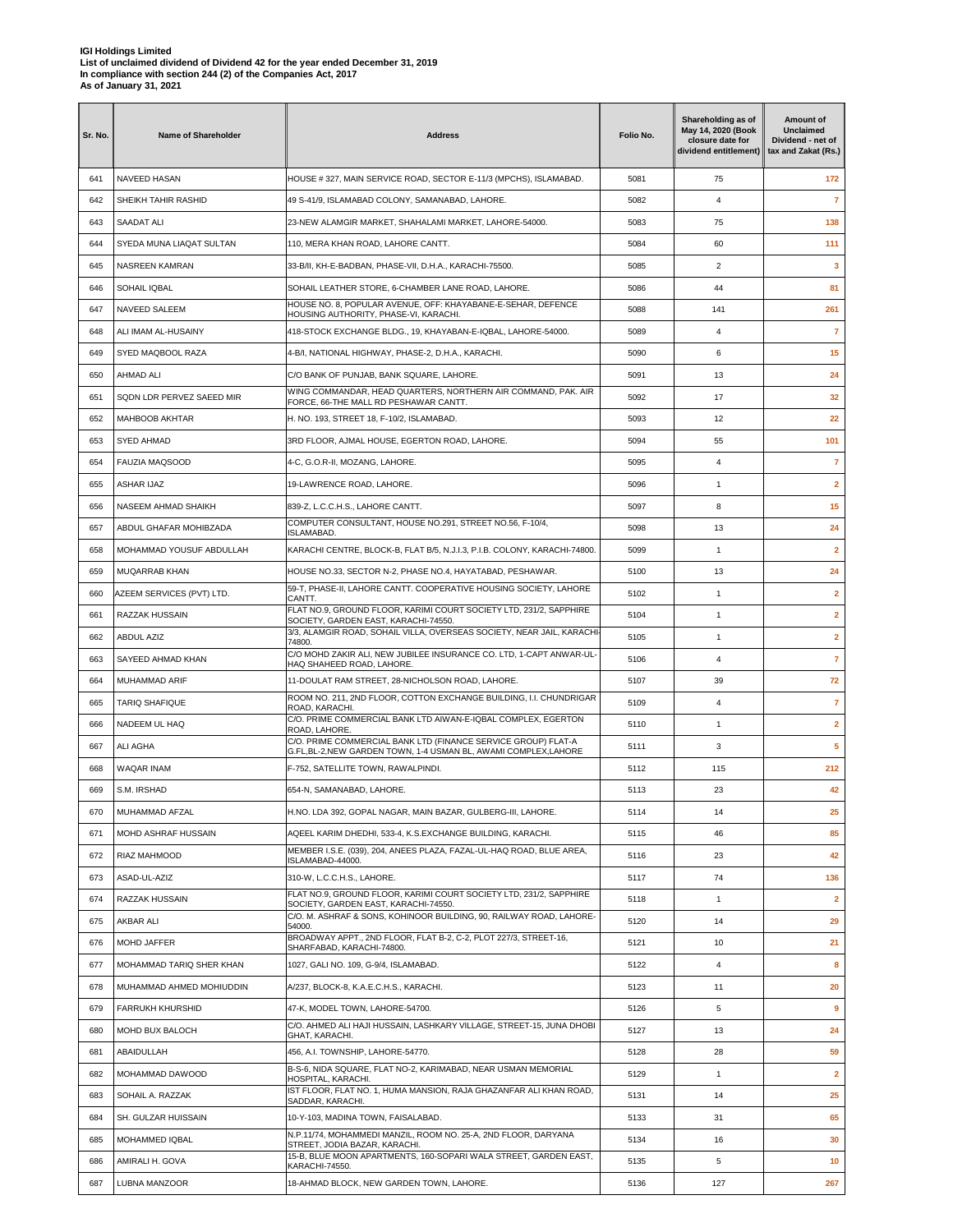| Sr. No. | <b>Name of Shareholder</b>    | <b>Address</b>                                                                                         | Folio No. | Shareholding as of<br>May 14, 2020 (Book<br>closure date for<br>dividend entitlement) | Amount of<br><b>Unclaimed</b><br>Dividend - net of<br>tax and Zakat (Rs.) |
|---------|-------------------------------|--------------------------------------------------------------------------------------------------------|-----------|---------------------------------------------------------------------------------------|---------------------------------------------------------------------------|
| 688     | <b>FAISAL</b>                 | MADINA MARKET, FLAT NO.15TH, TECKCHAND ODADHAS ROAD, ARAM BAGH,<br><b>KARACHI-74200</b>                | 5137      | 6                                                                                     | 11                                                                        |
| 689     | KOCCOUB SHAH                  | 563-CC, PHASE-4, D.H.A., LAHORE.                                                                       | 5138      | $\overline{2}$                                                                        | 3                                                                         |
| 690     | A. KARIM MUKRI                | S-1/2, 11TH EAST STREET, PHASE-I, D.H.A., KARACHI.                                                     | 5142      | 46                                                                                    | 85                                                                        |
| 691     | ZAID AHMED                    | SD 327, STREET-7, AFOHS FAISAL, SHAHEED-E-MILLAT ROAD EXT., OPP:<br>BALUCH COLONY, KARACHI.            | 5143      | 13                                                                                    | 24                                                                        |
| 692     | S.B. AWAN                     | C/O MR. TAJAMUL HASHMI, HOUSE NO. 4, STREET NO.12, SECTOR F-7/2<br>ISLAMABAD.                          | 5144      | 4                                                                                     | $\overline{7}$                                                            |
| 693     | <b>MAHE TALAT</b>             | C-151, BLOCK-9, GULSHAN-E-IQBAL, KARACHI.                                                              | 5145      | $\mathbf{1}$                                                                          | $\overline{2}$                                                            |
| 694     | <b>FARRUKH KHURSHID</b>       | 47-K, MODEL TOWN, LAHORE.                                                                              | 5146      | 18                                                                                    | 38                                                                        |
| 695     | SHAH NAWAZ BABLANI            | J/E. P.N.S.C. WORKSHOP, 30. DHARAM SALA ROAD, KEAMARI TOWN SHIP.<br>KEAMARI, KARACHI.                  | 5147      | 28                                                                                    | 52                                                                        |
| 696     | SHAHINA MAHBOOB               | 179, C.P. & BERAR SOCIETY, BLOCK 7/8, KARACHI.                                                         | 5149      | 28                                                                                    | 59                                                                        |
| 697     | SOOFIA ZAIDI                  | C/O. SH. EHSANUDDIN, HABIB BANK AG ZURICH, HIRANI CENTRE,<br>I.I.CHUNDRIGAR ROAD, KARACHI.             | 5150      | 3                                                                                     | $6\phantom{1}6$                                                           |
| 698     | <b>MOHAMMAD IDRIS</b>         | F/16, SUPER TOWN, WALTON ROAD, LAHORE CANTT.                                                           | 5153      | 6                                                                                     | 11                                                                        |
| 699     | MUHAMMAD KHALID               | 202 BAB-E-MADINA, 260 B.M.C.H.S., STREET # 17, SHARFABAD, KARACHI.                                     | 5154      | 17                                                                                    | 32                                                                        |
| 700     | NIGHAT YASMIN                 | B-768, BLOCK-13, FEDERAL B. AREA, KARACHI.                                                             | 5155      | 13                                                                                    | 24                                                                        |
| 701     | THE NAZIR HIGH COURT OF SINDH | HIGH COURT OF SINDH, KARACHI.                                                                          | 5156      | 50                                                                                    | 105                                                                       |
| 702     | <b>IQBAL HUSSAIN</b>          | 301, 302, 3RD FLOOR, COMMERCE CENTRE, HASRAT MOHANI ROAD,                                              | 5157      | $\mathbf{1}$                                                                          | 3                                                                         |
| 703     | <b>SULAMAN AHMED</b>          | KARACHI.<br>5-A-10152 NAZIMABAD KARACHI                                                                | 5158      | 12                                                                                    | 25                                                                        |
| 704     | SARFARAZ                      | ROOM NO.401-402-403, 4TH FLOOR, KARACHI STOCK EXCHANGE BUILDING,                                       | 5162      | 2                                                                                     | 3                                                                         |
| 705     | ADEEL                         | OFF.I.I. CHUND. RD, KARACHI.                                                                           | 5163      | 33                                                                                    | 61                                                                        |
| 706     | SYED MOHAMMAD MOHSIN          | 39-A D-1, GULBERG-III, LAHORE.                                                                         | 5164      | 204                                                                                   | 428                                                                       |
| 707     | CAPT. KHALIL-UR-RAHMAN KHAN   | 40/1, KHAYABAN-E-BAHARIA, PHASE-V, D.H.A., KARACHI.                                                    | 5167      | 6                                                                                     | 13                                                                        |
| 708     | AIJAZ MUHAMMAD                | C-79, BLOCK-D, NORTH NAZIMABAD, KARACHI.                                                               | 5169      | 16                                                                                    | 30                                                                        |
| 709     | <b>DILAWAR HUSSAIN</b>        | HOUSE NO. 1654/LY-51, MOHALLAH RANGIWAAR, MUJAHID MASJID ROAD,                                         | 5171      |                                                                                       | 91                                                                        |
|         |                               | LYARI, KARACHI.                                                                                        |           | 49                                                                                    |                                                                           |
| 710     | MOHAMMAD ILYAS                | C/94, BLOCK-6, FEDERAL B. AREA, KARACHI-75950.                                                         | 5173      | 5                                                                                     | 9                                                                         |
| 711     | <b>QASIM MUNEEB</b>           | NOOR HAVELI, D-3356 CHOWK MATTI PIR, SHERAZI, LAHORE.                                                  | 5174      | 42                                                                                    | 77                                                                        |
| 712     | MUHAMMAD KHALID DURVESH       | KARACHI.                                                                                               | 5176      | $\mathbf{1}$                                                                          | $\overline{2}$                                                            |
| 713     | MOHAMMED FAROOQ LAMBAT        | KARACHI.                                                                                               | 5177      | $\overline{2}$                                                                        | 3                                                                         |
| 714     | SUSPENSE ACCOUNT              | KARACHI STOCK EXCHANGE BRANCH, KARACHI.                                                                | 5178      | 5                                                                                     | 9                                                                         |
| 715     | TANVIR AHMED SHAKIR           | H.36/1, MALIR COLONY, KARACHI.                                                                         | 5179      | 4                                                                                     | $\overline{7}$                                                            |
| 716     | <b>NIGHAT YASMEEN</b>         | B-768, BLOCK-13, F.B. AREA, KARACHI.                                                                   | 5180      | $\mathbf{1}$                                                                          | $\overline{\mathbf{2}}$                                                   |
| 717     | <b>ALTAF IBRAHIM</b>          |                                                                                                        | 5181      | 3                                                                                     | 5                                                                         |
| 718     | <b>HAMIDA SULTAN</b>          | HOUSE D-58, BLOCK-2, CLIFTON, KARACHI-75600.                                                           | 5185      | 58                                                                                    | 107                                                                       |
| 719     | LUBNA AGHMAZ AL-HAQ           | 9-G MUNSHI CHABA LAKE ROAD, OLD ANARKALI, LAHORE.                                                      | 5186      | 16                                                                                    | 30                                                                        |
| 720     | MASOOMA BANO                  | 408, 4TH FLOOR, SACHI TOWER, NEAR IMAM BARGAH ALI RAZA, M.A. JINNAH<br>ROAD, KARACHI.                  | 5187      | $\mathbf{1}$                                                                          | $\mathbf{2}$                                                              |
| 721     | MOHD AKRAM                    |                                                                                                        | 5188      | 162                                                                                   | 299                                                                       |
| 722     | MOHD EBRAHIM                  | AL-ZAINAB BLDG, PLOT NO. Z-219, FLAT NO. D-3, SHABIRABAD, KARACHI.                                     | 5189      | 162                                                                                   | 299                                                                       |
| 723     | NABEELA KHAN                  | HOUSE NO.6, ST. NO.4, TAJPURA, NEAR SHAD BAGH, LAHORE-39.                                              | 5191      | 5                                                                                     | 9                                                                         |
| 724     | ZARINA BANO                   | 408, 4TH FLOOR, SACHI TOWER, NEAR IMAM BARGAH ALI RAZA, M.A. JINNAH<br>ROAD, KARACHI.                  | 5195      | $\mathbf{1}$                                                                          | $\overline{\mathbf{2}}$                                                   |
| 725     | MUHAMMAD AYUB CHAUDHRY        | LAHORE.                                                                                                | 5196      | $\mathbf{1}$                                                                          | 3                                                                         |
| 726     | SHIEKH MUHAMMAD ZAKI          | KARACHI.                                                                                               | 5197      | 162                                                                                   | 299                                                                       |
| 727     | MR. ABDUL KARIM M. YOUSUF     | KARACHI.                                                                                               | 5198      | 4                                                                                     | $\overline{7}$                                                            |
| 728     | DR. M. ASRAR UL HAQUE         | KARACHI.                                                                                               | 5199      | 112                                                                                   | 207                                                                       |
| 729     | MRS. SOMIA MOEED              | HOUSE NO.10, STREET NO.01, AYUB COLONY NO.1, NEAR REHMANIA ROAD,<br>FAISALABAD.                        | 5201      | $\overline{\mathbf{4}}$                                                               | $\overline{7}$                                                            |
| 730     | MRS. KULSOOM BAWANI           | SASI DIMENSION NO.14, D-109, BLOCK-5, CLIFTON BOAT BASIN, KARACHI-<br>75600.                           | 5203      | $\mathbf{1}$                                                                          | $\mathbf{2}$                                                              |
| 731     | MR. SHAHRUKH SHUJAAT          | R-1830/14, DASTAGIR SOCIETY, FEDERAL "B" AREA, KARACHI.                                                | 5207      | $\mathbf{1}$                                                                          | $\overline{2}$                                                            |
| 732     | MRS. SHAHIDA                  | H. NO. B/100-1802, MOLCHAND GIYANI LANE, HYDERABAD.                                                    | 5208      | 59                                                                                    | 109                                                                       |
| 733     | MR. KHALID YACOB              | 304 UPPER MALL, LAHORE.                                                                                | 5209      | 5                                                                                     | 12                                                                        |
| 734     | MRS. MAJIDA                   | BLOCK # PII/3, 2ND FLOOR, NEW JACOB LINE H. COMPLEX, NEAR THANVI<br>MASJID, LINES AREA, KARACHI-74400. | 5211      | 5                                                                                     | 9                                                                         |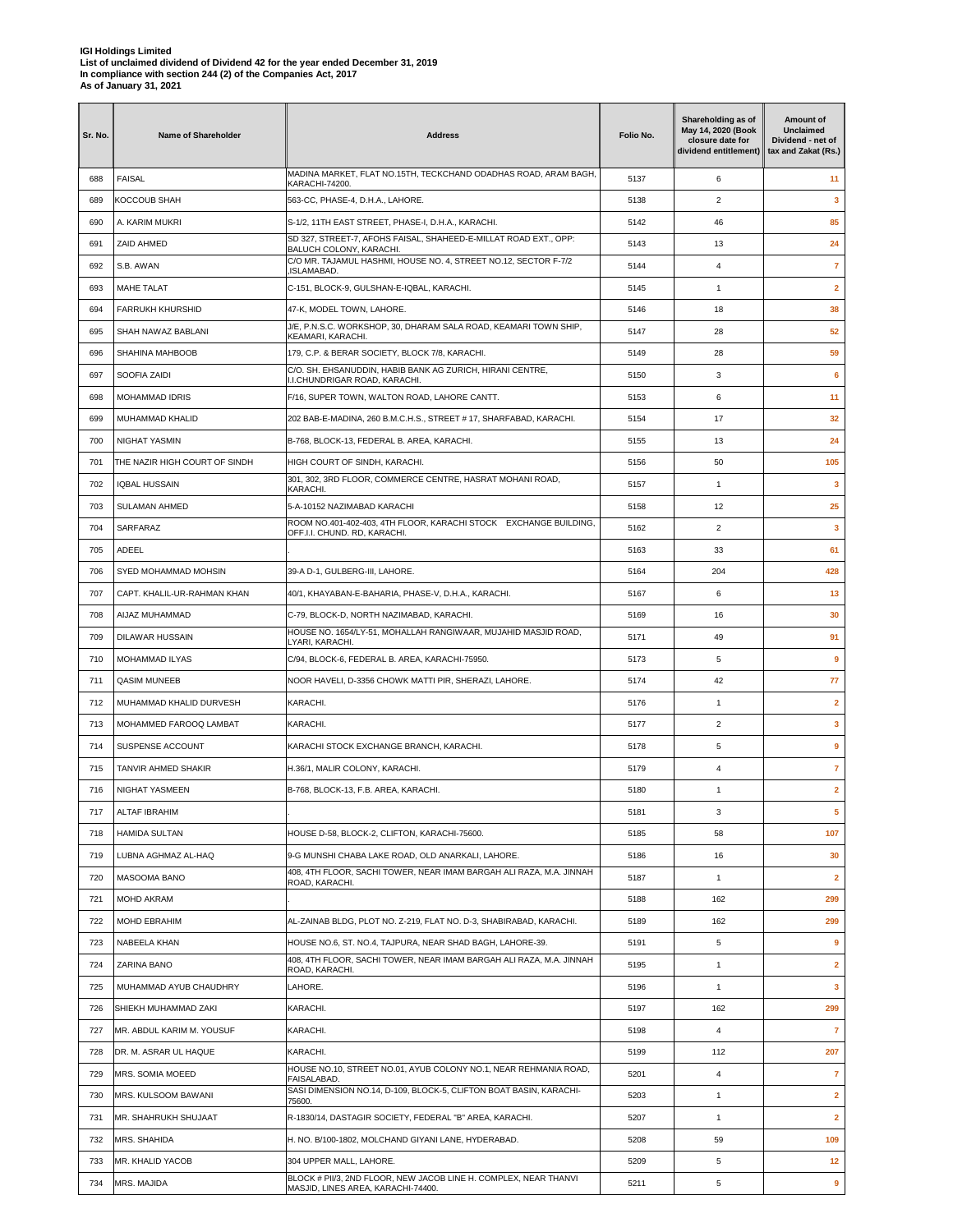| Sr. No. | <b>Name of Shareholder</b>                           | <b>Address</b>                                                                                                                | Folio No.    | Shareholding as of<br>May 14, 2020 (Book<br>closure date for<br>dividend entitlement) | Amount of<br>Unclaimed<br>Dividend - net of<br>tax and Zakat (Rs.) |
|---------|------------------------------------------------------|-------------------------------------------------------------------------------------------------------------------------------|--------------|---------------------------------------------------------------------------------------|--------------------------------------------------------------------|
| 735     | MR. AHMED HUSSAIN BILWANI                            | 102 AL-JANNAT AVENUE, OPP: J.J. APARTMENTS, PARSI COLONY, KARACHI.                                                            | 5214         | $\overline{2}$                                                                        | 3                                                                  |
| 736     | KASHIF JAMIL MIRZA                                   | HOUSE NO.820-A, STREET NO.72, MOHALLAH BAZAZ, SADDAR BAZAR,<br>LAHORE-CANTT, LAHORE.                                          | 5215         | 11                                                                                    | 20                                                                 |
| 737     | ANOSH NAJAM                                          | 549 CC PHASE-IV DHA KARACHI                                                                                                   | 5216         | 9                                                                                     | 17                                                                 |
| 738     | MR. IMRAN BUTT                                       | COMPANY SECRETARY, FIRST INT L INV. BANK LTD., 5-F.C.C, SYED MARATIB<br>ALI ROAD GULBERG, LAHORE.                             | 5217         | $\overline{2}$                                                                        | 3                                                                  |
| 739     | MR. IMRAN BUTT                                       | COMPANY SECRETARY, FIRST INT L. INV. BANK LTD., 5-F.C.C., GROUND<br>FLOOR. SYED MARATIB ALI ROAD. LAHORE.                     | 5218         | $\mathbf{1}$                                                                          | $\mathbf{2}$                                                       |
| 740     | MR. MUHAMMAD USMAN AMJAD                             | 7TH FLOOR, SHAHEEN COMMERCIAL COMPLEX, ZIAUDDIN AHMED ROAD,<br>KARACHI.                                                       | 5219         | 5                                                                                     | 9                                                                  |
| 741     | COMPANY SECRETARY (FRACTIONAL                        |                                                                                                                               | 5220         | 1,396                                                                                 | 2,932                                                              |
| 742     | SHARES-MERGER IGIBL)<br>TRUSTEE TO COMPANY SECRETARY |                                                                                                                               | 5234         | 1,406                                                                                 | 2,953                                                              |
| 743     | (FRACTIONAL BONUS SHARES)<br>MUHAMMAD ELYAS          | FLAT NO 206 PLOT NO 11 SULEMAN ARCADE B.M.C.H.S. BLOCK-3                                                                      | 00208-10872  | 24                                                                                    | 61                                                                 |
| 744     | Muhammad Saleem                                      | SHARFABAD KARACHI<br>FLAT # 204 2ND FLOOR ZAINAB PALACE FATIMA JINNAH COLONY JAMSHED                                          | 00208-18412  | 24                                                                                    | 54                                                                 |
| 745     | KHAIRUNNISSA HAJIANI                                 | ROAD # 03 KARACHI<br>FLAT # 204 2ND FLOOR ZAINAB PALACE FATIMA JINNAH COLONY JAMSHED                                          | 00208-18495  | 93                                                                                    | 209                                                                |
| 746     | Rafique Ibrahim Khan                                 | ROAD # 03 KARACHI<br>74/II 7th Commercial Street Phase-IV D.H.A 75500. KARACHI                                                | 00208-18644  | 24                                                                                    | 50                                                                 |
| 747     | MUHAMMAD ZEESHAN                                     | 1-J 55/4 NAZIMABAD NO 01 KARACHI                                                                                              | 00208-26134  | 1                                                                                     | $\overline{2}$                                                     |
| 748     | MUHAMMAD MUSTAFA                                     | FLAT # 11 BLOCK-A LAKHANI TOWR 258 GARDEN WEST KARACHI                                                                        | 00208-35440  | 26                                                                                    | 48                                                                 |
| 749     | <b>AZIM SHIBLI</b>                                   | FLAT # 12-A SHAMNAZ APPARTMENT PLOT- B/4 BATH ISLAND KARACHI                                                                  | 00307-7306   | 36                                                                                    | 76                                                                 |
| 750     | NAZIR AHMED BUTT                                     |                                                                                                                               | 00307-13072  | 20                                                                                    | 42                                                                 |
| 751     | NAEEM AKHTAR                                         | HOUSE # D/25 OFFICERS CLOLNY GHAZI ROAD LAHORE CANTT LAHORE<br>HOUSE # 18 STREET # 13 BLOCK-Y MADINA TOWN FAISALABAD          | 00307-13742  | 24                                                                                    | 55                                                                 |
|         |                                                      |                                                                                                                               |              |                                                                                       |                                                                    |
| 752     | MUHAMMAD KASHIF UZ ZAMAN                             | X-204 AL-HABIB ARCADE BLOCK 7 CLIFTON KARACHI<br>MUHAMMAD ASHRAF SEIKH GULSHAN-E- IBRAHIM PASRUR ROAD NEAR                    | 00307-17842  | 5                                                                                     | 10                                                                 |
| 753     | MUJEEB-UR-REHMAN                                     | MADRSA DARULTAJWID SIALKOT<br>FLAT # 4 4TH FLOOR PLOT # 7-C ASAD ARCADE 24TH COMMERCIAL STREET                                | 00307-31801  | 5                                                                                     | 9                                                                  |
| 754     | TEHSEEN UR REHMAN                                    | PHASE II EXTN. DH KARACHI                                                                                                     | 00307-39564  | $\mathbf{1}$                                                                          | 3                                                                  |
| 755     | KHIZRA MASOOD                                        | HOUSE # 111-R BLOCK DHA PHASE II LAHORE                                                                                       | 00307-45355  | 3                                                                                     | 8                                                                  |
| 756     | AHSAN-UR-REHMAN                                      | 5-7 21-CENTRAL STREET BAIT-UL-QAMAR PHASE-2 DHA KARACHI                                                                       | 00307-45975  | 11                                                                                    | 26                                                                 |
| 757     | JALEES AHMED SIDDIQI                                 | HOUSE # 13-A STREET OFF. KHAYBAN-E-SHAHEEN PHASE-5 DHA KARACHI<br>M 97/3 KHAYABAN-E-SAADI PHASE VII DEFENCE HOUSING AUTHORITY | 00307-47849  | 33                                                                                    | 61                                                                 |
| 758     | <b>FAISAL KHAN</b>                                   | KARACHI<br>HOUSE #44 STREET #18 SADAAT PARK MAIN ROAD SAHUWARI                                                                | 00307-48060  | 234                                                                                   | 538                                                                |
| 759     | RIAZ AHMED PAWAR                                     | MUGHALPURA LAHORE<br>HOUSE # 782-B BLOCK E ALI PARK NADARABAD BADIAN ROAD LAHORE                                              | 00307-51114  | 16                                                                                    | 30                                                                 |
| 760     | NADEEM AKHTAR                                        | CANTT LAHORE                                                                                                                  | 00307-57855  | 65                                                                                    | 166                                                                |
| 761     | MUHAMMAD SALEEM                                      | HOUSE # 105 LANE-3 ASKARI HOUSING COMPLEX-5 GULBERG-3 LAHORE                                                                  | 00307-58671  | 9                                                                                     | 17                                                                 |
| 762     | SARDAR MUHAMMAD OMAR                                 | 5-FCC SYED MURATIB ALI ROAD GULBERG II LAHORE                                                                                 | 00307-62475  | $\mathbf{1}$                                                                          | 3                                                                  |
| 763     | SUHAIL AHMED                                         | HOUSE # 223-C BLOCK PAK ARAB HOUSING SOCIETY FEROZ PUR ROAD<br>LAHORE                                                         | 00307-70601  | 3,499                                                                                 | 7,348                                                              |
| 764     | SHAHZAD AHMED                                        | B-65 1st FLOOR N.H.S ZAMZAMA CLIFTON KARACHI                                                                                  | 00307-78166  | 11                                                                                    | 20                                                                 |
| 765     | MUHAMMAD USMAN                                       | HOUSE # 144 GHULAM M ABAD BLOCK A FAISALABAD                                                                                  | 00307-85716  | $\mathbf{1}$                                                                          | $\overline{2}$                                                     |
| 766     | SYED RAZA HUSSAIN RIZVI                              | 7TH FLOOR THE FORUM SUITE # 701-713 G-20 BLOCK-9 KHAYABAN-E-JAMI<br><b>CLIFTON KARACHI</b>                                    | 00307-100135 | 5                                                                                     | 13                                                                 |
| 767     | FARID-UL-HAQ                                         | HOUSE # 2708 STREET # 20 GUL BAHAR # 3 MOHALLAH HAKIM BUKHARI<br>BAITUL HAQ PESHAWAR                                          | 00307-106769 | 93                                                                                    | 214                                                                |
| 768     | SADAF TEHMINA                                        | HOUSE # WARD NO.11 MOHALLAH BEELAY WALA NEAR QAYYUM DI- HATTI<br>SADDAR BAZAR LAYYAH                                          | 00307-112064 | 24                                                                                    | 44                                                                 |
| 769     | Imran Butt (013796)                                  | BG-03 Ground Floor (Rufi Green City) Gulistan-e-Johar Block-18 KDA Scheme #36<br>Karachi                                      | 00364-16145  | 9                                                                                     | 23                                                                 |
| 770     | Saleem Mushtaq Chaudry (04133)                       | Anaesthetist C.M.H. Bahawalnagar Punjab                                                                                       | 00364-18109  | $\mathbf{1}$                                                                          | 3                                                                  |
| 771     | Prudential Stocks Fund Ltd (03360)                   | C/O KASB Securities Ltd. 9th Floor Trade Centre I.I.Chundrighar I.I.Chundrighar<br>Road Karachi                               | 00364-19255  | 143                                                                                   | 300                                                                |
| 772     | Nadeem Azam Chaudhry                                 | HONDA CITY OFFICE I-XX COMMERCIAL AREA D. H. A. LAHORE                                                                        | 00364-45151  | 309                                                                                   | 788                                                                |
| 773     | Faisal Dawood (8400)                                 | 26-Sarwar Road Lahore LAHORE                                                                                                  | 00364-58006  | 790                                                                                   | 1,816                                                              |
| 774     | DR. Shoaib Sobani (8422)                             | Medical Informatics 135 Muslim Colony Main Shahrah-e-Faisal KARACHI                                                           | 00364-58303  | 5                                                                                     | 13                                                                 |
| 775     | Farida Hussain (9085)                                | House No.4-H Annexe Gulberg II LAHORE                                                                                         | 00364-65308  | 74                                                                                    | 155                                                                |
| 776     | Muhammad Amir (9366)                                 | House # 210 Block Z Housing Colony Haroonabad BAHAWALNAGAR                                                                    | 00364-68369  | 18                                                                                    | 38                                                                 |
| 777     | KHALID SAEED (10429)                                 | 505-C ASKARI # 10 LAHORE CANTT LAHORE                                                                                         | 00364-78038  | 51                                                                                    | 130                                                                |
| 778     | SAIMA TAHIR                                          | 382-N SAMANABAD LAHORE                                                                                                        | 00364-82956  | 62                                                                                    | 144                                                                |
| 779     | MUHAMMAD YAHYA                                       | B-163/1 BLOCK-5 K.A.E.C.H.S. KARACHI                                                                                          | 00364-115731 | 19                                                                                    | 40                                                                 |
| 780     | NARENDAR KUMAR                                       | FLAT NO.12 BLOCK-A ABDUL AZIZ CENTRE PLOT NO.450 GARDEN EAST<br>KARACHI                                                       | 00364-120301 | 40                                                                                    | 93                                                                 |
| 781     | MUNAWAR WAHAB                                        | CB-89 PLOT 39 ALI STREET GARDEN TOWN SHER SHAH ROAD MULTAN                                                                    | 00364-132405 | 24                                                                                    | 61                                                                 |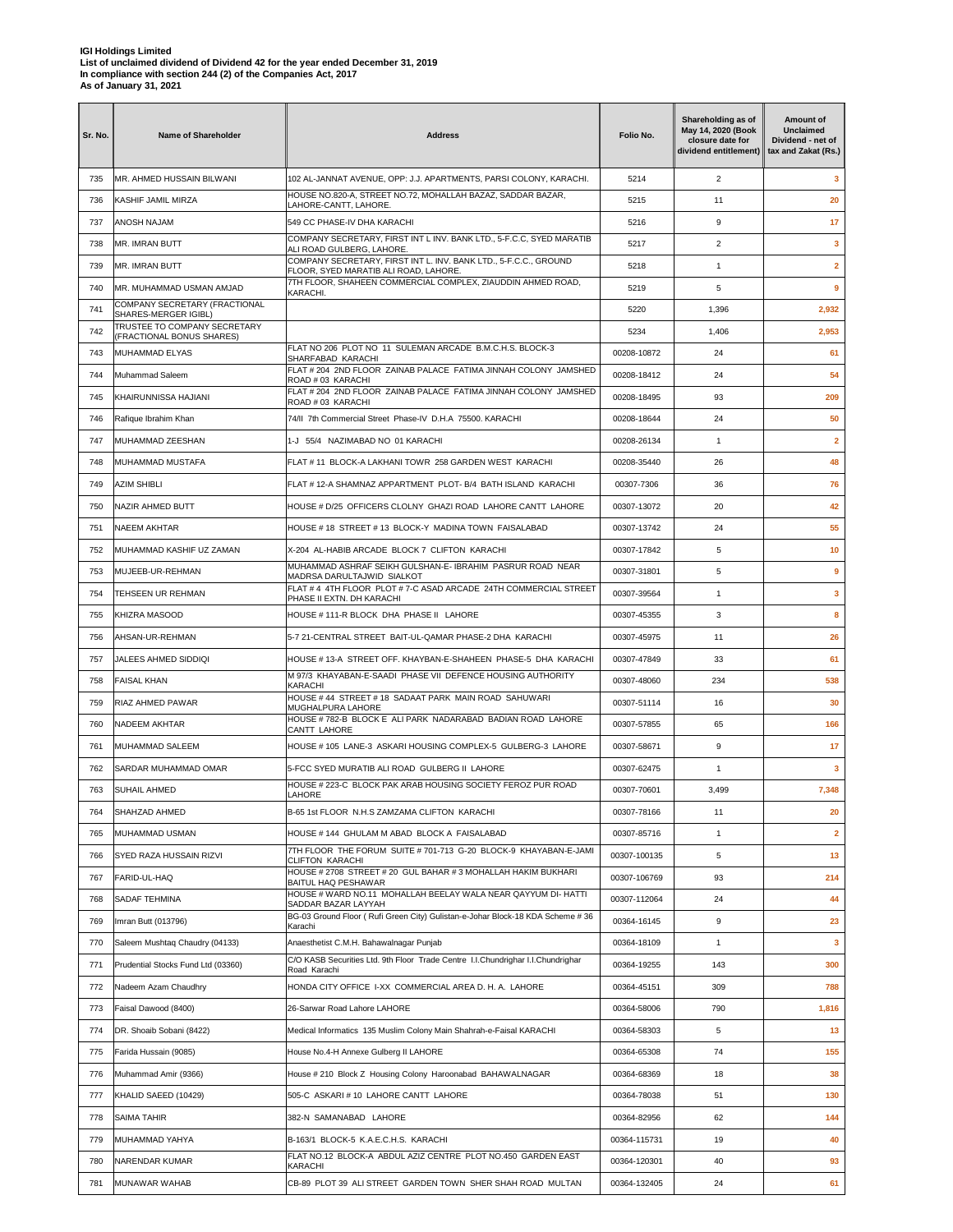| Sr. No. | <b>Name of Shareholder</b>                   | <b>Address</b>                                                                                                                 | Folio No.    | Shareholding as of<br>May 14, 2020 (Book<br>closure date for<br>dividend entitlement) | Amount of<br><b>Unclaimed</b><br>Dividend - net of<br>tax and Zakat (Rs.) |
|---------|----------------------------------------------|--------------------------------------------------------------------------------------------------------------------------------|--------------|---------------------------------------------------------------------------------------|---------------------------------------------------------------------------|
| 782     | <b>BILAL SOHAIL</b>                          | 88/1 STREET NO.18 KHAYABAN-E-RAHAT PHASE-VI D.H.A. KARACHI                                                                     | 00364-149623 | 11                                                                                    | 25                                                                        |
| 783     | MAHMOOD AHMED KHAN                           | AL-GHOSIA TRADER SHOP NO.1 GALA MANDI MULTAN                                                                                   | 00364-153211 | 18                                                                                    | 41                                                                        |
| 784     | MUHAMMAD SHABIR                              | HOUSE # 263 IMTIAZ MARKET CHAKRA NEW ABBADI RAWALPINDI                                                                         | 00364-164473 | 36                                                                                    | 84                                                                        |
| 785     | RANA KHURRAM MOUZ ASLAM                      | HOUSE # 24 STREET # 8 BLOCK # Y NEW MULTAN MULTAN                                                                              | 00364-168888 | 5                                                                                     | 9                                                                         |
| 786     | MOHAMMAD HADI HAIDARI                        | FLAT # C-302 RUFI HEAVEN GULSHAN-E-IQBAL BLOCK # 13-D/2 KARACHI                                                                | 00364-200491 | 1                                                                                     | $\overline{2}$                                                            |
| 787     | S.M.SHFIQ HASAN                              | FLATE #617 YASIN SQAIRE DOLI KHATA SOLDER BAZZAR KARACHI                                                                       | 00414-1934   | 685                                                                                   | 1,438                                                                     |
| 788     | NAILA                                        | HOUSE #335 QADIMI MOHALLA MANGO PIR ROAD OLD GOLIMAR KARACHI                                                                   | 00414-8566   | 31                                                                                    | 57                                                                        |
| 789     | GREESH KUMAR                                 | CHHAGAN LAL KIRYANA STORE T/B ROAD DIGRI MIRPUR KHAS                                                                           | 00414-9317   | 39                                                                                    | 82                                                                        |
| 790     | MIAN ZAHEER-UL-HAQ                           | KCP-III PRD DIVISION CHOWK GIROTE JAUHARABAD DISTRICT KHUSHAB.                                                                 | 00539-9585   | 5                                                                                     | 10                                                                        |
| 791     | IMTIAZ AHMAD                                 | HOUSE NO. P 692 MOHALLAH KHANANWAL GALI JHOI KHUSHAB.                                                                          | 00539-10211  | $\overline{\mathbf{4}}$                                                               | $\overline{7}$                                                            |
| 792     | KHALID MAHMOOD                               | HOUSE NO. 151 N BLOCK 1 JAUHARABAD TEHSIL - DISTRICT KHUSHAB.                                                                  | 00539-11631  | $\mathbf{1}$                                                                          | 3                                                                         |
| 793     | ADNAN SAGHEER                                | HOUSE NO 12 MOH L-TYPE JAUHARABAD TEH & DIST KHUSHAB                                                                           | 00539-11755  | 24                                                                                    | 55                                                                        |
| 794     | IKRAM UL HAQ                                 | HOUSE # 1098 GALI MOHALLAH SHERAZIAN WALA KHUSHAB DISTT                                                                        | 00539-12068  | 5                                                                                     | 9                                                                         |
| 795     | <b>ARSHAD MEHMOOD</b>                        | KHUSHAB.<br>HOUSE #60 STREET #2 MILLATABAD SARGODHA                                                                            | 00539-12548  | 11                                                                                    | 20                                                                        |
| 796     | NAZIM HAYAT                                  | VILLAGE & POST OFFICE NAMAY WALI TEHSIL AND DISTRICT KHUSHAB                                                                   | 00539-12902  | 5                                                                                     | 10                                                                        |
| 797     | IFTIKHAR DIN                                 | KHUSHAB<br>MOHALLAH LEVIAN WALA KHUSHAB                                                                                        | 00539-12936  | 24                                                                                    | 61                                                                        |
| 798     | ZAFAR IQBAL                                  | JAMMU MEDICAL STORE DIL - KASHA ROAD MAIN BAZAR LIAQUATABAD                                                                    | 00539-13561  | 12                                                                                    | 22                                                                        |
| 799     | ADEEL UL ISLAM                               | LAHORE<br>HOUSE NO 1391 GALI / MOHALLAH BUDHAN WALI KHUSHAB                                                                    | 00539-15335  | 11                                                                                    | 20                                                                        |
| 800     | MUHAMMAD MUMTAZ                              | ST./MUHALLAH ISLAMABAD P.O. KHAS WAN BHACHRAN MIANWALI                                                                         | 00539-15384  | 5                                                                                     | 12                                                                        |
| 801     | IMTIAZ KHAKWANI                              | FLAT # 5 R - 75 WAZIR HUSSAIN MANSION ALYABAD COLONY BLOCK 8 F.B.                                                              | 00620-16936  | 5                                                                                     | 13                                                                        |
| 802     | SYED JAWAD AHMAD/SHEEBA JAWAD                | AREA KARACHI<br>1418 ROSE BLOOM ROAD MISSISSAUGA ON L5V 1H2 Canada                                                             | 00620-25994  | 193                                                                                   | 358                                                                       |
| 803     | <b>SYED</b><br>PWR-1241 MUHAMMAD AZAM FAROOQ | 1 - F ARMY FLATS DEFENCE COLONY KHYBER ROAD PESHAWAR                                                                           | 00620-26455  | 5                                                                                     | 12                                                                        |
| 804     | MUHAMMAD SAEED                               | FLAT NO.3/1 BLOCK-N JACOB LINE COMPLEX LINES AREA KARACHI                                                                      | 00620-33964  | 11                                                                                    | 24                                                                        |
| 805     | SAAD RAHEEL RAUF                             | HOUSE NO.151/1 11TH STREET OFF KHAYABAN-E-MUSLIM PHASE VI D.H.A                                                                | 00638-15838  | 18                                                                                    | 38                                                                        |
|         |                                              | KARACHI                                                                                                                        |              |                                                                                       |                                                                           |
| 806     | MUHAMMAD ALI                                 | PLOT # 167/G FLAT # 106 MARIAM SQUARE P.E.C.H.S BLOCK-3 KARACHI<br>451/2 SURVEY NO.302 JAFFAR BAGH MODEL COLONY MALIR KARACHI. | 00935-19651  | 124                                                                                   | 243                                                                       |
| 807     | HANIFA BEGUM                                 | KARACHI<br>HOUSE NO.A-21 L.S.R STAFF COLONY GULSHAN-E-IQBAL BLOCK-14                                                           | 01339-11106  | $\overline{4}$                                                                        | 8                                                                         |
| 808     | MUHAMMAD HANIF                               | KARACHI, KARACHI<br>PLOT NO.F-33 FLAT NO.101 STREET NO.3 PARK LANE BLOCK-5 CLIFTON                                             | 01339-15875  | 198                                                                                   | 366                                                                       |
| 809     | MUHAMMAD USMAN KHALID                        | KARACHI                                                                                                                        | 01339-26138  | 5                                                                                     | 13                                                                        |
| 810     | MUHAMMAD JAWAD IHSAN (LHR)                   | 111-C GULSHAN RAVI LAHORE<br>FLAT # B-18 2ND FLOOR AL AZAM APPT BLOCK-13-A GULSHAN-E-IQBAL                                     | 01552-27329  | 11                                                                                    | 25                                                                        |
| 811     | ABDUL QAYYUM (KHI)                           | KARACHI                                                                                                                        | 01552-59124  | 11                                                                                    | 23                                                                        |
| 812     | MUHAMMAD MAHBOOB ALAM (KHI)                  | HOUSE # 262/2 AZIZABAD F.B AREA KARACHI                                                                                        | 01552-61039  | 36                                                                                    | 83                                                                        |
| 813     | MUHAMMAD YOUSAF SHEIKH                       | EHSAN MANZAL PHOOLO WALI SIALKOT<br>HOUSE NO 212/A STREER NO 1 MOHALLAH KHIZERABAD BAGHBAN PURA                                | 01669-6734   | 18                                                                                    | 38                                                                        |
| 814     | <b>BABAR HUSSAIN</b>                         | LAHORE                                                                                                                         | 01669-7260   | 13                                                                                    | 24                                                                        |
| 815     | SOFIA NOREEN NAEEM                           | HOUSE NO 33/50 MALIK STREET DHAROWAL SIALKOT                                                                                   | 01669-9225   | 3                                                                                     | 5                                                                         |
| 816     | MUMTAZ HUSSAIN ANSARI                        | ENGRO FERTILIZER LTD P.M&S PRODUCTION DAHARKI                                                                                  | 01826-8193   | 24                                                                                    | 44                                                                        |
| 817     | MUHAMMAD ZOHAIR AHMED KHAN /                 | C-199/40 BLOCK-14 GULISTAN-E-JOHAR KARACHI                                                                                     | 01826-35592  | 11                                                                                    | 28                                                                        |
| 818     | TARIQ MEHMOOD BAJWA                          | 617-A ARIF JAN ROAD LAHORE CANTT LAHORE                                                                                        | 01826-38216  | 149                                                                                   | 276                                                                       |
| 819     | MUHAMMAD SAJJAD                              | H.NO# 112 MOHALLAH RAILWAY SCHEME-7 STREET-2 WORK SHOP ROAD<br>RAWALPINDI                                                      | 01826-50096  | 11                                                                                    | 20                                                                        |
| 820     | ANWAR MAHMOOD                                | PLOT# A-27/10 FAIZAN TERRACE 4th FLOOR GALI NO# 11 DEHLI COLONY<br>KARACHI                                                     | 01826-50708  | 5                                                                                     | 10                                                                        |
| 821     | GHAZANFARULLAH KHAN                          | SUIT# 408 4th FLOOR PROGRESSIVE PLAZA BEAMOUNT ROAD BEHIND<br>P.I.D.C HOUSE KARACHI                                            | 01826-56994  | 5                                                                                     | 13                                                                        |
| 822     | SYEDA JAVERIA HASAN                          | F-38 NOMAN GARDEN ABUL HASAN ISPHANI ROAD GULSHAN-E-IQBAL<br>KARACHI                                                           | 01826-65391  | 287                                                                                   | 603                                                                       |
| 823     | MUHAMMAD LATIF                               | FLAT# 505 5th FLOOR AL JANNAT PLAZA NEAR RADIO PAKISTAN<br>M.A.JINNAH ROAD KARACHI                                             | 01826-74880  | 24                                                                                    | 50                                                                        |
| 824     | HAFIZ MUHAMMAD USMAN GHANI                   | HOUSE# 8 STREET# 33 SECTOR# F6/1 ISLAMABAD                                                                                     | 01826-75341  | 33                                                                                    | 84                                                                        |
| 825     | Prudentail Discount & Guarantee House Lt     | Mehersons Estate 1st Floor Block 1 Talpur Road Karachi                                                                         | 01917-2344   | 749                                                                                   | 1,573                                                                     |
| 826     | SYED MOHAMMAD INAM-UL-HAQUE                  | C-8 Ibrahim Blessing Block 11 Gulshan-e-Iqbal Karachi.                                                                         | 01917-5339   | 11                                                                                    | 23                                                                        |
| 827     | MUHAMMAD JAMEEL AHMED                        | House # L-517 Sector 5 A-4 North Karachi Karachi.                                                                              | 01917-7616   | 83                                                                                    | 212                                                                       |
| 828     | PASHTOON RASHIDULLAH                         | House #8 Zamzama Satreet #3 Zamzama Clifton Karachi.                                                                           | 01917-16500  | 242                                                                                   | 617                                                                       |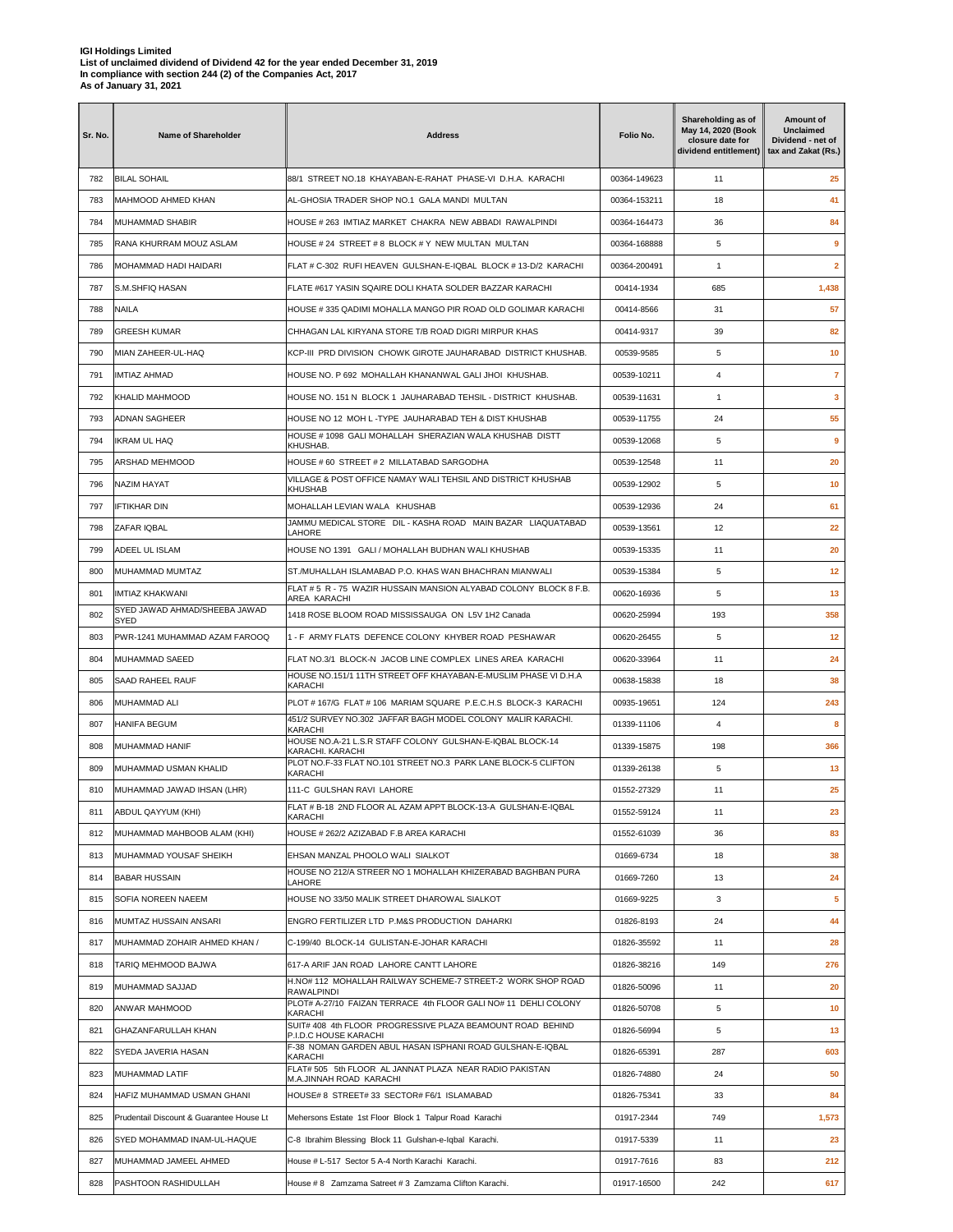| Sr. No. | <b>Name of Shareholder</b>                       | <b>Address</b>                                                                                                           | Folio No.                | Shareholding as of<br>May 14, 2020 (Book<br>closure date for<br>dividend entitlement) | Amount of<br><b>Unclaimed</b><br>Dividend - net of<br>tax and Zakat (Rs.) |
|---------|--------------------------------------------------|--------------------------------------------------------------------------------------------------------------------------|--------------------------|---------------------------------------------------------------------------------------|---------------------------------------------------------------------------|
| 829     | WASIM SHEHZAD                                    | 10-Club Road Rahim Yar Khan                                                                                              | 01917-16971              | 62                                                                                    | 158                                                                       |
| 830     | AIJAZ                                            | HOUSE #9 MOOLJEE STREET HALIMA MANZIL KHARADAR KARACHI.                                                                  | 01917-18324              | 11                                                                                    | 23                                                                        |
| 831     | <b>HABIB</b>                                     | HOUSE NO. 3 BLOCK 7 SECTOR 11/F NEW KARACHI KARACHI NO.36, PH#<br>021-6905670                                            | 02063-14730              | 11                                                                                    | 24                                                                        |
| 832     | MASHKOOR AHMED KHAN SHERWANI                     | R.NO.105 & 405 ISLAMABAD STOCK EXCHANGE BUILDING 101-E FAZAL-UL-<br>HAQ ROAD BLUE AREA ISLAMABAD.                        | 02261-16                 | 4                                                                                     | $\overline{7}$                                                            |
| 833     | HABIB BANK LIMITED - LSE BRANCH                  | STOCK EXCHANGE BRANCH 19-KHAYABAN-E-AIWAN-E-IQBAL LAHORE                                                                 | 02550-36                 | 316                                                                                   | 948                                                                       |
| 834     | RAZIA YOUNUS                                     | 83/2 24TH STREET PHASE V1 P.D.O.H.A. KARACHI                                                                             | 03038-9948               | 2,480                                                                                 | 5,704                                                                     |
| 835     | <b>NAZAR AHMED</b>                               | 10/D PLATINUM HOUSING SOCIETY 254 LOBO STREET GARDEN WEST<br>KARACHI                                                     | 03038-36651              | 48                                                                                    | 100                                                                       |
| 836     | KAHKASHAN RABAIL HAIDER                          | H #45 STREET #11 KHAYABAN E MUJAHID DEFENCE PHASE 5 KARACHI                                                              | 03038-37279              | 57                                                                                    | 120                                                                       |
| 837     | <b>ISRAR AHMED</b>                               | PLOT NO 2-5 FLAT NO 7-A STREET NO 2 NEW BASTI DAHLI COLONY KARACHI                                                       | 03038-46437              | 9                                                                                     | 21                                                                        |
| 838     | (A) SAEEN BUKSH                                  | HOUSE NO 28/5 STREET NO 17 MODEL COLONY KARACHI                                                                          | 03053-13773              | 11                                                                                    | 20                                                                        |
| 839     | (K) SAIMA HUSSAIN                                | D-1 HASHOO APARTMENT NUSERWANJI STREET GARDEN EAST KARACHI                                                               | 03053-18574              | 11                                                                                    | 28                                                                        |
| 840     | (K) ANOOP KUMAR                                  | BLOCK D FLAT#6086 7TH FLOOR JINNAH COMPLEX TAJ MEDICAL M.A.JINNAH<br>ROAD KARACHI                                        | 03053-18608              | 24                                                                                    | 61                                                                        |
| 841     | Y.S. SECURITIES & SERVICES (PVT) LTD.            | ROOM #309 3RD FLOOR LSE BUILDING 19-KHAYABAN-E-AIWAN-E-IQBAL<br>LAHORE                                                   | 03210-28                 | 5                                                                                     | 10                                                                        |
| 842     | <b>MALKA SHEHZADI</b>                            | HOUSE # E-63/17 - E STREET # 5-A MOHALLAH MADINA COLONY WALTON<br>CANTT. LAHORE                                          | 03228-37052              | 24                                                                                    | 50                                                                        |
| 843     | MUHAMMAD FAROOQ                                  | HOUSE #78 STREET #3 CLIFTON COLONY ALLAMA IQBAL TOWN LAHORE                                                              | 03228-39231              | 74                                                                                    | 136                                                                       |
| 844     | RAO AKHLAQ ALI KHAN                              | HOUSE #3 STREET #8 SHER SHAH COLONY ICCHRA ADDA LAHORE                                                                   | 03228-40478              | 17                                                                                    | 43                                                                        |
| 845     | FAKIR SYED AIJAZUDDIN                            | R-134 STREET 6 D.H.A PHASE-2 LAHORE                                                                                      | 03244-3805               | $\mathbf{1}$                                                                          | 3                                                                         |
| 846     | ASIF IKRAM (4AI)                                 | HOUSE NO.290 STREET NO.6 CAVALARY GROUND LAHORE CANTT. LAHORE                                                            | 03244-6105               | 87                                                                                    | 222                                                                       |
| 847     | MUHAMMAD ASLAM DOGAR (4MSD)                      | 506-B-BLOCK ALLAMA IQBAL TOWN LAHORE                                                                                     | 03244-9141               | 396                                                                                   | 832                                                                       |
| 848     | SHAHID IQBAL (8SSQ)                              | HOUSE No.1117-D TAJ CHOWK GHULAM MUHAMMAD ABAD FAISALABAD                                                                | 03244-62249              | 11                                                                                    | 23                                                                        |
| 849     | TARIQ JAVEID (8TAJ)                              | HOUSE No.471-B PEOPLES COLONY No.1 FAISALABAD                                                                            | 03244-73501              | 11                                                                                    | 21                                                                        |
| 850     | <b>SYED FAISAL HUSSAIN</b>                       | 109-NISHTER BLOCK ALLAMA IQBAL TOWN LAHORE                                                                               | 03244-91438              | 5                                                                                     | 10                                                                        |
| 851     | CH. MUHAMMAD IBRAHIM                             | 11/63 REHMAN STREET ISLAMPURA LAHORE                                                                                     | 03251-3655               | 11                                                                                    | 23                                                                        |
| 852     | <b>ALI AGHA</b>                                  | HOUSE NO. 200-B TECH SOCIETY LAHORE                                                                                      | 03251-12516              | 6                                                                                     | 11                                                                        |
| 853     | <b>SAMINA TARIQ</b>                              | HOUSE NO.31-C BLOCK NO.C-3 GULBERG III LAHORE                                                                            | 03251-18703              | 18                                                                                    | 33                                                                        |
| 854     | IRFAN AHMAD KHAN                                 | 106-GULSHAN BLOCK ALLAMA IQBAL TOWN LAHORE                                                                               | 03251-21830              | 24                                                                                    | 55                                                                        |
| 855     | HAJI IQBAL DHEDHI                                | ROOM # 533-534 5TH FLOOR KARACHI STOCK EXCHANGE BUILDING STOCK                                                           | 03277-601                | 10                                                                                    | 25                                                                        |
| 856     | SYED MAKHMOOR FAYAZ                              | <b>EXCHANGE ROAD KARACHI</b><br>703 7TH FLOOR MASHRIQ CENTRE BLOCK-14 GULSHAN-E-IQBAL KARACHI                            | 03277-645                | 31                                                                                    | 65                                                                        |
| 857     | MOHAMMED MAZHARUDDIN                             | K-13 AL AZAM SQUARE FEDERAL B AREA KARACHI                                                                               | 03277-940                | 2,304                                                                                 | 4,262                                                                     |
| 858     | YASMEEN HAROON                                   | HOUSE NO. 21-A MAIN KHAYABAN-E-BADBAN PHASE VII D.H.A. KARACHI.                                                          | 03277-987                | 1                                                                                     | 3                                                                         |
| 859     | <b>KULSUM</b>                                    | 35-F ASKARY III CANTT KARACHI                                                                                            | 03277-1220               | 599                                                                                   | 1,257                                                                     |
| 860     | ABDUL RAZAK                                      | HOUSE #36/1 KHAYABAN-E-RAHAT DHA PHASE-6 NEAR D.H.A MEDICAL                                                              | 03277-1474               | 220                                                                                   | 407                                                                       |
| 861     | <b>HUMAYUN WAHEED</b>                            | HOSPITAL & CBC OFFICE KARACHI<br>S-31 LANE # 12 KHAYABAN-E-BADBAN PHASE-4 DHA KARACHI                                    | 03277-2043               | 11                                                                                    | 23                                                                        |
| 862     |                                                  | D-4 3RD FLOOR PLOT NO.JM-692 AZCON APARTMENT FATIMA JINNAH                                                               |                          | 195                                                                                   | 419                                                                       |
| 863     | ZAKARIA YOUSUF<br>KANEEZ FATIMA & GHULAM MUJTABA | COLONY JAMSHED ROAD-3 KARACHI<br>HOUSE# 166 G/5 BLOCK-111 P.E.C.H.S KARACHI                                              | 03277-3080<br>03277-4140 | 351                                                                                   | 738                                                                       |
|         | HEMANI                                           |                                                                                                                          |                          |                                                                                       |                                                                           |
| 864     | RAFEH (PVT) LTD                                  | T-19 HAKIMSONS BUILDING WEST WHARF ROAD KARACHI                                                                          | 03277-4277               | 3                                                                                     | 6                                                                         |
| 865     | MOHAMMAD ALI MEHANTI                             | 314 BL-B ADAMJEE NAGAR KARACHI                                                                                           | 03277-5416               | 36                                                                                    | 92                                                                        |
| 866     | ABDUL RAZZAK ESMAIL                              | 18- COTTON EXCHANGE BUILDING I.I.CHUNDRIGAR ROAD KARACHI                                                                 | 03277-5631               | 26                                                                                    | 55                                                                        |
| 867     | SYED TARIQ ALI                                   | 67-A F.C.C.GULBERG-IV SYED MARATAB ALI ROAD LAHORE<br>F # 401 4TH FLOOR BLOCK-D HEAVEN PRIDE P # J.M 673/1 FATIMA JINNAH | 03277-6409               | 4,152                                                                                 | 8,719                                                                     |
| 868     | MUHAMMED IRFAN                                   | COLONY JAMSHED QUARTERS KARACHI                                                                                          | 03277-8449               | 5                                                                                     | 10                                                                        |
| 869     | AZNEEM BILWANI<br>THE CRESCENT STAR INSURANCE    | HOUSE NO.72/1 5TH STREET KHAYABAN-E-BADAR PHASE-VI DHA KARACHI                                                           | 03277-8613               | 508                                                                                   | 1,295                                                                     |
| 870     | CO.LTD.                                          | 2ND FLOOR.NADIR HOUSE I.I.CHUNDRIRAD ROAD KARACHI<br>FLAT#105 HAJRA HOMES 141-N BLOCK-II PECHS SOCIETY KASHMIR RD        | 03277-8997               | 17                                                                                    | 43                                                                        |
| 871     | ABDUL QAYYUM TAHIR                               | KARACHI<br>FLAT NO.305 FIVE STAR GARDEN 272/5 D CRUZ ROAD GARDEN EAST                                                    | 03277-9549               | 4                                                                                     | 10                                                                        |
| 872     | ASGHAR ALI                                       | KARACHI                                                                                                                  | 03277-11145              | 10,354                                                                                | 21,743                                                                    |
| 873     | ABDULLAH SIMJEE                                  | C/O HAROON RASHID NO.95/F BLOCK-2 P.E.C.H.S 75400<br>- KARACHI                                                           | 03277-11195              | 35                                                                                    | 82                                                                        |
| 874     | IJAZ HUSSAIN                                     | II/A 2/23 NAZIMABAD NO.2 KARACHI                                                                                         | 03277-12391              | 11                                                                                    | 27                                                                        |
| 875     | HAFEEZULLAH WASEER                               | B-182 BLOCK J NORTH NAZIMABAD KARACHI                                                                                    | 03277-12621              | 62                                                                                    | 114                                                                       |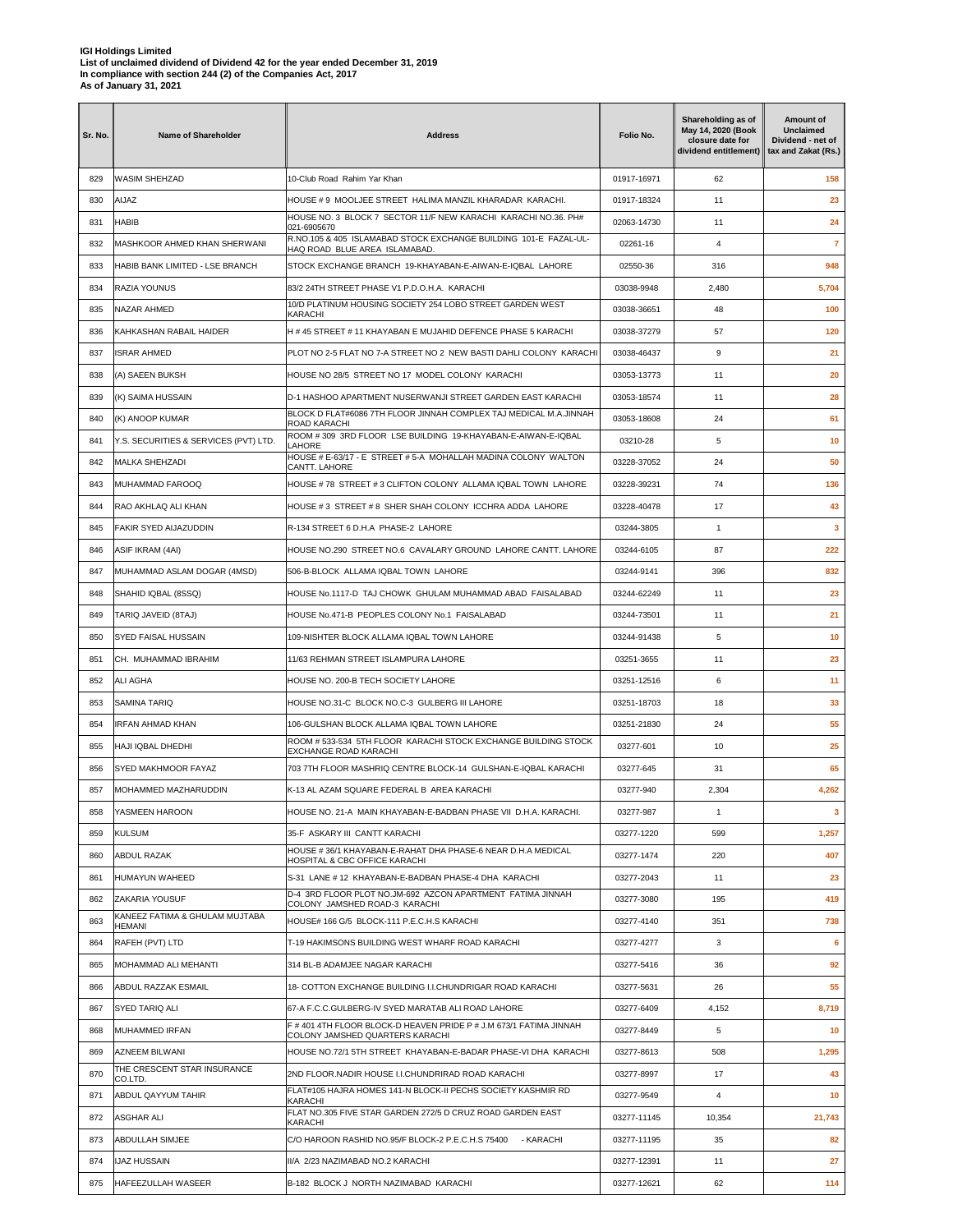| Sr. No. | <b>Name of Shareholder</b>                                     | <b>Address</b>                                                                                                    | Folio No.   | Shareholding as of<br>May 14, 2020 (Book<br>closure date for<br>dividend entitlement) | Amount of<br><b>Unclaimed</b><br>Dividend - net of<br>tax and Zakat (Rs.) |
|---------|----------------------------------------------------------------|-------------------------------------------------------------------------------------------------------------------|-------------|---------------------------------------------------------------------------------------|---------------------------------------------------------------------------|
| 876     | SALEEM AHMED KHAN                                              | FLAT #. R.74 BLOCK.5 F. B. AREA KARACHI.                                                                          | 03277-13639 | 48                                                                                    | 111                                                                       |
| 877     | SYED SHAMIM UL ZAFAR                                           | 31/II ZULFIQAR STREET-4 PHASE VIII DHA KARACHI                                                                    | 03277-15316 | 29                                                                                    | 62                                                                        |
| 878     | MOHAMMAD JALAL SIDDIQUI                                        | B-65 BLOCK-10 F.B.AREA KARACHI                                                                                    | 03277-16562 | 36                                                                                    | 88                                                                        |
| 879     | MASOOD TAHIR SIDDIQUI                                          | R-1761/15 F.B.AREA GULSHAN-E-MUSTAFA KARACHI                                                                      | 03277-18179 | 704                                                                                   | 1,478                                                                     |
| 880     | <b>KHALID MAHMOOD</b>                                          | FLAT-B2 PIONEER CORNER SCHEME-33 NEAR PHYSICAL COLLEGE<br>UNIVERSITY ROAD KARACHI                                 | 03277-18190 | 5                                                                                     | 13                                                                        |
| 881     | MOHAMMED HANIF                                                 | A-6 1ST FLOOR DOLMEN ARCADE BAHADURABAD KARACHI                                                                   | 03277-18501 | 181                                                                                   | 335                                                                       |
| 882     | TARIQ NIAZ RIZAVI                                              | 10 SUNNY SIDE ROAD CIVIL LINES KARACHI-75530                                                                      | 03277-18506 | 124                                                                                   | 288                                                                       |
| 883     | MOHAMMAD OMAR                                                  | 265/3 F.B.AREA MEMON COLONY SIDDIQABAD KARACHI                                                                    | 03277-19755 | 5                                                                                     | 12                                                                        |
| 884     | MOHAMMAD ASLAM KHAN                                            | 3-D 15/8 NAZIMABAD KARACHI                                                                                        | 03277-20446 | 29                                                                                    | 64                                                                        |
| 885     | MUHAMMAD SHAHID                                                | FLATE#404 4TH FLOOR HEMILTON COURT III G-I CLIFTON BLOCK-7 MAIN<br>CLIFTON ROAD KARACHI                           | 03277-22171 | 93                                                                                    | 206                                                                       |
| 886     | SYED TARAFDAR HUSAIN NAQVI                                     | BUNGATOWN NO.FL 11/11 BLOCK-13-A GULSHAN-E-IQBAL KARACHI                                                          | 03277-23709 | 247                                                                                   | 630                                                                       |
| 887     | KHAQAN BABAR MUGHAL                                            | MUGHAL HOUSE 11/3 QASBA TOWNSHIP A-ONE AREA KARACHI                                                               | 03277-27671 | 36                                                                                    | 80                                                                        |
| 888     | <b>MASOOD ALAM</b>                                             | D-15 NAVY HOUSING SCHEME ZAMZAMA LANE CLIFTON KARACHI                                                             | 03277-31780 | 24                                                                                    | 58                                                                        |
| 889     | <b>SULEMAN</b>                                                 | HOUSE# 521-A-1 SAEED ABAD# 1 C/O SALMAN COACHING CENTRE 51-                                                       | 03277-32758 | 24                                                                                    | 56                                                                        |
| 890     | TARIQ ABDULLAH RANJHA                                          | KARACHI<br>C/O. B-104 BLOCK-A NORTH NAZIMABAD KARACHI-74700                                                       | 03277-36034 | 62                                                                                    | 139                                                                       |
| 891     | SHAHIDA BEGUM                                                  | PLOT NO. 36 B FLAT NO FF-1 KAECHS BLOCK-5 BALOCH COLONY KARACHI                                                   | 03277-37028 | 13                                                                                    | 27                                                                        |
| 892     | <b>ABDUL AZIZ</b>                                              | PLOT NO.157 SECOND FLOOR NAER SHARFABAD MASJID SHARFABAD                                                          | 03277-38366 | 224                                                                                   | 470                                                                       |
| 893     | <b>QAZI SULTAN NASIR</b>                                       | KARACHI<br>R-1028 BLOCK NO.14 FEDERAL B.AREA GULBERG TOWN                                                         | 03277-42610 | $\overline{7}$                                                                        | 12                                                                        |
| 894     | <b>NISAR AHMED</b>                                             | 188/1-B STREET NO-20 MIRZA ADAM KHAN ROAD BEHAR COLONY KARACHI                                                    | 03277-45207 | 23                                                                                    | 42                                                                        |
| 895     | <b>MOHAMMAD IRFAN</b>                                          | B-66 MALIR COLONY POSTAL CODE-75080 KARACHI                                                                       | 03277-45221 | 24                                                                                    | 50                                                                        |
| 896     | ZISHAN AKBAR                                                   | FLAT NO.B-1 2ND FLOOR 7.C 22ND COMMERCIAL STREET PHASE-II D.H.A                                                   | 03277-47438 | 5                                                                                     | 14                                                                        |
| 897     | ABDUL MAJEED MEMON                                             | KARACHI<br>FLAT # F-6 3RD FLOOR UK APARTMENT # 2 BLK-14 GULSHAN-E-IQBAL POST                                      | 03277-47796 | 13                                                                                    | 27                                                                        |
|         |                                                                | CODE-75300 KARACHI                                                                                                |             |                                                                                       |                                                                           |
| 898     | <b>NAZIR AHMED</b>                                             | FLAT NO.2 45-A MOHAMMAD ALI HOUSING SOCIETY KARACHI-75350                                                         | 03277-49545 | 3                                                                                     | 8                                                                         |
| 899     | SHEIKH MUHAMMAD ZAKI                                           | 185 D.M.H SOCIETY SIRAJ-UD-DAULA ROAD KARACHI<br>HOUSE # 59-61 STREET # 12 SECTOR # 1 HAROON BAHRIA CO-OP HOUSING | 03277-51115 | 124                                                                                   | 316                                                                       |
| 900     | <b>SYED SAIR HASNAIN BUKHARI</b>                               | SOCIETY HUB RIVER ROAD KARACHI<br>C/O.ABDUL RAZZAK DHEDHY & CO. ROOM NO.323 3RD FLOOR LAKSHMI                     | 03277-54200 | 1,177                                                                                 | 2,472                                                                     |
| 901     | <b>MOHAMMED IQBAL</b>                                          | BUILDING M.A.JINNAH ROAD KARACHI                                                                                  | 03277-55694 | 31                                                                                    | 66                                                                        |
| 902     | SYEDA MASOOD FATIMA RIZVI                                      | HOUSE # R-120 BLOCK-D GULSHAN-E-JAMAL KARACHI                                                                     | 03277-56095 | 36                                                                                    | 67                                                                        |
| 903     | MUHAMMAD TAHIR BAWANY                                          | 327 B-BLOCK ADAMJEE NAGAR KATHIAWAR SOCIETY 75350. KARACHI                                                        | 03277-57602 | 87                                                                                    | 222                                                                       |
| 904     | <b>ASHFAQ MEMON</b>                                            | HANIF CORPORATION 86-B SHAHI BAZAR THATTA                                                                         | 03277-59368 | 152                                                                                   | 350                                                                       |
| 905     | <b>MUHAMMAD ILYAS</b>                                          | B-159 BLOCK-18 GULSHAN-E-IQBAL KARACHI                                                                            | 03277-59428 | 24                                                                                    | 55                                                                        |
| 906     | ZAHID PERWAIZ                                                  | 38/1 GUJRAT LINES MALIR CANTT KARACHI<br>C-124 IQBAL ARCADE GARDEN EAST NEAR AGA KHAN DIAGONOSTIC                 | 03277-61173 | 11                                                                                    | 23                                                                        |
| 907     | SHAUKAT MOHD ALI KHIMANI                                       | CENTER KARACHI.                                                                                                   | 03277-63056 | 525                                                                                   | 1,340                                                                     |
| 908     | NASEER UDDIN SIDDIQUI                                          | R-1750 BLOCK-2 AZIZA ABAD KARACHI.                                                                                | 03277-63829 | 8                                                                                     | 17                                                                        |
| 909     | <b>FARZOOQUE ASIF SATTI</b>                                    | TCP FTC 4TH FLOOR B-BLOCK MAIN SHAHRA-E-FAISAL KARACHI.                                                           | 03277-64816 | 11                                                                                    | 23                                                                        |
| 910     | <b>AFSHAN IRFAN</b>                                            | 402-ROSE GARDEN APARTMENT CAREE ROAD FRERE TOWN CLIFTON<br>KARACHI                                                | 03277-65388 | 2,357                                                                                 | 6,010                                                                     |
| 911     | KAPEEL KUMAR HEMNANI                                           | FLAT NO. 607 YOUSUF GRAND SQUARE BLOCK-8 MAIN CLIFTON ROAD<br>CLIFTON KARACHI.                                    | 03277-65783 | 62                                                                                    | 158                                                                       |
| 912     | TAHIRA ABDUR RAZZAQ / ABDUR RAZZAQ<br>KHAN                     | HOUSE NO.202 SECTOR FF DHA PHASE-IV LAHORE                                                                        | 03277-66128 | 124                                                                                   | 285                                                                       |
| 913     | SYED MOHSIN RAZA NAQVI                                         | 551/A BLOCK-J NORTH NAZIMABAD KARACHI.                                                                            | 03277-66585 | 5                                                                                     | 10                                                                        |
| 914     | <b>ALI HUSSAIN</b>                                             | B-8 2nd FLOOR KATIAWAR BLDG. ADAMJEE NAGAR BLOCK NO. A TIPU<br>SULTAN ROAD KARACHI.                               | 03277-67289 | 5                                                                                     | 13                                                                        |
| 915     | <b>MUHAMMED TARIQ</b>                                          | FLAT NO.10 FAIZ BIBI BLDG. BHAWANJI STREET GAZDERABAD KARACHI                                                     | 03277-67313 | 11                                                                                    | 23                                                                        |
| 916     | <b>FAHIM</b>                                                   | AMIR HEIGHT PLOT NO.125 FLAT (A119) GARDEN WEST KARACHI                                                           | 03277-72183 | $\mathbf{1}$                                                                          | 3                                                                         |
| 917     | <b>SYED IMTIAZ AHMAD</b>                                       | R-1477/2 AZIZABAD F.B. AREA KARACHI                                                                               | 03277-74052 | 249                                                                                   | 524                                                                       |
| 918     | ZAHOOR AHMED ABBASI                                            | R/62 ETAWA C.H.S. SCHEME #33 GADAP TOWN NEAR GULSHAN-E-MAYMAR<br>KARACHI                                          | 03277-77794 | 35                                                                                    | 64                                                                        |
| 919     | TRUSTEE NATIONAL BANK OF PAKISTAN<br>EMP BENEVOLENT FUND TRUST | EMPLOYEES BENEFITS INING HR-DIVISION HRM&AG 13TH FLOOR NBP<br>HEAD OFFICE KARACHI                                 | 03277-82127 | 307                                                                                   | 645                                                                       |
| 920     | HAJI MUHAMMAD FEROZ ALAM                                       | B-63 M.T.COLONY LIAQUATABAD KARACHI                                                                               | 03277-82598 | 24                                                                                    | 44                                                                        |
| 921     | JAHANGEER RAFIQUE                                              | FLAT NO.3 2ND FLOOR BODG NO.3-C 16TH COMMERICAL STREET NO. PHASE<br>II EXTENCTION D.H.A KARACHI                   | 03277-82642 | 74                                                                                    | 136                                                                       |
| 922     | MUHAMMAD AZAM                                                  | FLAT#29-30 1ST FLOOR BLOCK-F SHEESH MAHAL NEAR HAKANI CHOWK<br>OPP I.I CHUNDRIGAR ROAD KARACHI                    | 03277-83311 | $\mathbf{1}$                                                                          | $\mathbf{2}$                                                              |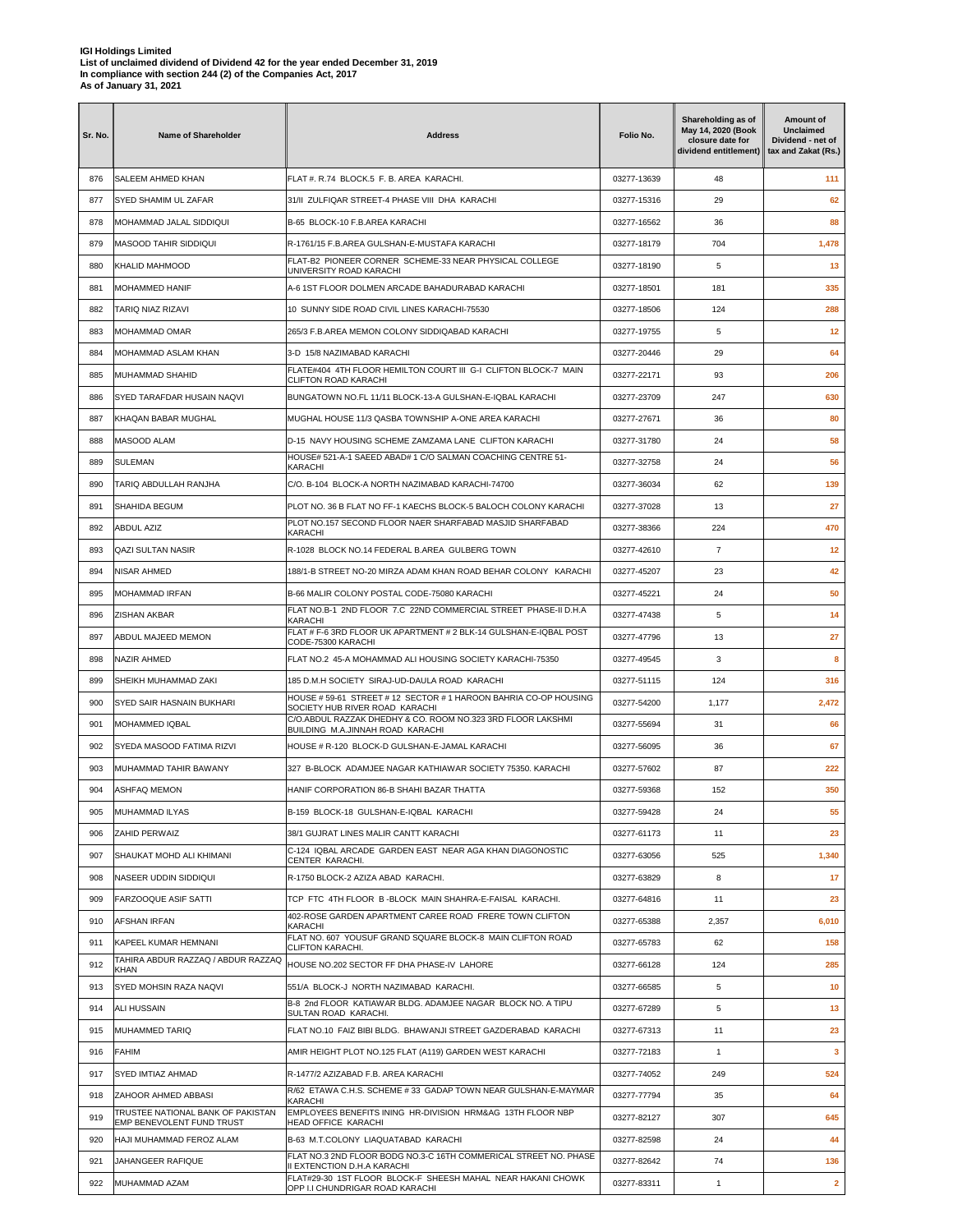| Sr. No. | <b>Name of Shareholder</b>                                  | <b>Address</b>                                                                                                                    | Folio No.   | Shareholding as of<br>May 14, 2020 (Book<br>closure date for<br>dividend entitlement) | Amount of<br>Unclaimed<br>Dividend - net of<br>tax and Zakat (Rs.) |
|---------|-------------------------------------------------------------|-----------------------------------------------------------------------------------------------------------------------------------|-------------|---------------------------------------------------------------------------------------|--------------------------------------------------------------------|
| 923     | SYED ZIAUDDIN                                               | B-003 BLOCK-4 SARAH EXELLENCY METROVILL III KARACHI                                                                               | 03277-83315 | 5                                                                                     | 10                                                                 |
| 924     | <b>MOHAMMED OBAID</b>                                       | FLAT NO 305 APPLE GARDEN SHARFABAD KARACHI                                                                                        | 03277-85356 | 5                                                                                     | 10                                                                 |
| 925     | <b>FAISAL ANWAR</b>                                         | A-14 WAJID SQUARE GULSHAN-E-IQBAL BLOCK-16 KARACHI                                                                                | 03277-88535 | 614                                                                                   | 1,566                                                              |
| 926     | ZAKIR MAJEED KHAN                                           | A-20 BLOCK 12 GULISTAN-E-JOHAR KARACHI                                                                                            | 03277-89822 | 62                                                                                    | 130                                                                |
| 927     | <b>SYED IRFAN QADRI</b>                                     | ATIA GENERAL HOSPITAL 48-MALIR TOWNSHIP KALABOARD KARACHI                                                                         | 03277-90841 | 2,367                                                                                 | 5,444                                                              |
| 928     | SALAHUDDIN MASOOD                                           | III-A 9/3 NAZIMABAD NO. 3 KARACHI                                                                                                 | 03277-91113 | 6                                                                                     | 13                                                                 |
| 929     | SHAMSA SULAIMAN AHMED SAEED<br>ALHOUQANI                    | P.O BOX 1091 AL AIN United Arab Emirates                                                                                          | 03277-97924 | 571                                                                                   | 1,199                                                              |
| 930     | JAMAL NASIR                                                 | R-1028 BLOCK NO. 14 F.B.AREA KARACHI                                                                                              | 03277-99724 | 50                                                                                    | 105                                                                |
| 931     | S.H. BUKHARI SECURITIES (PVT) LIMITED                       | 209-LAHORE STOCK EXCHANGE BUILDING 19-KHAYABAN-E-AIWAN-E-IQBAL<br>LAHORE.                                                         | 03293-12    | 4                                                                                     | 8                                                                  |
| 932     | MALIK MUHAMMAD ARIF                                         | HOUSE NO.97-B WAPDA COLONY SECTOR G-7/4 ISLAMABAD                                                                                 | 03350-43865 | 5                                                                                     | 9                                                                  |
| 933     | KHALID MAHMOOD                                              | HOUSE NO. 48 STREET NO. 3 SEEKU REHMAN STREET-MOHALLAH<br>RAFIQABAD IQBAL TOWN ISLAMABAD                                          | 03350-54409 | 62                                                                                    | 142                                                                |
| 934     | NISAR AHMED                                                 | C/O THE BANK OF PUNJAB LTD (U.A.A.R) AGRICULTUR UNIVERSITY BRANCH<br>(Code-0184) RAWALPINDI                                       | 03350-73672 | 49                                                                                    | 103                                                                |
| 935     | MOHAMMAD JAMALUDDIN                                         | ASKARI GENERAL INSURANCE CO. LTD. 4TH FLOOR AWT PLAZA THE MALL<br>RAWALPINDI.                                                     | 03459-889   | 14                                                                                    | 32                                                                 |
| 936     | SHAHID TANVEER & SHAHIDA HAROON                             | 29/148 SULEHRIAN STREET SIALKOT                                                                                                   | 03525-952   | 8                                                                                     | 16                                                                 |
| 937     | NADEEM KHAWAJA                                              | 111-A MAG TOWN KASHMIR ROAD SIALKOT                                                                                               | 03525-971   | 57                                                                                    | 145                                                                |
| 938     | TARIQ AZAM KHAN                                             | HOUSE # 8 MAHABIR STREET # 19 BEADON ROAD LAHORE                                                                                  | 03525-3579  | 2                                                                                     | 3                                                                  |
| 939     | CAPT. DR. ASIF KAMAL                                        | 81-B MODEL TOWN GUJRANWALA                                                                                                        | 03525-4816  | 25                                                                                    | 52                                                                 |
| 940     | ABDUL GHAFOOR GOHAR                                         | 31-F MODEL TOWN LAHORE                                                                                                            | 03525-10317 | $\overline{2}$                                                                        | 4                                                                  |
| 941     | SYED MUNAWAR ABBAS                                          | MOUZA KOT KHUDA YAR CH.125 CHINIOT DISTRICT JHANG                                                                                 | 03525-11916 | 4                                                                                     | 8                                                                  |
| 942     | MAQBOOL AHMED MIR                                           | 442-K MODEL TOWN LAHORE                                                                                                           | 03525-20425 | 63                                                                                    | 147                                                                |
| 943     | AMJAD ALI KHAN                                              | 536 - X DEFENCE HOUSING AUTHORITY CANTT. LAHORE                                                                                   | 03525-26019 | 80                                                                                    | 175                                                                |
| 944     | MANAGING COMMITTEE GHAZALI                                  | 66-F MODEL TOWN LAHORE                                                                                                            | 03525-36330 | 12                                                                                    | 25                                                                 |
| 945     | <b>EDUCATION TRUST</b><br>SYED SHOZAB RAZA NAQVI            | H# 61 JUDICIAL COLONY (LALAZAR) PHASE-I NEAR THOKAR NIAZ BEG                                                                      | 03525-49521 | 4                                                                                     | 10                                                                 |
| 946     | MUKHTAR HUSAIN SHAH (MAJ GEN) R                             | LAHORE<br>VILLAGE LOHSAR VIA LALAMUSA TEH KHARIAN DIST. GUJRAT                                                                    | 03525-51748 | $\overline{2}$                                                                        | 4                                                                  |
| 947     | ZAHUR SHAH NAWAZ                                            | 50 F.C.C ZAHOOR ELAHI ROAD GULBERG-4 LAHORE                                                                                       | 03525-57238 | 1,248                                                                                 | 2,621                                                              |
| 948     | SHEIKH NADEEM MUNIR                                         | HOUSE # 671/1 KAMAR KOT PINDI BHATTIAN DISTRICT HAFIZABAD.                                                                        | 03525-61967 | 5                                                                                     | 12                                                                 |
| 949     | QAMAR YAHYA                                                 | 3-B-1 PIR GHAZI ROAD ICHHRA LAHORE.                                                                                               | 03525-64194 | 143                                                                                   | 300                                                                |
| 950     | MUHAMMAD USMAN                                              | BLOCK #6 FLATE #4 RAILWAY OFFICERS FLATS WALTON ROAD LAHORE.                                                                      | 03525-69486 | 36                                                                                    | 67                                                                 |
| 951     | FAKIR SYED SHAHARYARUDDIN                                   | 35-C MAIN GULBERG LAHORE                                                                                                          | 03525-72011 | 63                                                                                    | 161                                                                |
| 952     | KHADIJA WAJID ALI                                           | 1-F.C.C SYED MARATIB ALI ROAD GULBERG LAHORE                                                                                      | 03525-74592 | 4,306                                                                                 | 7,966                                                              |
| 953     | MATEEN AZHAR KAUL                                           | 576-N-SAMANABAD LAHORE                                                                                                            | 03525-78506 | 483                                                                                   | 1,232                                                              |
| 954     | SYED TARIQ ALI                                              | 67-A F.C.C GULBERG-IV SYED MARATAB ALI ROAD LAHORE                                                                                | 03525-79046 | 92                                                                                    | 193                                                                |
| 955     | MUHAMMAD HAMID (MINOR) THROUGH                              | HOUSE# 85 ST# 32 RAJPUT BLOCK NAFERABAD SHALIMAR TOWN LAHORE                                                                      | 03525-86164 | 26                                                                                    | 55                                                                 |
| 956     | ZEENAT TABASSAM (GUARDIAN)<br>ALEENA (MINOR) THROUGH ZEENAT | HOUSE# 85 ST# 32 RAJPUT BLOCK NAFERABAD SHALIMAR TOWN LAHORE                                                                      | 03525-86165 | 12                                                                                    | 25                                                                 |
| 957     | TABASSAM (GUARDIAN)<br><b>WASEEM ABBAS</b>                  | 95 TARIQ BLOCK NEW GARDEN TOWN LAHORE                                                                                             | 03525-94134 | 36                                                                                    | 83                                                                 |
|         | TRUSTEES OF CANTEEN STORES                                  | 265-MUHAMMAD HUSSAIN ROAD RAWALPINDI                                                                                              |             |                                                                                       |                                                                    |
| 958     | DEPARTMENT (0517)                                           | SUITE NO 48 FIRST FLOOR GLASS TOWER MAIN CLIFTON ROAD CLIFTON                                                                     | 03715-3054  | $\overline{a}$                                                                        | 4                                                                  |
| 959     | REHAN AHMED JANJOOA                                         | KARACHI.                                                                                                                          | 03863-11100 | 287                                                                                   | 660                                                                |
| 960     | SAJJAD AHMED KHAN / NAZNEEN SAJJAD                          | C-144 RAFA-E-AAM H/S MALIR HALT KARACHI.                                                                                          | 03863-33708 | 4                                                                                     | 8                                                                  |
| 961     | MOHAMMAD IQBAL MUNIR                                        | HOUSE NO 419-C SATELITE TOWN BAHAWALPUR.                                                                                          | 03863-40042 | 24                                                                                    | 48                                                                 |
| 962     | NIAZ AHMED JANJOOA                                          | HOUSE NO 8 / 2 STREET -C KHAYABAN-E-TANZEEM D.H.A PHASE 5 KARACHI<br>TREASURY OPS. DIV. (TOPSD) CORP. OPS. GROUP (COPSG)-COAG 1ST | 03863-46247 | 5                                                                                     | 13                                                                 |
| 963     | NATIONAL BANK OF PAKISTAN                                   | FLOOR NBP HEAD OFF. I.I. CHUND.RD. KARACHI<br>ROOM # 505 LAHORE STOCK EXCHAGE BUILDING 19-KHAYABAN-E-AIWAN -E-                    | 03889-28    | 52                                                                                    | 156                                                                |
| 964     | CAPITAL VISION SECURITIES PVT LIMITED                       | <b>IQBAL LAHORE</b><br>BLOCK-B FLAT NO.27 3RD FLOOR KARACHI CENTER P.I.B COLONY                                                   | 03939-12463 | 11                                                                                    | 23                                                                 |
| 965     | MOHAMMED AMIN                                               | KARACHI                                                                                                                           | 04002-1756  | 282                                                                                   | 592                                                                |
| 966     | <b>ABDUL SATTAR</b>                                         | FLAT#305 306 3RD FLOOR ANUM PALACE GK-8/10 BOHRI ROAD KHARADAR<br>KARACHI                                                         | 04002-14270 | 34                                                                                    | 77                                                                 |
| 967     | <b>HAWA</b>                                                 | PLOT NO.1554/3 (G/F) MEMON COLONY FEDRAL B AREA KARACHI                                                                           | 04002-25417 | 117                                                                                   | 246                                                                |
| 968     | <b>SAKINA</b>                                               | FLAT NO.B-1 AL HAMD GARDEN GUL MOHAR STREET GURU MANDIR<br><b>GARDEN EAST KARACHI</b>                                             | 04002-36026 | 36                                                                                    | 83                                                                 |
| 969     | SUMAIRA ABDULLAH                                            | 249 C.P.BERAR SOCIETY BLOCK-7/8 KARACHI                                                                                           | 04002-36984 | 12                                                                                    | 31                                                                 |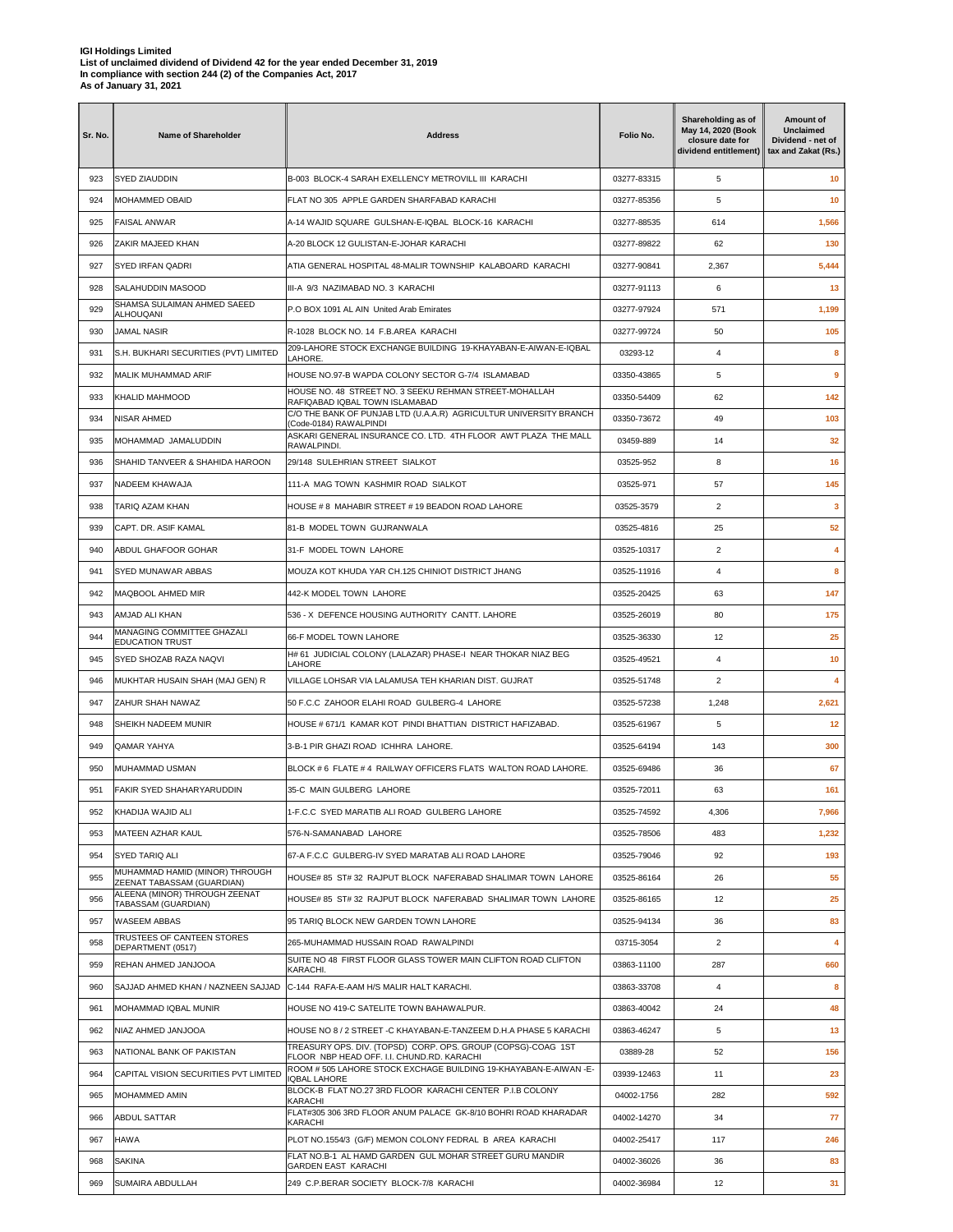| Sr. No. | <b>Name of Shareholder</b>                         | <b>Address</b>                                                                                                          | Folio No.    | Shareholding as of<br>May 14, 2020 (Book<br>closure date for<br>dividend entitlement) | <b>Amount of</b><br><b>Unclaimed</b><br>Dividend - net of<br>tax and Zakat (Rs.) |
|---------|----------------------------------------------------|-------------------------------------------------------------------------------------------------------------------------|--------------|---------------------------------------------------------------------------------------|----------------------------------------------------------------------------------|
| 970     | MISS FAUZIA MUMTAZ                                 | B-153 BLOCK 5 GULSHAN-E-IQBAL KARACHI. KARACHI                                                                          | 04010-4346   | 124                                                                                   | 316                                                                              |
| 971     | <b>FAIZAN SALEEM</b>                               | 229-2/C P.E.C.H.S BLOCK-2 KARACHI                                                                                       | 04085-9447   | 124                                                                                   | 316                                                                              |
| 972     | <b>HASAN ALI</b>                                   | 4TH FLOOR ROOM NO 406 BAGH-E-ZAHRA STREET POLICE CHOKI KHARADAR<br>KARA KARACHI                                         | 04085-14876  | 24                                                                                    | 50                                                                               |
| 973     | SYED HAMMAD ZAMIR                                  | FLAT NO 305 SANA HEIGHTS SECTOR 14-B SHADMAN TOWN 2 NORTH<br>KARACHI KARACHI                                            | 04085-41937  | 249                                                                                   | 524                                                                              |
| 974     | <b>ALI HUSSAIN</b>                                 | HOUSE # B-8 SERVEY # 552 JAFAR-E-TAYYAR SOCIETY MALIR KARACHI                                                           | 04085-85462  | 18                                                                                    | 42                                                                               |
| 975     | SYED AIJAZ HAIDER KAZMI                            | HOUSE NO .B-2 ROW B BLOCK 3 GULSHAN-E-KANEZ FATIMA SCHEME NO 33<br>KARACHI                                              | 04143-16600  | 24                                                                                    | 56                                                                               |
| 976     | SHEIKH ATA UR REHMAN 6541                          | HOUSE # H-136/4 MALIR COLONY KARACHI                                                                                    | 04184-17018  | 62                                                                                    | 130                                                                              |
| 977     | UMER ISHTIAQ AHMED                                 | A-49 FIRST FLOOR BLOCK 13-C GULSHAN-E-IQBAL KARACHI                                                                     | 04184-54391  | 49                                                                                    | 102                                                                              |
| 978     | SHEHLA AMJAD                                       | 593/F-2 STREET # 20 PHASE-I WAPDA TOWN LAHORE                                                                           | 04184-58459  | 11                                                                                    | 20                                                                               |
| 979     | MASOOD ASHRAF                                      | SHIFA INTERNATIONAL HOSPITAL MANTENANCE OFFICE H8 ISLAMABAD                                                             | 04184-61966  | 124                                                                                   | 229                                                                              |
| 980     | SYED SHABBIR AHMED ZAIDI                           | A-490 BLOCK-3 GULSHAN-E-IQBAL KARACHI                                                                                   | 04184-69142  | 161                                                                                   | 412                                                                              |
| 981     | KEHKASHAN NAZ                                      | A-176 BLOCK-13 GULISTAN-E-JOHAR KARACHI                                                                                 | 04184-70256  | 124                                                                                   | 257                                                                              |
| 982     | MUHAMMAD ASLAM                                     | AL-MADINA NATURAL HONEY TALAGANG ROAD CHAKWAL                                                                           | 04184-71791  | 530                                                                                   | 1,113                                                                            |
| 983     | RAFIQ HASNANI                                      | A-1 SKY ARCADE BLOCK NO. 7 F.B.AREA KARACHI                                                                             | 04184-75099  | 11                                                                                    | 24                                                                               |
| 984     | <b>ARSHAD ISLAM</b>                                | HOUSE # R-488 BLOCK NO. 19 F.B.AREA KARACHI                                                                             | 04184-85148  | 24                                                                                    | 50                                                                               |
| 985     | SAJID ALI KHUWAJA                                  | 03 MEZZANINE FLOOR UMER PLAZA JINNAH AVENUE BLUE AREA                                                                   | 04184-87037  | 124                                                                                   | 316                                                                              |
| 986     | ZAHEERUDDIN                                        | <b>ISLAMABAD</b><br>77-H STREET # 19 ASKARI-IV MAIN RASHID MINHAS ROAD KARACHI                                          | 04184-91526  | 115                                                                                   | 241                                                                              |
| 987     | AZEEM KHIMANI                                      | FLAT # 202 GOLDEN PALACE APARTMENT GARDEN WEST KARACHI                                                                  | 04184-95477  | 11                                                                                    | 26                                                                               |
| 988     | MUHAMMAD ISMAT KHAN                                | C/O FFC 11 SHAHRAH-I-SANAT O TIJARAT LAHORE TRADE CENTRE LAHORE                                                         | 04184-102315 | 74                                                                                    | 155                                                                              |
| 989     | MAQSOOD ALAM                                       | HOUSE NO. R-520 F.B.AREA BLOCK-14 KARACHI                                                                               | 04184-104170 | 62                                                                                    | 158                                                                              |
| 990     | SYED MASROOR HASAN NAQVI                           | B-18 STREET NO. 2 (G/FLOOR) BLOCK N NORTH NAZIMABAD KARACHI                                                             | 04184-105409 | 62                                                                                    | 128                                                                              |
|         |                                                    |                                                                                                                         |              |                                                                                       |                                                                                  |
| 991     | <b>SOFIA SAEED</b>                                 | SUIT1 FIRST FLOOR KARACHI HOUSE I.I CHUNDRIGAR ROAD KARACHI                                                             | 04218-2197   | 14                                                                                    | 36                                                                               |
| 992     | <b>IRSHAD ALI</b>                                  | HOUSE NO. 1 AREA 5-C LANDHI NO.6 KARACHI. KARACHI                                                                       | 04234-5016   | 24                                                                                    | 61                                                                               |
| 993     | KHALID AHMED SHAIKH                                | H # A-726 SECTOR 11-B NORTH KARACHI KARACHI                                                                             | 04234-12517  | 24                                                                                    | 44                                                                               |
| 994     | MUHAMMAD BILAL KHAN                                | H.NO. G/57 SAKHI PIR ROAD LIAQUAT COLONEY HYDERABAD HYDERABAD<br>HOUSE NO# G-57 SAKHIPIR ROAD LIAQUAT COLONY HYDERABAD. | 04234-17516  | 31                                                                                    | 72                                                                               |
| 995     | MUHAMMAD BILAL KHAN                                | <b>HYDERABAD</b>                                                                                                        | 04234-19421  | 5                                                                                     | 11                                                                               |
| 996     | ALI FAHD AHMED                                     | 839-Z-DEFENCE HOUSING AUTHORITY LAHORE CANTT.<br>PAKISTAN GENERAL INS COMPANY LTD GARDEE TRUST BUILDING                 | 04333-1476   | $\mathbf{1}$                                                                          | 3                                                                                |
| 997     | ABDUL RASHID<br>THE PAKISTAN GENERAL INSURANCE CO. | THORONTON ROAD LAHORE                                                                                                   | 04333-7796   | 87                                                                                    | 200                                                                              |
| 998     | LIMITED                                            | GARDEE TRUST BUILDING THORONTON ROAD LAHORE<br>HAJIYANI HANIFA BAI MANZIL 3RD FLOOR JAMES TARRIOUS ROAD NANAK           | 04333-20674  | 36                                                                                    | 92                                                                               |
| 999     | <b>IRSHAD ELAHI</b><br>(608)                       | WADA PANMANDI KHI                                                                                                       | 04366-6860   | 11                                                                                    | 23                                                                               |
| 1000    | KHAN MUHAMMAD IQBAL<br>(3066)                      | 266-K PECH SOCIETY BLOCK - 6 EXTANSION 2 KARACHI                                                                        | 04366-14195  | 18                                                                                    | 46                                                                               |
| 1001    | ILYAS AHMED KHAN<br>(306)                          | R-252 LATIF NAGAR NORTH KARACHI SECTOR 11-C/1 KARACHI                                                                   | 04366-15390  | 36                                                                                    | 83                                                                               |
| 1002    | RAVI<br>(1812)                                     | FLAT # 18 STREET HAJI AHMED BUILDING KHADDA MARKET NAWABAD LYARI<br>KARACHI                                             | 04366-15515  | 11                                                                                    | 23                                                                               |
| 1003    | MISBAHUDDIN                                        | HOUSE # 2329 MUJAHID COLONY UNIT NO 12 LATIFABAD. HYDERABAD                                                             | 04366-31868  | 11                                                                                    | 28                                                                               |
| 1004    | KHAUSER RIAZ                                       | HOUSE NO 114/1 SARWAR ROAD LAHORE CANTT.                                                                                | 04390-3534   | 70                                                                                    | 129                                                                              |
| 1005    | JAWAID MUSARRAT SIDDIQUI                           | 59-O- BLOCK 6 P.E.C.H.S. KARACHI. KARACHI                                                                               | 04424-2218   | 31                                                                                    | 71                                                                               |
| 1006    | <b>MOHAMMAD SALEEM</b>                             | HOUSE NO A - 454 GHULAM HUSSAIN QASIM ROAD SARDAR PLAZA<br><b>KARACHI</b>                                               | 04440-4667   | 62                                                                                    | 142                                                                              |
| 1007    | M.FAISAL DHARWARWALA (SSA/581)                     | FLAT# 310 AL MARIUM ARCADE 138 -A. A REHMAN STREET GARDEN EAST<br>KARACHI                                               | 04457-6240   | 24                                                                                    | 61                                                                               |
| 1008    | SHAKEEL AHMAD<br>(R40/HAB)                         | YOUSUF BAKERY YOUSUF MANZIL 5TH FLOOR BHIMPURA BAMBRIDGE ROAD<br>KARACHI                                                | 04457-10176  | 24                                                                                    | 50                                                                               |
| 1009    | NIZAR ALI HASHIM SINDHWANA<br>(STT/8425)           | K-254 KARIMABAD COLONY FEDERAL B AREA KARACHI 75950 KARACHI                                                             | 04457-22270  | 11                                                                                    | 26                                                                               |
| 1010    | MASOOD AFZAL SIDDIQUI                              | FLAT #B-11 FRIENDS HEIGHTS BLOCK-K NORTH NAZIMABAD KARACHI                                                              | 04457-49638  | 11                                                                                    | 28                                                                               |
| 1011    | KAMRAN AHMED                                       | KOHINOOR SQUARE 3 FLOOR CAMPBELL STREET PAKISTAN CHOWK<br>KARACHI                                                       | 04457-67770  | 24                                                                                    | 61                                                                               |
| 1012    | Muhammad Nasim-ul-Haq Butt                         | 131 - A New Chubhurgi Park LAHORE                                                                                       | 04481-570    | $\overline{2}$                                                                        | 3                                                                                |
| 1013    | MOHAMMAD KHALID AMIN                               | 45-B B BLOCK GULBERG-II LAHORE LAHORE                                                                                   | 04564-3581   | 24                                                                                    | 50                                                                               |
| 1014    | <b>TARIQ JAVED</b>                                 | HOUSE #425 STREET #2-B.BLOCK ITHAD PARK CHUNGI AMER SADU LAHORE<br>LAHORE                                               | 04564-6931   | 62                                                                                    | 130                                                                              |
| 1015    | <b>ZULFIQAR AHMED</b>                              | MOHALA MADINA COLONY SHARQI MUDRIANWALA ROAD NEAR MOSQUE<br>NIMRA HAFIZABAD HAFIZABAD                                   | 04564-8051   | 11                                                                                    | 25                                                                               |
| 1016    | PRUDENTIAL STOCK FUND LTD.                         | ONB-B9/G 2ND FLOOR MEHERSONS ESTATES BLOCK-B TALPUR RD.OFF<br>I.I.CHUNDRIGAR RD. KARACHI                                | 04630-7284   | 24                                                                                    | 50                                                                               |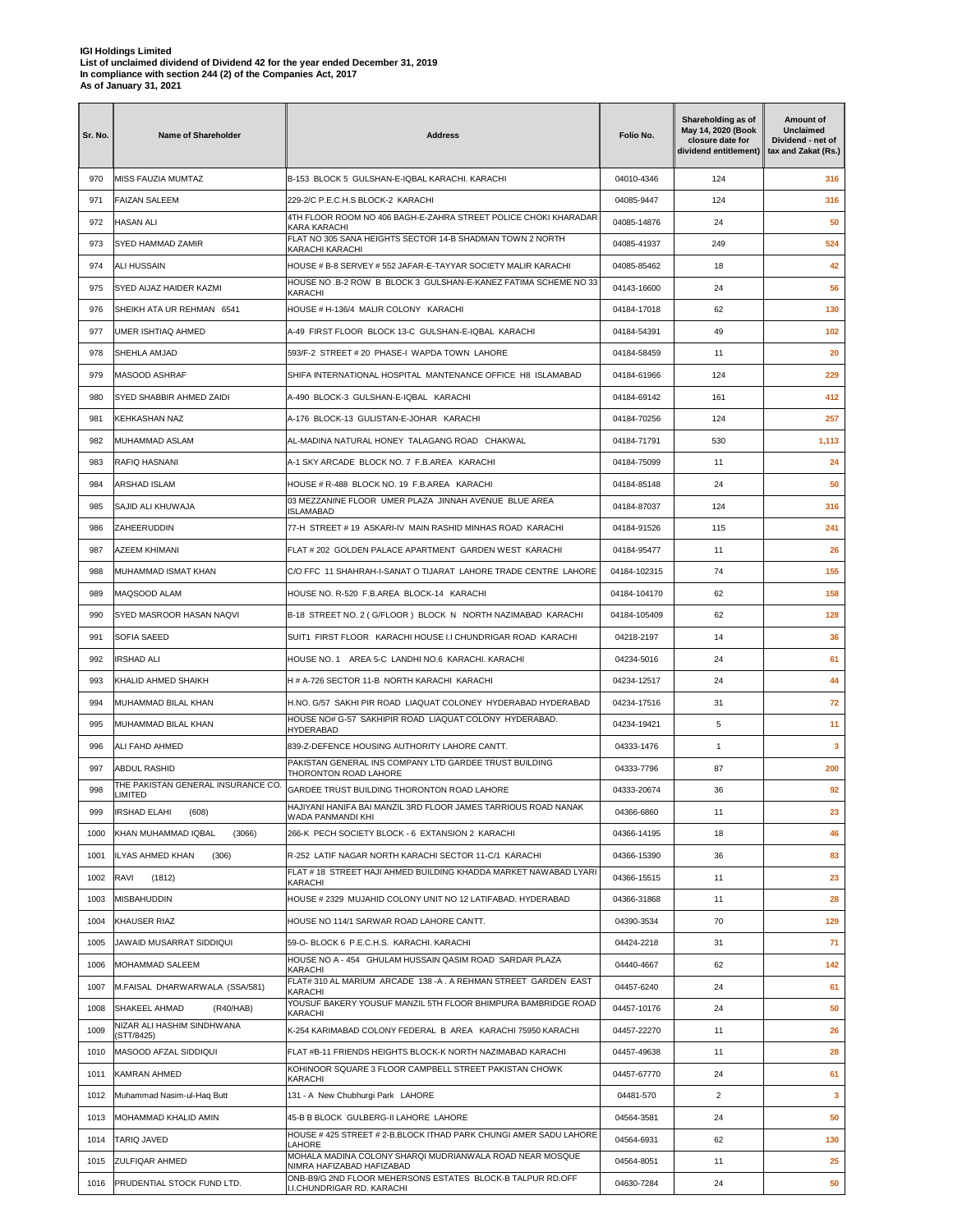| Sr. No. | <b>Name of Shareholder</b>     | <b>Address</b>                                                                                           | Folio No.   | Shareholding as of<br>May 14, 2020 (Book<br>closure date for<br>dividend entitlement) | Amount of<br>Unclaimed<br>Dividend - net of<br>tax and Zakat (Rs.) |
|---------|--------------------------------|----------------------------------------------------------------------------------------------------------|-------------|---------------------------------------------------------------------------------------|--------------------------------------------------------------------|
| 1017    | <b>TAHIR SHAHZAD</b>           | 34-A ARBAB ROAD PESHAWAR CANTT.                                                                          | 04705-56057 | 41                                                                                    | 95                                                                 |
| 1018    | Gul Nawaz                      | H#855-c/2 Street Ghousia Street Alla Abad Westridge RAWALPINDI                                           | 04721-561   | 49                                                                                    | 113                                                                |
| 1019    | MUHAMMAD RIZWAN RAFI           | HOUSE NO A1/50 RIZWAN CO-OPERATIVE HOUSING SOCIETY UNIVERSITY<br>ROAD KARACHI                            | 04804-18829 | 36                                                                                    | 76                                                                 |
| 1020    | MUHAMMED IQBAL                 | C 801 MEHRAN SQUARE CLIFTON KARACHI. KARACHI                                                             | 04879-2420  | 24                                                                                    | 50                                                                 |
| 1021    | ABDUL HABIB                    | FLAT NO. 4 2ND FLOOR UMER SQUARE HASAN ALI AFANDI HAYDERABAD                                             | 04960-1363  | 11                                                                                    | 23                                                                 |
| 1022    | TURAB HUSAIN HEMANI            | 166/G-5 BLOCK-3 P.E.C.H.S. KARACHI                                                                       | 04978-31443 | 39                                                                                    | 91                                                                 |
| 1023    | SYED AFZAL HUSAIN              | B-202 BLOCK-10 F.B. AREA KARACHI.                                                                        | 04978-43109 | 5                                                                                     | 10                                                                 |
| 1024    | ZAMIR AHMED                    | VILLAGE HADALI MANGLA ROAD POST OFFICE DINA DISTRICT JHELUM.                                             | 04978-44586 | 5                                                                                     | 13                                                                 |
| 1025    | ASLAM KHAN                     | LS-28 BLOCK-10 F.B.AREA KARACHI.                                                                         | 04978-47712 | 18                                                                                    | 38                                                                 |
| 1026    | SYED SHAHID RAZA RIZVI         | R-323 BLOCK-20 F.B.AREA KARACHI                                                                          | 04978-50104 | 24                                                                                    | 61                                                                 |
| 1027    | LIAQAT ALI BUTT                | H.NO.683 ST.NO.14 MOHALLAH MOHAMMADIA RAVI COLONY GAO SHALA<br><b>BUND ROAD LAHORE</b>                   | 05108-4443  | 1,725                                                                                 | 3,191                                                              |
| 1028    | RAIZ AKBAR CONTRACTOR-028014   | C/O AGA KHAN UNIVERSITY SPORTS CENTRE STADIUM ROAD KARACHI                                               | 05116-14722 | 11                                                                                    | 28                                                                 |
| 1029    | SH.KAMRAN MEHDI                | 108 1ST FLOOR LAHORE STOCK EXCHANGE LAHORE.                                                              | 05256-1368  | 5                                                                                     | 13                                                                 |
| 1030    | MUSAWWAR IQBAL JAVEDANWAR      | HOUSE # NE 1925 ST# 36 CHAH SULTAN PURA RAWAL PINDI                                                      | 05256-5278  | 24                                                                                    | 55                                                                 |
| 1031    | SAIRA MUNAF                    | FLAT NO.5 4TH FLOOR Z.A.SQUARE CHAND BIBI ROAD KARACHI                                                   | 05264-9956  | 11                                                                                    | 23                                                                 |
| 1032    | SYED KASHIF HUSSAIN            | 100-A PARK LANE SAINT JOHN S PARK CANTT LAHORE                                                           | 05264-39219 | $\mathbf{1}$                                                                          | $\mathbf{2}$                                                       |
| 1033    | SHAKEEL IMRAN                  | HOUSE #.P-328/65 STREET #.9 MANSOOR ABAD FAISALABAD                                                      | 05264-71071 | 5                                                                                     | 12                                                                 |
| 1034    | NOOR SAMAD KHAN                | BALI TANG LATIFABAD DHAWK POST OFFICE BALI TANG TEHSIL & DISTT<br>KOHAT                                  | 05264-82409 | $\overline{2}$                                                                        | 3                                                                  |
| 1035    | MUHAMMAD JAHANGIR KHAN (4021)  | H#1593 ST#125 SEC-1 GULSHANABAD ADIYALA ROAD RAWALPINDI                                                  | 05314-2095  | 11                                                                                    | 23                                                                 |
| 1036    | ASIF MAHMOOD                   | THE STANDARD COLLEGE NEAR OVER HEAD BRIDGE CIRCULAR RAOD<br>SAILKOT SIALKOT                              | 05397-4200  | 62                                                                                    | 142                                                                |
| 1037    | KHALIL AHMAD TAHIR             | NEAR CHUNGI # 8 ZAFARWAL ROAD SIALKOT SIALKOT                                                            | 05397-4218  | 62                                                                                    | 158                                                                |
| 1038    | IMTIAZ AHMED (MI12)            | HOUSE NO 3-A STREET NO 3A SAHOWARI MUGHAL PURA LAHORE                                                    | 05504-3420  | 41                                                                                    | 95                                                                 |
| 1039    | MUBASHAR MAHMOOD MIR (587)     | HOUSE NO 77-A LALAZAR PHASE I RAIWIND ROAD LAHORE                                                        | 05504-20481 | 86                                                                                    | 197                                                                |
| 1040    | KASHAN SAMUEL                  | 2A2 CORNICHE APARTMENTS CLIFTON KARACHI                                                                  | 05512-18393 | 3                                                                                     | 8                                                                  |
| 1041    | MIRZA ARIF SULTAN              | BANK ALFALAH LTD MAIN BRANCH 3RD FLOOR B.A BUILDING STATIONARY<br>DEPARTMENT I.I CHUNDRIGAR ROAD KARACHI | 05512-47897 | $\overline{4}$                                                                        | 10                                                                 |
| 1042    | IMRAN KHAN LODHI               | 8TH FLOOR BUSINESS AVENUE SHAHRA-E-FAISAL KARACHI                                                        | 05512-61021 | 24                                                                                    | 55                                                                 |
| 1043    | AMARA NAYAB                    | BANK ALFALAH LTD. NORTH KARACHI INDUSTRIAL AREA BRANCH SECTOR<br>12-B NORTH KARACHI KARACHI              | 05512-61906 | 39                                                                                    | 99                                                                 |
| 1044    | NAVEED MASROOR                 | HOUSE # 13 QASIM PUR COLONY BAHAWALPUR ROAD MULTAN                                                       | 05512-68224 | 24                                                                                    | 55                                                                 |
| 1045    | Shakeel Ahmed                  | H # 583 Block E Shah Rukne Alam Colony Multan                                                            | 05546-13524 | 124                                                                                   | 285                                                                |
| 1046    | Muhammad Aurangzeb Sattar      | H # 8/2 St # 13 Lakshmi Chowk Near Bakar Mandi Bund Road Lahore                                          | 05546-16162 | 124                                                                                   | 260                                                                |
| 1047    | Raazia Abida                   | H # 60 Ward # 7 Qazian Wala Layyah LAYYAH                                                                | 05546-19125 | 172                                                                                   | 318                                                                |
| 1048    | Muhammad Yameen Khan           | H # 149 Goryani Wala Post Office GPO Teh. & Distt. LAYYAH                                                | 05546-27292 | 62                                                                                    | 114                                                                |
| 1049    | SYED JABIR HUSSAIN SHAH        | H # 66 ST # 7 SECTOR G-6/1-1 ISLAMABAD                                                                   | 05587-48583 | 55                                                                                    | 102                                                                |
| 1050    | MUHAMMAD AZEEM AKBAR           | CHAND HOUSE STREET # 24/4 ALLAMA IQBAL COLONY RAWALPINDI                                                 | 05587-76204 | 11                                                                                    | 20                                                                 |
| 1051    | TAJ MOHAMMAD                   | 39-C LANE II FLAT NO.5 RAHAT COMMERCIAL PHASE VI DHA KARACHI                                             | 05769-6647  | 31                                                                                    | 57                                                                 |
| 1052    | AZAM MALIK                     | H NO. C-1/6 FIRST FLOOR M.ALI BOLRO ROAD BATH ISLAND KARACHI                                             | 05769-8726  | 10                                                                                    | 21                                                                 |
| 1053    | SYED MUHAMMAD ZAHID ALI NAQVI  | HOUSE # 508 MIR ANEES STREET IMAMIA COLONY SHAHDRA LAHORE                                                | 05801-16244 | 36                                                                                    | 76                                                                 |
| 1054    | MUHAMMAD ADNAN ASHRAF (MLT-19) | SUITE # 102 THE PLAZA BLOCK # 9 CLIFTON KARACHI                                                          | 05868-39380 | $\overline{2}$                                                                        | 5                                                                  |
| 1055    | MUHAMMAD ISMAIL                | FLAT NO.12 FAISAL TERRACE C.P BARAR SOCIETY KARACHI. KARACHI                                             | 05884-752   | 5                                                                                     | 10                                                                 |
| 1056    | MUSTAFA                        | FLAT NO.306 SINGAPORE CENTRE BLOCK # 2 P.E.C.H.S. KARACHI                                                | 05884-786   | 124                                                                                   | 316                                                                |
| 1057    | FARZEEN AKHLAQ (139A)          | HOUSE 64 BLOCK G1 JOHAR TOWN LAHORE                                                                      | 06114-1090  | 24                                                                                    | 44                                                                 |
| 1058    | QAZI SAFDER MATEEN             | SAAD MANZAL JAVED STEET NO 5-B MAIN BAZAR GUNJ MUGALPURA<br>LAHORE                                       | 06114-1140  | 11                                                                                    | 20                                                                 |
| 1059    | MUHAMMAD LIAQUAT KHAN          | 282 GULISTAN COLONY DHARAMPURA LAHORE                                                                    | 06114-2304  | 24                                                                                    | 44                                                                 |
| 1060    | MUHAMMAD LIAQUAT KHAN          | HOUSE NO. 729 BLOCK N SAMANABAD LAHORE                                                                   | 06114-2833  | 136                                                                                   | 250                                                                |
| 1061    | IQBAL AHMED KHAN (00844)       | GB-1 FRIENDS HIGHT BLOCK-K NORTH NAZIMABAD KARACHI                                                       | 06122-5769  | 124                                                                                   | 260                                                                |
| 1062    | TAHSEEN QAISAR SHEIKH          | HOUSE # 124/11 BLOCK-E SUI GAS HOUSING SOCIETY PHASE 1 LAHORE<br><b>CANTT LAHORE</b>                     | 06122-6940  | 18                                                                                    | 46                                                                 |
| 1063    | MUHAMMAD SALMAN LIAQAT         | HOUSE # E-89 ALI VIEW PARK COLONY CANTT LAHORE                                                           | 06122-38083 | 5                                                                                     | 12                                                                 |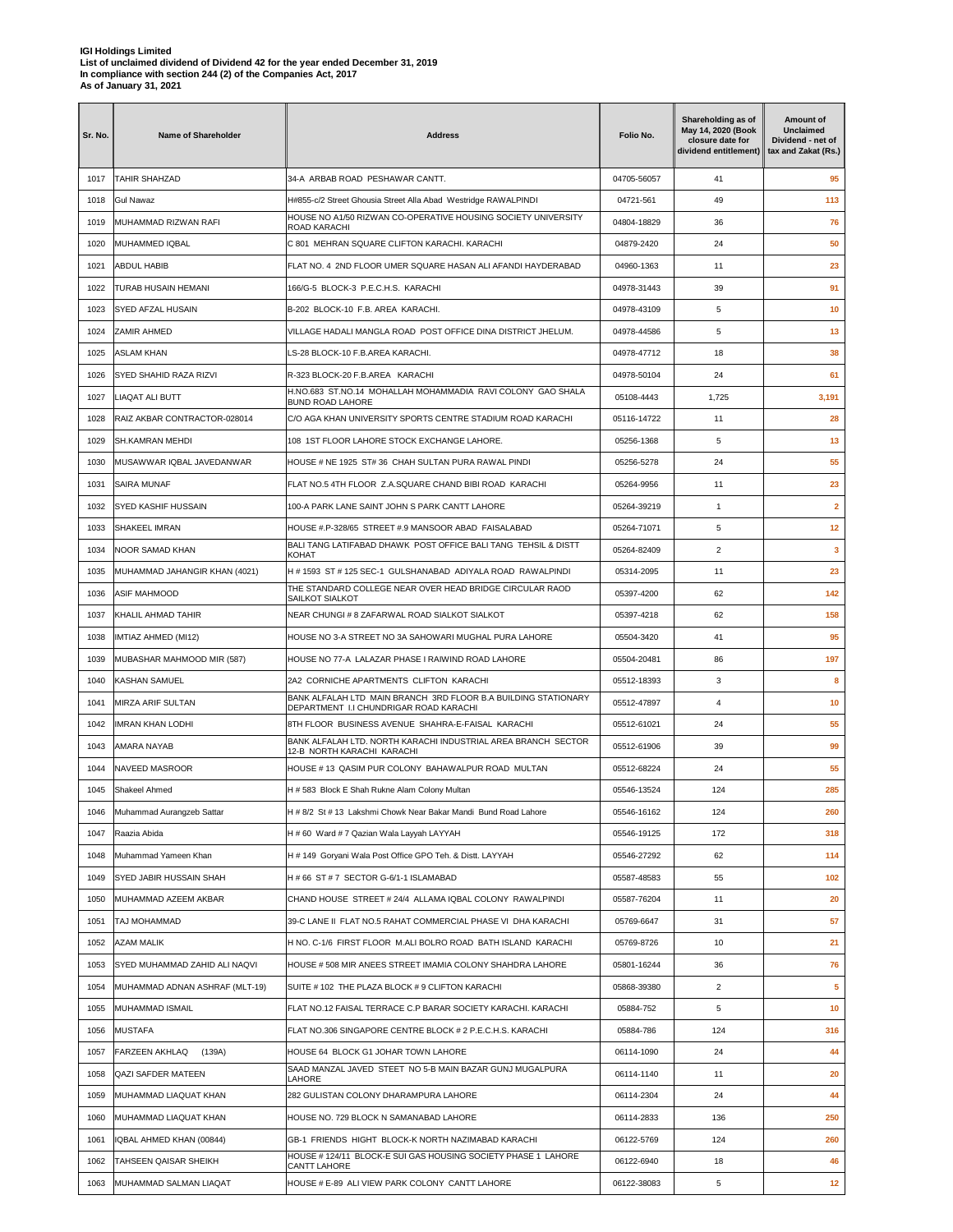| Sr. No. | Name of Shareholder           | <b>Address</b>                                                                                                            | Folio No.    | Shareholding as of<br>May 14, 2020 (Book<br>closure date for<br>dividend entitlement) | Amount of<br><b>Unclaimed</b><br>Dividend - net of<br>tax and Zakat (Rs.) |
|---------|-------------------------------|---------------------------------------------------------------------------------------------------------------------------|--------------|---------------------------------------------------------------------------------------|---------------------------------------------------------------------------|
| 1064    | MUHAMMAD IRFAN YAQOOB         | H. NO. 436/A SATELITE TOWN JHANG                                                                                          | 06122-69344  | 5                                                                                     | 9                                                                         |
| 1065    | <b>SHAHZAD TOUHEED</b>        | FLAT NO 230C STLIGHT TOWN BLOCK X KHANPUR DISTT RAHIM YAR KHAN                                                            | 06122-74096  | 43                                                                                    | 79                                                                        |
| 1066    | <b>SYED ALI SHAH</b>          | HOUSE 3 7B 1ST EAST STREET PHASE # I DHA KARACHI                                                                          | 06122-103622 | 5                                                                                     | 12                                                                        |
| 1067    | MUHAMMAD SHAFI JAKVANI        | SUITE # 7 1st FLOOR BLOCK-A HAMILTON COORTS CLIFTON KARACHI                                                               | 06122-117499 | 10,000                                                                                | 25,500                                                                    |
| 1068    | SYED HAMID RAZA               | C-101 BLOCK I NORTH NAZIMABAD KARACHI                                                                                     | 06262-15366  | 11                                                                                    | 26                                                                        |
| 1069    | JAFFAR HUSSAIN                | HOUSE # B-36 SRCTOR 1 CENTRAL GOVERNAMENT CO OPRATIVE HOUSING<br>SOCIETY GULISTAN-E-JOHAR BLOCK-19 KARACHI                | 06262-18204  | 28                                                                                    | 71                                                                        |
| 1070    | SYED MOHAMMAD ASAD RAZA ZAIDI | FLAT # 003 BLOCK C-4 HAROON ROYAL CITY PHASE III GULISTAN-E-JOHAR<br>KARACHI                                              | 06262-32270  | 11                                                                                    | 28                                                                        |
| 1071    | <b>SYED AHMED RAZA</b>        | L-3 STREET#4 SECTOR-B NORTH KARACHI KARACHI                                                                               | 06262-43442  | 11                                                                                    | 23                                                                        |
| 1072    | SHABBIR AHMED JANGRA          | HOUSE # 405 HUMA HIGHTS 133 DEPO LINZ KIYANI SHAHEED ROAD SADAR<br>KARACHI                                                | 06262-50389  | 36                                                                                    | 92                                                                        |
| 1073    | REHANA AKHTAR                 | HOUSE # R-491 BLOCK-16 F.B.AREA KARACHI                                                                                   | 06445-14243  | 5                                                                                     | 9                                                                         |
| 1074    | <b>ASAD TIRMAZIE</b>          | HOUSE NO.B-193 BLOCK-10 F.B AREA KARACHI                                                                                  | 06445-20307  | 36                                                                                    | 67                                                                        |
| 1075    | <b>ABDULLAH FAISAL</b>        | HOUSE 115/1/1 KHAYABAN-E-HAFIZ DHA PHASE 6 KARACHI                                                                        | 06452-8012   | 4,300                                                                                 | 10,965                                                                    |
| 1076    | MUHAMMAD AHSAN ASHRAF         | H # FF 1 BLOCK 10 SEAVIEW APPARTMENTS D.H.A PHASE V EXTENSION<br>KARACHI                                                  | 06452-29455  | 31                                                                                    | 79                                                                        |
| 1077    | MUHAMMAD FAIZAN QURESHI       | B-6 RUFI CENTRE 13-D HASSAN SOUARE GULSHAN-E-IOBAL KARACHI                                                                | 06452-30222  | 36                                                                                    | 76                                                                        |
| 1078    | WALI MUHAMMAD USMANI          | H # 27/A LALAZAR AREA M.T.KHAN ROAD KARACHI                                                                               | 06452-44090  | 31                                                                                    | 65                                                                        |
| 1079    | KAPEEL KUMAR HEMNANI          | FLAT # 607 YOUSUF GRAND SQUARE BLOCK-8 MAIN CLIFTON ROAD                                                                  | 06601-17534  | 66                                                                                    | 168                                                                       |
| 1080    | <b>MARIAM</b>                 | <b>CLIFTON KARACHI</b><br>FLAT NO. 109 BLOCK - E AFSHAN APARTMENTS GARDEN EAST KARACHI                                    | 06676-6365   | $\overline{2}$                                                                        | 4                                                                         |
| 1081    | MOHAMMAD IMRAN                | OFFICE NO.618-619 6TH FLOOR ZEHRA SQUARE OPP NEW MEMON MASJID                                                             | 06684-33517  | 11                                                                                    | 25                                                                        |
| 1082    | MUHAMMAD NAEEM                | M.A JINNAH ROAD KARACHI<br>HOUSE NO.1263 SECTOR 31/B ALLAHWALA TOWN KORANGI CROSSING                                      | 06684-45768  | 5                                                                                     | 12                                                                        |
| 1083    | <b>FAHIM</b>                  | <b>KARACHI</b><br>FLAT NO.A-119 PLOT NO.125 AAMIR HEIGHTS GARDEN WEST KARACHI                                             | 06684-67739  | 1                                                                                     | 4                                                                         |
| 1084    | <b>NAFIS JAHAN</b>            | HOUSE NO.B-106 FARHAN TOWER RASHID MINHAS ROAD KARACHI                                                                    | 06684-79932  | 11                                                                                    | 24                                                                        |
| 1085    | MUHAMMAD HUSSAIN              | HOUSE NO.A-1 MSB AREA NEAR POWER HOUSE SHAH FAISAL COLONY                                                                 | 06684-98809  | 4                                                                                     | 10                                                                        |
| 1086    | <b>ABDUL QADIR</b>            | <b>BLOCK 5 KARACHI</b><br>GHAZIANI PALACE FLAT NO.4 2ND FLOOR 928/3 HUSSAINABAD FEDERAL B                                 | 06684-105158 | 1                                                                                     | 4                                                                         |
| 1087    | <b>SYED SHARIQ ALI</b>        | AREA NEAR OKHAI MEMON MASJID KARACHI<br>HOUSE NO.A-850 BLOCK 12 FEDERAL B AREA KARACHI                                    | 06684-109259 | 187                                                                                   | 393                                                                       |
| 1088    | <b>MOHAMMAD MOHSIN</b>        | FLAT NO.302 FIZA APPARTMENT NEAR GARDEN MEDICAL CENTER GARDEN                                                             | 06684-131667 | 5                                                                                     | 10                                                                        |
| 1089    | <b>ALTAF HUSSAIN</b>          | KARACHI<br>A-5 HYDER CHAMBER VIRJEE STREET JODIA BAZAR KARACHI                                                            | 06684-151384 | 62                                                                                    | 130                                                                       |
| 1090    | MUHAMMAD TAUFIQ KHAN          | HOUSE NO.R-471 KHURRAMABAD AREA 37/F LANDHI NO.2 KARACHI                                                                  | 06684-151855 | 11                                                                                    | 24                                                                        |
| 1091    | MUHAMMAD FAISAL               | FLAT NO.A-2 GHOSIA PLAZA SHOE MARKET GARDEN WEST KARACHI                                                                  | 06684-171333 | 111                                                                                   | 233                                                                       |
| 1092    | MUHAMMAD SHAHID               | FLAT NO.9-18/19 3RD FLOOR KARIM MANZIL WADHUMAL UDHARAM ROAD                                                              | 06684-179005 | 1                                                                                     | $\overline{2}$                                                            |
| 1093    | ljaz Ahmed Faizi              | PAN MANDI KARACHI<br>GM FINANCE SALMAN NOMAN ENTERPRISES LTD 76-B NEW MUSLIM TOWN                                         | 06700-942    | $\mathbf{1}$                                                                          | $\mathbf{2}$                                                              |
|         |                               | LAHORE                                                                                                                    |              |                                                                                       |                                                                           |
| 1094    | <b>LAYLA KHALID</b>           | B-212 BLOCK-C NORTH NAZIMABAD KARACHI                                                                                     | 06700-12400  | 101                                                                                   | 235                                                                       |
| 1095    | SYED NAEEM-UL-HASSAN          | HOUSE NO 55 UNIT 4/A NEAR RAZA HIGH SCHOOL LATIFABAD. HYDERABAD.<br>A-6 MEHRAN HEIGHT UNIT NO 6 LATIFABAD HYDERABAD.      | 06742-68179  | 351                                                                                   | 737                                                                       |
| 1096    | <b>SYED JAWED ALI</b>         |                                                                                                                           | 06742-70146  | 13                                                                                    | 27                                                                        |
| 1097    | MUJEEB-UR-REHMAN SHAH         | QUALITY HEIGHTS FLAT NO-105 KEHKASHAN CLIFTON BLOCK-8 KARACHI<br>A-303 3RD FLOOR FARHAN HEAVEN BLOCK-17 GULISTAN-E-JOUHAR | 07039-17939  | 72                                                                                    | 151                                                                       |
| 1098    | SALEH MUHAMMAD                | KARACHI.<br>FLAT NO 106 MONE TERRACE BLOCK-B N.J MODI STREET I.I CHUNDRIGAR                                               | 07047-3052   | 527                                                                                   | 1,344                                                                     |
| 1099    | MUHAMMAD KAMRAN               | ROAD KARACHI                                                                                                              | 07161-35621  | 5                                                                                     | $\overline{9}$                                                            |
| 1100    | MUHAMMAD KASHIF               | 50-G BLOCK-2 P.E.C.H.S KARACHI                                                                                            | 07161-42148  | 124                                                                                   | 316                                                                       |
| 1101    | ZULFIQAR ALI                  | R-61 FEDERAL OFFICER HOSTEL GARDEN EAST KARACHI<br>SHOP NO 1 ABBASI BUILDING TIMBER MARKET OLD HAJI CAMP KARACHI          | 07161-42171  | 93                                                                                    | 195                                                                       |
| 1102    | MUHAMMAD FAWAD (6065)         | KARACHI                                                                                                                   | 07161-45786  | 24                                                                                    | 62                                                                        |
| 1103    | <b>SHAMEEM AHMED</b>          | 23 - Z DHA LAHORE                                                                                                         | 07245-8461   | 3                                                                                     | 6                                                                         |
| 1104    | <b>HAIDER SAEED</b>           | HOUSE # 88 KAUSAR BLOCK AWAN TOWN MULTAN ROAD LAHORE                                                                      | 07245-26455  | 262                                                                                   | 550                                                                       |
| 1105    | MUHAMMAD KHURRAM MUSHTAQ      | 98/E-1 GULBERG -3 LAHORE<br>H.297 BLOCK-E KHAYABAN-E-AMEEN DEFENCE ROAD OFF RAWIND ROAD                                   | 07260-2801   | $\mathbf{1}$                                                                          | $\mathbf{3}$                                                              |
| 1106    | MUHAMMAD MUSTANSAR BILLA      | LAHORE                                                                                                                    | 07260-6653   | 5                                                                                     | 12                                                                        |
| 1107    | <b>USMAN QAYYUM</b>           | HOUSE NO.56-F GULBERG -11 LAHORE                                                                                          | 07260-9095   | 5                                                                                     | 14                                                                        |
| 1108    | MUHAMMAD AYYAZ ASLAM          | HOHSE NO 32 D/1 GULBERG-III LAHORE                                                                                        | 07260-10671  | 36                                                                                    | 92                                                                        |
| 1109    | MUHAMMAD MUZAMEL MUKHTIAR     | GOMAL SHOPPING CENTRE NEAR JAMIA MASJID & POLICE CHOKI<br>MUZAFFARGARH                                                    | 07260-17395  | 5                                                                                     | 13                                                                        |
| 1110    | <b>UMAR KHALID BHATTI</b>     | H.79-B PHASE-1 PCSIR SOCIETY LAHORE                                                                                       | 07260-27717  | 49                                                                                    | 91                                                                        |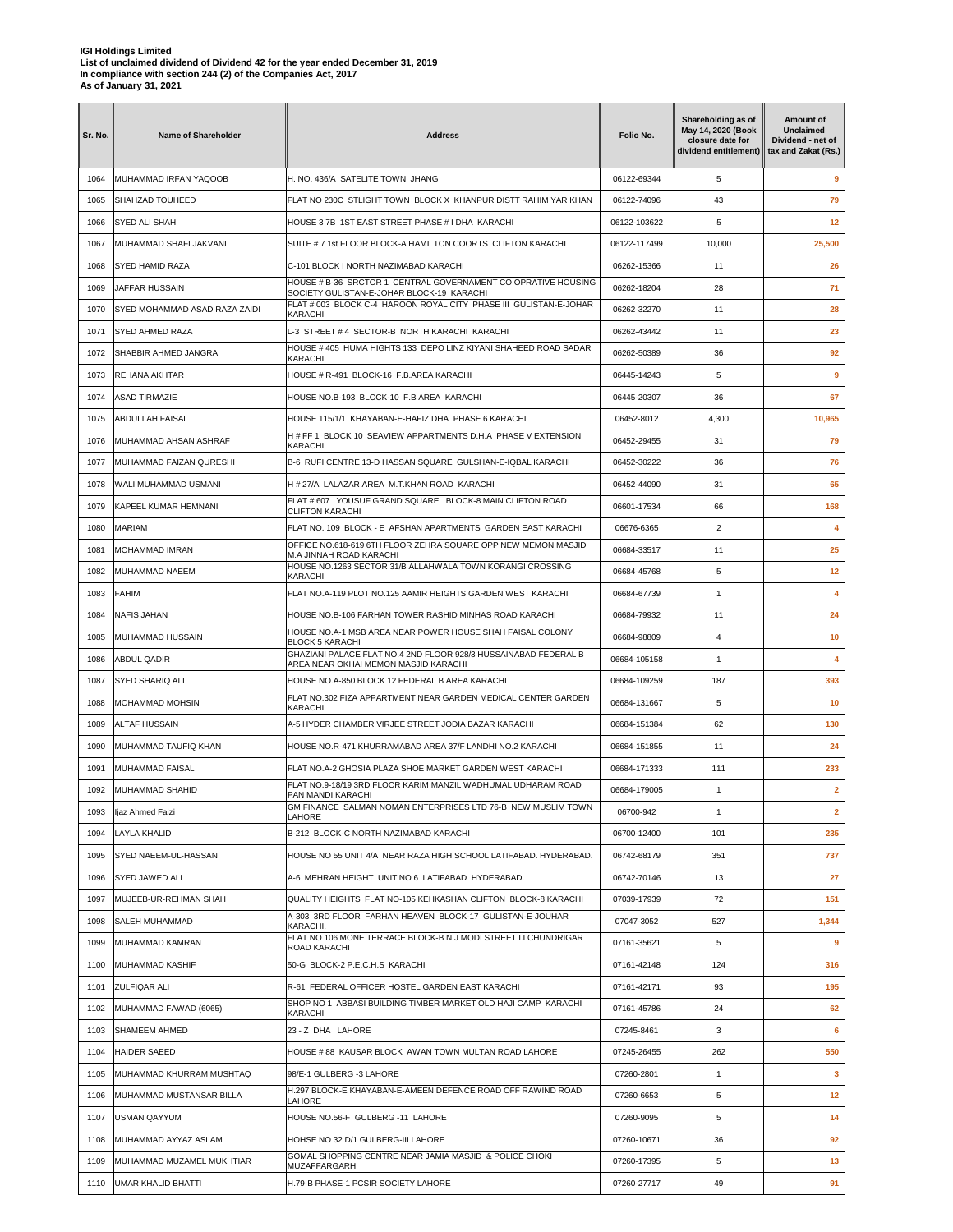| Sr. No. | Name of Shareholder            | <b>Address</b>                                                                                                          | Folio No.    | Shareholding as of<br>May 14, 2020 (Book<br>closure date for<br>dividend entitlement) | Amount of<br>Unclaimed<br>Dividend - net of<br>tax and Zakat (Rs.) |
|---------|--------------------------------|-------------------------------------------------------------------------------------------------------------------------|--------------|---------------------------------------------------------------------------------------|--------------------------------------------------------------------|
| 1111    | 1736 IMRAN BUTT                | HOUSE#158 MAIN SHAD BAGH OPPOSITE LEADERSHIP COLLEGE LAHORE                                                             | 07294-1305   | 6                                                                                     | 13                                                                 |
| 1112    | AQEEL MASOOD SADIO             | MOHALLAH NOOR BAWA STREET#7 GUJRANWALA                                                                                  | 07294-5959   | 11                                                                                    | 25                                                                 |
| 1113    | ABDUL GHANI                    | MESTARI ALLAH RAKHWALA GALI NOWSHERA ROAD GUJRANWALA                                                                    | 07294-9019   | 62                                                                                    | 158                                                                |
| 1114    | ABDUL SATTAR                   | MOTIWALA APARTMENT MOOLJI STREET FLATE NO.402.403 KHARADAR<br>KARACHI                                                   | 07344-3635   | 80                                                                                    | 168                                                                |
| 1115    | MURTUZA RANGOON WALA           | 48 BLOCK-A SYEDI QAZI KHAN ROAD SHABBIRABAD KARACHI. KARACHI                                                            | 07344-8477   | 10                                                                                    | 25                                                                 |
| 1116    | AALIYAH SALEEM (21143)         | HOUSE.#416 BLOCK-C FAISAL TOWN LAHORE.                                                                                  | 07351-2024   | 57                                                                                    | 106                                                                |
| 1117    | MUHAMMAD SHAFIQ KHAN           | R-25/26 BLOCK-G ARSLAN HOME EXTENSION SHAH NAWAZ BHUTO COLONY<br>SECTOR 1-A/4 NORTH KARACHI KARACHI                     | 07450-9118   | 31                                                                                    | 65                                                                 |
| 1118    | NASIM JAWAID SIDDIQUI          | A-196 SECTOR #14/B SHADMAN TOWN NORTH NAZIMABAD KARACHI                                                                 | 07450-12740  | 17                                                                                    | 43                                                                 |
| 1119    | <b>GHULAM MUSTAFA</b>          | HOUSE # 5-3/7 GURDATH SINGH ROAD NEAR SPECIAL HIGH SCHOOL<br>QUETTA                                                     | 07450-18150  | 5                                                                                     | 9                                                                  |
| 1120    | MUHAMMAD ALI HADI              | 302 QUALITY ARCADE BLOCK 7 BC 7 CLIFTON KARACHI                                                                         | 09316-657    | 124                                                                                   | 288                                                                |
| 1121    | Mufassir Yaqub Rathor          | 28-B Sattelite Town Gujranwala GUJRANWALA                                                                               | 09563-3867   | 62                                                                                    | 142                                                                |
| 1122    | TARIQ HAMEED                   | HOUSE 56/1 MOHALLAH 24-LANE PHASE-VII D.H.A. KARACHI                                                                    | 09563-10987  | 8                                                                                     | 18                                                                 |
| 1123    | MASOOD ALI<br>P-78             | 79/4 G- CLAYTON QUARTER JAHANGIR ROAD EAST KARACHI-5 KARACHI<br>KARACHI                                                 | 10231-8343   | 11                                                                                    | 23                                                                 |
| 1124    | MUHAMMAD RASHID QURESHI        | R-308 BLOCK-17 FEDERAL - B-AREA GULBERG TOWN KARACHI KARACHI<br>KARACHI                                                 | 10231-8541   | 24                                                                                    | 50                                                                 |
| 1125    | SARLA DEVI 1578                | A-410 AL-HABIB PRIDE CL - 8 CIVIL LINES KARACHI. KARACHI                                                                | 10231-11685  | 24                                                                                    | 51                                                                 |
| 1126    | ANILA DADA                     | 138 3RD FLOOR STOCK EXCHANGE BUILDING. I.I CHUNDRIGAR ROAD                                                              | 10363-535    | 136                                                                                   | 252                                                                |
| 1127    | NAVEED SHEHZAD                 | KARACHI<br>HOUSE#60-ASTREET#8-C ABU BAKAR STREET FEROZ COLONY SANT NAGAR                                                | 10488-3360   | 24                                                                                    | 55                                                                 |
| 1128    | MUBASHER HAMEED AWAN           | LAHORE<br>1-23 DATA ST.HAJI PARK SODIWAL QUARTER MULTAN ROAD LAHORE                                                     | 10488-3980   | 11                                                                                    | 23                                                                 |
| 1129    | FAREEDA PARVEEN SIDDIQ (SN16)  | FLAT # A-40 3RD FLOOR SUMAIRA SQUARE PLOT # F11/2 GULSHAN IQBAL                                                         | 10546-7685   | 11                                                                                    | 23                                                                 |
| 1130    | SHAHID MOIZ                    | <b>BLOCK-L KARACHI</b><br>B/84 LATIFEE COPRATIVE HOUSING SOCIETY GULISTAN-E-JOHAR BLOCK 17                              | 10629-8600   | 87                                                                                    | 222                                                                |
| 1131    | MUHAMMAD MUBASHER SAEED        | KARACHI<br>ROOM # 4 2ND FLOOR ABASEEN COMPLEX 8-DAVIS ROAD LAHORE                                                       | 10629-15985  | 5                                                                                     | 12                                                                 |
| 1132    | SYED NAZAR ABBAS RIZVI         | C/O ALAJOU CORPORATION P.O.BOX 78 RIAYADH Saudi Arabia                                                                  | 10629-16033  | 11                                                                                    | 23                                                                 |
| 1133    | <b>INAYATULLAH</b>             | HOUSE # 2-B LOWER PORTION CIVIL DEFENCE HOUSING SOCIETY FAISAL                                                          | 10629-17635  | 24                                                                                    | 61                                                                 |
| 1134    | FARAZ SAJID                    | GHUMAN SHAHEED ROAD LAHORE<br>A-16 SECTOR 15-A/5 BUFFERZONE NORTH KARACHI KARACHI                                       | 10629-25760  | 11                                                                                    | 23                                                                 |
|         |                                | M-100 MEZZANINE FLOOR JELANI CENTRE BAGH-E-ZEHRA STREET                                                                 |              | 87                                                                                    | 200                                                                |
| 1135    | MUHAMMAD FAHAD                 | KHARADAR KARACHI<br>HOUSE # 61 BLOCK C JUDICAL COLONY PHASE 1 LALAZAR NEAR THOKAR                                       | 10629-32386  |                                                                                       |                                                                    |
| 1136    | SYED ALI NAQI TANVEER          | NIAZ BEG LAHORE                                                                                                         | 10629-42161  | 3                                                                                     | 6                                                                  |
| 1137    | LATIFULLAH                     | HOUSE # 29 STREET # 4 MADINA TOWN SHAHKARIAL RAWALPINDI<br>MOHALLAHA BHINDERANWALA NEAR UBL BANK VILLAGE AROOP TEHSIL & | 10629-48572  | $\mathbf{1}$                                                                          | $\overline{2}$                                                     |
| 1138    | MUHAMMAD RIZWAN KHALID BHINDER | DISTRICT GUJRANWALA                                                                                                     | 10629-50727  | 11                                                                                    | 25                                                                 |
| 1139    | SAIMA QAMER                    | A-523 BLOCK J NORTH NAZIMABAD KARACHI<br>WALEED A AL KHALIFA TRAD EST P.O.BOX # 60285 DAMMAM 31545 Saudi                | 10629-52590  | 31                                                                                    | 72                                                                 |
| 1140    | MOHAMMAD PARVEZ SIDDIQUI       | Arabia                                                                                                                  | 10629-61062  | $\overline{2}$                                                                        | 3                                                                  |
| 1141    | SHAUKAT RIZWAN BHATTI          | STREET # 14 G-46 OFFICERS COLONY WAH CANTT<br>FLAT NO 5 BUX PLAZA STREET NO 35-B NEAR BABAR GYM MEHMOODABAD             | 10629-75872  | 231                                                                                   | 427                                                                |
| 1142    | <b>ZOHAIB</b>                  | NO 6 KARACHI<br>B2 PIONEER CORNER OPPOSITE PHYSICAL COLLEGE SC H-33 UNIVERSITY                                          | 10629-82084  | 105                                                                                   | 268                                                                |
| 1143    | KHALID MAHMOOD                 | ROAD KARACHI                                                                                                            | 10629-96852  | 24                                                                                    | 61                                                                 |
| 1144    | <b>SUNDUS</b>                  | B-504 PALM RESIDENCY OPP RACE COURSE CLIFTON CANTT KARACHI                                                              | 10629-123391 | 5                                                                                     | 9                                                                  |
| 1145    | MUHAMMAD IMRAN HASNAT          | STREET # 5 HOUSE # 5 HAKEEM PARK IQBAL ROAD CHAH MIRAN LAHORE                                                           | 10629-128184 | 5                                                                                     | 13                                                                 |
| 1146    | <b>ASLAM HAIDERALI</b>         | HOUSE #.302 QUALATY ARCADE BLOCK-7 CLIFTON KARACHI                                                                      | 11072-8219   | 124                                                                                   | 288                                                                |
| 1147    | <b>ALMAS</b>                   | B-4 PRINCE HOMES 166/1 ABRAHAM STREET GARDEN EAST KARACHI                                                               | 11072-8326   | 1,476                                                                                 | 3,100                                                              |
| 1148    | TARIQ SAEED                    | H.NO.33 JINNAH BLOCK AWAN TOWN MULTAN ROAD LAHORE. LAHORE                                                               | 11148-2106   | 5                                                                                     | 10                                                                 |
| 1149    | RAHAT EIJAZ                    | HOUSE # B-99 DEFENCE VIEW PHASE-I D.H.A KARACHI                                                                         | 11387-5267   | 149                                                                                   | 380                                                                |
| 1150    | HARI                           | S#022 SONBAI COMPOUND MOLVI MUHAMMED USMAN ROAD LEA MARKET<br>KARACHI                                                   | 11387-19847  | 31                                                                                    | 73                                                                 |
| 1151    | ZAHOOR AHMED ABBASI            | R/62 ETTAWAH C.H.SOCIETY SCHEME 33 SECTOR 52/A GADAP KARACHI                                                            | 11387-32766  | 115                                                                                   | 241                                                                |
| 1152    | MOHAMMED AZHAR KALIA           | 3-D 23/7 NAZIMABAD NO.3 KARACHI                                                                                         | 11692-26687  | 36                                                                                    | 76                                                                 |
| 1153    | FURQAN SHAKIR                  | F-252 RAHMAN PURA WAHDAT ROAD LAHORE                                                                                    | 11759-7036   | 624                                                                                   | 1,310                                                              |
| 1154    | <b>IMRAN EHSAN</b>             | HOUSE # 50 BLOCK Q M.A JOHAR TOWN LAHORE                                                                                | 11940-1630   | 24                                                                                    | 61                                                                 |
| 1155    | JAMSHED IQBAL BUTT             | 29 - A SHAD BAGH LAHORE LAHORE                                                                                          | 12005-1517   | 11                                                                                    | 25                                                                 |
| 1156    | SHAHEEN NAZAR QURESHI          | HOUSE # A-144 LALA ZAR COLONY THOKAR NIAZ BAIG LALHORE                                                                  | 12005-5047   | 62                                                                                    | 142                                                                |
| 1157    | BILAL HUSNAIN CHANDAN          | HOUSE # 16 OLD FCC PCSIR LAB FEROZEPUR ROAD LAHORE                                                                      | 12005-5062   | 62                                                                                    | 114                                                                |